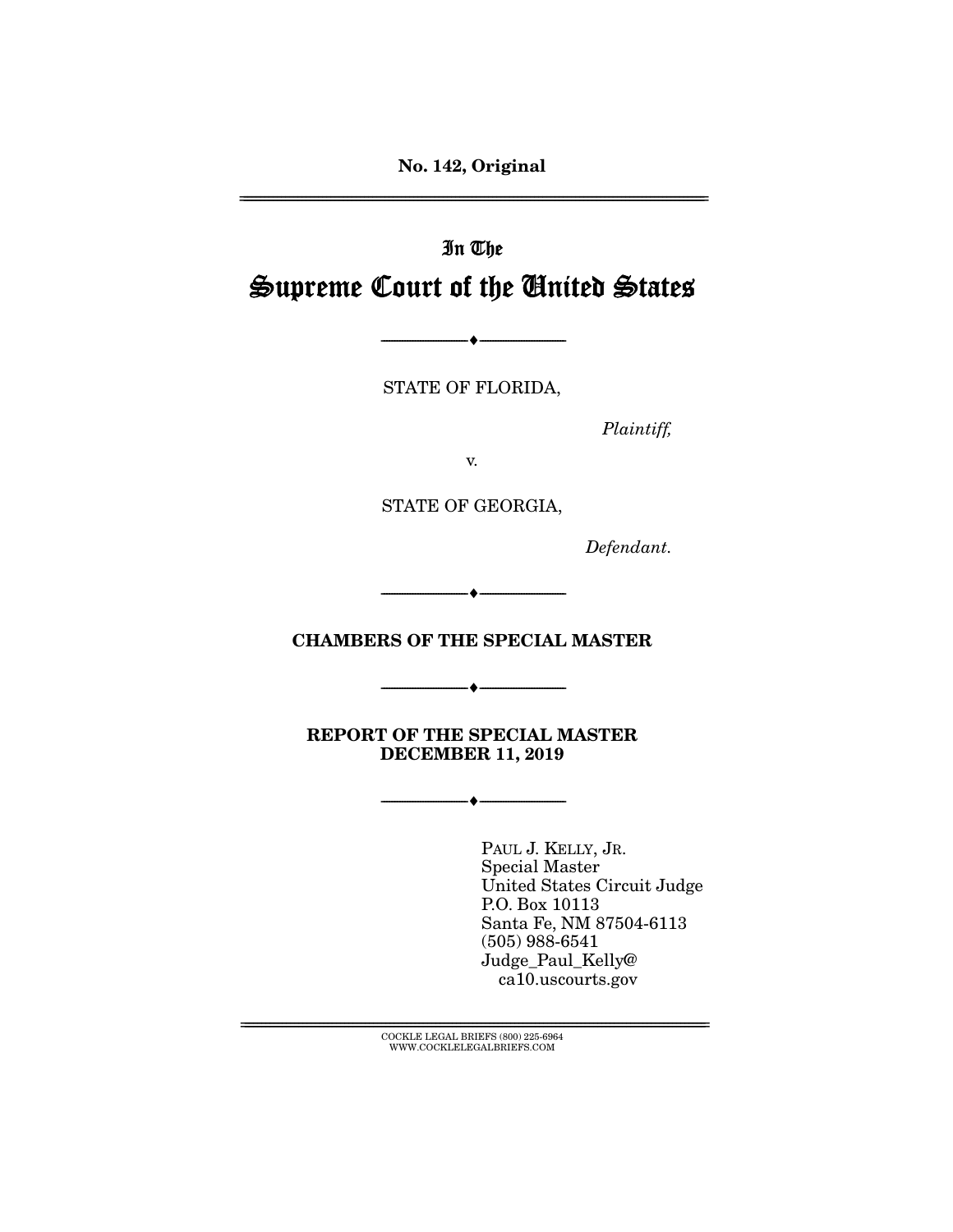# TABLE OF CONTENTS

|      |    |                                                                              | Page   |
|------|----|------------------------------------------------------------------------------|--------|
|      |    | Glossary of Terms and Abbreviations                                          | vi     |
| Ι.   |    |                                                                              | 1      |
| II.  |    |                                                                              | 8      |
|      | A. | Harms to the Bay During Dry Years                                            | 8      |
|      | В. | Harms to the River During Dry Years                                          | 22     |
| III. |    | Whether Georgia's Use of ACF Waters Is In-                                   | 25     |
|      |    | A. Georgia's Consumptive Use                                                 | 26     |
|      |    | 1. Florida's Approach to Estimating Con-                                     | 27     |
|      |    | Georgia's Approach to Estimating Con-<br>2.                                  | $31\,$ |
|      |    | 3. Georgia's Approach Is More Reli-                                          | 34     |
|      |    | 4. Florida's Arguments Are Not Per-                                          | 37     |
|      | В. | Equity of Georgia's Consumption                                              | 45     |
|      |    | Water Consumption, Economic Ac-<br>1.<br>tivity, and Environmental Resources |        |
|      |    |                                                                              | 45     |
|      |    | Georgia's Conservation Practices<br>2.                                       | 47     |
|      |    | 3.<br>Georgia Uses Water for Important                                       | 52     |
|      |    | Georgia's Consumption Is Reason-<br>4.                                       | 52     |

i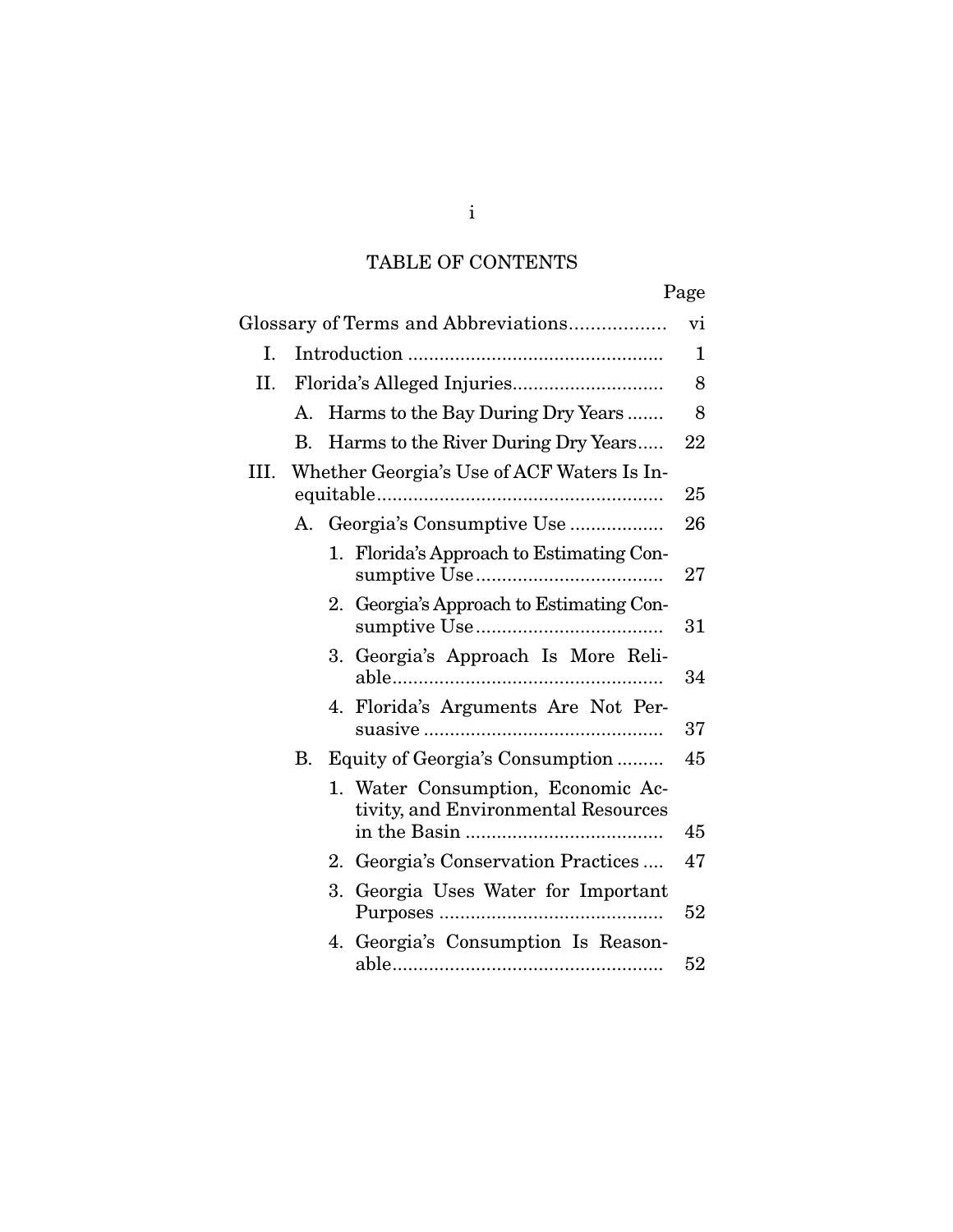# TABLE OF CONTENTS – Continued

|     |    |                                                                                        | Page |
|-----|----|----------------------------------------------------------------------------------------|------|
| IV. |    |                                                                                        | 54   |
| V.  |    | Whether the Benefits of a Decree Would Sub-<br>stantially Outweigh the Harm that Might |      |
|     |    |                                                                                        | 62   |
|     | А. | Florida's Proposals and Their Costs                                                    | 67   |
|     |    | 1. Municipal Leak Abatement                                                            | 67   |
|     |    | Eliminate Inter-Basin Transfers<br>2.                                                  | 68   |
|     |    | 3.<br>Reduce Outdoor M&I Watering Dur-                                                 | 68   |
|     |    | Stop Irrigating Unpermitted Acre-<br>4.                                                | 69   |
|     |    | Stop Irrigating When Marginal Yield<br>5.                                              | 70   |
|     |    | Irrigation Efficiency Improvements<br>6.                                               | 71   |
|     |    | Permanent Buyback of Irrigation Per-<br>7.                                             | 72   |
|     |    | 8.<br>Reduce Irrigation Depths During                                                  | 72   |
|     |    | 9. Attendant Reductions in Farm Pond                                                   | 73   |
|     |    | 10. Switching High-Value Crop Irriga-                                                  | 74   |
|     | В. |                                                                                        | 75   |
|     | C. | Balancing Costs and Benefits                                                           | 78   |
| VI. |    |                                                                                        | 81   |

ii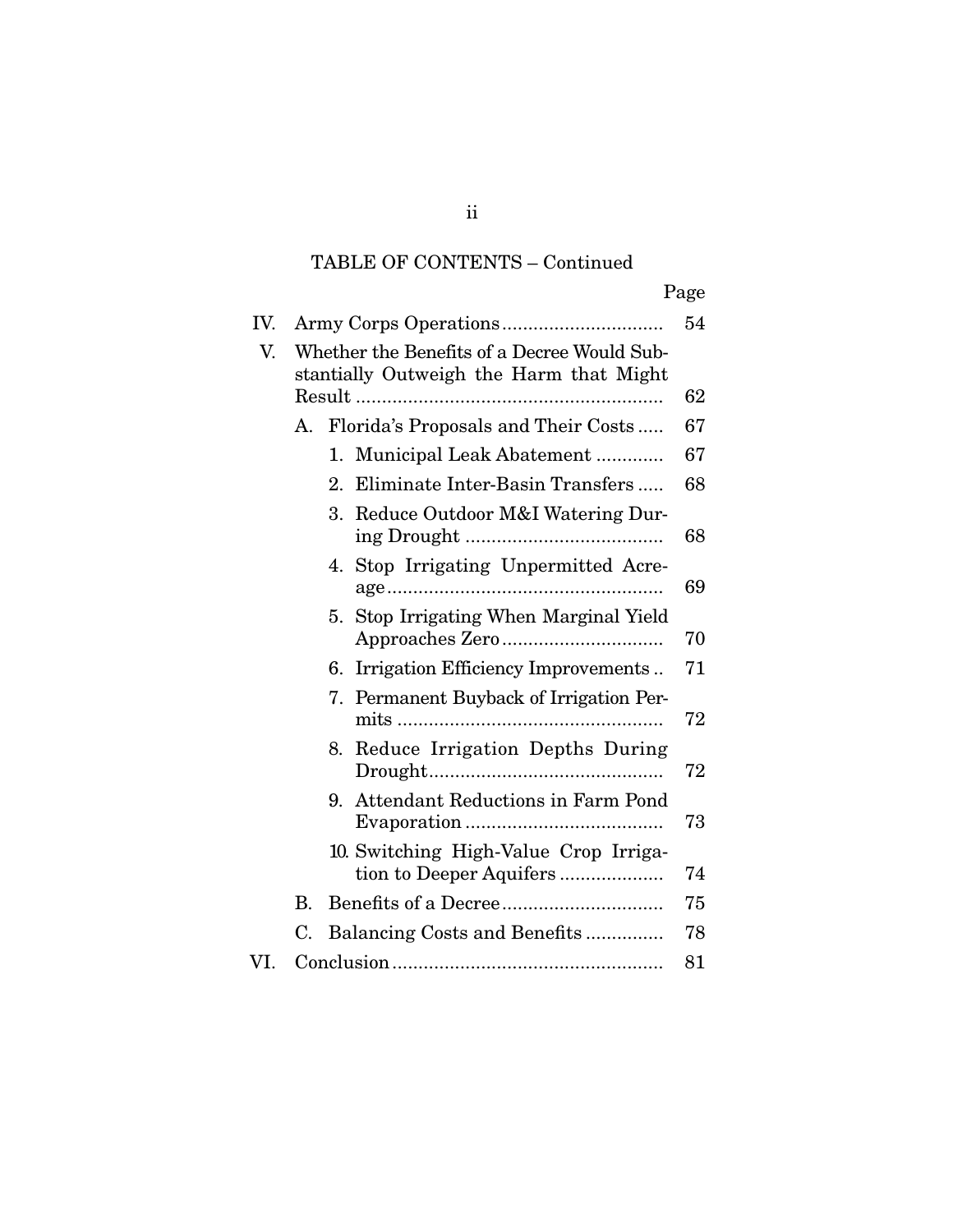# TABLE OF CONTENTS – Continued

Page

### APPENDICES

| APPENDIX B: Attorneys for the Parties and |  |
|-------------------------------------------|--|

iii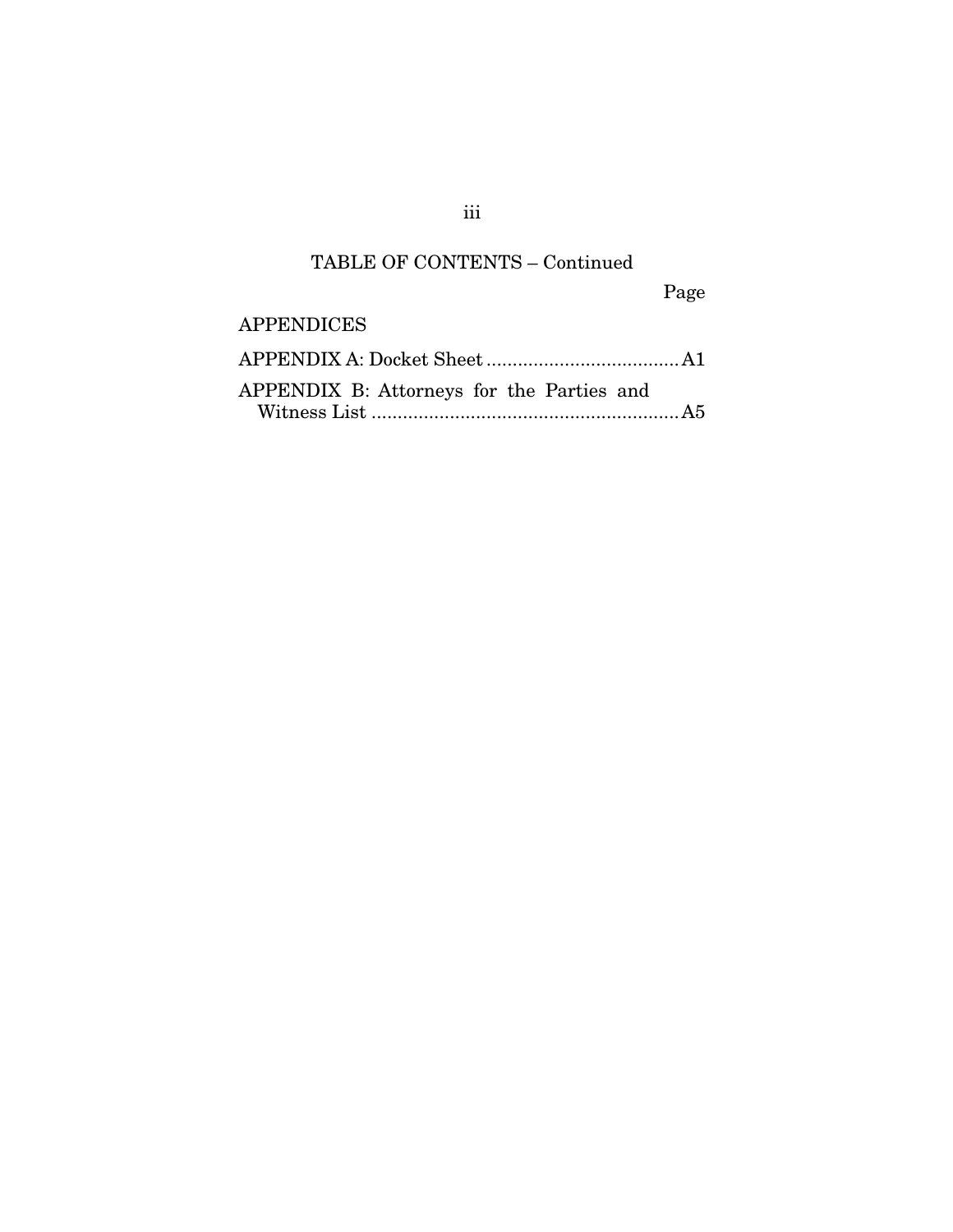# TABLE OF AUTHORITIES

Page

# CASES

# **STATUTES**

| Apalachicola-Chattahoochee-Flint River Basin |  |
|----------------------------------------------|--|
| Compact, Pub. L. No. 105-104, 111 Stat. 2219 |  |
|                                              |  |
| Flint River Drought Protection Act49, 50, 51 |  |
|                                              |  |

iv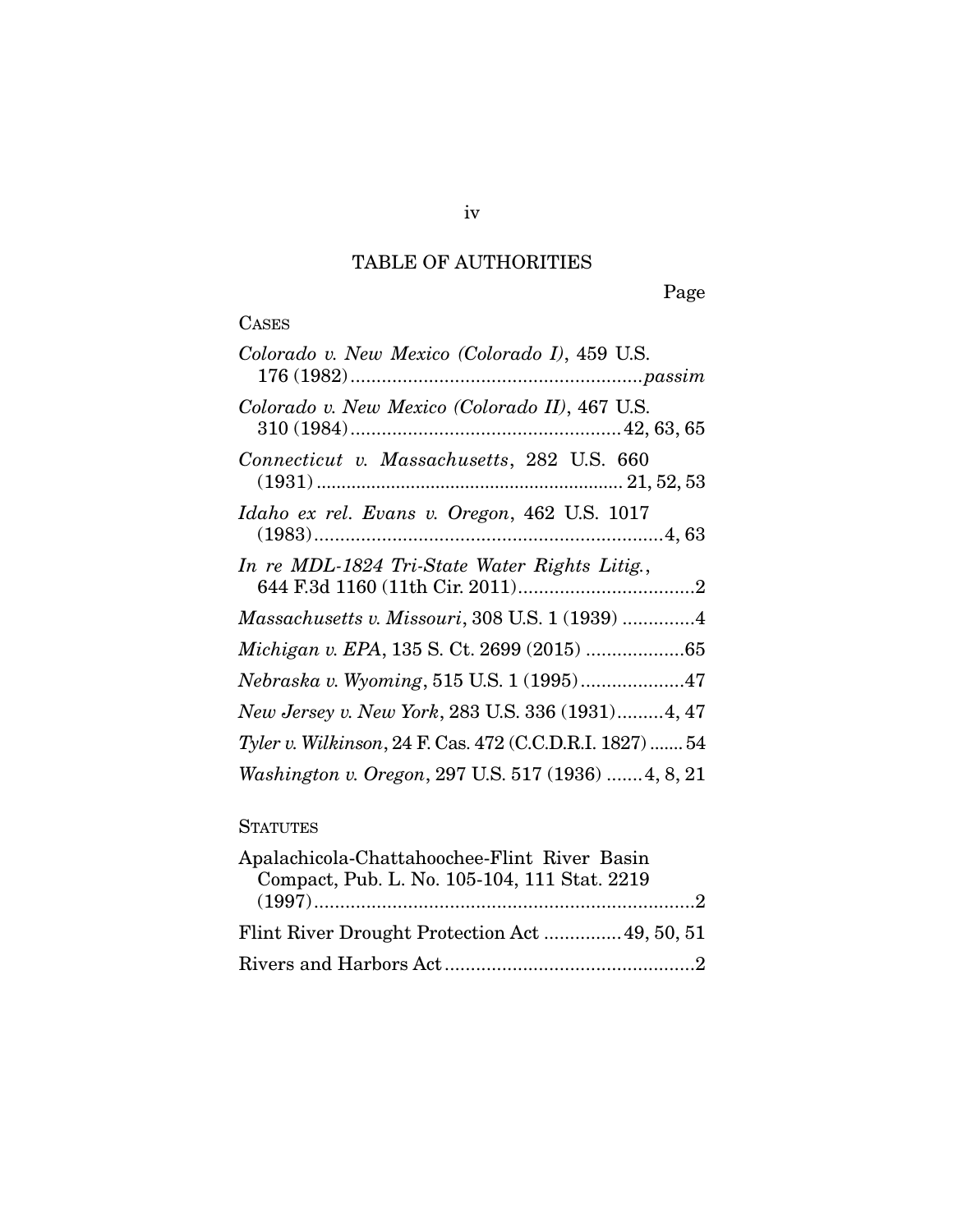### TABLE OF AUTHORITIES – Continued

| Page                                           |  |
|------------------------------------------------|--|
| Rule                                           |  |
|                                                |  |
|                                                |  |
| <b>OTHER AUTHORITIES</b>                       |  |
| 29 Am. Jur. 2d <i>Evidence</i> § 170 (2019) 63 |  |
| Lee Gordon, Where Have All The Oysters Gone?,  |  |
| Tallahassee Magazine, Jan. 3, 2013, https://   |  |
| www.tallahasseemagazine.com/where-have-all-    |  |
|                                                |  |

v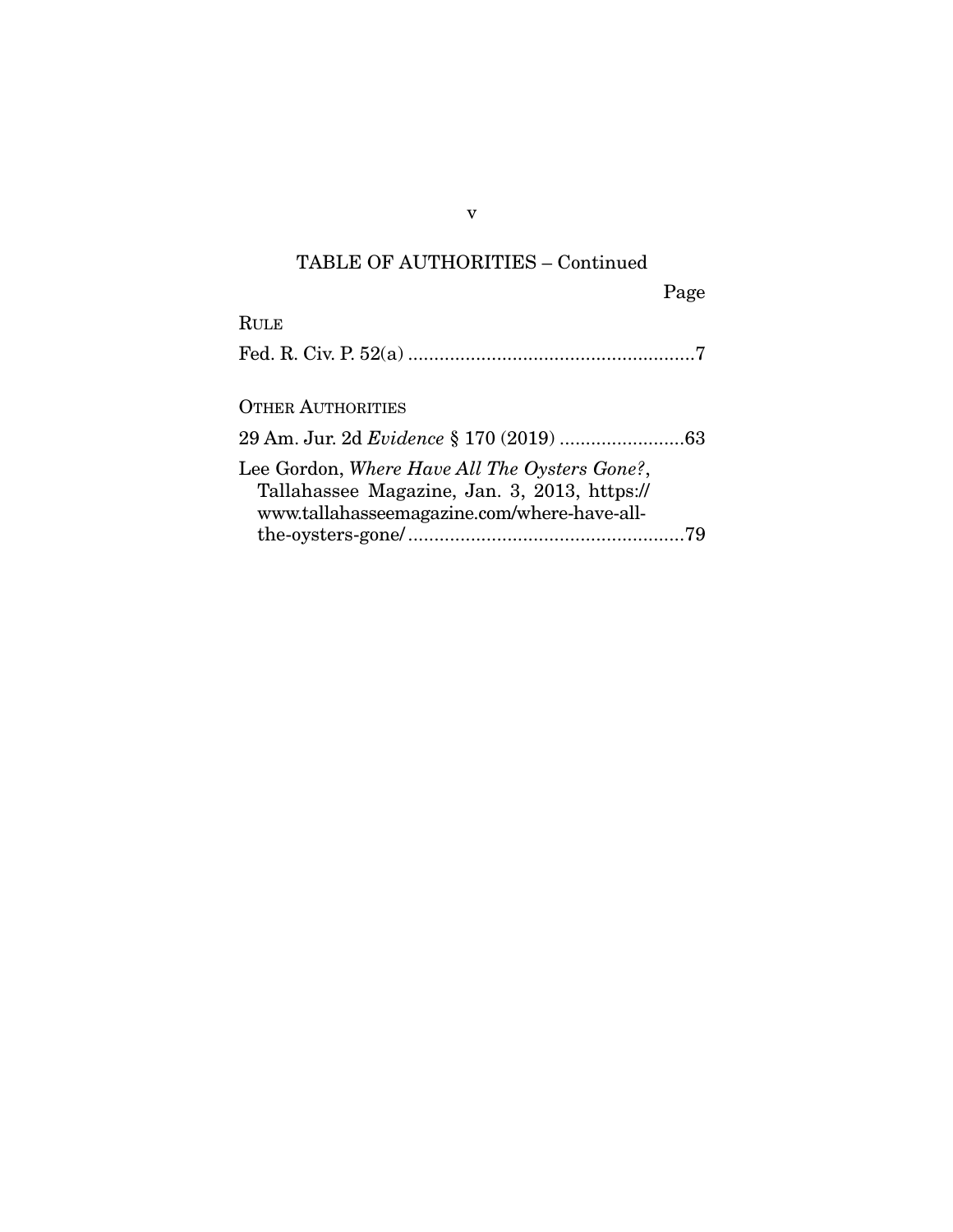| <b>ACF</b>       | Apalachicola-Chattahoochee-Flint         |  |  |
|------------------|------------------------------------------|--|--|
| <b>ACF Basin</b> | Apalachicola-Chattahoochee-Flint         |  |  |
| or Basin         | Basin                                    |  |  |
| Army Corps,      | <b>United States Army Corps</b>          |  |  |
| Corps, or USACE  | of Engineers                             |  |  |
| Bay              | Apalachicola Bay                         |  |  |
| cfs              | cubic feet per second                    |  |  |
| CPUE             | catch per unit effort                    |  |  |
| <b>EPD</b>       | <b>Environmental Protection Division</b> |  |  |
| FoF              | Proposed Findings of Fact and            |  |  |
|                  | <b>Conclusions of Law</b>                |  |  |
| <b>FRDPA</b>     | Flint River Drought Protection Act       |  |  |
| <b>GWRI</b>      | Georgia Water Resources Institute        |  |  |
| M&I              | Municipal and Industrial                 |  |  |
| Master Manual    | Master Water Control Manual              |  |  |
| or Manual        |                                          |  |  |
| <b>NESPAL</b>    | <b>National Environmentally Sound</b>    |  |  |
|                  | Production Agriculture Laboratory        |  |  |
| <b>NOAA</b>      | National Oceanic and Atmospheric         |  |  |
|                  | Administration                           |  |  |
| <b>PFD</b>       | Pre-Filed Direct Testimony               |  |  |
| ppt              | parts per thousand                       |  |  |
| <b>PRMS</b>      | Precipitation Runoff Modeling System     |  |  |
| <b>RIOP</b>      | Revised Interim Operating Plan           |  |  |
| River            | Apalachicola River                       |  |  |
| <b>UIFs</b>      | <b>Unimpaired Flows</b>                  |  |  |
| <b>USFWS</b>     | United States Fish and                   |  |  |
|                  | <b>Wildlife Service</b>                  |  |  |
| <b>USGS</b>      | <b>United States Geological Survey</b>   |  |  |
| <b>VIC</b>       | Variable Infiltration Capacity Model     |  |  |
|                  |                                          |  |  |

# GLOSSARY OF TERMS AND ABBREVIATIONS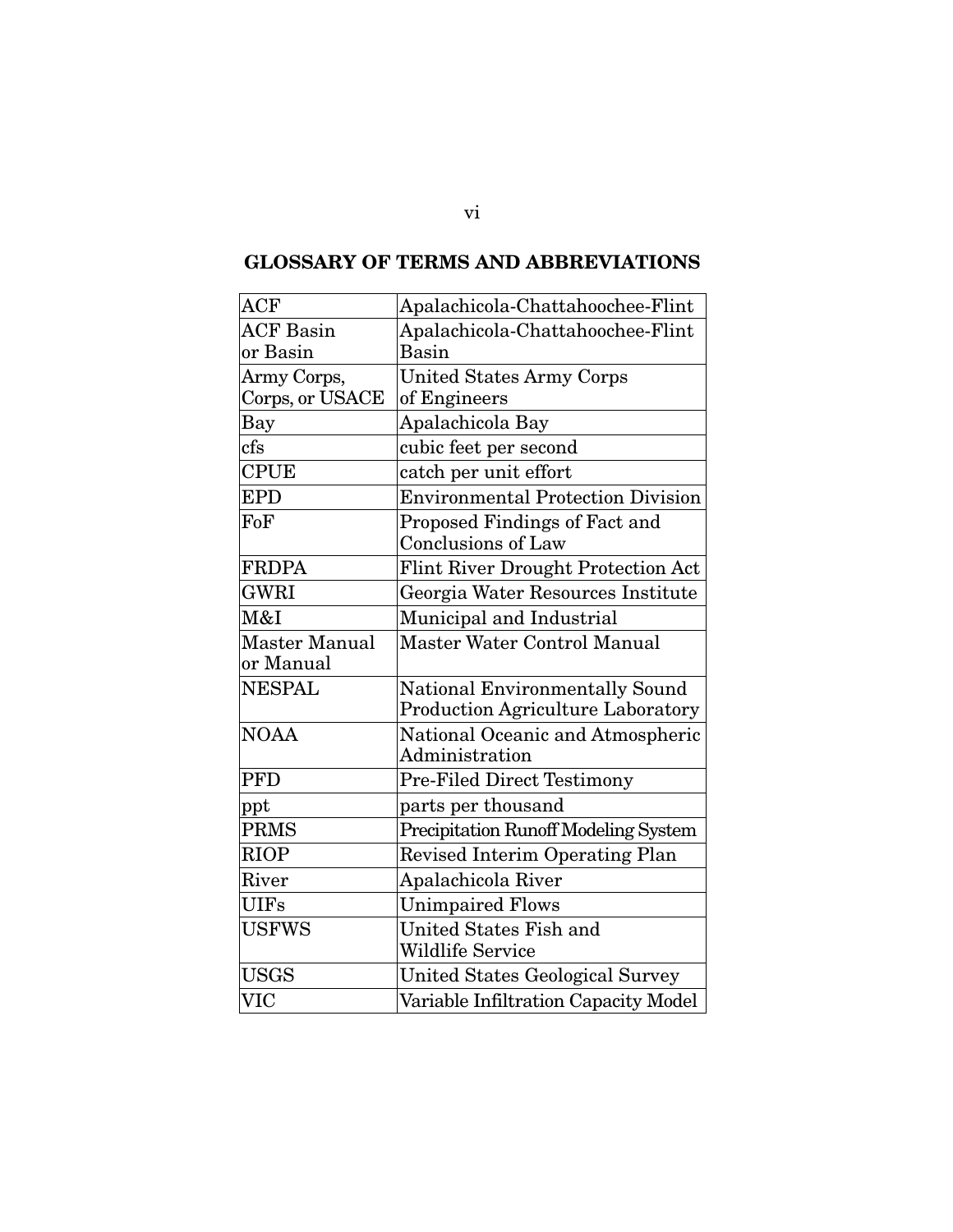#### I. Introduction

 This original jurisdiction proceeding—in which Florida seeks a decree apportioning the waters of the Apalachicola, Chattahoochee, and Flint River Basins (ACF Basin)—comes before me on remand from the Supreme Court. *See Florida v. Georgia*, 138 S. Ct. 2502, 2518 (2018); Order Appointing Judge Paul J. Kelly, Jr. as Special Master, \_\_\_ S. Ct. \_\_\_, 2018 WL 3765202 (Aug. 9, 2018), *amended* 139 S. Ct. 57 (Sept. 25, 2018) (mem.). Before I was appointed Special Master, a previous Special Master—Ralph Lancaster, Jr.—conducted pre-trial proceedings, oversaw a multi-week trial, and ultimately recommended that the Supreme Court deny Florida's request for relief. The Supreme Court concluded that Special Master Lancaster applied the incorrect legal standard and remanded with instructions to make further factual findings. *Florida*, 138 S. Ct. at 2508. I was then appointed Special Master.

 Before I describe how the case has progressed since I was appointed Special Master, I briefly recount the history of the dispute concerning the ACF Basin, which is described more fully in the previous Report of the Special Master, 2017 WL 656655 (Feb. 14, 2017) (hereinafter Lancaster Rep.), and this Court's decision in *Florida*. One can trace the origins of the dispute between Florida and Georgia to 1990 when Alabama sued to enjoin the United States Army Corps of Engineers (the "Army Corps" or "Corps") from reallocating storage in the Basin for water supply to municipal and industrial use in Georgia. Lancaster Rep., 2017 WL 656655, at \*10–11. However, that lawsuit was put on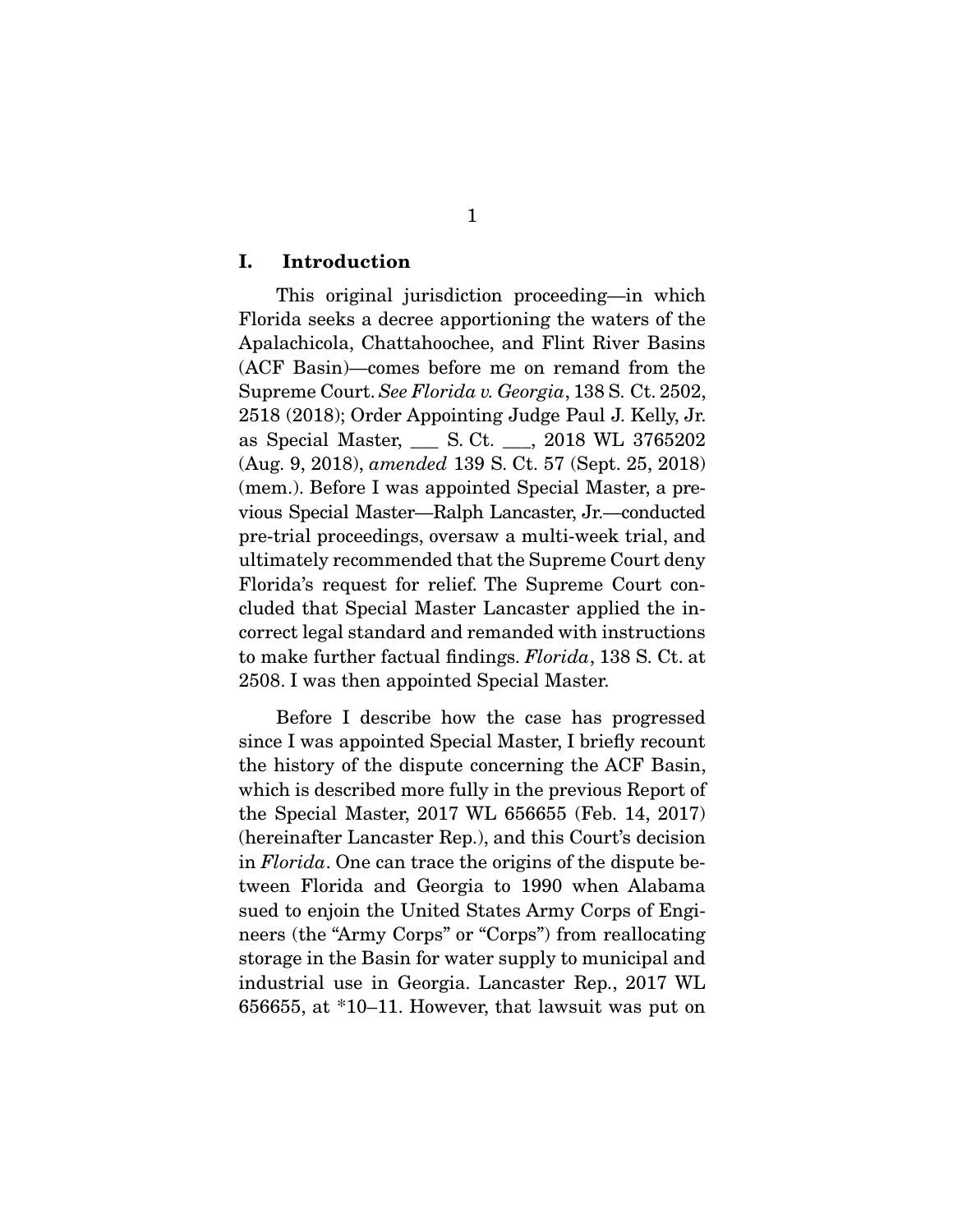hold, and Alabama, Georgia, Florida, and the Army Corps agreed to seek a resolution through negotiation after conducting a comprehensive study of water resources in the ACF Basin. *Id.* In 1997, the States and the federal government entered into the Apalachicola-Chattahoochee-Flint River Basin Compact, Pub. L. No. 105-104, 111 Stat. 2219 (1997). *Id.* at \*11. The Compact defined a procedure through which the parties could negotiate a water allocation formula "equitably apportioning the surface waters of the ACF." *Id.* at \*11–12 (quoting the Compact). The negotiations were unsuccessful, and the Compact expired in August 2003. *Id.* at \*12.

 After the Compact expired, litigation continued, and several lawsuits were consolidated and transferred to the United States District Court for the Middle District of Florida. *Id.* at \*13. On appeal, the United States Court of Appeals for the Eleventh Circuit held, inter alia, that the Army Corps has authority under the Rivers and Harbors Act to allocate storage in Lake Lanier for water supply in the Atlanta metropolitan area. *In re MDL-1824 Tri-State Water Rights Litig.*, 644 F.3d 1160, 1191–92 (11th Cir. 2011). The Army Corps then began updating its water control manual in the Basin, and Florida subsequently sought leave to file this original jurisdiction suit to equitably apportion the waters of the Basin. Lancaster Rep., 2017 WL 656655, at \*13. The Supreme Court granted Florida leave to file and appointed Special Master Lancaster. *Id.* at \*16. After holding a trial from October 31, 2016 to December 1, 2016, Special Master Lancaster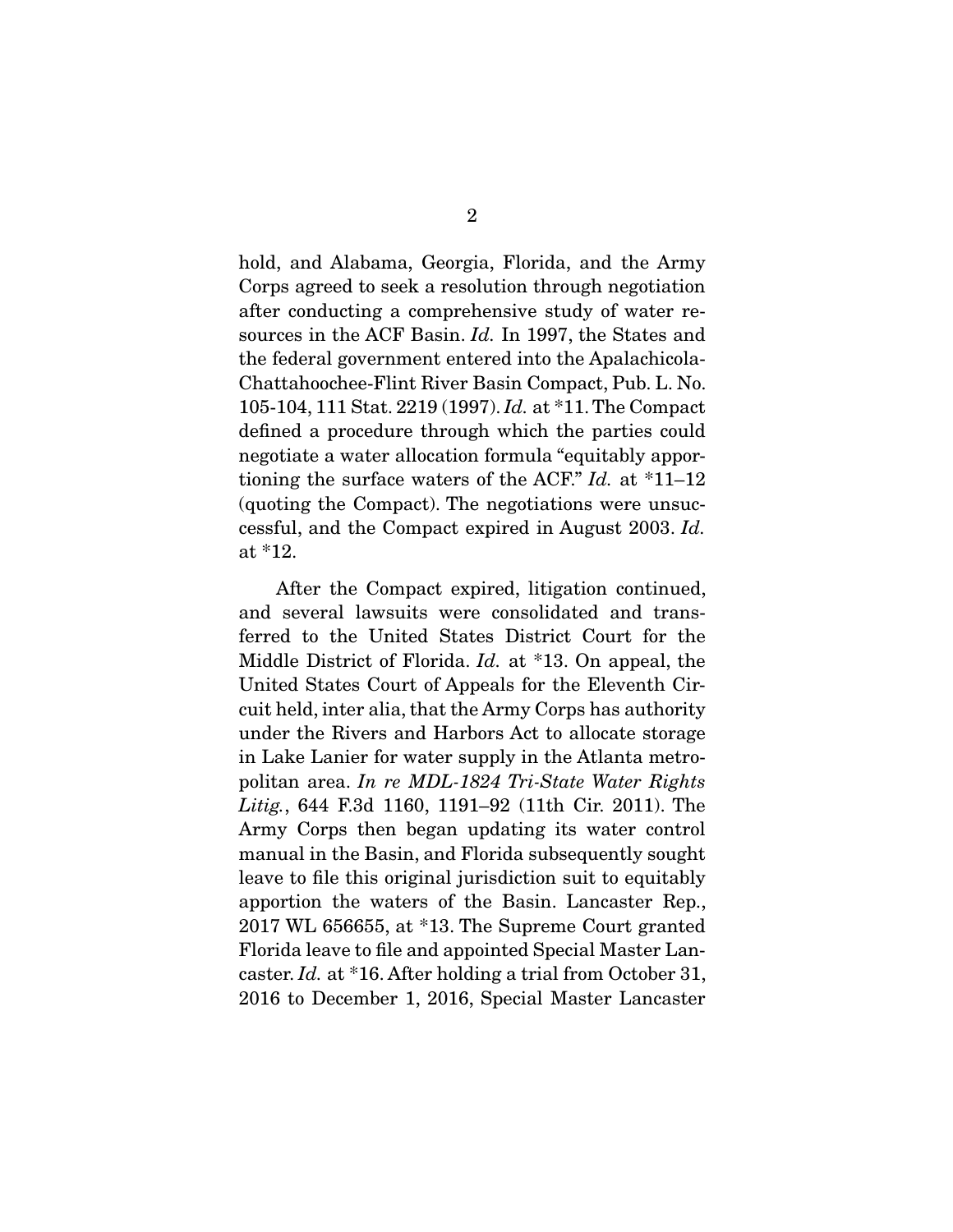recommended that the Court deny Florida's request for relief on the narrow ground that "Florida has not proven by clear and convincing evidence that its injury can be redressed by an order equitably apportioning the waters of the Basin." *Id.* at \*3, \*21.

 The Supreme Court held, however, that Special Master Lancaster applied too strict a redressability standard. *Florida*, 138 S. Ct. at 2516. In light of that holding, the Court remanded with instructions to make findings concerning the following questions on remand: (1) whether Florida suffered harm caused by decreased water flow into the Apalachicola River; (2) whether Florida showed that Georgia's use of the Flint River is inequitable; (3) whether that potentially inequitable use harmed Florida; (4) whether an equitybased cap on Georgia's use of Flint River waters would materially increase streamflow in the Apalachicola River given the Corps' operational rules or reasonable modifications that could be made to those rules; and (5) whether such additional streamflow in the Apalachicola River may significantly redress the economic and ecological harm that Florida has suffered. *Id.* at 2518, 2525–27. The Court also made clear that Florida must show that "the benefits of the [apportionment] substantially outweigh the harm that might result." *Id.* at 2527 (alteration in original) (quoting *Colorado v. New Mexico* (*Colorado I*), 459 U.S. 176, 187 (1982)).

 These questions are of course motivated by the rules governing equitable apportionment. The Court's previous equitable apportionment decisions control the legal approach I take, and I pay particular attention to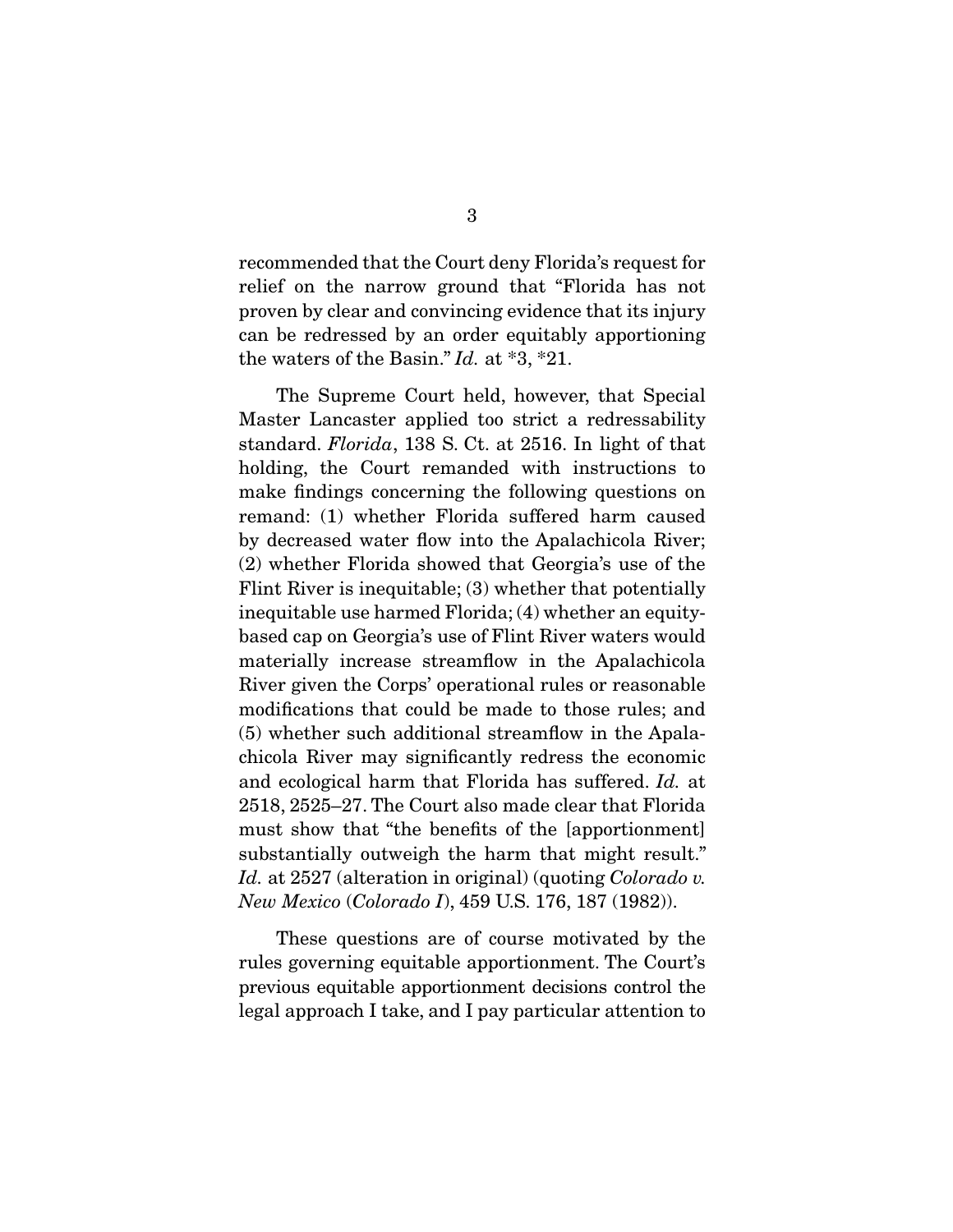the Court's recent explanation in remanding this case. First, "[g]iven the laws of the States, both Florida and Georgia possess an equal right to make a *reasonable use* of the waters of the stream." *Id.* at 2513 (internal quotations omitted) (quoting Lancaster Rep., 2017 WL 656655, at \*26). Second, I recognize that the Court seeks to reconcile the States' interests in the River without "quibbling over formulas" and that the Court will not decline to fashion a decree simply because the future may be uncertain. *Id.* at 2513–14 (quoting *New Jersey v. New York*, 283 U.S. 336, 343 (1931)). Third, the complaining state must demonstrate by clear and convincing evidence "that it has suffered a threatened invasion of rights that is of serious magnitude." *Id.* at 2514 (internal quotations omitted) (quoting *Washington v. Oregon*, 297 U.S. 517, 524 (1936)). Thus, the complaining state must show "some real and substantial injury or damage." *Idaho ex rel. Evans v. Oregon* (*Idaho II*), 462 U.S. 1017, 1027 (1983). Moreover, the state must demonstrate that it has "suffered a wrong through the action of the other State . . . which is susceptible of judicial enforcement." *Florida*, 138 S. Ct. at 2514 (quoting *Massachusetts v. Missouri*, 308 U.S. 1, 15 (1939)). Last, if I find that Florida has shown real and substantial injury or damage, then I will make detailed factual findings with which to weigh all relevant factors and decide whether (and in what form) to fashion an equitable decree. *Id.* at 2515. In weighing these factors, I must determine whether "the benefits of the [apportionment] substantially outweigh the harm that might result." *Id.* at 2527 (alteration in original) (quoting *Colorado I*, 459 U.S. at 187).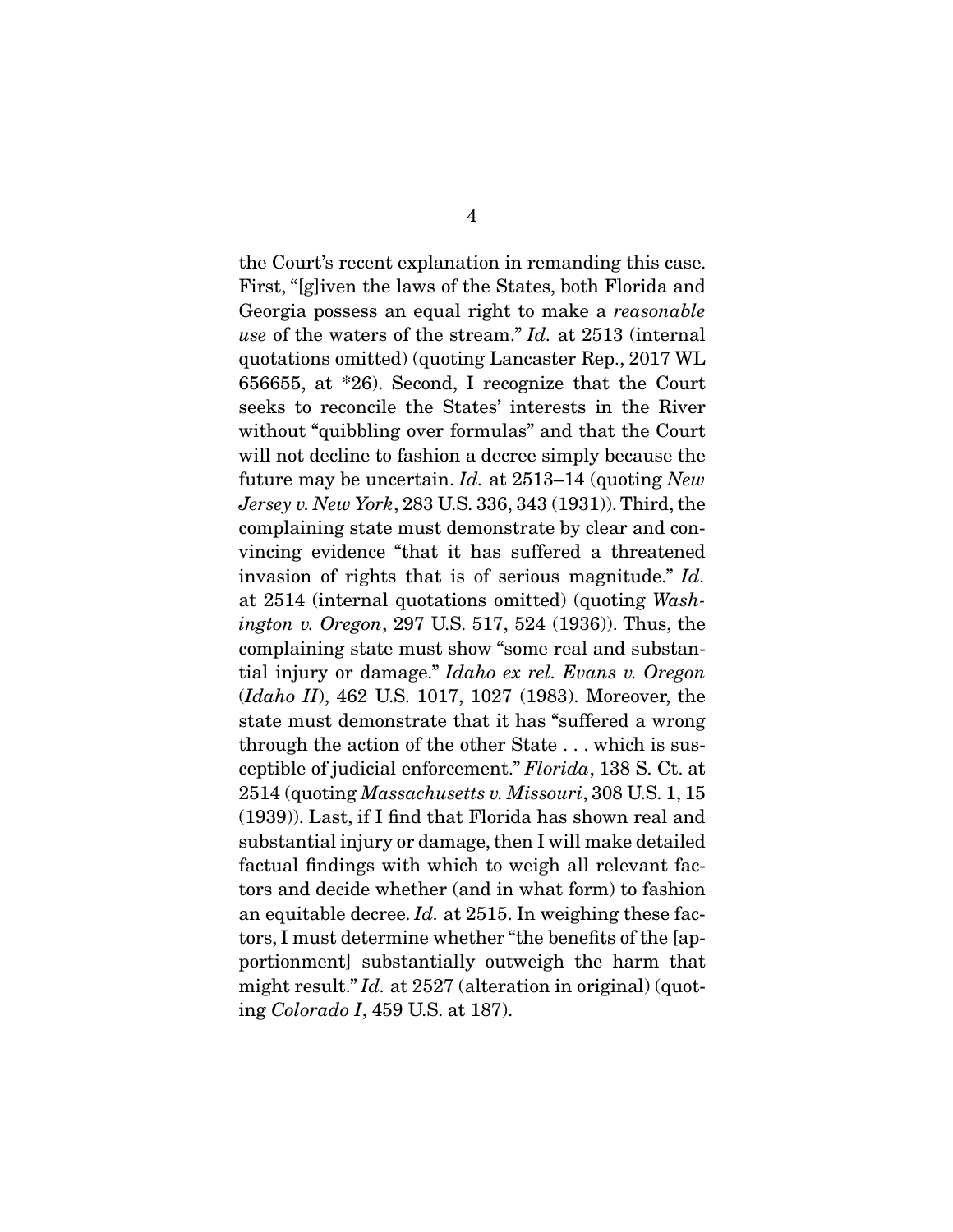Soon after being appointed Special Master, I asked the parties whether the existing record would be sufficient to decide each issue identified by the Supreme Court. *See* Case Mgmt. Order No. 23 (Aug. 23, 2018)  $(Dkt. No. 639).<sup>1</sup> On October 2, 2018, the parties filed a$ Joint Memorandum addressing my questions, and they agreed that I could decide many issues based on the existing record. *See* Jt. Mem. of Fla. & Ga. at 9–18. Florida, however, asked for additional discovery and an evidentiary hearing relating to the fourth and fifth questions that the Supreme Court raised for remand. Id. at 12, 18–21. Namely, Florida sought to add additional evidence on (1) the effects of the Army Corps' new operational manual, (2) reasonable modifications that could be made to the manual, (3) increased agricultural irrigation since trial, and (4) the difficulties with recovery in the Apalachicola Bay since trial. *Id.* at 21–22. After careful consideration, I denied Florida's request for additional evidentiary hearings because the record developed at trial was extensive (there was no restriction on what could have been tendered), $2$ because further evidentiary proceedings would only further delay resolving this protracted dispute, and because the United States explained that the question

<sup>&</sup>lt;sup>1</sup> The docket for this case can be found on the United States Court of Appeals for the Tenth Circuit's website: https://www. ca10.uscourts.gov/special-master-142.

<sup>2</sup> *See* Lancaster Rep., 2017 WL 656655, at \*21–22 (explaining that the parties entered 1,800 pages of pre-filed testimony, enough exhibits to fill 60 volumes when printed, and 32 witnesses appeared at trial to deliver live testimony over the course of 17 days).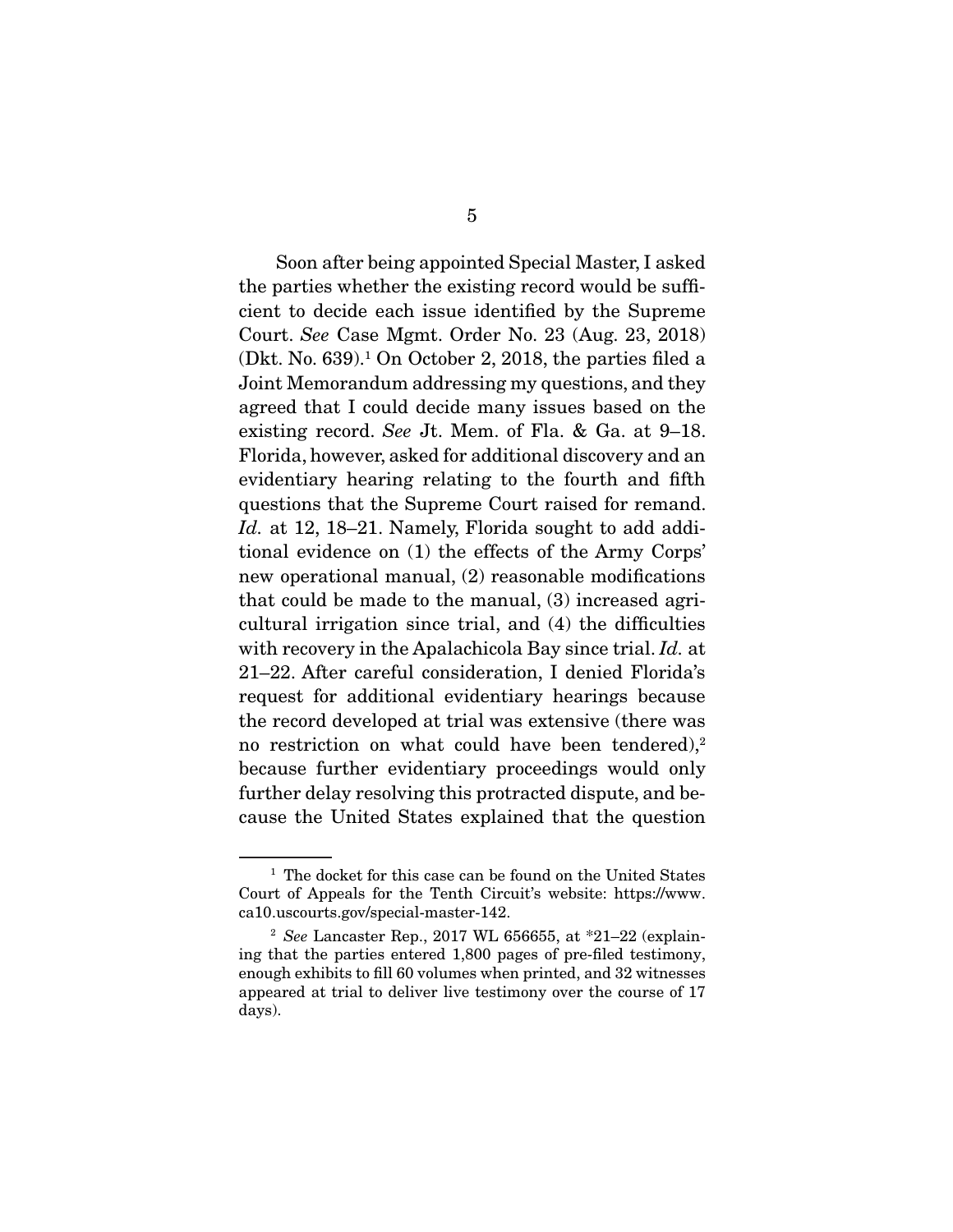whether reasonable modifications could be made to the Army Corps' current Master Manual would be better left until after the other issues in the case were resolved. *See* Case Mgmt. Order No. 25 at 5–6 (Nov. 6, 2018) (Dkt. No. 645).

 I therefore asked Florida and Georgia to file, by January 31, 2019, simultaneous proposed findings and conclusions and supplemental briefs addressing seven questions of interest on remand. *See id.* at 4–5.3 I allowed the parties to file response briefs by February 28, 2019. *Id.* Florida and Georgia timely filed their briefs. Florida later requested that I hold oral argument, and I granted the request. Fla. Mot. for Oral Arg. (Mar. 12, 2019) (Dkt. No. 659); Order on State of Fla.'s Mot. for Oral Arg. (July, 29, 2019) (Dkt. No. 662).

Based on the record developed at trial,<sup>4</sup> the parties' remand briefing, and the oral arguments held on November 7, 2019, I have strived to make "extensive," "specific," and "detailed" factual findings to reach a conclusion on the issues identified by the Supreme Court

<sup>&</sup>lt;sup>3</sup> The seven questions were derived from the questions the Supreme Court asked to be resolved on remand. In addition to the questions the Court identified, the questions included whether the costs of a cap would be justified by its expected benefits, *see Florida*, 138 S. Ct. at 2527, and whether conservation measures in Georgia already produce some additional streamflow. Case Mgmt. Order No. 25 at 4.

<sup>4</sup> I proceed as Special Master Lancaster did, and I do not consider the testimony of witnesses who provided pre-filed direct testimony but did not appear at trial. *See* Lancaster Rep., 2017 WL 656655, at \*22.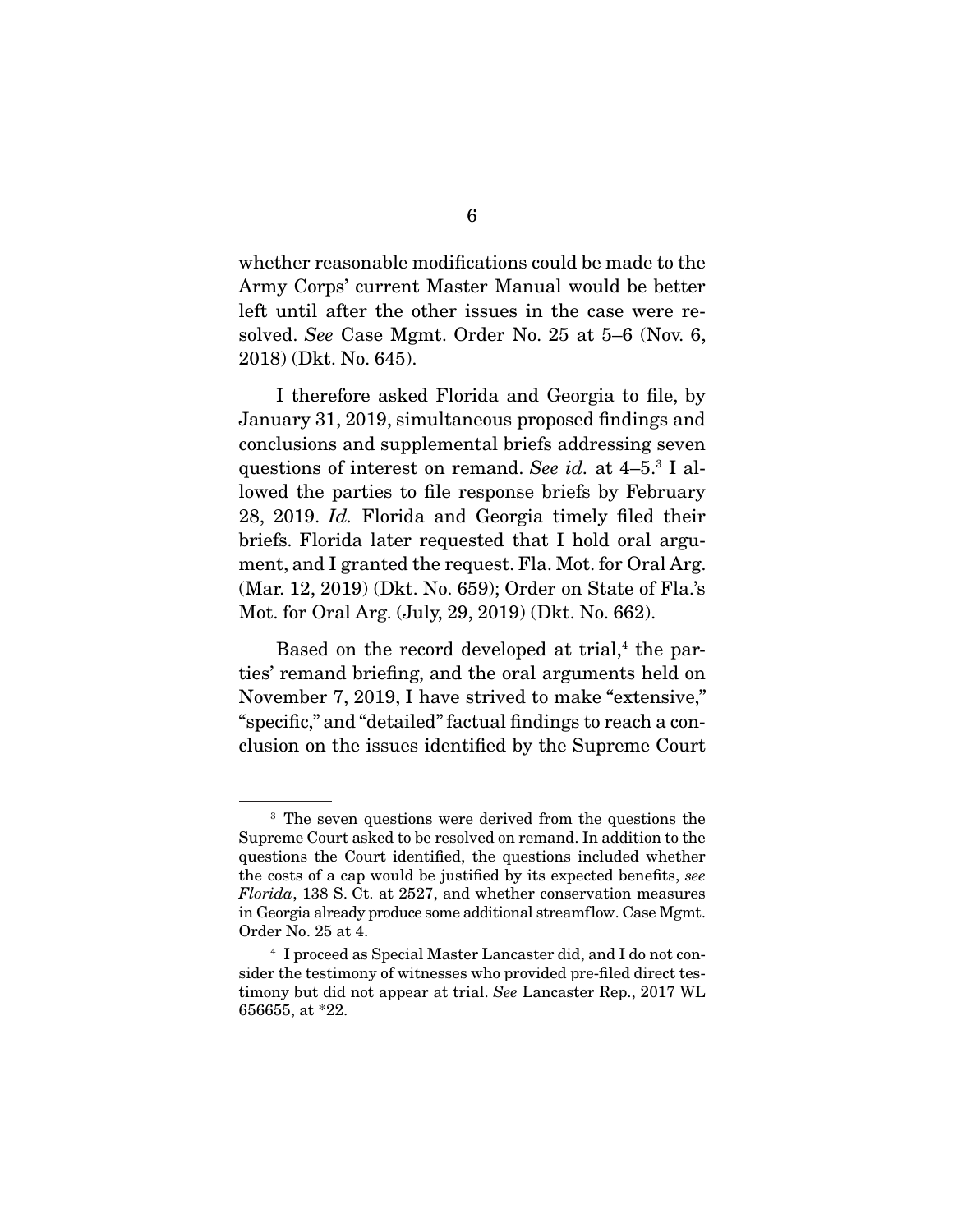in this Report. *See Florida*, 138 S. Ct. at 2515.5 Although the Supreme Court's and my questions were limited to the Flint River, Florida continues to argue that Georgia's use of the Chattahoochee River (which primarily serves the Atlanta Metropolitan area) is also inequitable. *See* Fla. Opening Post-Remand Supp. Br. at 7–10, 15–18 (Fla. Br.). Because the Supreme Court's list of questions for remand was not exclusive, *see Florida*, 138 S. Ct. at 2527, I also evaluate Florida's arguments concerning the Chattahoochee River.

 Given my factual findings, I recommend denying Florida's request for a decree because it has not proved the elements necessary to obtain relief. Florida has pointed to harm in the oyster fishery collapse, but I do not find that Georgia caused that harm by clear and convincing evidence. Next, although Georgia's use of the Flint and Chattahoochee Rivers has increased since the 1970s, Georgia's use is not unreasonable or inequitable. Last, I have determined that the benefits of an apportionment would not substantially outweigh the harm that might result. This is especially true given that the Army Corps' reservoir operations on the Chattahoochee River would prevent most streamflow increases from reaching Florida during the times when more streamflow is needed to alleviate Florida's alleged harms.

<sup>&</sup>lt;sup>5</sup> *Cf.* Fed. R. Civ. P. 52(a) (findings and conclusions may appear in an opinion or memorandum of decision).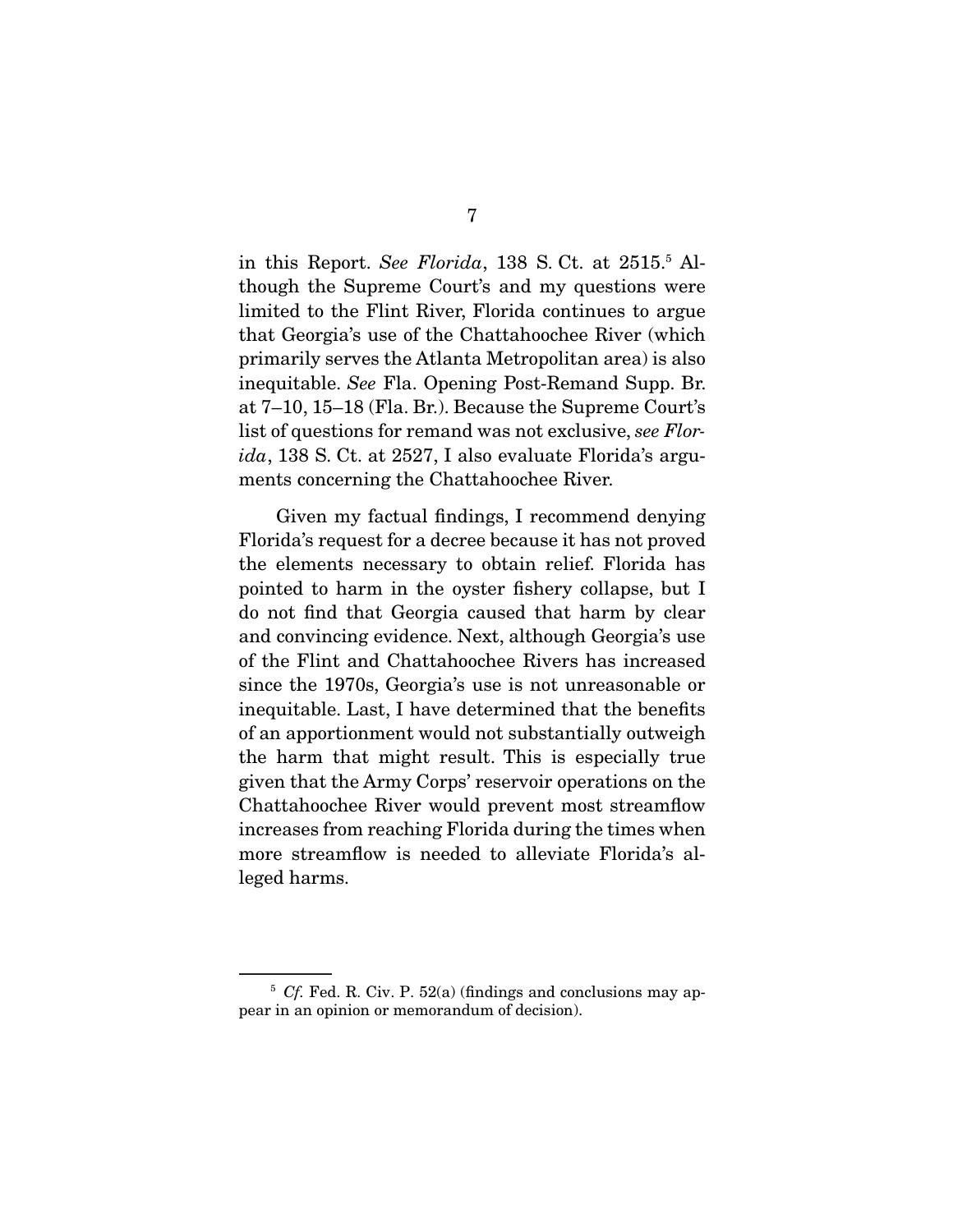#### II. Florida's Alleged Injuries

 Florida alleges that lower flows in the Apalachicola River (the "River") have harmed the ecosystems in both the River and the Apalachicola Bay (the "Bay"). Florida highlights the collapse of the Bay's oyster fishery, but Florida has not proved that the harm to the oysters resulted from "the action of [Georgia]." *Florida*, 138 S. Ct. at 2514. The harms Florida points to in the River only have an attenuated connection to Georgia's consumptive use or they are not concrete, and Florida has thus failed to show a "threatened invasion of rights . . . of serious magnitude" in the river by clear and convincing evidence. *Id.* (quoting *Washington*, 297 U.S. at 524). I explain these findings in more detail in the following two sections.

 Before I analyze the evidence of harm to the Bay and the River, I note that Florida has not provided any evidence of harm during years with normal or more than normal rainfall. Georgia highlighted this fact on remand. Ga. Supp. Br. at  $4$  (Ga. Br.); Ga. FoF  $\P\P$  1–2. Florida has not argued otherwise, and from my own review of the record, I do not find clear and convincing evidence of harm during periods with average rainfall.

#### A. Harms to the Bay During Dry Years

 As Special Master Lancaster noted, Florida "points to real harm." Lancaster Rep., 2017 WL 656655, at \*31 (finding that oyster mortality in late 2012 left "many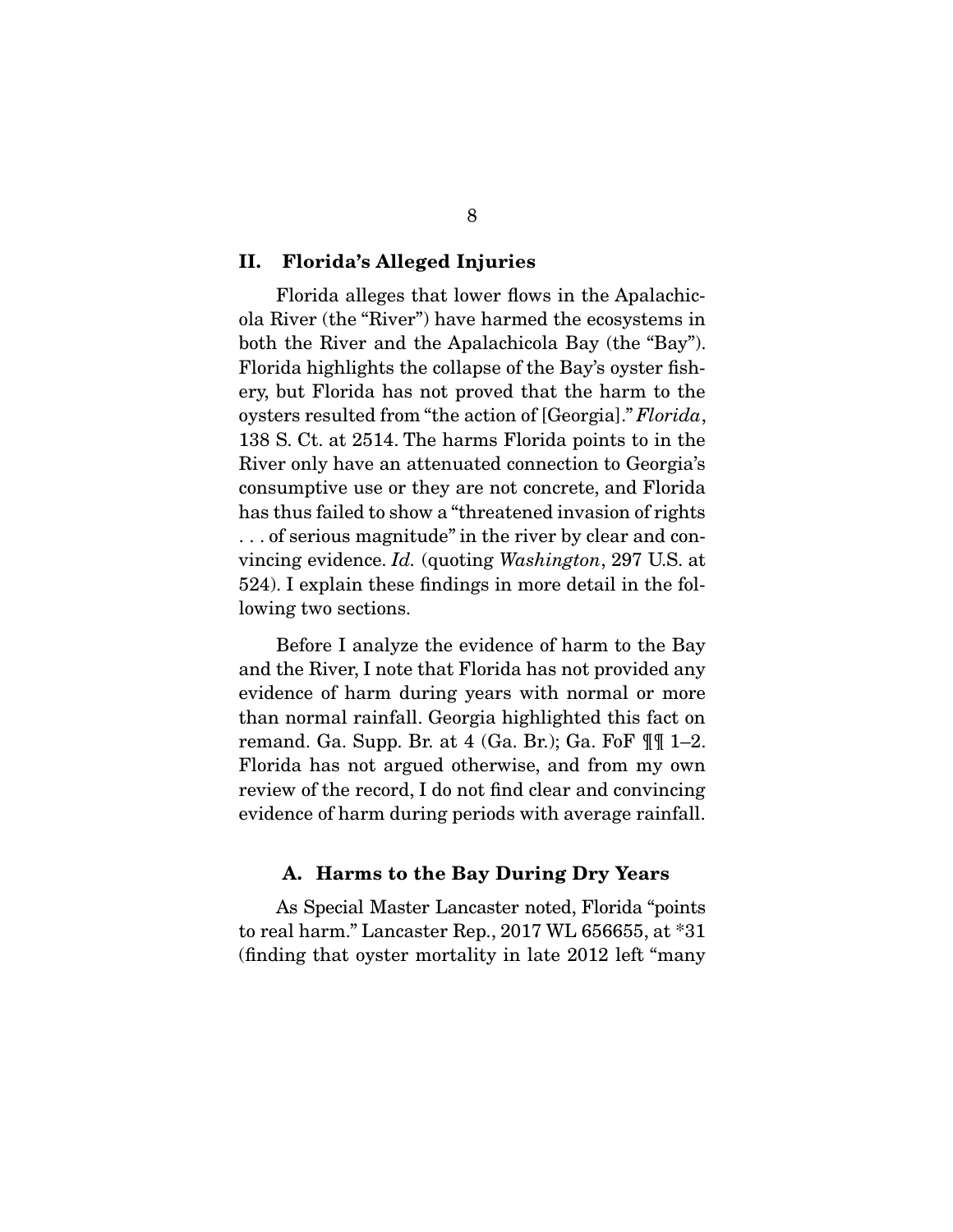previously-productive oyster reefs virtually empty").6 Consequently, between September 2012 and February 2013, "commercial harvest revenues declined by 43% and commercially marketed pounds of oyster meat declined by 58%." Kimbro PFD7 ¶ 33. Georgia does not contest that the oyster fishery suffered significant harm; rather, it argues that the collapse resulted from Florida's mismanagement, and insofar as low flows caused the collapse, those low flows were predominantly caused by drought, not Georgia's consumptive use. Ga. Br. at 4–9. I agree and conclude that Florida has not shown by clear and convincing evidence that the harms in the Bay resulted from Georgia's consumption.

 Florida claims the following regarding the oyster collapse. As a consequence of the persistent low flows in the Apalachicola River, freshwater flows were inadequate to dilute the seawater in the Bay and to provide nutrients needed at the base of the food chain. In addition to these direct nutrient and salinity effects, increased salinity allowed saltwater predators to flourish, and those predators greatly reduced the oyster population. Fla. Br. at 10–13; Fla. FoF ¶¶ 12–15. In

<sup>6</sup> For the reasons explained in the Supreme Court's decision, I do not treat Special Master Lancaster's previous statements on harms to Florida as final findings of fact. *See Florida*, 138 S. Ct. at 2518 (listing factual issues where Special Master Lancaster "assumed" the answer); *see also* Order on Fla.'s Presentation Materials at Oral Arg. at 2 (Nov. 5, 2019) (Dkt. No. 667).

<sup>&</sup>lt;sup>7</sup> If the record contains both a pre-filed direct testimony and an updated pre-filed direct testimony from a particular witness, then "PFD" refers to the updated pre-filed direct testimony.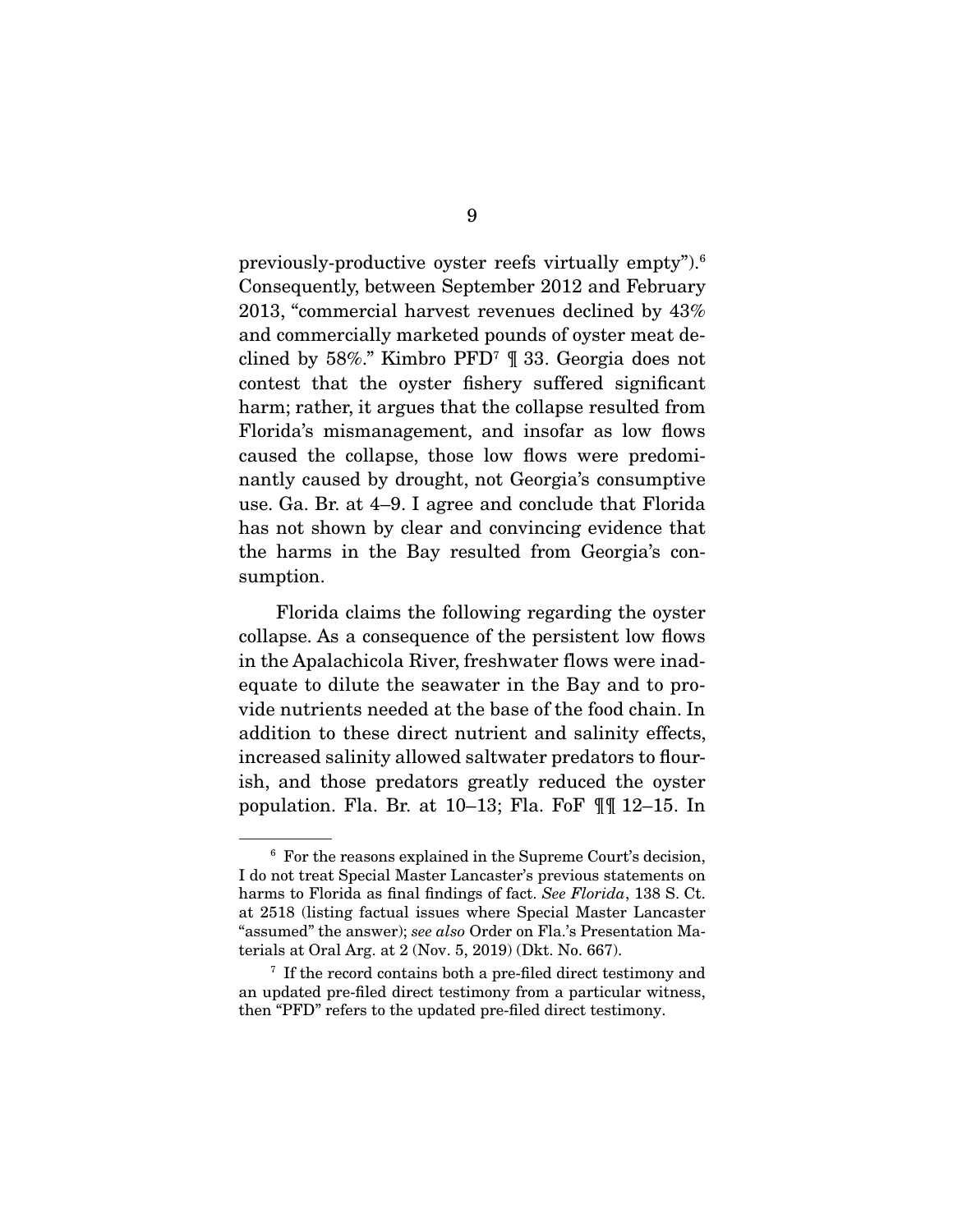evaluating this claim, I summarize Florida's evidence on the matter, then I review Georgia's evidence indicating that Florida mismanaged the oyster resource.

 I first begin with the evidence on low flows causing nutrient depletions in the Bay. Florida's expert on nutrients and the food chain, Dr. Glibert, testified that nutrient changes resulting from low flows can alter the composition of the microorganisms that compose the base of the food chain. Glibert PFD ¶¶ 35–47. These changes can make it harder for oysters and other animals that consume these microorganisms to feed. *Id.* ¶¶ 17, 35–36, 68–70. Low flows can also lower dissolved oxygen levels in the Bay, which may also harm oysters. *Id.* ¶¶ 50–57.

 While Dr. Glibert's testimony relies on ecological principles to describe how the entire Bay ecosystem could be harmed by low flows, such harm does not appear to be borne out by the data. Dr. Glibert did not analyze whether fish at the higher levels of the food chain were indeed harmed by the nutrient effects she described, and in fact testified it was outside her scope of work to examine individual fish species. 7 Trial Tr. 1849:2–1850:5 (Glibert). She did not analyze minimum flows needed, did not analyze what caused the lowest flows, and did not consider harvesting practices. *Id.* 1824:7–12; 1841:12–1842:13; 1888:6–10 (Glibert). Dr. Menzie, Georgia's environmental risk assessment expert, found instead that no fish species in the Bay suffered any declines in population. Menzie PFD ¶¶ 122– 26; *id.* at 123 demo.26. Finally, Dr. Glibert has not offered persuasive evidence that the food chain effects she described caused the oyster collapse, *see* Glibert PFD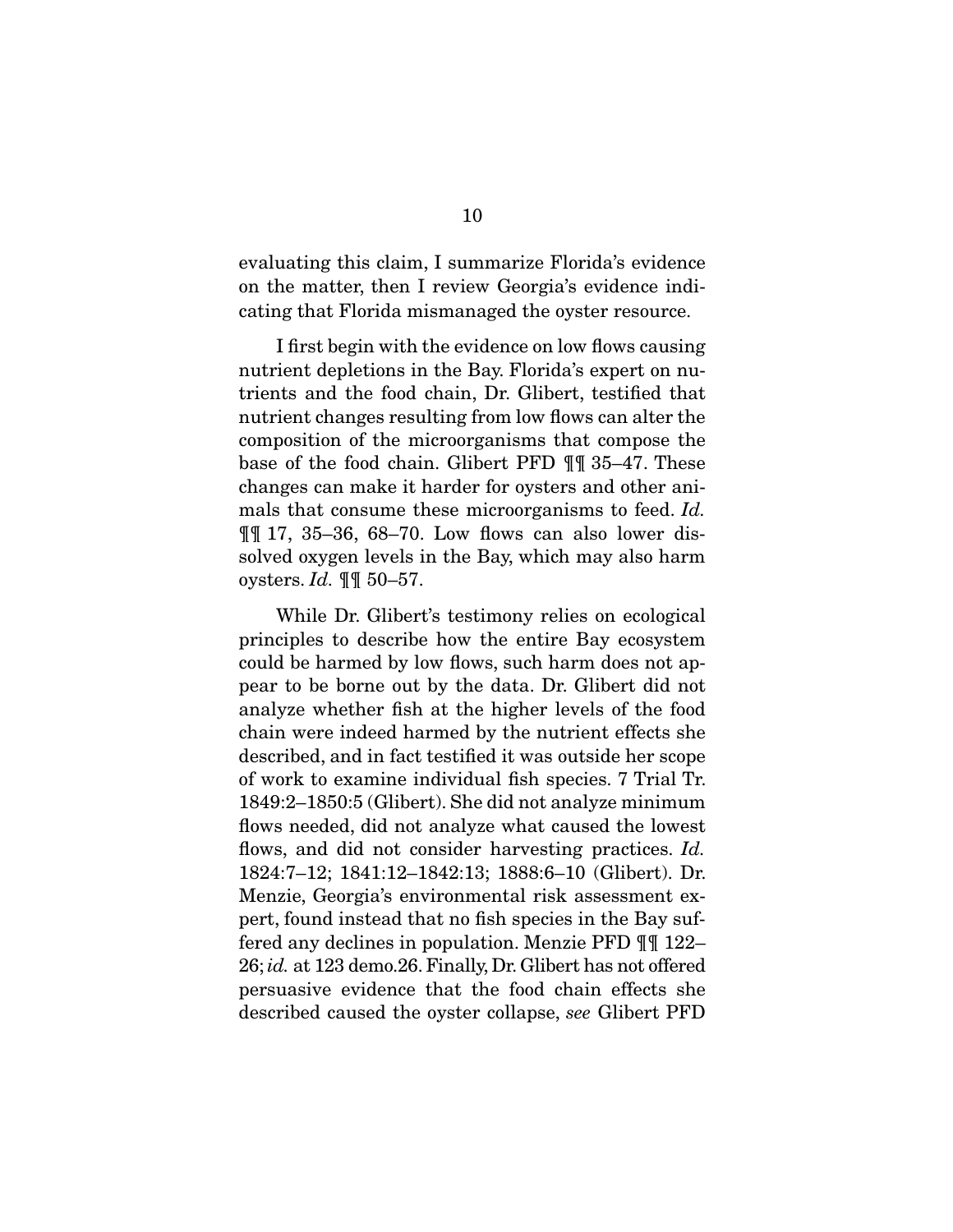¶¶ 92–93, and other Florida experts did not reach that conclusion, *see* Berrigan PFD ¶ 3; White PFD ¶ 164. I do not find that nutrient differences resulting from low flows caused the oyster collapse.

 Next, turning to the effects of salinity, I find that the increases in salinity caused by low flows were a factor that could have contributed to the oyster collapse. Florida introduced testimony from several experts showing that higher salinities caused by low flows resulted in increased predation by species that prefer saltier water, reduced recruitment of young oysters, and ultimately a loss of oyster biomass.

 Beginning with Florida's experts, Dr. Kimbro repeated seven experiments in the Bay between 2013 and 2016, long after the collapse. Kimbro PFD ¶ 78 (discussing experiments conducted after collapse). Dr. Kimbro controlled for salinity and predation, and his results showed a "clear and causal relationship between increasing water salinity and increasing predation on oysters." Kimbro PFD ¶¶ 63–78. In 2013, Dr. Kimbro compared predatory pressures between Apalachicola Bay and the nearby Ochlockonee Bay to assess whether drought was the cause of low flows. *See id.* ¶¶ 91–96. However, at the time his report was submitted, Dr. Kimbro did not control for important differences between the two bays and the drainage basins feeding their respective inflow and did not analyze any shelling restoration data. 6 Trial Tr. 1523:6–11 (Kimbro); *see also* Kimbro PFD ¶¶ 91–96. Given these limitations, I find the results of the comparison between the two bays unreliable.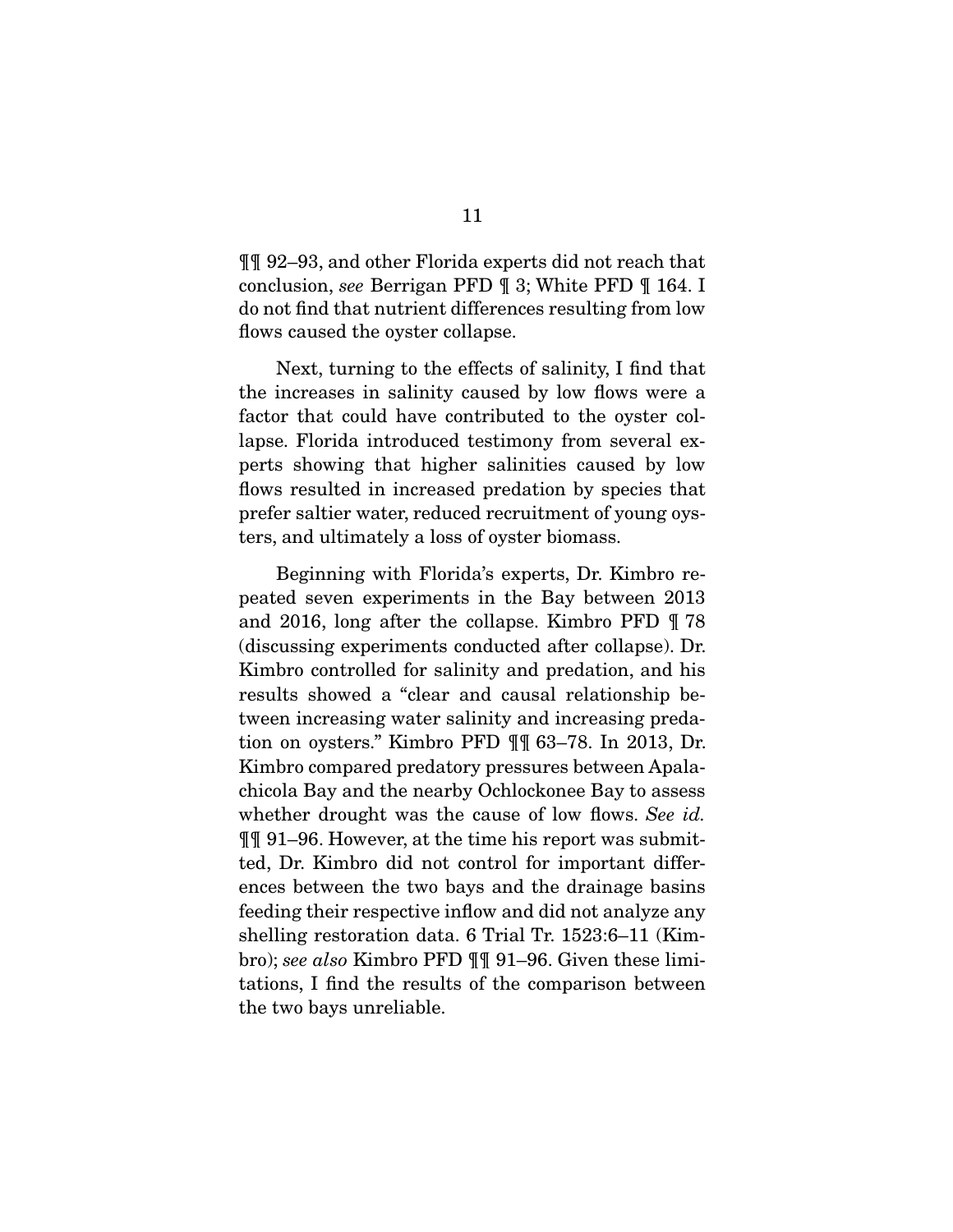Ultimately, Dr. Kimbro reached the following conclusions. Increases in salinities led to an increase in oyster predation pressure. *Id.* ¶ 101. This increase in salinity was not caused by regional drought. *Id.* Oyster abundance would have decreased as a result of drought, but the collapse would not have occurred without Georgia's consumption. *Id.*

 Next, Florida's Dr. White used the data from Dr. Kimbro's experiment and other data sources to model the biomass of oysters and how that biomass would change with respect to salinity. White PFD ¶¶ 13–14, 148 fig.12. He found that a decrease in salinity resulting from a reduction of Georgia's consumptive use would have increased biomass by a small amount, and he thus concluded that Georgia's consumption impacted oyster biomass. *See id.* ¶ 153 ("the model still demonstrates that Georgia's freshwater withdrawals exacerbated the natural low-salinity conditions in Apalachicola Bay, contributing to the oyster fishery collapse in Apalachicola Bay, and the situation would have been improved if Georgia had removed less water.").

 In addition to Florida's expert testimony, an Apalachicola oysterman, Tommy Ward, also testified about the increased predation he observed on the oyster reefs that he leased. Mr. Ward's reefs were not open to public harvesting, yet the oysters on his leases also suffered a population decline in 2012. Ward PFD ¶ 32. However, because Mr. Ward's direct observations were limited to only the reefs that he leases, and because he did not directly measure the salinity at his leases, I place little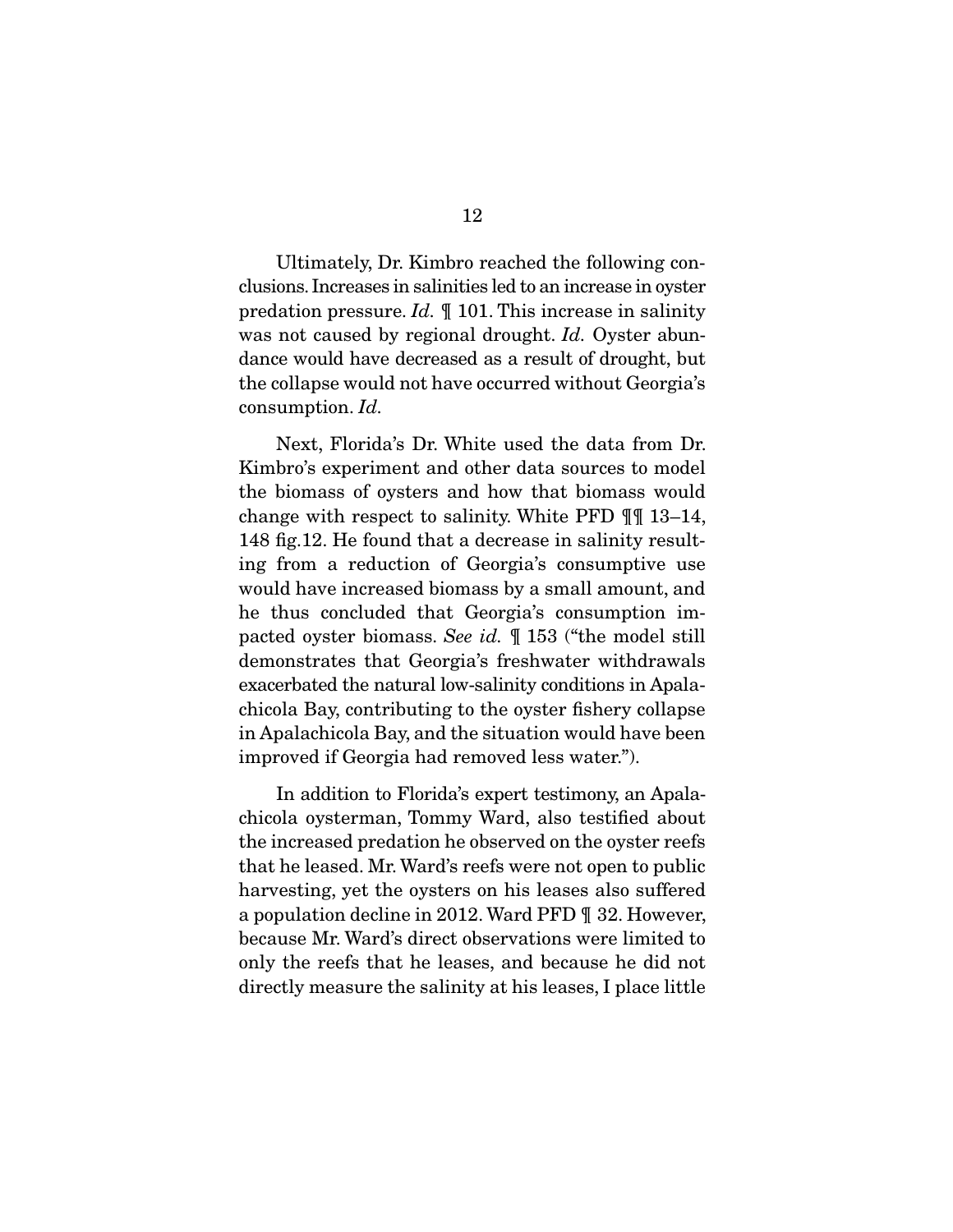weight on his testimony in determining what caused oyster populations to decline. *See id.* ¶ 33.

 In addition to Mr. Ward's testimony, Florida also attempts to confirm its witnesses' testimony with several other pieces of evidence. It relies on a scientific paper published in 2015 and admitted into evidence that concluded:

Although a detailed assessment of the dependent and independent data was not able to identify a specific proximal cause (Pine et al. 2015), it is considered likely that a sequence of events occurred whereby: (1) low river flow led to increased salinity in Apalachicola Bay for a multiyear period; (2) which likely led to increases in oyster parasites, predators, or unknown pathogens; (3) causing elevated mortality, particularly among juvenile oysters; (4) which led to recruitment failure, potentially exacerbated by shell removal from fishing or environmental events; and then (5) population collapse of adult oysters.

JX-167<sup>8</sup> at 6.<sup>9</sup> Florida also points to the decision of the National Oceanic and Atmospheric Administration

<sup>8</sup> This Report cites to Florida and Georgia's joint appendix, Florida's appendix, and Georgia's appendix as "JX- ," "FX-," and "GX-\_\_" respectively. *See* Lancaster Rep., 2017 WL 656655, at \*4 n.2. Florida's demonstratives are noted as "FX-D\_\_" and Georgia's demonstratives are noted as "GX-D\_\_."

<sup>&</sup>lt;sup>9</sup> Drs. Havens and Pine are among the authors of this paper. *See id.* at 1. I note this because Georgia cites work they performed and statements from their depositions where they could not reach a conclusion on the relationship between flows and oyster population. *See* Ga. Br. at 8.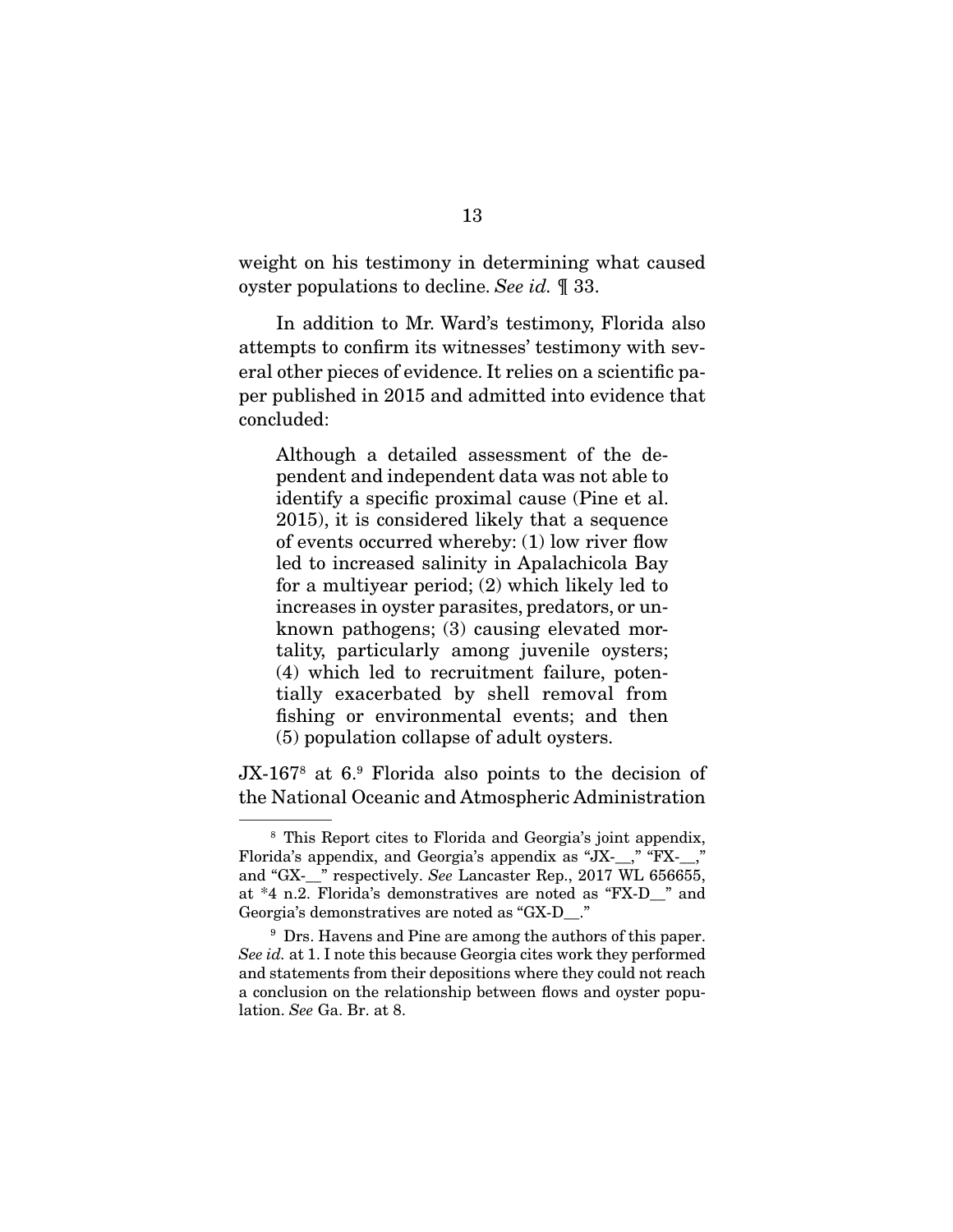(NOAA) to declare a fisheries disaster in the Apalachicola Bay. Fla. Br. at 11; *see also* FX-412 at NOAA-3818. I do not find either piece of evidence particularly persuasive. The quoted passage only weakly supports Florida's position; the authors never affirmatively claim that low flows caused by Georgia caused the collapse. *See* JX-167 at 6. And the NOAA evidence is not persuasive because NOAA had to decide whether to grant relief quickly based in part on socioeconomic considerations, 17 Trial Tr. 4423:19–4424:24 (Lipcius), and NOAA did not have the benefit of evidence gathered through an adversarial process as I have before me now.

 Given the aforementioned evidence, I conclude that low flows played some role in the oyster population decline of 2012. Nevertheless, for the reasons below, I conclude that Florida's management was a more significant cause of the decline. Further, to the extent that low flows caused the decline, drought was a more significant cause of the low flows than Georgia's consumption.

 Georgia highlights evidence that Florida's oystermen overharvested the oyster resource in the period leading up to and after the oyster collapse. After the Deepwater Horizon oil spill, Florida oystermen and fishery managers feared that contamination due to the spill would wipe out the oyster fishery, which resulted in a "use it or lose it attitude." JX-77 at FL-ACF-3386197. Consequently, Florida lifted various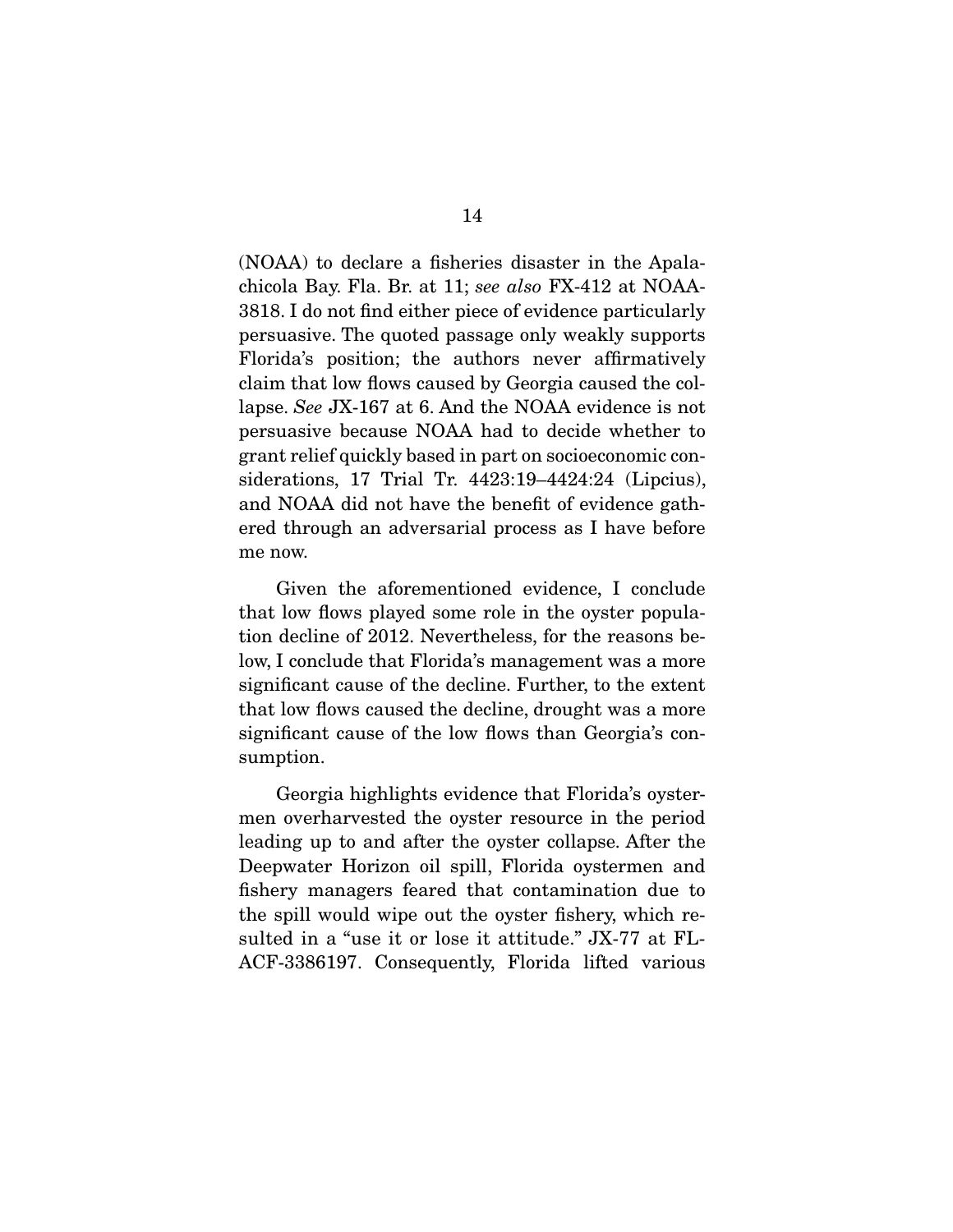harvesting restrictions in the Bay, $10$  and the oyster harvests in 2011 and 2012 were significantly higher than any previous harvests since 1986, when Florida began collecting data consistently. Lipcius PFD ¶¶ 153, 116. In 2011, 2.81 million pounds were harvested, and 2012 saw an even greater harvest of 3.03 million pounds. 6 Trial Tr. 1391:17–1392:10 (Sutton). For reference, the total harvest only ever exceeded 2.5 million pounds in three other years between 1986 and 2012. *See* Lipcius PFD at 18 demo.6. Not only was the total harvest especially large, but many of the oysters harvested were smaller than the size that could be harvested legally. *Id.* ¶¶ 163–64; 4 Trial Tr. 835:17–21; 1023:6–17 (Berrigan). Both mature and juvenile oyster populations declined simultaneously, which is indicative of fishing pressure as the cause. Lipcius PFD ¶¶ 106–11.

 In addition to showing that harvests reached levels not seen for years, Dr. Lipcius also demonstrated that the most heavily harvested reefs suffered the worst declines. Lipcius PFD ¶¶ 40–45; *id.* at 12–13 demos.3 & 4; *see also* 4 Trial Tr. 822:4–20 (Berrigan). Florida argues that Dr. Lipcius did not consider the effects of salinity on the reefs he compared. White PFD ¶ 114, 32 fig.5. I disagree, and I find Dr. Lipcius's comparison compelling. Dr. Lipcius explained how the bars he examined spanned the ranges of salinity observed in the Bay. Lipcius PFD ¶ 48(a). Furthermore, as Dr. Lipcius notes, Hotel Bar (which was not heavily harvested) experienced one of the largest increases in

<sup>10</sup> *See* 3 Trial Tr. 768:3–769:5 (Berrigan) (describing the management changes that allowed additional harvesting).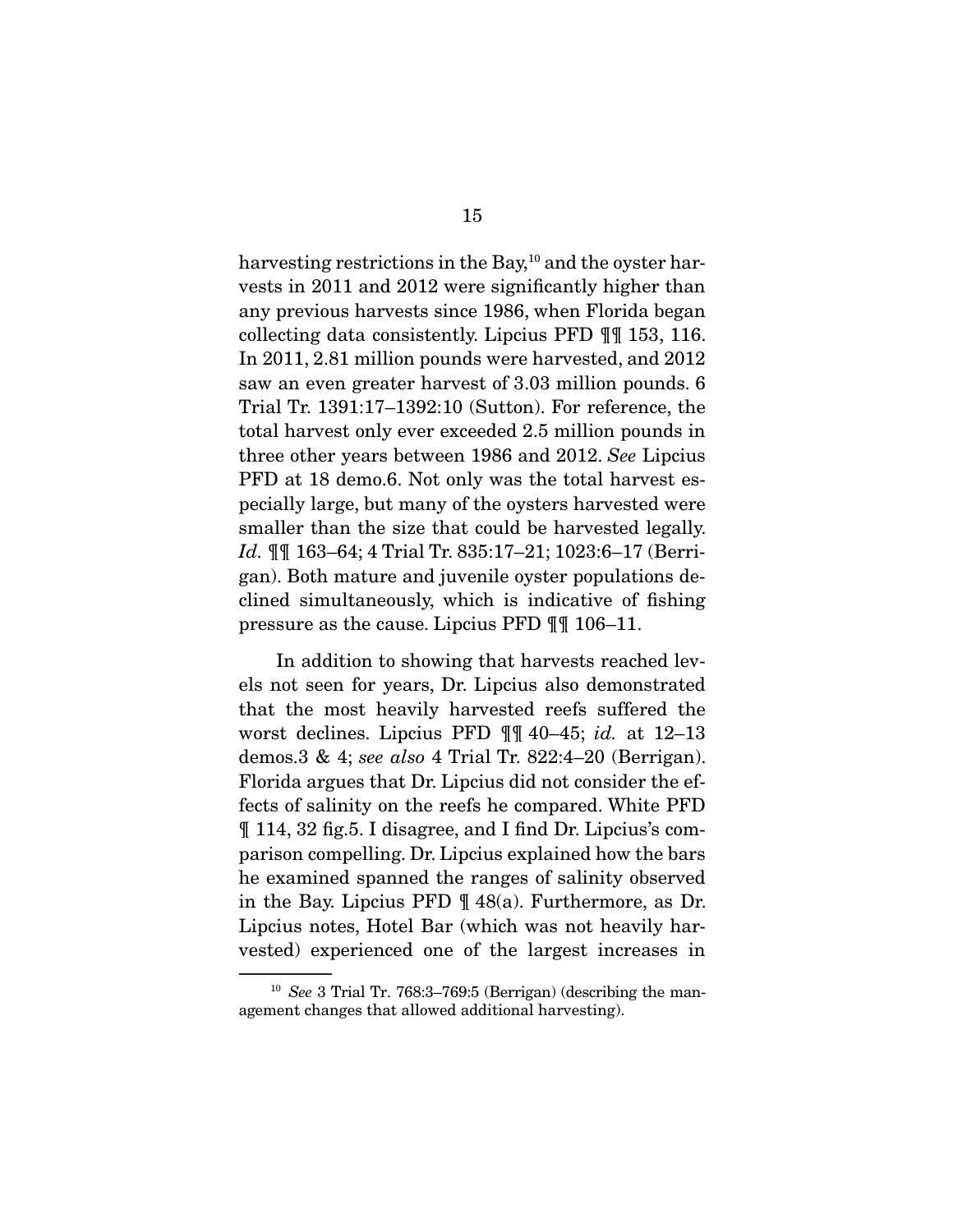salinity, yet the oyster population after the collapse was greater there than before the collapse. *Id.*  $\P$  48(b).<sup>11</sup>

 Other evidence also supports Georgia's position that overharvesting and a lack of re-shelling were significant causes of the collapse. Re-shelling, also known as reef restoration, is critical to maintaining a healthy oyster fishery because oyster larvae need to attach to a firm surface to develop from larvae during the months they reproduce. Lipcius PFD ¶¶ 21–23. The larvae spend about two weeks floating freely and then settle on a mass of stones, shells, and grit that composes an oyster bed. White PFD ¶ 62. Oyster shells are the preferred substrate. Lipcius PFD ¶ 22.

 The evidence reflects that excessive harvesting leads to substrate removal, and if not re-shelled, would lead to the collapse of the oyster bar. *Id.* at ¶¶ 26, 134– 135. The evidence reflected, and I find, that is what occurred. Indeed, Florida's then-Governor Scott attributed the collapse in part to overharvesting, *id.* at ¶¶ 163–76, and only 35 acres were re-shelled in 2012 and 16 acres in 2013, 17 Trial Tr. 4391:8–11 (Lipcius). According to the Oyster Situation Report, GX-568 at 5, and acknowledged by Florida's Dr. White, 200 acres per year should have been re-shelled, but Florida only reshelled 180 acres during the entire ten years preceding the collapse. 7 Trial Tr. 1691:18–1692:17 (White). It is

 $11$  Dr. Lipcius acknowledged at trial that there was evidence of increased predation in the Bay. 17 Trial Tr. 4414:8–14 (Lipcius). But based on my review of the evidence, predation was not a substantial factor causing the oyster population decline as described here and below.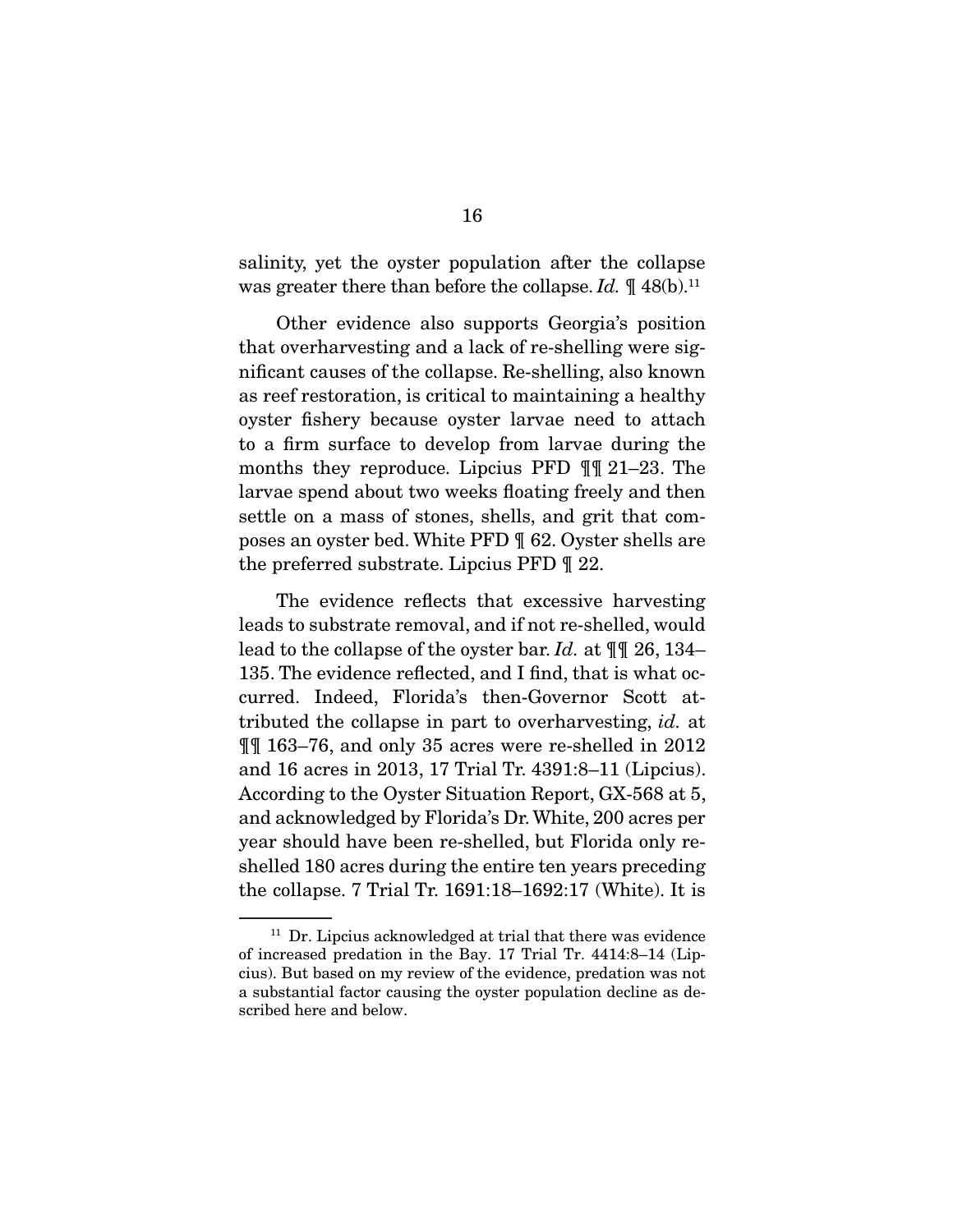apparent that inadequate re-shelling contributed to the oyster population decline, unconnected with any consumptive use by Georgia.

 Florida responds to the re-shelling statistics by pointing out that the average re-shelling quantity from 2010 to 2014 was not below the historical average. Kimbro PFD at 50 fig.18; *see also* White PFD at 16 fig.2. However, as Dr. Lipcius explains, any re-shelling after the collapse is irrelevant to the question of causality. Lipcius PFD ¶¶ 144–46. Moreover, excluding the post-collapse data clearly shows insufficient reshelling prior to the collapse. *Id.* ¶ 147; *see also* White PFD at 16 fig.2. Additionally, Dr. White explained how shell material typically remains after snail predation because the snails eat the oyster meat but leave the shell behind. 7 Trial Tr. 1696:14–1697:5 (White).12 Scientists use the presence of this shell material as a proxy for predation, and dead oyster shells in the Apalachicola Bay would be expected to remain for 4 to 10 years. Lipcius PFD ¶ 69. But Dr. Lipcius's analysis of official Florida data and data gathered by Dr. Kimbro shows a lower density of oyster boxes than would be expected if there had been a large predation event. *Id.* ¶¶ 70–78. Moreover, Dr. Lipcius pointed out that Dr. Kimbro's survey data reveals a much smaller number of oyster predators than would be expected if the collapse had resulted from a large-scale predation event. *Id.* ¶¶ 79–82.

 $12$  These remaining shells are typically referred to as a "gapers" or "boxes." *Id.* at 1696:20–24.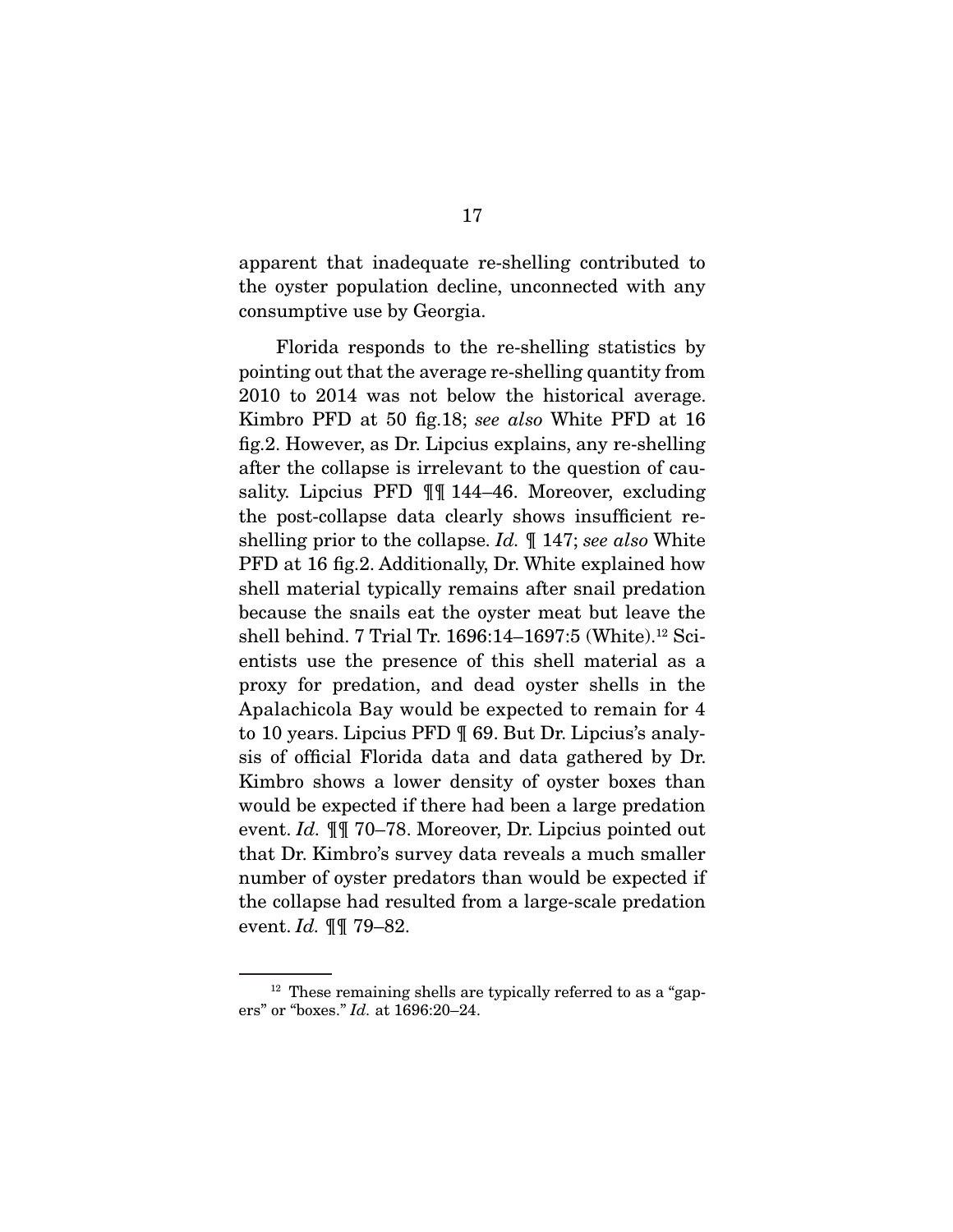Florida's experts respond to Georgia's overharvesting evidence in two ways. First, they claim that Georgia should not rely on data compiled by Florida like total catch, number of trips, and the increased number of harvesting licenses granted, to evaluate the harvesting pressure placed on the oyster resource. Kimbro PFD  $\parallel$  103(c)–(f); White PFD  $\parallel$  94–102. These types of data are "fishery-dependent" because they are tied to measures other than direct, systematic measurements of the oyster resource. White PFD ¶¶ 94–95. For instance, total catch will depend on both the total oyster resource and on harvesting effort. *See id.* ¶ 99. Consequently, they suggest fishery-independent data that is not tied to the fishery is more reliable for assessing the health of a population facing fishing pressure. *Id.* ¶ 96. Nevertheless, I cannot ignore available data, and I consider it along with all other evidence.

I still find Dr. Lipcius's analysis using landings<sup>13</sup> and trips data informative. For starters, the total landings data tells me that more oysters were harvested than had been since 1986. Lipcius PFD ¶ 56, 18 demo.6. Florida's Dr. White found that these larger landings did not represent a larger harvest *rate*. White PFD ¶¶ 161–62. But given the concerns about the oil spill, I find that the more likely reason that landings increased was an increase in harvesting rate. This is supported by Dr. Lipcius's observation that exploitation rates increased prior to the collapse. *See* Lipcius PFD ¶¶ 120–23. Moreover, catch per unit effort (CPUE)

<sup>&</sup>lt;sup>13</sup> "Landings" means a species being fished and taken out of the water to the dock to be sold or consumed. Lipcius PFD ¶ 52.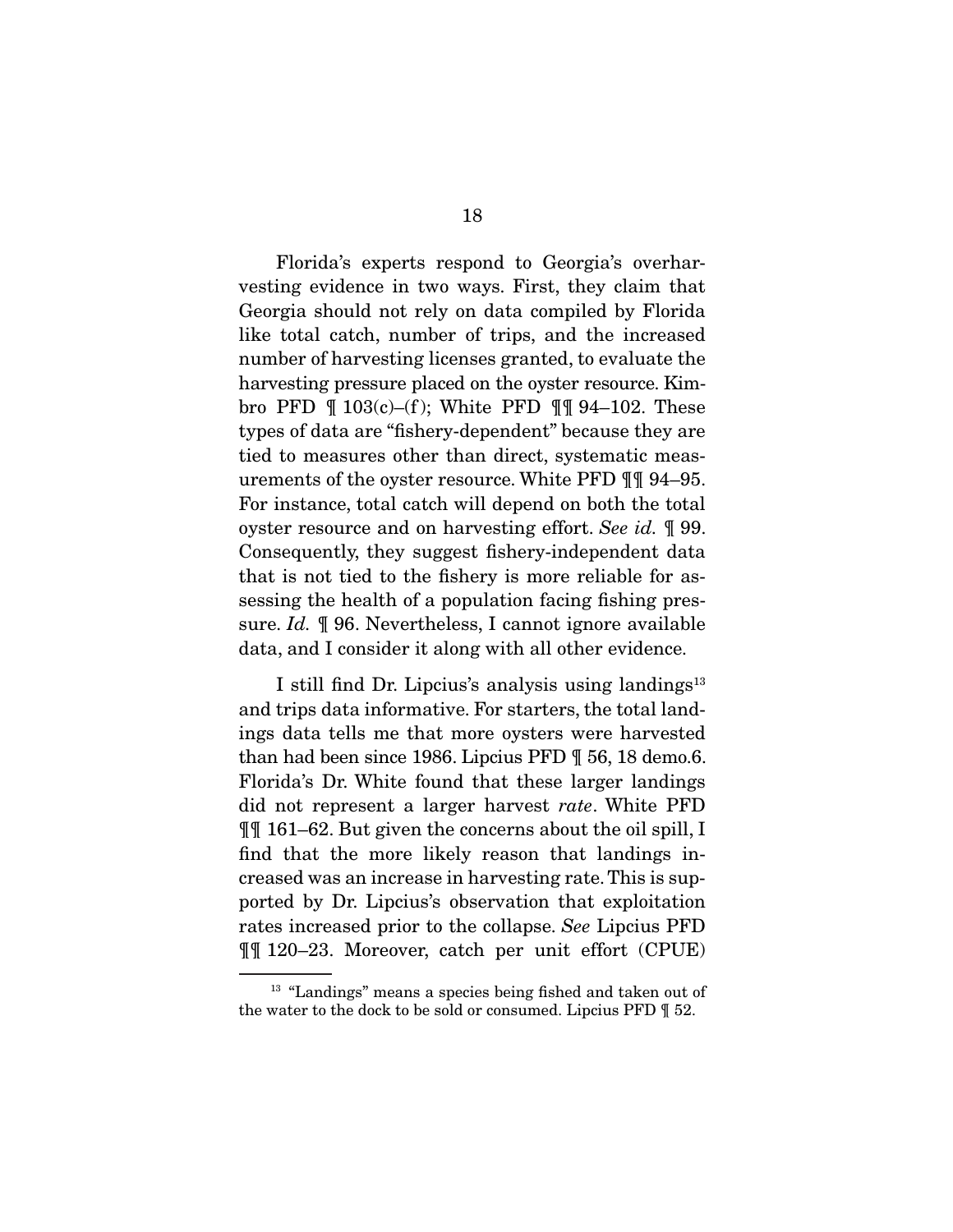began to decline sharply in 2009 and further declined into 2014. *See id.* ¶¶ 117–18. Lower fishing efficiency is a sign of overfishing and shows that the fishing rate was likely higher preceding the collapse. *Id.*

 As for the trips data, Dr. Kimbro argues that the extra trips were a symptom of the collapse, not the cause. Kimbro PFD  $\P$  103(j)–(l) (arguing that as the higher salinities depleted oyster stocks, oystermen had to devote more effort to gathering the same catch). Even if that were the case, the harvesting rate would have been increasing as the oyster stocks were depleted. *See* Lipcius PFD at 35 demo.11 (showing oyster harvest remained elevated through 2012).

 Florida's witnesses also contend that the collapse would have occurred even in the absence of harvesting pressure. *See* Kimbro PFD ¶ 101; 4 Trial Tr. 1011:17– 1012:4 (Berrigan). But Mr. Berrigan's testimony that harvesting would be especially damaging when the oyster resource is already stressed belies this assertion. 4 Trial Tr. 831:18–23 (Berrigan). Moreover, I cannot reconcile Florida's assertion with Dr. Lipcius's analysis showing that the most heavily harvested oyster bars suffered the worst oyster population declines and with Dr. Lipcius's analysis finding little evidence of a large predation event. *See* Lipcius PFD ¶¶ 40–45, 70–82; *id.* at 12–13 demos.3 & 4.

 Next, even if low flows and associated increased salinity caused the oyster crash, Georgia argues that the low flows were the result of drought, not its consumption. Ga. Br. at 8–9. I find this argument persuasive.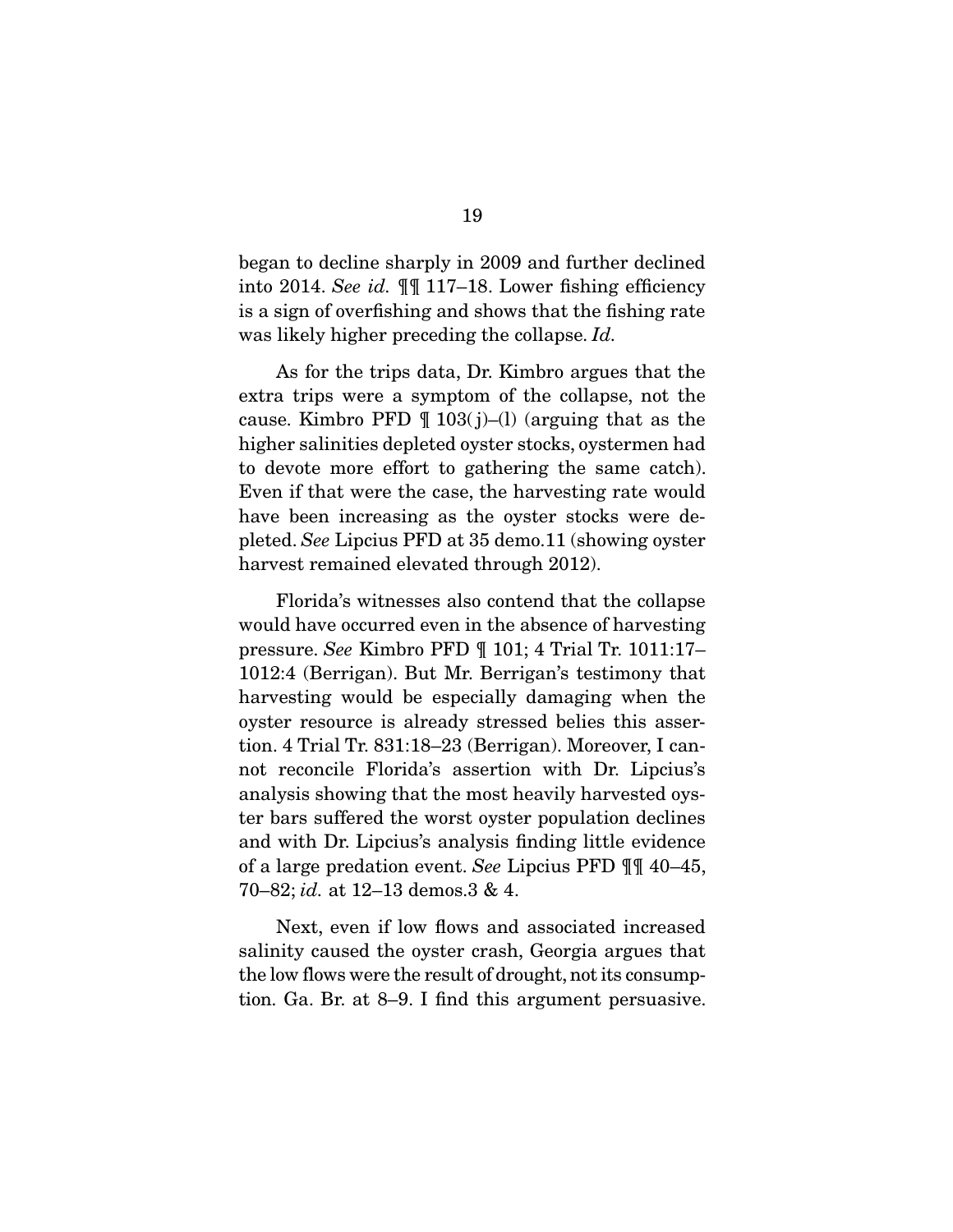Importantly, Florida's own modeling shows that cutting 50% of Georgia's agricultural consumption would only have decreased salinities by one to two parts per thousand (ppt) in only very limited areas of the Bay in 2012. Greenblatt PFD ¶ 27, 37 fig.3-16; *see* Ga. FoF ¶ 18. This shows that drought was a much bigger factor in causing salinity increases than Georgia's consumption. More importantly, Dr. White found that the impacts on oyster biomass of such salinity decreases would also be small (just over 1%). *See* White PFD at 50–51 figs.14 & 15. These very modest increased biomass measures are not surprising given that the optimal salinity range for oysters is between 12 and 25 ppt. Kimbro PFD ¶¶ 27, 31. Given that, Dr. Kimbro's snail predation experiments found only a small increase in predation from a small salinity increase of one to two ppt. *See id.* at 27 fig.10(B); *see also* FX-797 App. 2 at 38 (showing that only reductions by 20 ppt resulted in a "clear negative trend" in predation); Ga. FoF ¶ 17. In the face of persuasive evidence that Florida's mismanagement led to the collapse, these very modest modeling results fall short of showing by clear and convincing evidence that Georgia caused the oyster decline.

 Florida nevertheless contends that drought could not have caused the collapse and relies on a historical comparison of climate and flows to argue that the only factor that changed from past droughts compared with the drought preceding the collapse was Georgia's consumption. Fla. Br. at 10–11. I am not convinced. The climatic conditions in years immediately preceding the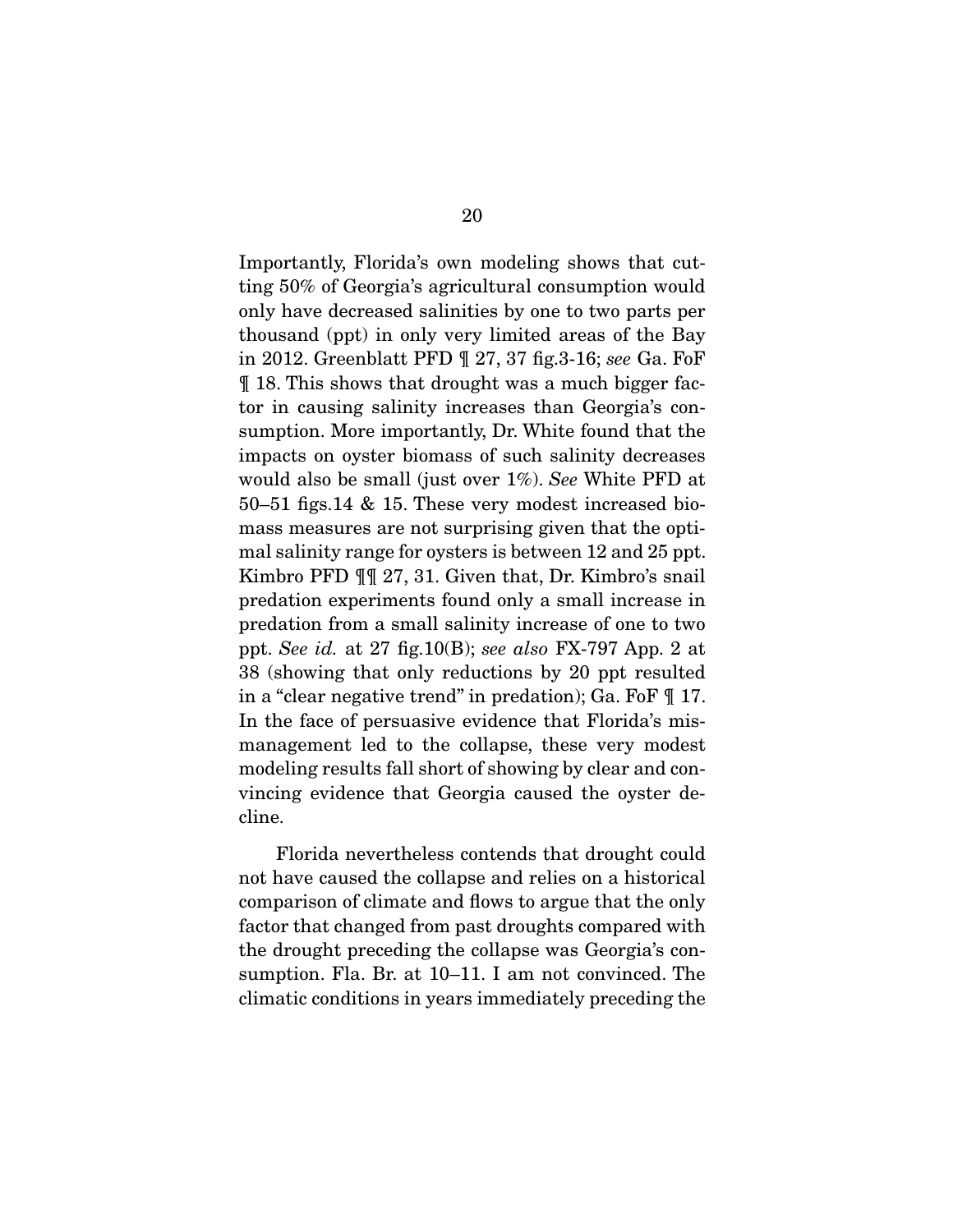collapse were different (on both an annual basis and intra-annual basis). *See infra* at pp. 38–40. Moreover, Florida's observational argument ignores the fact that harvesting pressure was especially high while ignoring the lower rates of re-shelling that occurred in the Bay. Offering comparisons with previous years without any control for other possible factors contributing to the collapse cannot satisfy the clear and convincing standard required at this stage.

 Florida also introduced evidence concerning broader harms in the Bay resulting from the changes in nutrient composition that low flows can cause. *See* Fla. FoF ¶ 15. I do not find that these harms constitute a substantial invasion of rights, however, because Florida has not shown a "threatened invasion of rights ... of serious magnitude" to other species by clear and convincing evidence. *Florida*, 138 S. Ct. at 2514 (quoting *Washington*, 297 U.S. at 524). To the extent that Dr. Glibert's evidence on nutrient effects and the food chain might indicate future harm, evidence on the possibility of such harms arising in the future is insufficient for Florida to establish a basis for relief. *See Florida*, 138 S. Ct. at 2514 ("A State 'will not be granted [relief ] against something merely feared as liable to occur at some indefinite time in the future.'" (alteration in original) (quoting *Connecticut v. Massachusetts*, 282 U.S. 660, 674 (1931))).

 Florida has not shown by clear and convincing evidence that the oyster collapse was caused by Georgia rather than another cause (like mismanagement of the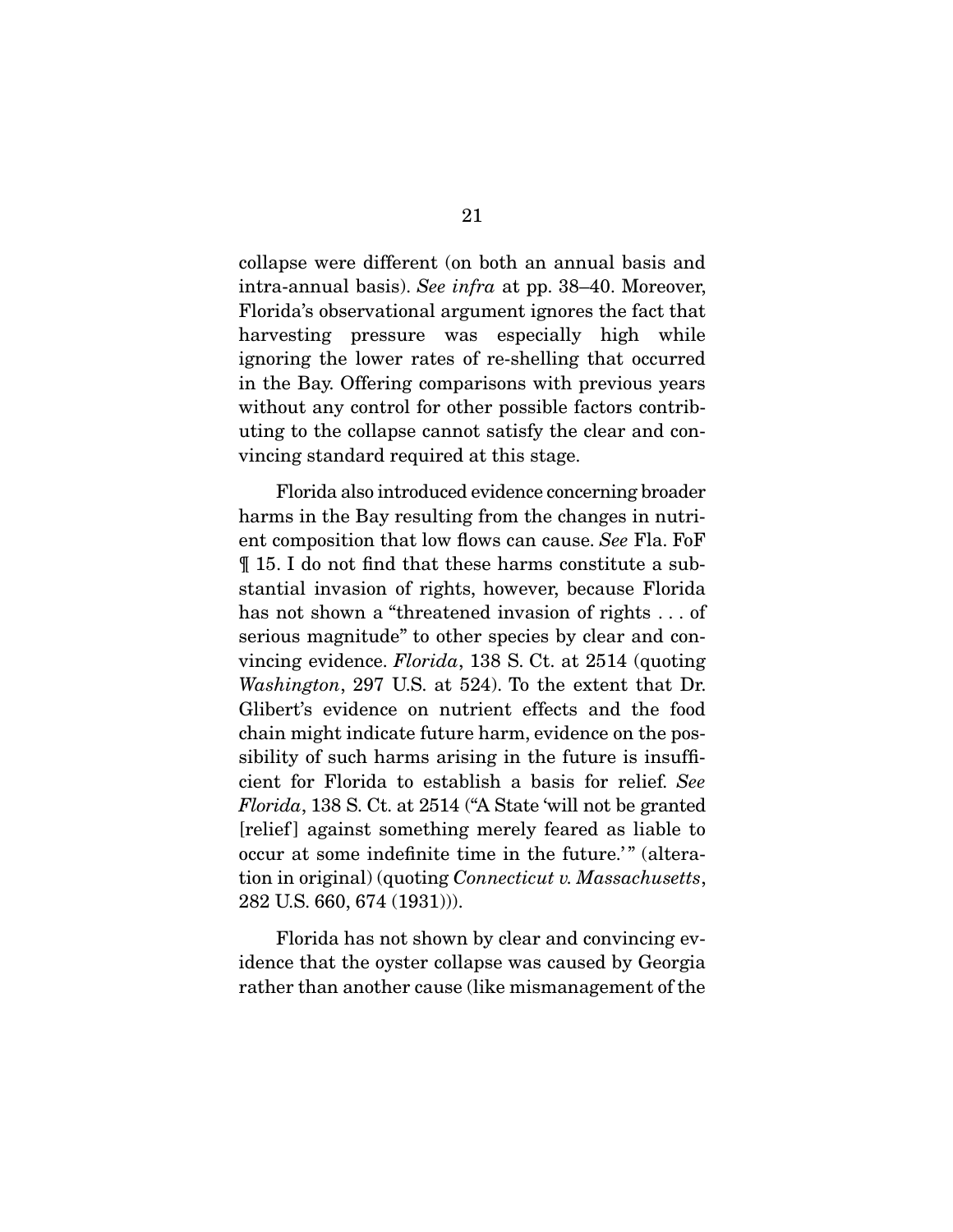resource or drought), and Florida has not shown any other harms to the Bay.

#### B. Harms to the River During Dry Years

 As Special Master Lancaster observed, the Apalachicola River and its associated floodplain provide habitat that supports the highest species density of amphibians and reptiles in North America. Lancaster Rep., 2017 WL 656655, at \*8. The River and floodplain are home to 142 freshwater and estuarine fish species (including the threatened Gulf sturgeon) and host 26 species of freshwater mussels while supporting one of the largest stands of Ogeechee Tupelo and other swamp trees in the country. *Id.*; Fla. Br. at 5–6.

 Florida argues that the species and habitats of the Apalachicola River and floodplain have been harmed by low flows when habitats are not inundated at the right times or are not inundated for long enough. *See* Fla. Br. at 13–14; Fla. FoF ¶ 16; Fla. Resp. Br. at 10–12. Georgia responds in two main ways, arguing that Florida has not shown evidence of real harm resulting from low flows and that any of the concrete harms that Florida identified were not caused by Georgia's actions. *See* Ga. Br. at 4–6; Ga. FoF ¶¶ 3–10; Ga. Resp. Br. at 2–3. I agree with Georgia and find a complete lack of evidence of any harm caused by Georgia to the ecosystems of the River and floodplain.

 I do not find evidence of harm to the animal species in the River and floodplain ecosystems caused by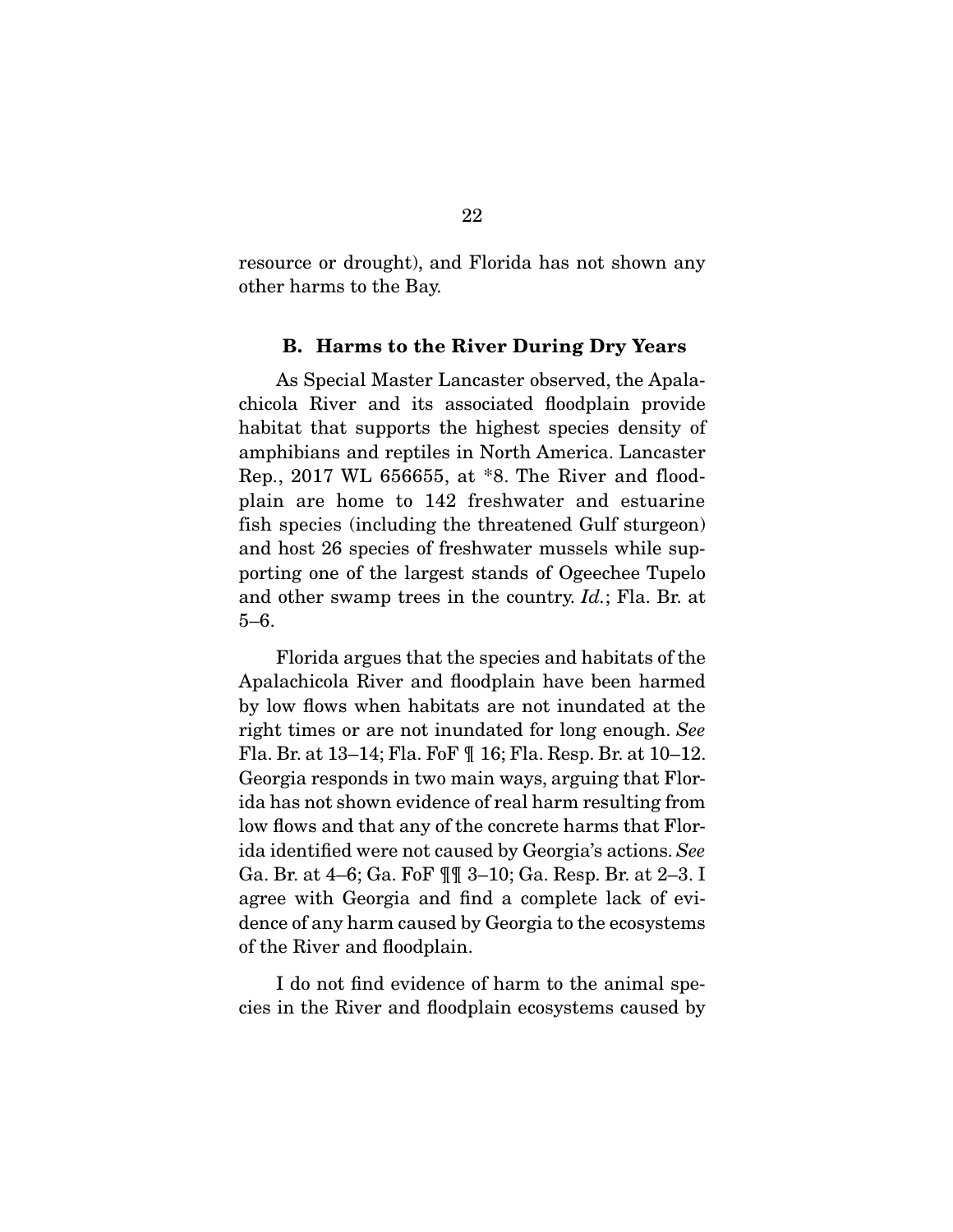Georgia. First, Florida has not shown any populationlevel harms to animals in the River and floodplain that were caused by Georgia. Although Florida identifies an isolated die-off of the fat threeridge mussel in Swift Slough, the United States Fish and Wildlife Service (USFWS) estimates that the fat threeridge population (between approximately 6.01 million and 18.65 million) is "stable or improving," and, in suitable habitat, is "common to abundant." JX-168 at 113, 124. Similarly, the Gulf sturgeon population in the Apalachicola River and Bay is described as "roughly stable or slightly increasing," and Florida's Dr. Allan presented no evidence of any changes to the populations of mussels, fish, birds, reptiles, amphibians, or mammals in the ACF Basin. *Id.* at 63; 2 Trial Tr. 389:17–390:3, 392:9–17, 395:2–10, 396:11–14 (Allan); 3 Trial Tr. 547:1–548:1 (Allan).

 Without evidence of any animal population declines, Florida relies on Dr. Allan's testimony on "metrics of harm." Dr. Allan attempts to attribute ecosystem harm to Georgia's consumption based on the flow regimes that certain organisms theoretically need for reproduction or survival. *See* Allan PFD ¶¶ 33–36, 38– 61. I do not find this testimony credible. First, Dr. Allan did not conduct any studies to determine whether the species he considered were increasing, decreasing, or stable, 2 Trial Tr. 389:17–390:3, 390:14–18, 392:9–17, 395:2–10, 396:11–14 (Allan), and he therefore could not confirm that his harm metrics showed actual harm. He also did not study the effect of sediment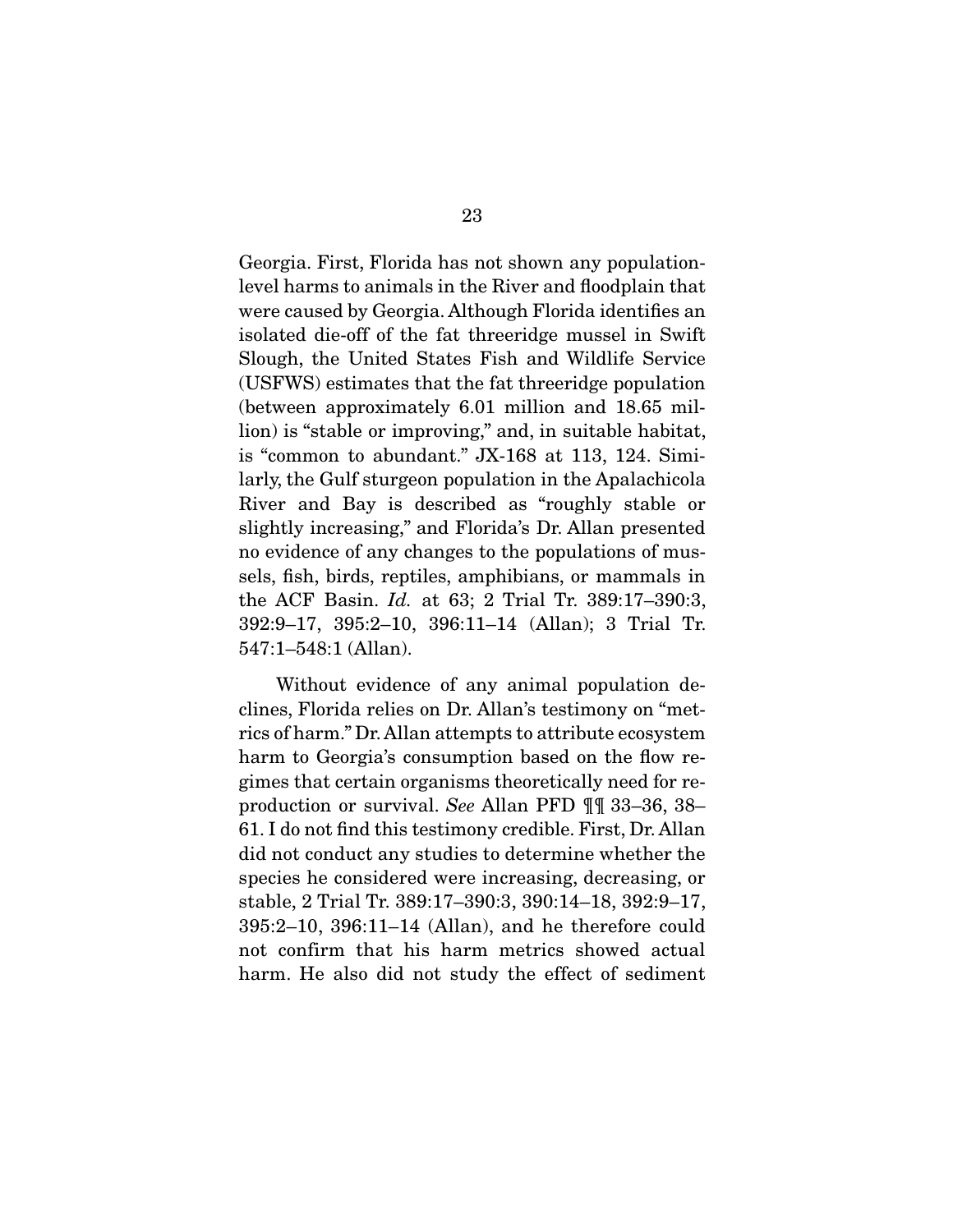deposition resulting in sloughs being cut off. *Id.* at 431:24–432:24.

 I also agree with Georgia that the harms identified by Florida were not caused by Georgia. The construction of the Jim Woodruff Dam, coupled with the dredging of the channel by the Corps, deepened the channel, which lowered the natural water level and thereby disconnected many sloughs. Kondolf PFD ¶ 17; 1 Trial Tr. 123:2-20 (Hoehn); 3 Trial Tr. 554:13–18 (Allan); *see also* GX-248 at 13–18, 43; GX-72; GX-88 at 4, 13, 28–29. Indeed, Swift Slough used to connect at 4,500 cubic feet per second (cfs), but now connects at 5,600 cfs because of changes to the channel. GX-123 at 63; GX-1272 at 9 tbl.1. Dredge material was also pumped onto the floodplain forest, 10 Trial Tr. 2585:5–7 (Kondolf ); GX-248 at 33–34, and clogged tributaries, cutting them off from the main river, 10 Trial Tr. 2574:11–24, 2588:13–18 (Kondolf ). *See* Ga. FoF ¶ 8.

 Georgia's ecological expert, Dr. Charles Menzie, explained that the United States Geological Survey (USGS) has found that channel deepening caused the changes in the floodplain forest. Menzie PFD ¶¶ 173, 176, 186; *id.* at 97 demo.45; *see also* GX-88 at 1, 48–49. Florida's own evidence on changes to floodplain tree species partially confirms this conclusion. Dr. Allan shows several types of floodplain forest trees that experienced population declines from 1976 to 2004. Allan PFD at 44 fig.22. But this timing is inconsistent with when Florida argues that streamflow declines have been greatest. *See id.* at 27 fig.16 (consecutive days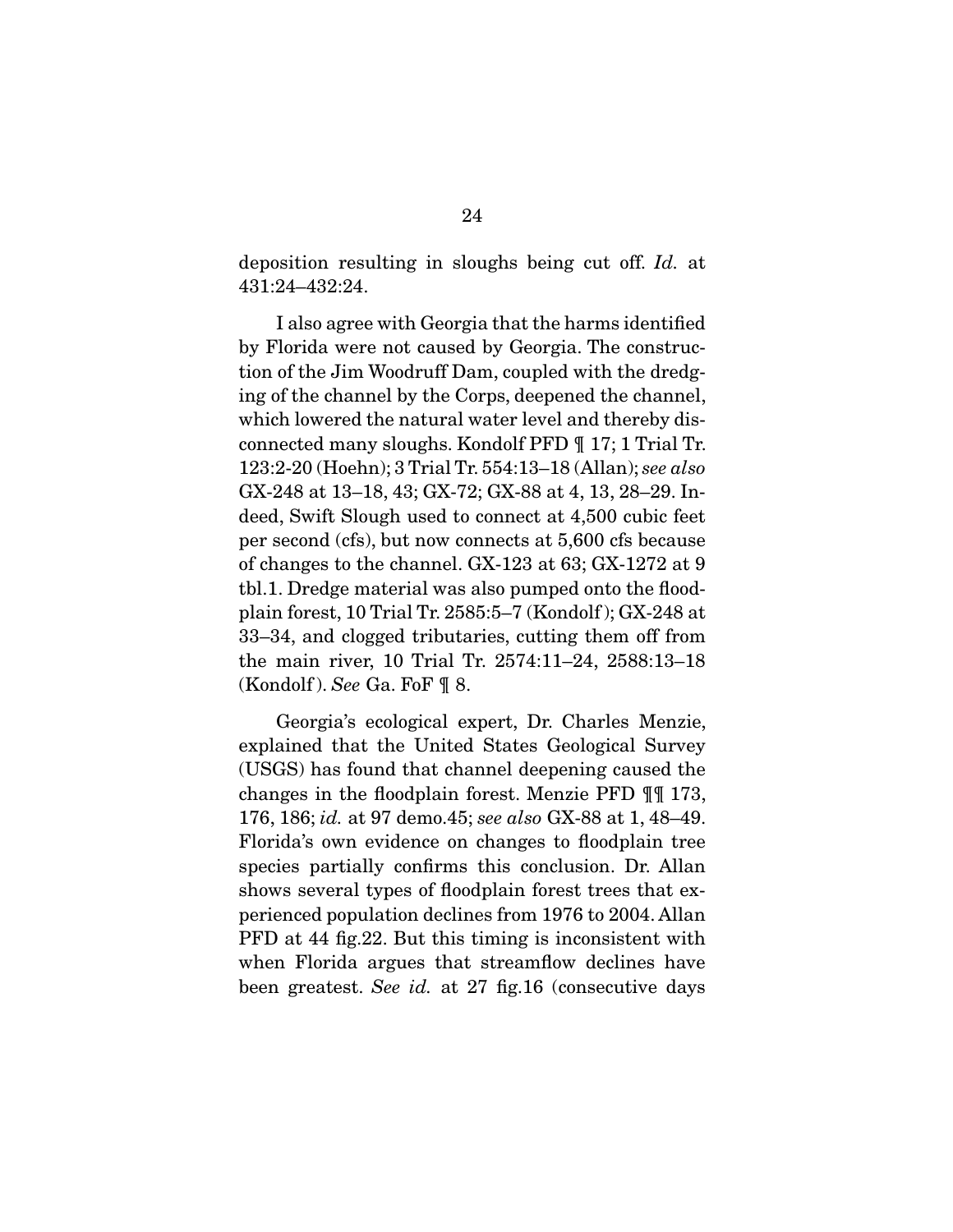with flows below 6,000 cfs increased since the late 1990s).

 Although my finding that Florida has not suffered any harm from Georgia's consumption would typically end my analysis, the Court has emphasized the need for a special master to make a full range of factual findings. *See Florida*, 138 S. Ct. at 2515. I therefore turn to the next question in this case, whether Georgia's use of water from the ACF Basin is inequitable.

### III. Whether Georgia's Use of ACF Waters Is Inequitable

 The Supreme Court has asked me to determine "[t]o what extent does Georgia take too much water from the Flint River." *Florida*, 138 S. Ct. at 2527.14 I conclude that Georgia does not take too much water from its portion of the ACF Basin including from the Flint River. I reach this conclusion after considering Georgia's consumptive use as compared with the flows passing to Florida, Georgia's conservation efforts, and Georgia's uses of the water.

<sup>14</sup> I also analyze whether Georgia has taken too much water from the Chattahoochee River because the Court did not make any findings on this question, the Court did not expressly limit my inquiry to the five questions on remand, and because Florida continues to press its arguments that Georgia's consumption in the entire Georgia portion of the ACF Basin is inequitable. *Florida*, 138 S. Ct. at 2527; *see* Fla. Br. at 7–10, 15–18.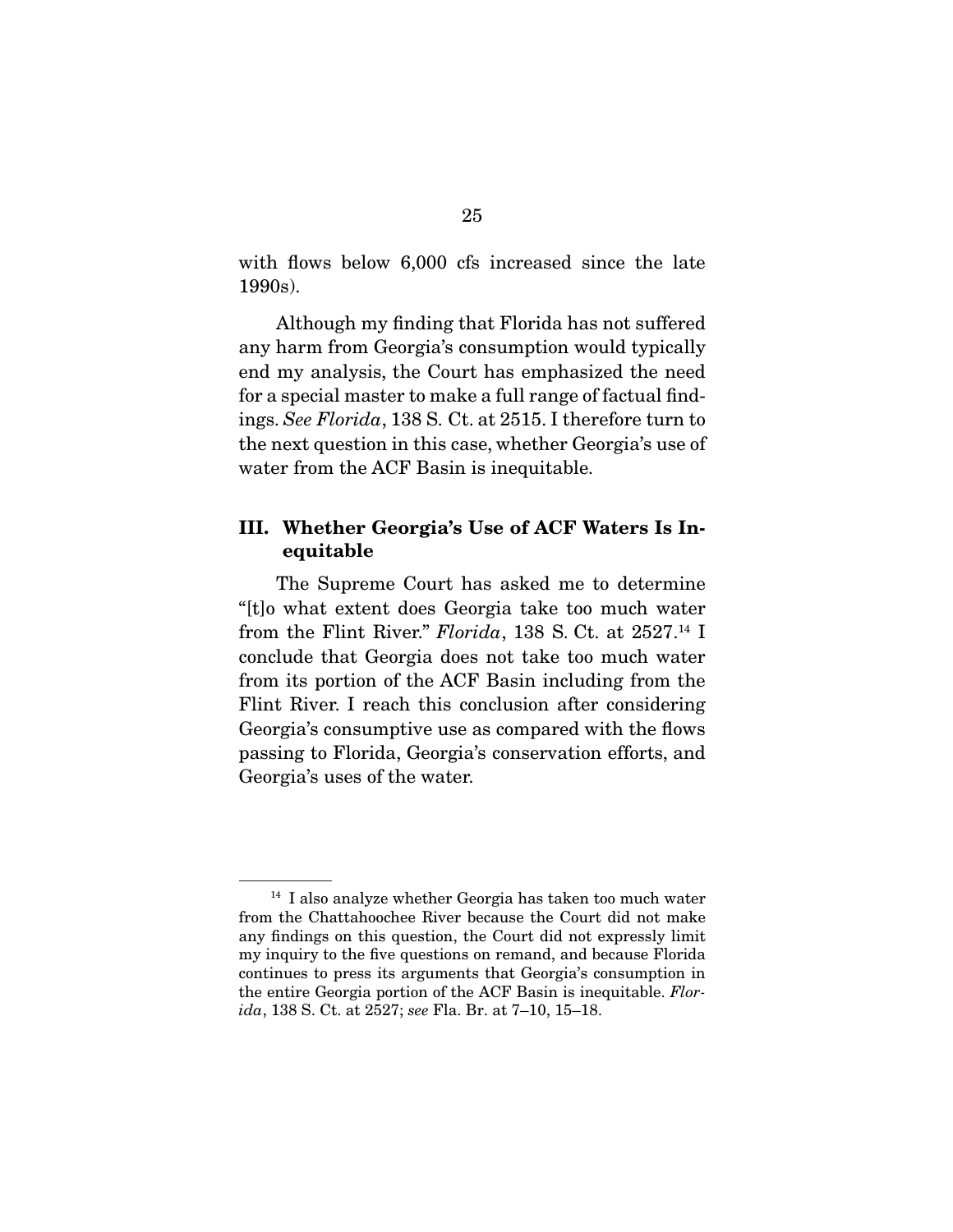#### A. Georgia's Consumptive Use

 To determine whether Georgia uses an inequitable amount of ACF waters, I first estimate how much water Georgia uses based on the evidence in the record. The parties' estimates vary dramatically.<sup>15</sup> Florida argues that Georgia depletes ACF Basin streamflow by about 4,000 cfs on average in summer months of recent dry and drought years. Fla. Br. at 17; *see id.* at 10 (arguing that Georgia's consumption is the only explanation for estimated streamflow depletions of 3,900 cfs).

 Georgia, however, says it consumes much less. Georgia argues that its highest *ever* Flint River consumption in one month was only 1,407 cfs (in July 2012), Ga. Br. at 11, and it presented evidence that its highest *ever* monthly consumption in the entire ACF Basin has never exceeded 2,000 cfs. *See, e.g.*, Zeng PFD ¶¶ 5, 23, 7 demo.3 (showing a peak consumption just over 1,800 cfs).

 On an annual basis, Georgia contends that it uses only 282 cfs from the Flint River in normal years and 425 cfs in dry years. Ga. Br. at 10; Ga. FoF ¶ 20. The table below summarizes Georgia's position on its consumption over various time periods, depending on whether it is a dry or drought year. The bottom line: even using Georgia's highest consumption estimate, Georgia argues that it uses less than half of what Florida says it does.

<sup>&</sup>lt;sup>15</sup> The parties do, however, agree that Georgia consumes more water during drought years. *See* Ga. Br. at 10; Fla. Br. at 8.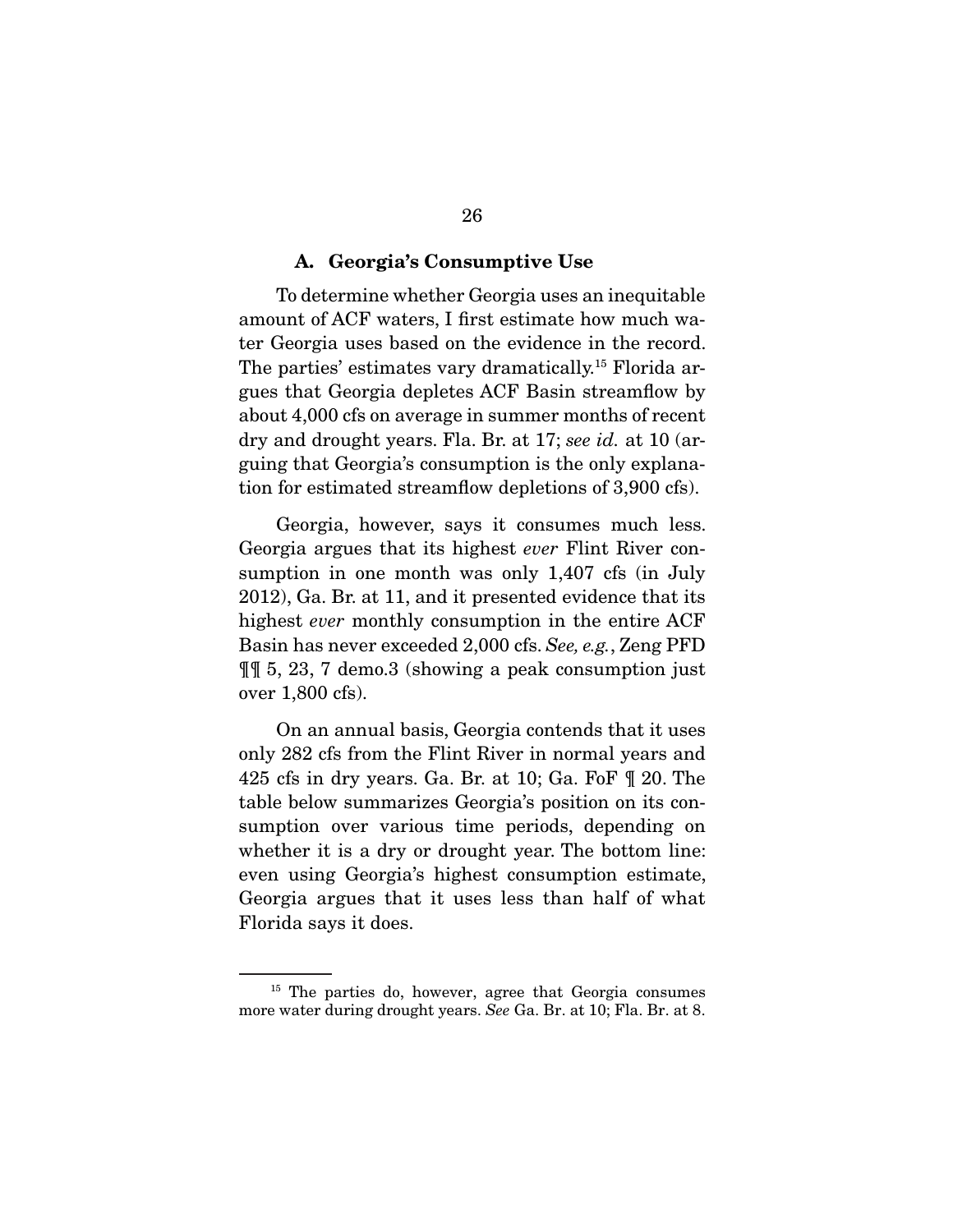|                                      | Flint Basin Georgia ACF |       |                       |       |
|--------------------------------------|-------------------------|-------|-----------------------|-------|
|                                      |                         |       | Normal Dry Normal Dry |       |
|                                      | year                    | year  | year                  | year  |
| Avg. Annual                          | 282                     | 425   | 540                   | 757   |
| Consumption $(cfs)^{16}$             |                         |       |                       |       |
| Peak Consumption (cfs) <sup>17</sup> | ~1850                   | 1,407 | ~1,300                | 1,884 |
| $Avg. May - Sept.$                   | 425                     | 804   | 886                   | 1,375 |
| Consumption <sup>18</sup>            |                         |       |                       |       |

Table 1: Georgia's Estimates of its Water Consumption.

 As one might expect given such differing estimates, Georgia and Florida use different approaches to arrive at them. I summarize these approaches, and I then explain why I find Georgia's estimates of its consumptive use to be more reliable.

### 1. Florida's Approach to Estimating Consumptive Use

 Florida's experts used a variety of techniques to estimate consumptive use, but they relied most heavily on rainfall runoff models and comparisons of

<sup>16</sup> Ga. FoF ¶ 20 (425 cfs); *id.* (282 cfs); *id.* ¶ 19 (757 cfs); *id.* (540 cfs).

<sup>17</sup> Ga. Br. at 11 (1,407 cfs); *see* Zeng PFD at 7, demo.3 (850 cfs); Ga. FoF ¶ 23 (1,884 cfs); *see* Zeng PFD at 7, demo.3 (about 1,300 cfs consumed at peak in 2009).

<sup>18</sup> Ga. Br. at 11 (804 cfs); *id.* at 10 (425 cfs); *see* GX-940 (1,375 cfs is my own calculation averaging May – September consumption in dry years since 2000); *see id.* (886 cfs is my calculation by averaging May – September consumption in non-dry years since 2000).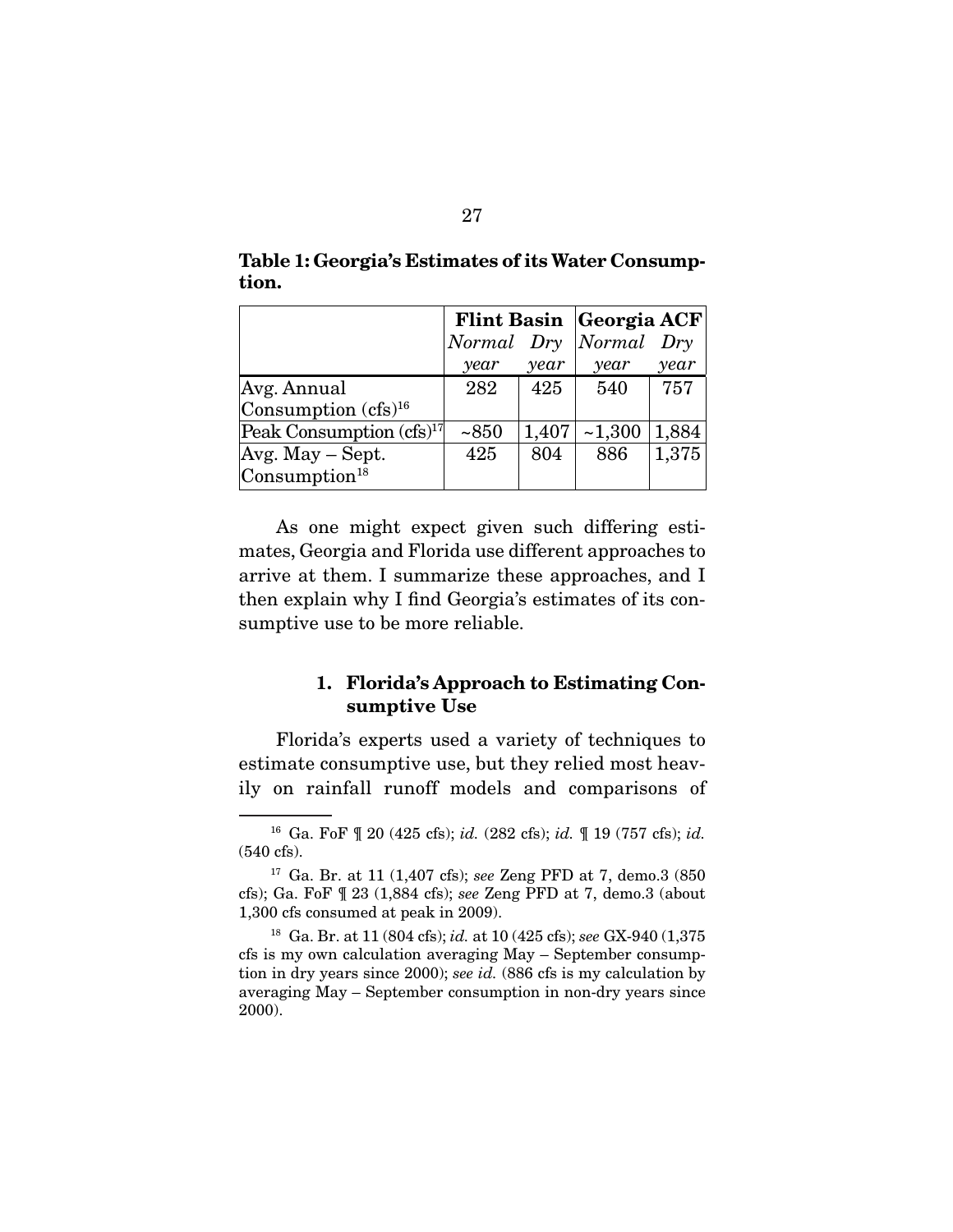basin-yield measures. *See* Fla. Br. at 17. Rainfall runoff models predict what streamflow should be, given a set of climate inputs. Lettenmaier PFD ¶ 17. One can then compare predicted flows (based on a calibration to a period before human consumptive uses) with measured flows for a specified period, and the difference between the two provides an estimate of streamflow impact caused by human activity within the basin of interest. *See* Hornberger PFD ¶¶ 83, 86–87; 8 Trial Tr. 2006:8–2007:1 (Hornberger).

 These models must approximate the amount of evapotranspiration,19 groundwater absorption, and many other factors within a basin, otherwise they would omit a significant source of rainfall that is not converted to streamflow. *See* Hornberger PFD ¶ 84, 42 fig.9; *see also* 8 Trial Tr. 2060:3–15 (Hornberger). Evapotranspiration depends on a number of climate factors, including temperature, but solar radiation is the primary driver. 10 Trial Tr. 2432:5–14, 2433:8–14 (Lettenmaier). Because data on solar radiation is not widely available, Florida's experts used the difference between the daily maximum and minimum temperatures within the Basin to approximate solar radiation. *Id.* at 2433:14– 2434:9. This approach relies on the fact that daily temperature fluctuations depend closely on the amount of cloud cover, and cloud cover, in turn, blocks solar radiation. *Id.* at 2433:20–2434:5.

 $19$  Evapotranspiration is the sum of water lost through evaporation (i.e., water lost directly from soil or open water) and transpiration (i.e., evaporation of water from plants). Hornberger PFD ¶ 19.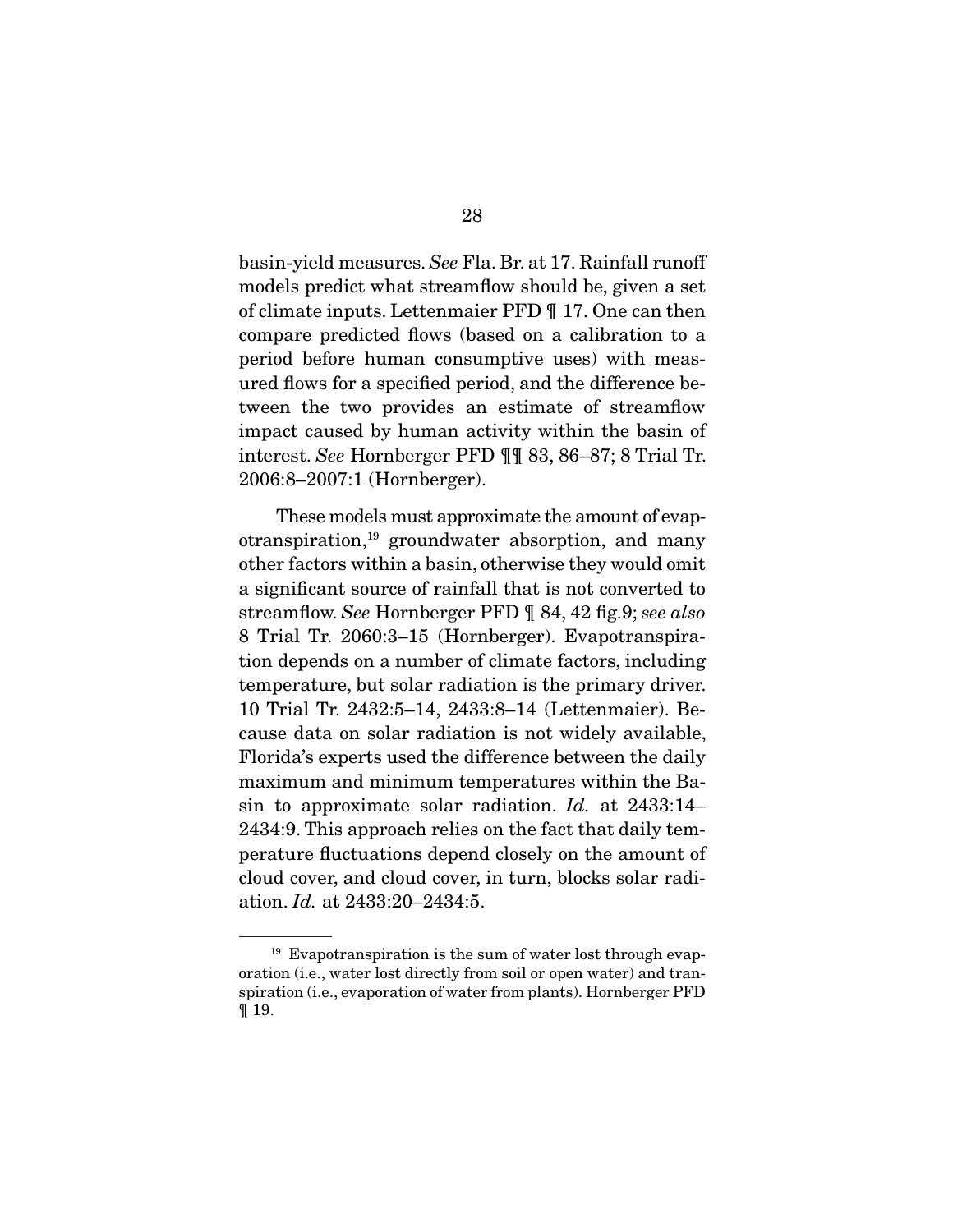Florida experts used two rainfall runoff models. Dr. Hornberger used the Precipitation Runoff Modeling System (PRMS), and Dr. Lettenmaier used both the PRMS and the Variable Infiltration Capacity model (VIC). Hornberger PFD ¶¶ 27, 84; *see* Lettenmaier PFD at 23 fig.11.

 Dr. Hornberger calibrated the PRMS model to match measured river flows for the period before 1955 to establish a baseline of streamflow without human consumption. Hornberger PFD ¶ 86. He then purported to model how much streamflow would be expected, based on climate data, in subsequent years. *Id.* ¶ 87. His results showed streamflow reductions of 3,000 to 4,000 cfs on average over June to September in low-flow years during the 2000 to 2012 period and peak depletions of 5,500 cfs. *Id.* ¶ 85, 46 tbl.8.20 He conceded that his model contains inherent errors, 8 Trial Tr. 2009:4–2013:9 (Hornberger), which have been identified as between 2,000 and 6,000 cfs, Bedient PFD ¶¶ 226–27.

 Dr. Lettenmaier calculated the difference between his models' predicted flows and actual flows and concluded that streamflow reductions caused by human activity are now about 3,800 cfs on annual average. Lettenmaier PFD ¶¶ 39–40. He also conceded that his modeling contained errors of up to 10,000 cfs. 10 Trial Tr. 2402:23–2403:15 (Lettenmaier); *see also* Bedient PFD ¶¶ 237–40.

<sup>&</sup>lt;sup>20</sup> These results account for evaporative losses from reservoirs operated by the Army Corps. *Id.* ¶ 93.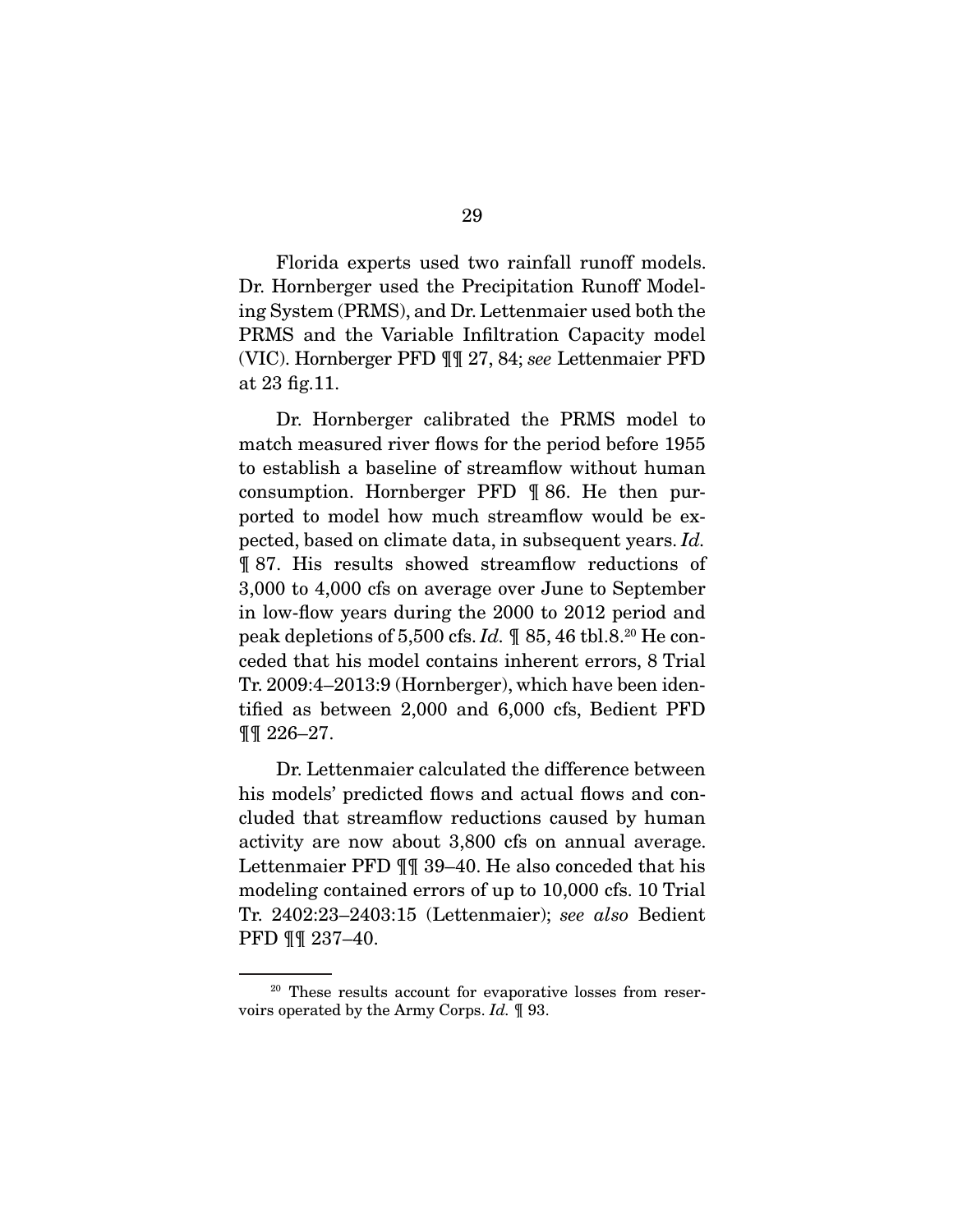In addition to using rainfall runoff models, Dr. Hornberger also compared basin yields $21$  from before and after 1970, when Georgia began irrigating. *See* Hornberger PFD ¶¶ 63–65; *id.* at 27–28 tbls.4 & 5. Comparing basin yields rests on the same theory underlying the use of rainfall runoff models, but the approach does not control for other factors that may affect streamflow like evapotranspiration. *See* Hornberger PFD ¶ 63, 42 fig.9; Bedient PFD ¶¶ 204, 226– 27. Dr. Hornberger found that average basin yields between 2003 and 2013 have been lower than before 1970 and represent a 3,900 cfs deficit on an annual basis. Hornberger PFD at 27 tbl.4.

 Dr. Hornberger also relied on another hydrologist's analysis to estimate that Georgia consumes more than 4,500 cfs during peak months. *See* Hornberger PFD ¶¶ 11, 75–76. The individual Dr. Hornberger relied upon did not testify, was not cross-examined, and his testimony was not admitted into evidence. Dr. Hornberger, who did not do an independent study, 8 Trial Tr. 2013:25–2015:14 (Hornberger), determined that agricultural consumption approaches 4,000 cfs during summer months of recent droughts and that municipal and industrial (M&I) use has consistently exceeded 600 cfs in the same periods. Hornberger PFD ¶¶ 77, 80.

 $21$  "Basin yield is the ratio of runoff (or streamflow) to rainfall for any particular time period . . . one can think of it as the fraction of rainfall that becomes streamflow." Hornberger PFD ¶ 63.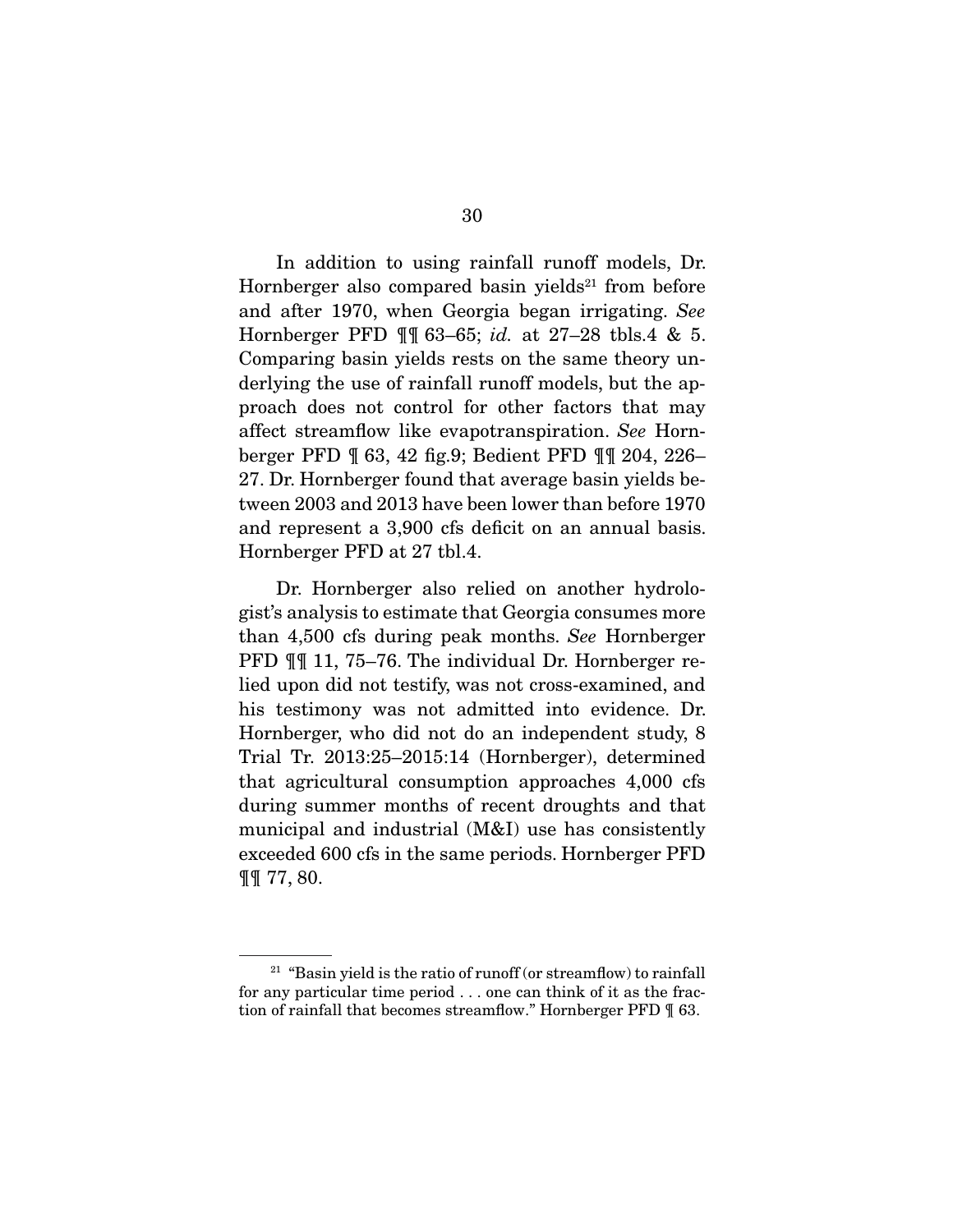## 2. Georgia's Approach to Estimating Consumptive Use

 Whereas Florida's approach to estimating Georgia's consumptive use might be described as "topdown," Georgia's approach would best be described as "bottom-up." *See* Hornberger PFD ¶ 71. To calculate agricultural consumptive use, Georgia first aggregated all the acres under irrigation within the Georgia portion of the ACF, but it excluded acres irrigated from aquifers that do not impact streamflow. Zeng PFD  $\P$  49–52, 58, 60–61.<sup>22</sup> The data for this acreage came from Georgia's Wetted Acreage Database, which is kept in the regular course by Georgia's Environmental Protection Division (EPD). *Id.* ¶ 52.

 Next, Georgia calculated how much water farmers apply to their fields on average (this is called "irrigation depth"). *Id.* ¶ 46. Georgia's method for calculating such depths has varied over time, but its most recent was the Agricultural Metering Program, which involved looking at a sample of irrigation meters covering 60% of irrigated acres in the ACF Basin. *Id.* ¶ 55. These meters collected data on the quantity of water withdrawn on an annual basis, and the meters are associated with acreage values. *Id.* In addition to the annual meters, 70 to 90 systems in the Lower Flint River

<sup>22</sup> Whether aquifer withdrawals affect streamflow depends on the connectivity of the aquifer with the stream. *See* Zeng PFD ¶ 61. Georgia introduced credible evidence at trial that only the Upper Floridan Aquifer connects with streams, except where other aquifers are exposed at the surface. *Id.* ¶¶ 31, 73–81; *see* Zeng PFD at  $1$  n.1,  $\sqrt{61}$ .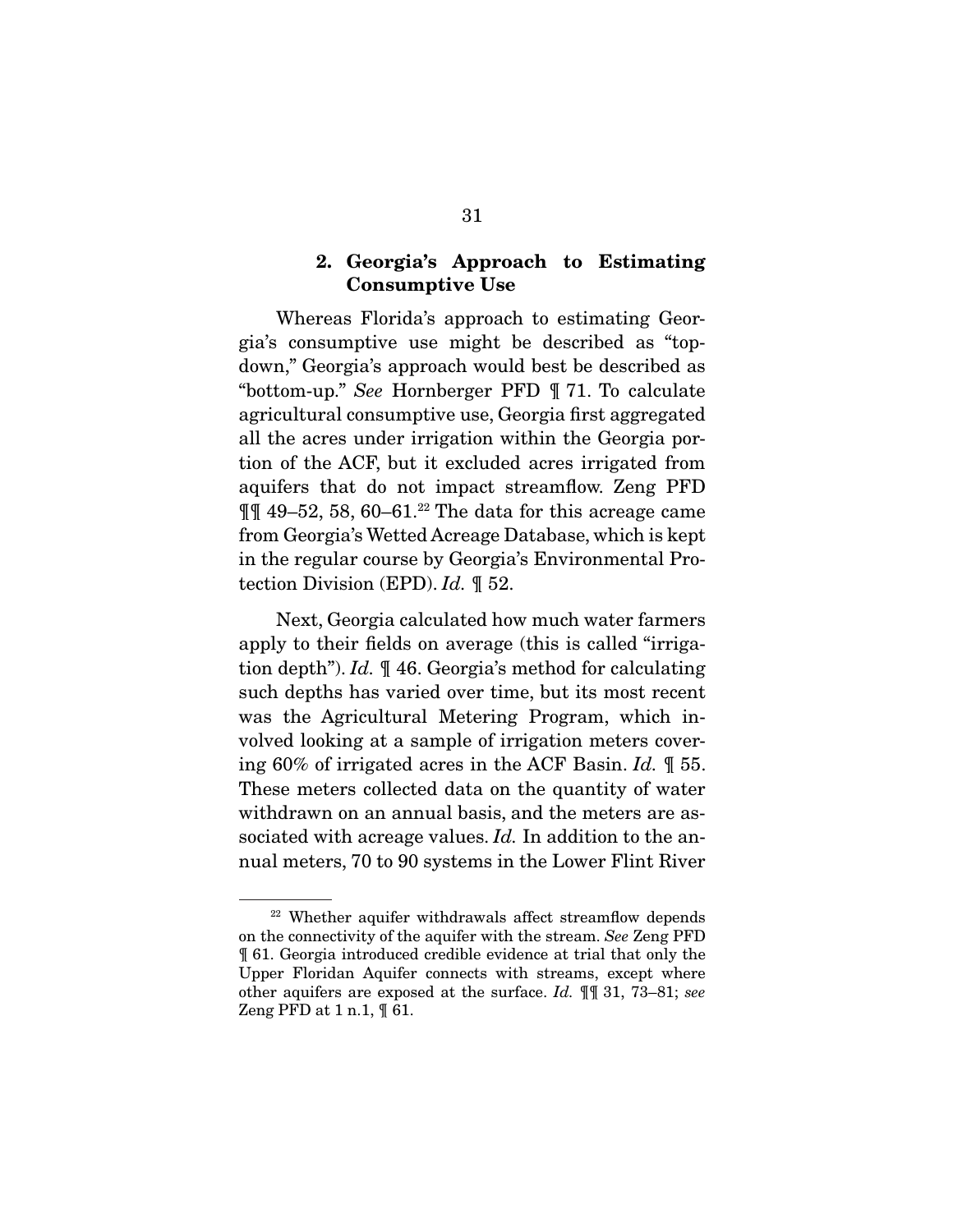Basin are read at monthly intervals and have been since 2012. *Id.* The monthly measurements allowed Georgia to extrapolate a monthly pattern across the whole Basin. *Id.*

 Georgia then calculated its total agricultural withdrawals by multiplying total irrigated acreage by basin-wide irrigation depths. *Id.* ¶¶ 58–59; 13 Trial. Tr. 3306:7–20 (Zeng). Georgia's data sources for total acreage under irrigation varied depending on the time period. *See* Zeng PFD ¶ 58. For the period from 2004 to 2014, Georgia used its Wetted Acreage Database. *Id.* For years before that, Georgia relied on data collected by both Georgia EPD and the University of Georgia, and statewide trends of irrigated acreage developed using county surveys. *Id.*

 The source of the data used for the irrigation depths also varied depending on the time period in question. Georgia used the withdrawal amounts from the Agricultural Metering Program to determine irrigation depths for years 2008 and after, and this data included irrigation depths by month for the period after 2012. *Id.* ¶ 59; 13 Trial Tr. 3306:10–14 (Zeng). For the period from 2002 to 2007, irrigation depths came from the University of Georgia's Agricultural Water Pumping Study, which also provided monthly depth measures. Zeng PFD ¶ 59. For periods before 2002, Georgia assumed the same irrigation depths from the Agricultural Water Pumping Study, based on whether the year was a dry or wet year. *Id.*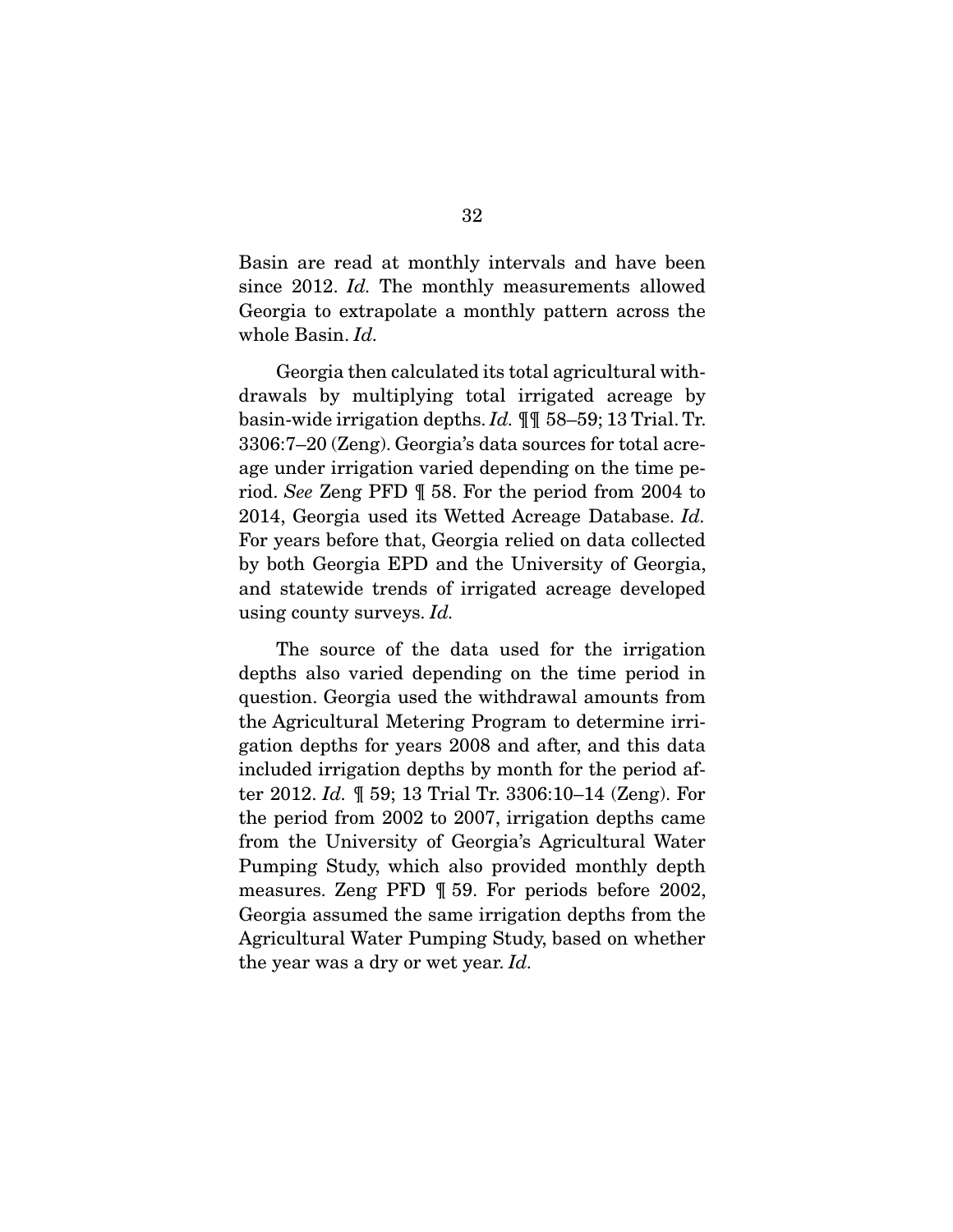As mentioned above, groundwater withdrawals do not have a one-to-one impact on streamflow. *See* Panday PFD  $\P$  16.<sup>23</sup> Thus, to arrive at an estimate of streamflow depletions caused by agriculture, Georgia used the Jones-Torak model to determine the quantity of streamflow depletions caused by groundwater irrigation pumping. Zeng PFD ¶ 61. Georgia's Wetted Acreage Database contains data on the source of irrigation (surface or aquifer), so Georgia could separate out the impact on streamflow from surface water and groundwater withdrawals. *Id.* ¶ 58.

 With these calculations complete, Georgia then estimated its agricultural consumptive use by adding the surface water withdrawals to the streamflow impacts of groundwater withdrawals. Zeng PFD ¶ 63; *see id.* at 23–24 demos.9 & 10.

 To calculate its municipal and industrial consumptive use, Georgia used direct measurements from about 300 withdrawing facilities and about 1,000 discharge facilities that are collected and saved in Georgia's Consumptive Use Database in the ordinary course of business. Zeng PFD ¶¶ 25–27, 30. To calculate M&I consumptive use, Georgia subtracts returns (i.e., discharge from water treatment facilities back to the river system) from withdrawals, and the difference

<sup>&</sup>lt;sup>23</sup> Georgia only applied this analysis to agricultural withdrawals from groundwater sources. *See* Zeng PFD ¶¶ 60–61. Withdrawals directly from surface waters were assumed to have a one-to-one impact on streamflow. *Id.* ¶ 61.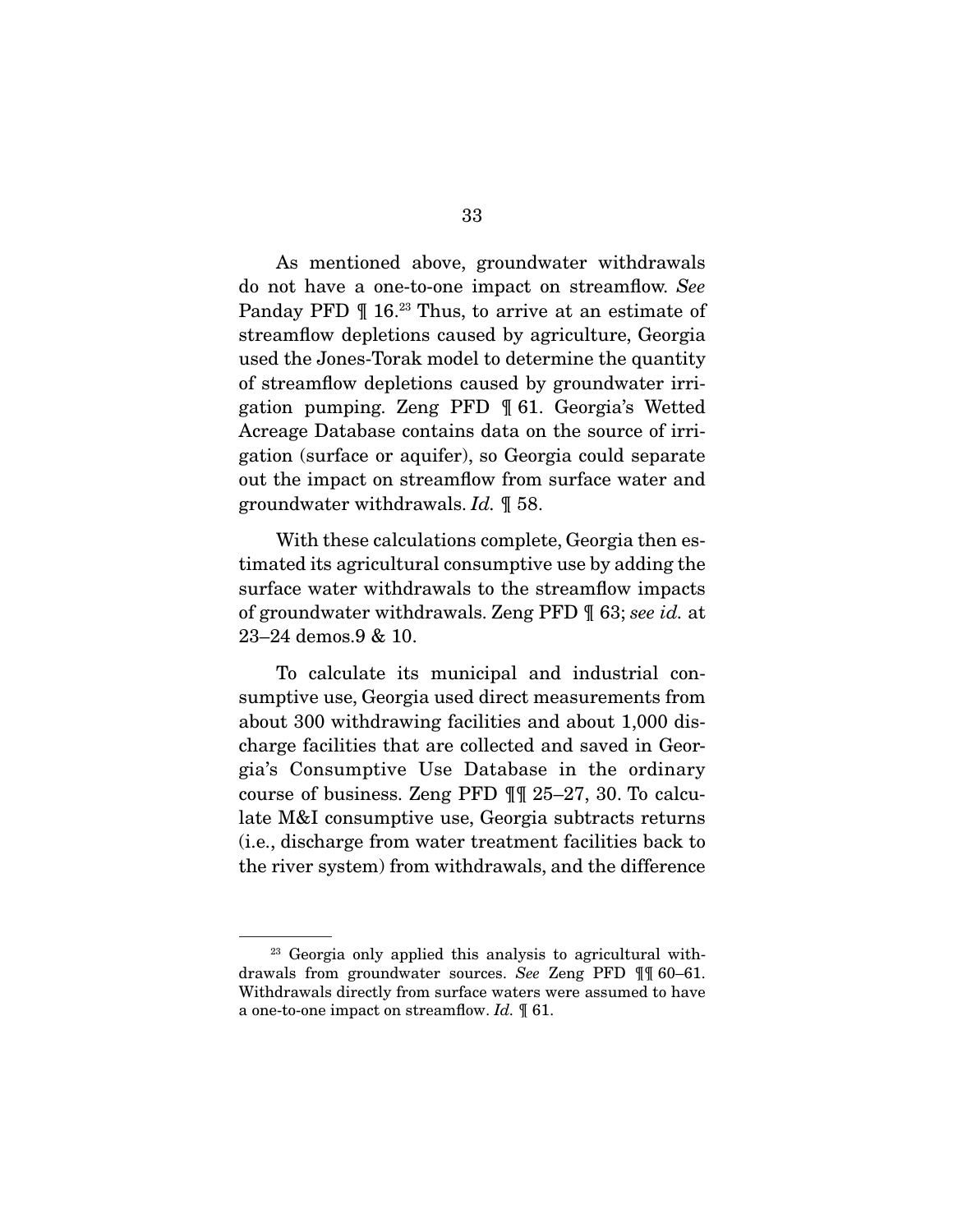represents consumptive use. *Id.* ¶¶ 31, 34; 13 Trial Tr. 3305:11–3306:6 (Zeng).

 Once Georgia calculated its agricultural and M&I consumptive use, it added the two and calculated total consumptive use in the Georgia ACF. *See* Zeng PFD ¶¶ 18–23; *id.* at 6–7 demos.1–3.

#### 3. Georgia's Approach Is More Reliable

 Georgia's estimates of its consumptive use are more reliable for several reasons. First, Georgia uses reliable methods to calculate its consumption. Second, I am reluctant to rely on any of the modeling performed by Florida's experts because of significant uncertainties inherent to their analysis and accordingly, their credibility. Third, Florida's attacks on Georgia's methods have not persuaded me that Florida used a more reliable approach.

 As described above, Georgia used an accounting approach to calculate its consumptive use. For the most recent years in the agricultural consumption dataset, Georgia relied on direct measurements from its Agricultural Metering Program to calculate average irrigation depths. Zeng PFD ¶ 55; 13 Trial Tr. 3306:10–14 (Zeng). Though the Agricultural Metering Program did not measure watering depths on all acres, Georgia still gathers data from a majority of irrigated acres. *Id.* This represents a reasonably large sample size for reaching a robust estimate, and there was no evidence that the Agricultural Metering Program is systematically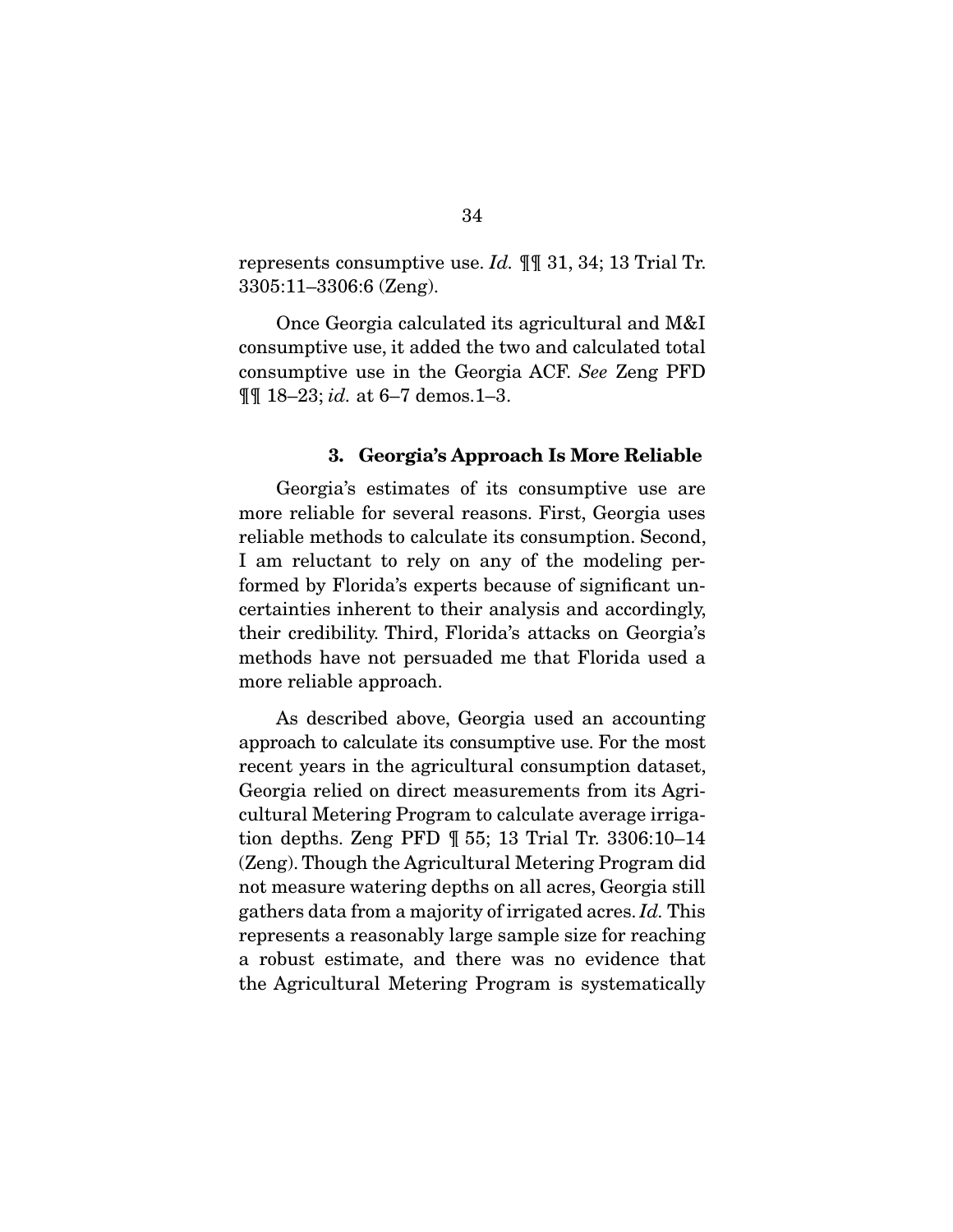biased toward collecting data from acres irrigated to a shallower depth.

 Georgia's M&I use calculations are also dependable. Georgia collects and stores its data in the regular course. Zeng PFD ¶ 25. Further, because each withdrawal facility is counted in the Consumptive Use Database, 13 Trial Tr. 3305:11–3306:6 (Zeng), it does not require any extrapolating from a sample of meters to estimate total use.

 By contrast, Florida's rainfall runoff models contain significant uncertainties. Dr. Lettenmaier acknowledged that his estimates from rainfall runoff modeling contained an uncertainty range of 1,295 cfs or 34% of his estimated 3,800 cfs streamflow reduction. *See* 10 Trial Tr. 2393:14–24 (Lettenmaier). I also note that Dr. Lettenmaier did not present these uncertainty bounds in direct testimony; rather, the uncertainty associated with his models only came out on cross-examination. *See* Lettenmaier PFD ¶¶ 39–43; 10 Trial Tr. 2393:14– 24 (Lettenmaier). Likewise, Dr. Hornberger's model sometimes varied from actual flows by as much as 20,000 cfs during the period in which the model was supposed to be calibrated to match. 8 Trial Tr. 2011:1– 18 (Hornberger). These differences persisted into the post-calibration period. *Id.* at 2011:23–2012:1. Last, the models were calibrated using time periods from before the federal reservoirs were constructed on the Chattahoochee River. Hornberger PFD ¶¶ 27, 86 (calibrated to "pre-1955 period"); *see* JX-124 at 2-24 tbl.2.1- 3 (showing that all USACE federal dams but the Jim Woodruff dam were completed after 1955). Although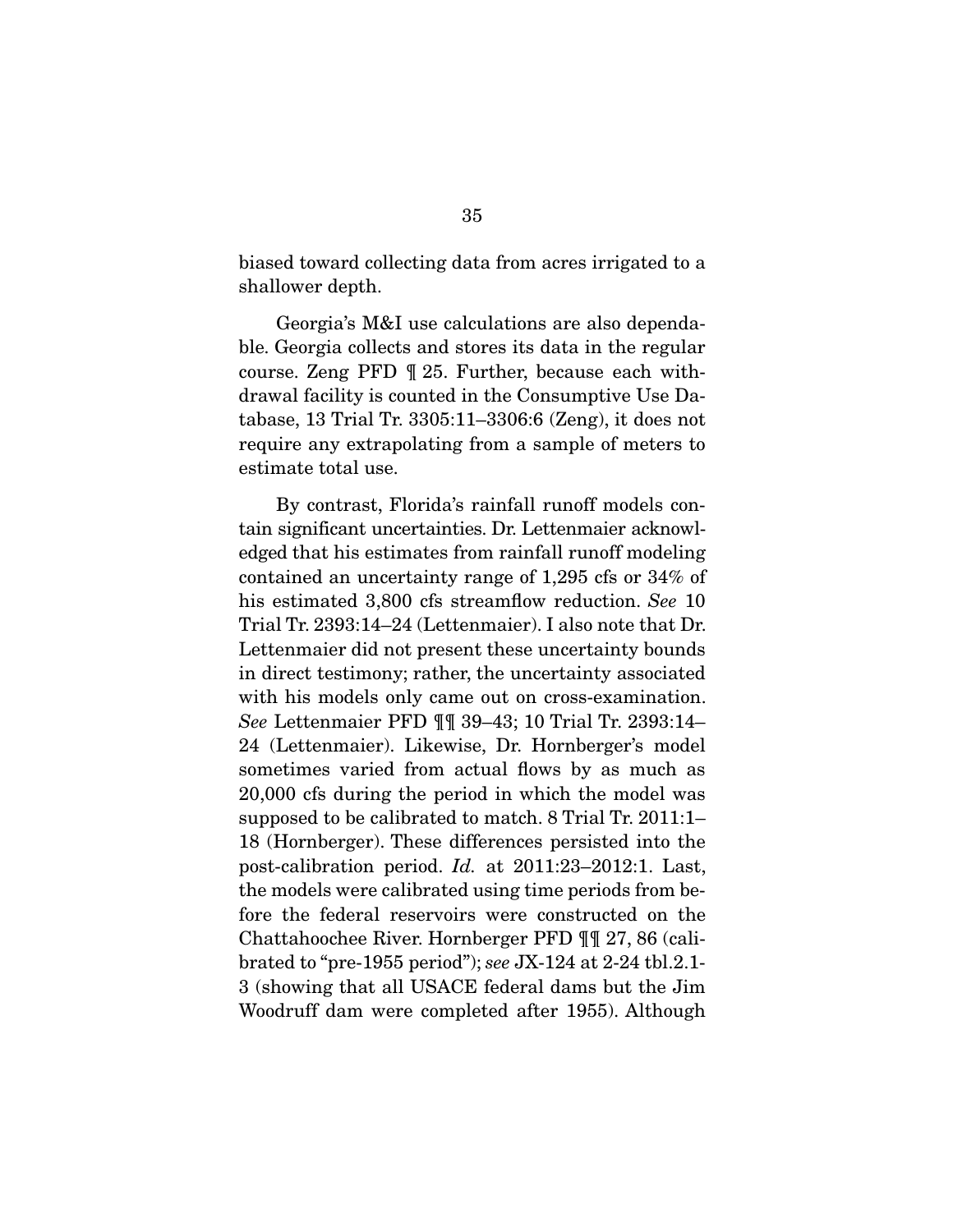Dr. Hornberger appears to have accounted for evaporation from them, 8 Trial Tr. 2071:22–23 (Hornberger), the effect of reservoirs is complex, and I am not willing to draw conclusions on changes in annual flows by comparing pre-reservoir and post-reservoir periods.

 I am also hesitant to rely on Florida's estimates of consumptive use derived from rainfall runoff modeling because the model results Florida's experts provided are somewhat inconsistent. Dr. Hornberger presented rainfall runoff modeling results that suggested total streamflow reductions of 3,000 to 4,000 cfs on average over June to September in low-flow years during the 2000 to 2012 period and peak-month depletions as high as 5,500 cfs. Hornberger PFD  $\parallel$  85, 46 tbl.8. Dr. Lettenmaier estimated a 3,800 cfs streamflow reduction on an average annual basis occurring in 2016. Lettenmaier PFD ¶ 40. Although those absolute numbers are relatively close, they estimate measures that differ in two significant respects. First, consumptive use increases in the summer months compared to an annual average. *See* Sunding PFD ¶ 48 ("agricultural water use is highly seasonal"). Second, consumptive use also increases in dry years relative to normal years. Fla. Br. at 8–9. Dr. Lettenmaier did not provide a satisfactory explanation for this difference when confronted with it on cross-examination. *See* 10 Trial Tr. 2390:22–2393:8 (Lettenmaier).

 Although the basin-yield analysis appears to confirm some rainfall runoff modeling, Hornberger PFD at 27 tbl.4, the confirmatory value of a basin-yield analysis appears marginal. I do not see what the analysis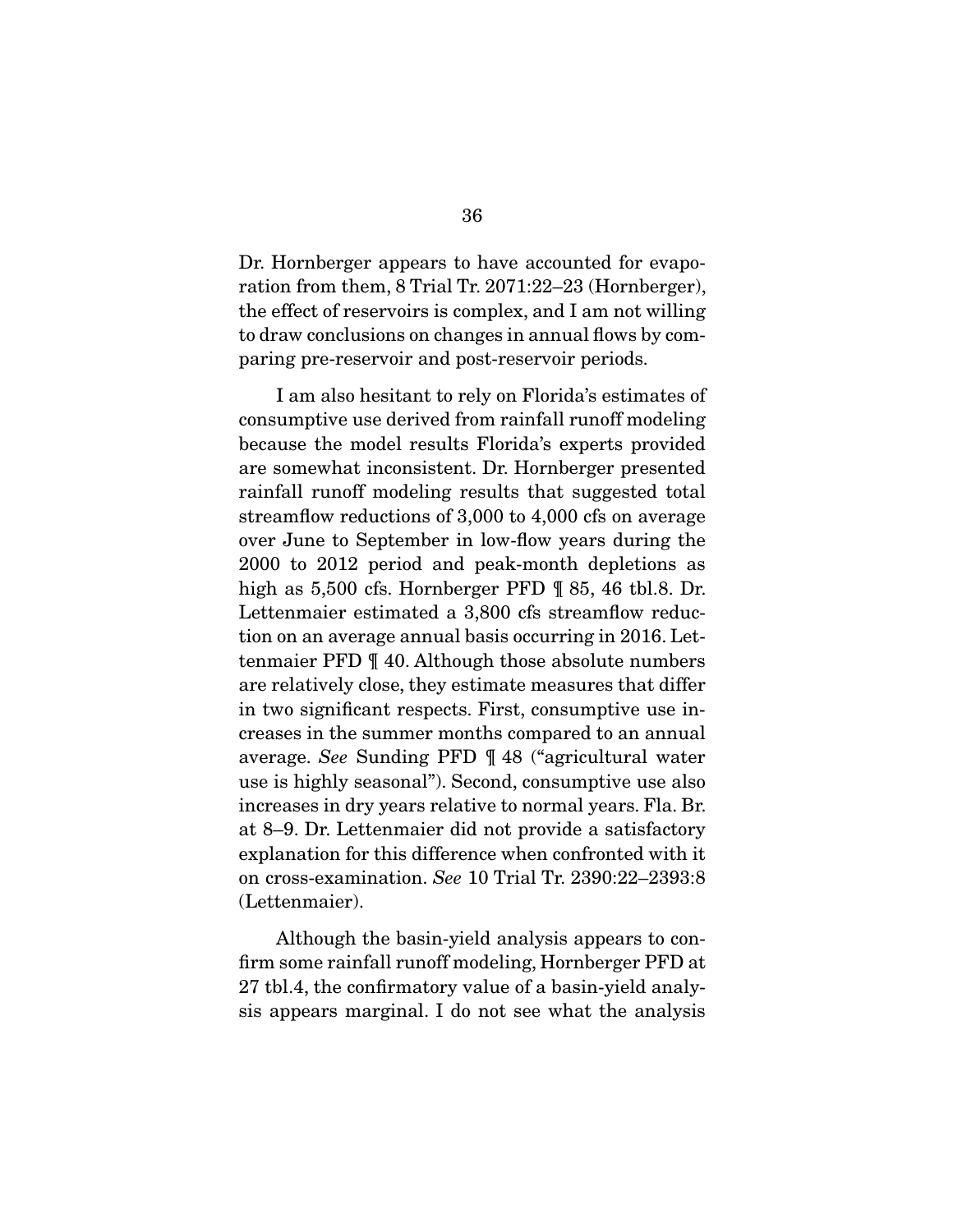adds in terms of precision that rainfall runoff modeling cannot capture because the latter controls for more variables. *See id.* at 42 fig.9 (illustrating some variables).

 Further, I place little weight on Dr. Hornberger's testimony and find a lack of credibility. Dr. Hornberger presented an unreliable model (the "Lake Seminole Model").<sup>24</sup> He also failed to report several basin yields that did not support his conclusion in a demonstrative, *see* 8 Trial Tr. 2000:16–2002:5 (Hornberger), and did not report some of his ResSim modeling results that confirmed Georgia's theory until forced to during crossexamination, *id.* at 1931:15–1936:10 (Hornberger).

## 4. Florida's Arguments Are Not Persuasive

 In an attempt to discredit Georgia's consumptive use estimates, Florida raises several arguments. Florida first critiques the Unimpaired Flows (UIFs) data

<sup>&</sup>lt;sup>24</sup> Dr. Hornberger developed the Lake Seminole Model for this case to "replicate[ ] the Army Corps' actual operations as closely as possible." *Id.* ¶ 121. The model was unreliable for several reasons. First, whereas the Army Corps' model simulates all five Chattahoochee reservoirs and dams, the Lake Seminole Model only simulated Lake Seminole and the Jim Woodruff Dam. 8 Trial Tr. 1944:18–1945:5 (Hornberger). Next, the Lake Seminole Model did not score as well on goodness-of-fit tests as another of Dr. Hornberger's models and thus undercut his rationale for choosing it. *Id.* at 1956:20–1957:4, 1959:10–19 (Hornberger). And significantly, the Lake Seminole Model predicted outcomes that would be physically impossible (Hornberger). *Id.* at 1961:5–24, 1962:11– 1963:6 (Hornberger).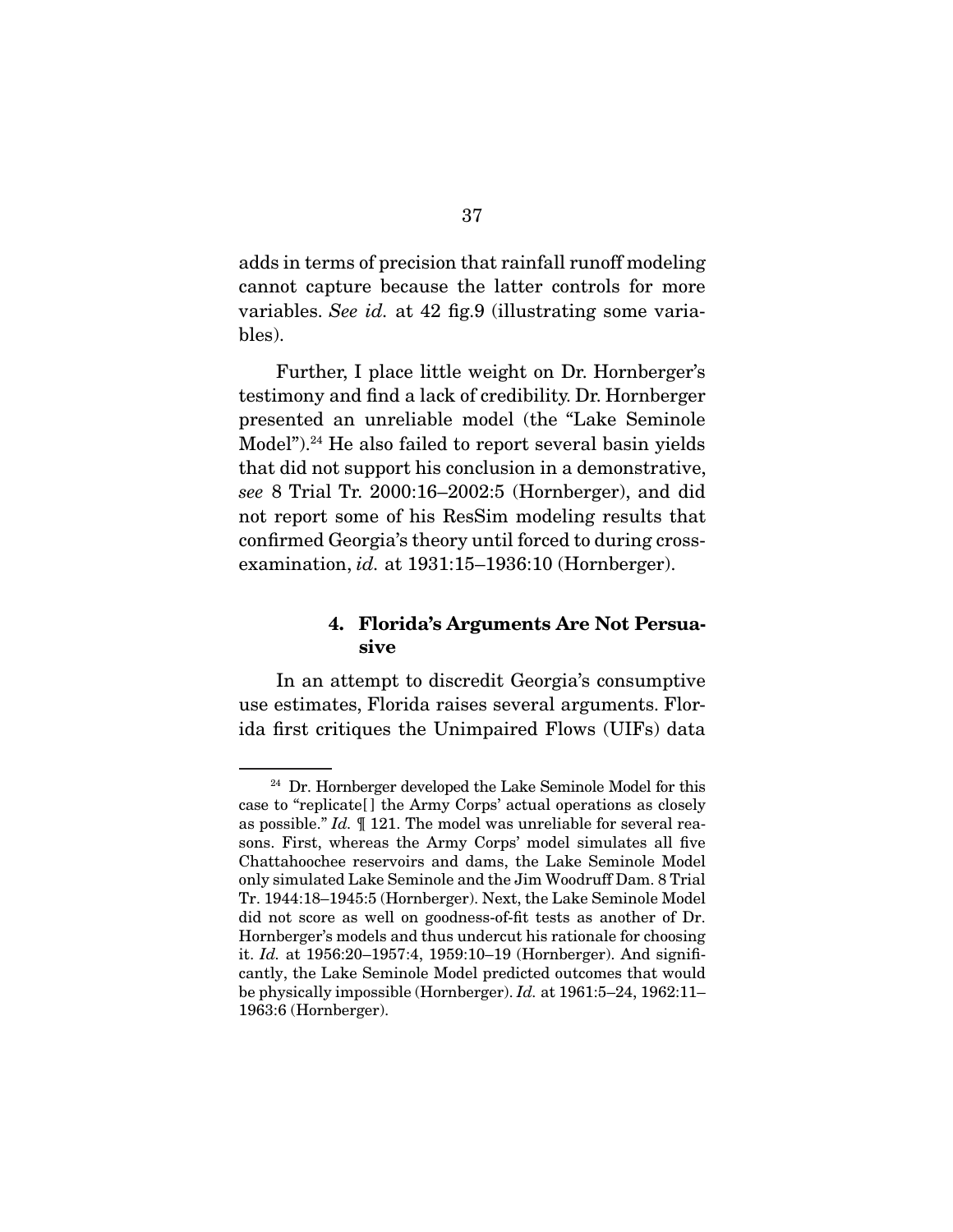used by the Army Corps, not Georgia's water use data. 13 Trial Tr. 3316:10–3317:2 (Zeng). The UIFs are used by the Army Corps for planning purposes, and they represent what flows in the Basin would be absent human influence. Zeng PFD ¶ 74. The Army Corps develops its estimates of the UIFs using data provided by Georgia EPD. *Id.* ¶¶ 73, 75. Florida highlights a report (FX-534) by the Georgia Water Resources Institute (GWRI) that raises concerns about the UIFs dataset to attack Georgia's consumptive use estimates by proxy. Florida argues that if the UIFs are faulty, then the data underlying them (Georgia's estimates) must also be faulty. Fla. Br. at 16–17; Fla. Resp. Br. at 7–8.

 Florida highlights two specific sources of possible error in the UIFs that the GWRI had highlighted: irrigation requirements and farm pond evaporation. *See* Fla. Br. at 16. The GWRI concluded that irrigation requirements might be 70% higher than the UIFs contemplated because the UIFs only used two demand scenarios ("dry" and "normal"), but this binary approach might miss significant variation compared to a simulation model of crop needs. FX-534 at 10. Because Georgia's most recent estimates of its water consumption use direct measurements from irrigation meters, I do not find this critique persuasive. *See* Zeng PFD ¶ 55; 13 Trial Tr. 3305:23–3307:5 (Zeng). Moreover, to the extent that any errors exist, Dr. Zeng described them as "minor." 13 Trial Tr. 3317:10–23 (Zeng).

 Nor do I find Florida's farm pond critique persuasive. Florida cites the GWRI report for the proposition that farm pond evaporation depletes streamflow by up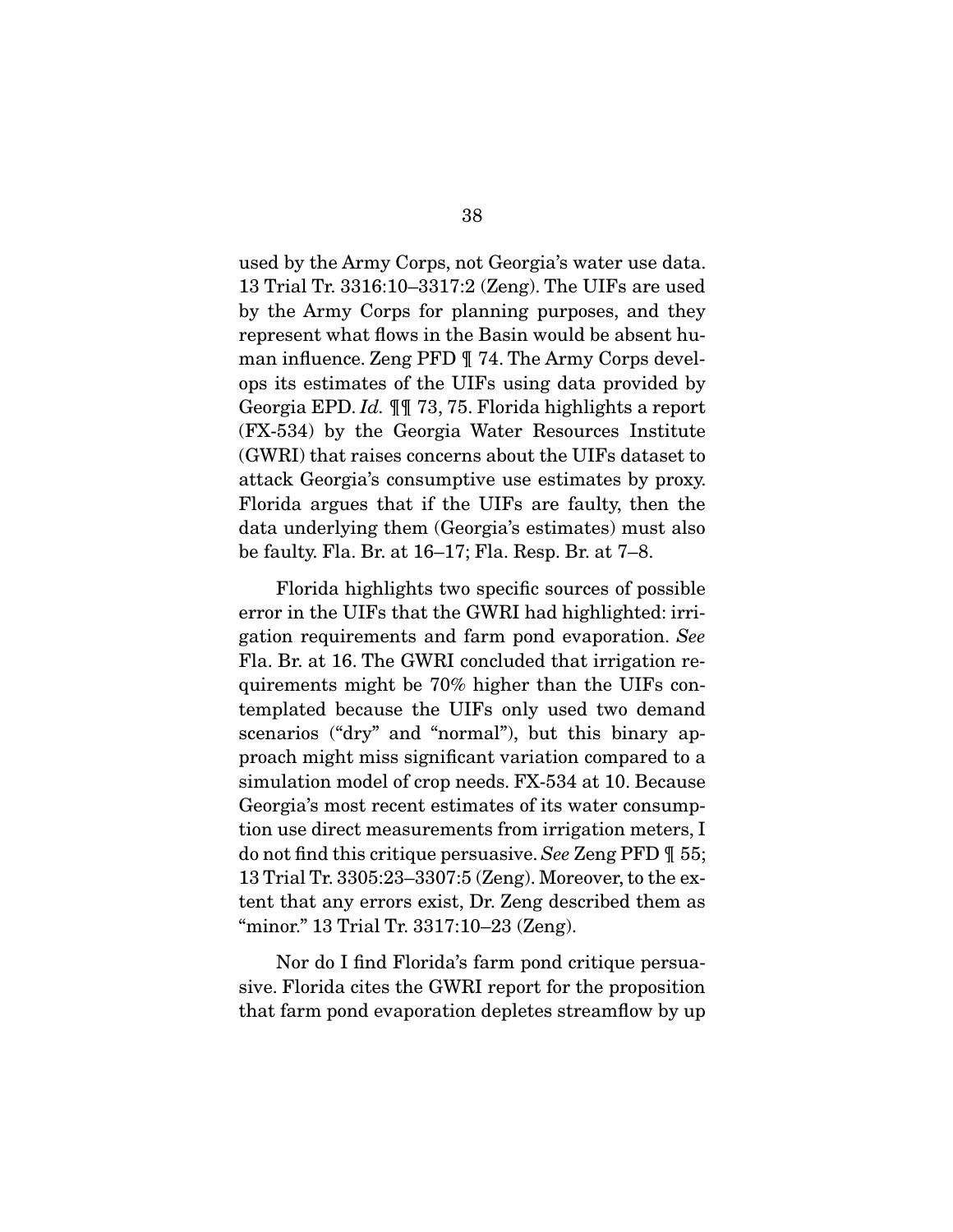to 1,200 cfs. Fla. Br. at 16; *see also* FX-534 at 191–92. But the GWRI report only supports that proposition weakly. *See* FX-534 at 191–92. The report explains that 1,200 cfs is an upper bound, but the annual net loss is estimated at only 225 cfs. *Id.* Moreover, as Georgia argues, farm ponds actually store water for use later during dry times; in that way, they might actually augment rather than deplete streamflow. Ga. Resp. Br. at 8–9.25

 Second, Florida also contends that the bottom-up accounting method Georgia used is only as good as it is comprehensive and that Georgia undercounted irrigated acres. Fla. Resp. Br. at 6 nn.5–6; *see* Hornberger PFD ¶ 71.26 Florida argues that Georgia's use of 582,000 acres irrigated from sources with an impact on streamflow is too low and cites other higher estimates without saying which should be adopted. *See* Fla. Resp. Br. at 6. Because Dr. Hornberger concluded that 825,000 acres were under irrigation in 2014, I take Florida's position to be that approximately 825,000 irrigated acres in the Georgia ACF impact streamflow. Hornberger PFD ¶ 77; *see also* Fla. FoF ¶ 18; FX-D-24 (Zeng). The difference between the acres that Dr. Zeng used and Dr. Hornberger used appears to turn in part on whether "throw acres" were included in the

 $25$  Respecting other issues in this case, Florida has made similar arguments on uses of storage to augment summer flows. *See* Fla. Br. at 24 (proposing that Georgia construct a new reservoir as a water conservation measure); Fla. Post-Trial Br. at 24 n.3.

<sup>26</sup> Florida also argues that Georgia does not consider farm pond evaporation. Fla. Resp. Br. at 7. The preceding discussion explains why I find this critique unpersuasive.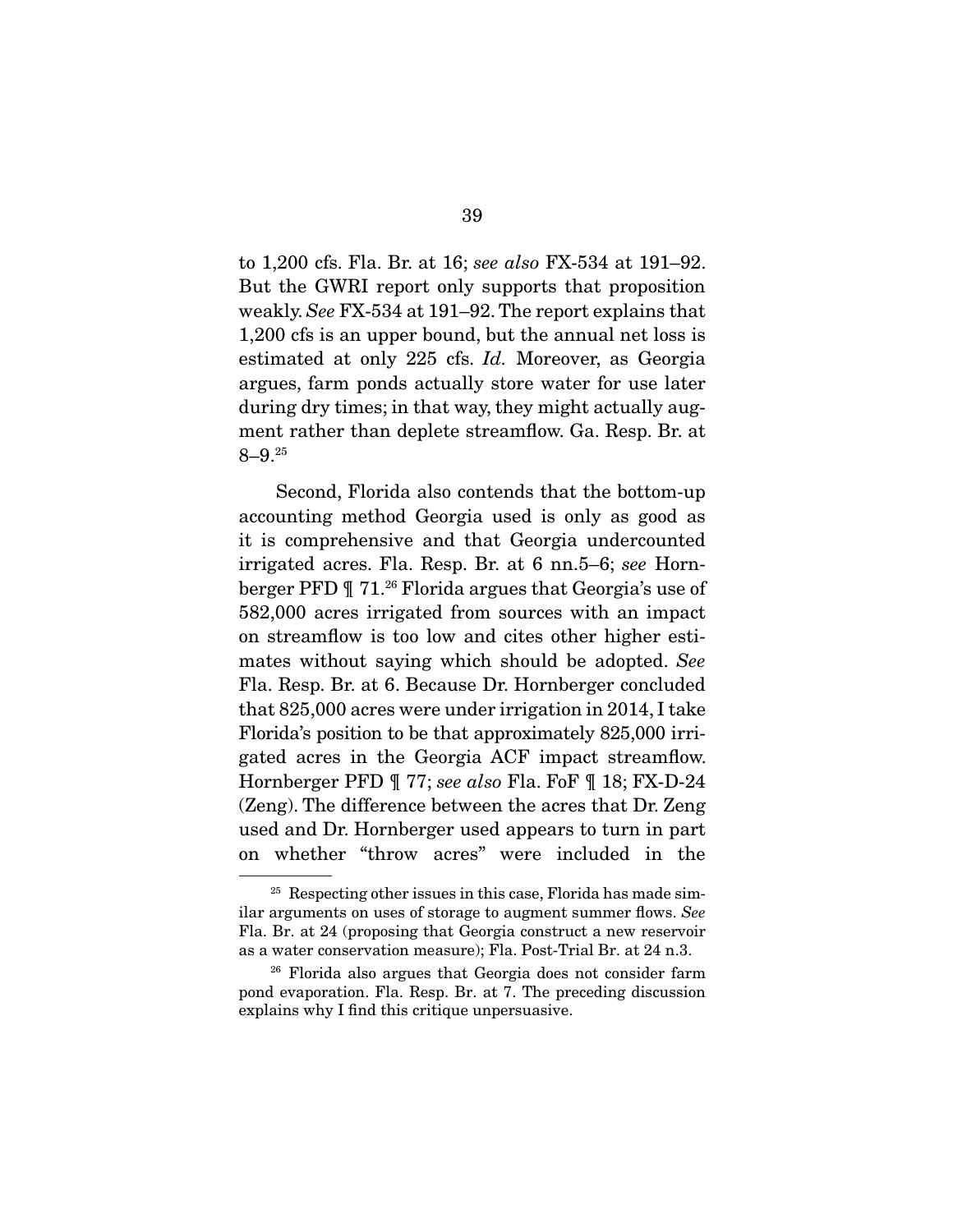analysis. *See* 13 Trial Tr. 3223:4–12, 3224:11–3225:8  $(Zeng)$ ; FX-D-24  $(Zeng)$ .<sup>27</sup> Given Dr. Zeng's explanation for not including the throw acres in his assessment of total acres, the acreage value Georgia used does not lead to an overestimate of consumption. Dr. Zeng explained that Georgia calculated irrigation depths by dividing directly-measured irrigation volumes by the acreage irrigated. Zeng PFD ¶ 59. Including throw acres would have increased the total irrigated acreage in the calculation, but the irrigation depth would be proportionally smaller. 13 Trial Tr. 3225:10–3226:15 (Zeng).28 Accordingly, Florida's approach does not convince me that Dr. Zeng's estimate of 723,127 total irrigated acres as of 2014, Zeng PFD at 18 demo.7, in the Georgia ACF is underinclusive.

 Third, Florida relies on an analysis performed by Dr. Sunding to attack Georgia's acreage estimates. *See* Fla. Resp. Br. at 6. Dr. Sunding compared the NESPAL database<sup>29</sup> with the Wetted Acreage Database, and he

<sup>29</sup> The National Environmentally Sound Production Agriculture Laboratory (NESPAL) database was developed as part of a

 $27$  As described by Dr. Zeng on cross-examination, throw acres refer to acres that are irrigated by an end gun on a centerpivot irrigation system. The end gun "throw[s] water out beyond the range of the irrigation equipment so that a bigger area can be irrigated." 13 Trial Tr. 3222:15–3223:3 (Zeng); *see also* Masters PFD at 11 demo.2.

<sup>28</sup> As a matter of arithmetic, Dr. Zeng's explanation relies on the assumption that unmetered acreage in the Georgia ACF has the same relative proportion of throw acres to hardware acres as the acreage measured by the Agricultural Metering Program. I have seen no evidence suggesting otherwise.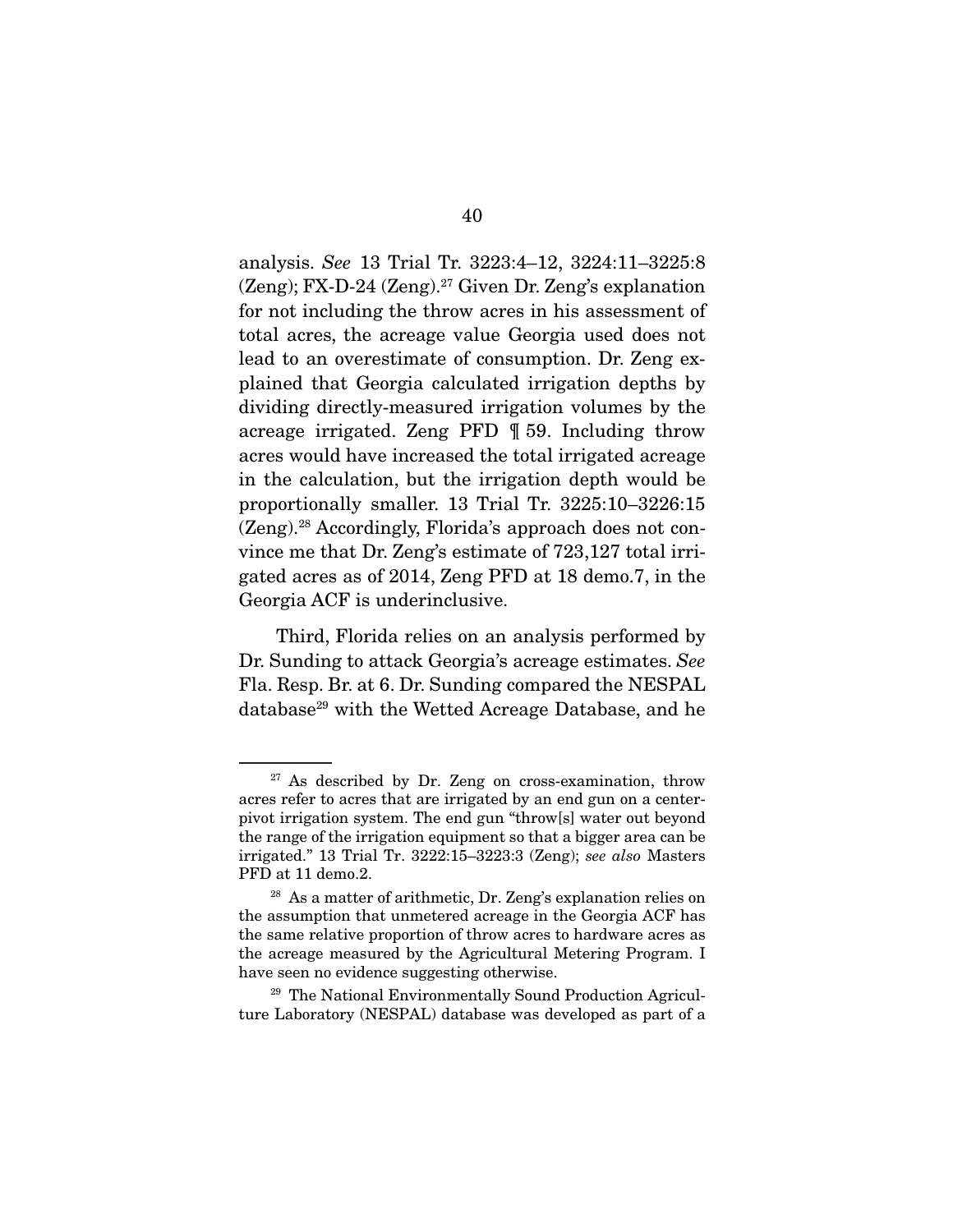found that some fields included in NESPAL were not mapped in the Wetted Acreage Database. Sunding PFD ¶ 29. But Dr. Sunding provided no estimate of how much acreage was actually omitted. *See id.* In any case, the Wetted Acreage Database updated the NES-PAL database, so to the extent they conflict, the Wetted Acreage Database more likely reflects current irrigation practices. Masters PFD ¶¶ 26, 29–30. The 2016 Wetted Acreage Database started with the 2010 NES-PAL data but contains more current information that is the product of extensive mapping efforts and thousands of hours of work. *Id.* at 29–30. Some fields were removed because they no longer (or never were) being irrigated or are irrigated by groundwater from other nonconnected sources. Zeng ¶ 50. One hundred percent of acreage in the ACF Basin was mapped. 14 Trial Tr. 3699:11–14 (Masters). One hundred percent of acreage in the lower Flint Basin was field verified. *Id.* 3701:14– 19 (Masters). As part of each field verification, the Water Policy Center team went to each irrigation location, located the source of water, identified the type of source (i.e., which aquifer or surface), captured information about the exact acreage under irrigation from a particular source, gathered information on the type of irrigation system, and located each flow meter and took readings. *Id.* at 3699:24–3701:13 (Masters).30

state and regional planning process in 2008 and 2009. Zeng PFD ¶ 49.

<sup>30</sup> Relatedly, Dr. Sunding compared the Wetted Acreage Database with Georgia EPD permit records and suggests that up to 90,000 irrigated acres in the Georgia ACF were irrigated in excess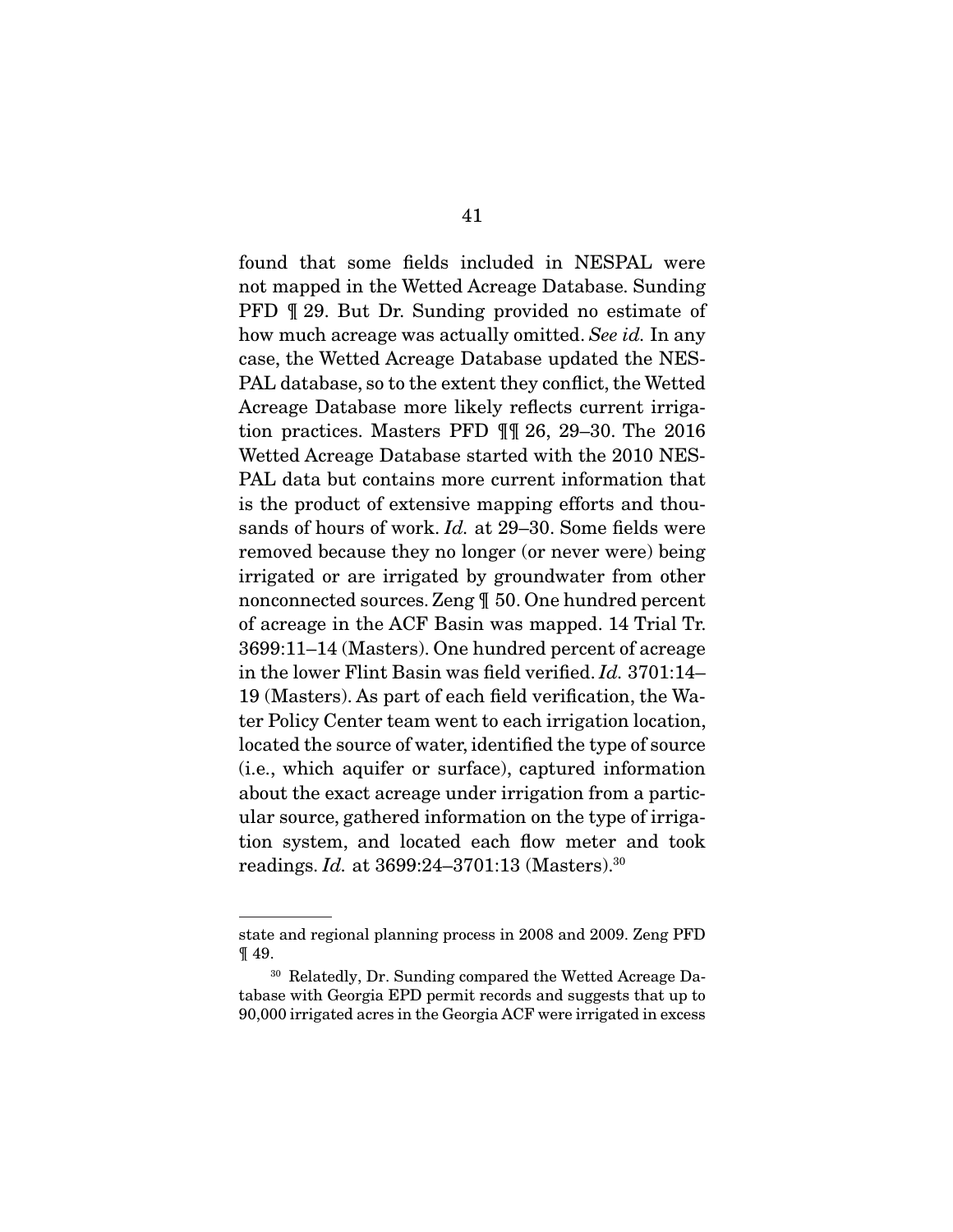Fourth, Florida argues that Georgia's impact factor for groundwater pumping was too low because it did not consider long-term impacts. Fla. Resp. Br. at 7. But Dr. Hornberger's testimony provided almost no scientific support for using a long-term impact factor, *see* Hornberger PFD ¶ 99, and this evidence was rebutted by the only groundwater expert to testify at trial. *See* Panday PFD ¶¶ 98–100.

 Finally, Florida pursues a more indirect attack on Georgia's consumption estimates by highlighting the increased frequency of low flow days compared with flow records from before Georgia began irrigating. Fla. Br. at 17–18.<sup>31</sup> There is no doubt that days with flows below 6,000 cfs have occurred much more frequently in recent years, but the parties dispute their cause. Florida suggests that Georgia's consumptive use has

of individual permit terms. Sunding ¶¶ 40, 46–47. Because Dr. Sunding used the Wetted Acreage Database for this analysis, his suggestion does not call into question Georgia's consumption estimates. Rather, I understand his argument to be that even using Georgia's estimates of its irrigated acreage, a portion of those acres are irrigated in excess of permit terms and is therefore inequitable. As described below, because I find no harm to Florida caused by Georgia, I do not find this consumption to be unreasonable.

<sup>&</sup>lt;sup>31</sup> Additionally, Florida emphasizes statements from Georgia's officials made in the 1990s. *See* Fla. Br. at 21–22, 24–25. Given the wealth of data on consumptive use in the Georgia ACF Basin that the parties have provided, I give these statements little weight. *See Colorado v. New Mexico (Colorado II)*, 467 U.S. 310, 320 (1984) (requiring "hard facts" in equitable apportionment cases); *see also* 3 Trial Tr. 702:24–705:15 (Reheis) (describing the limited data on water consumption available to Georgia in the late 1990s).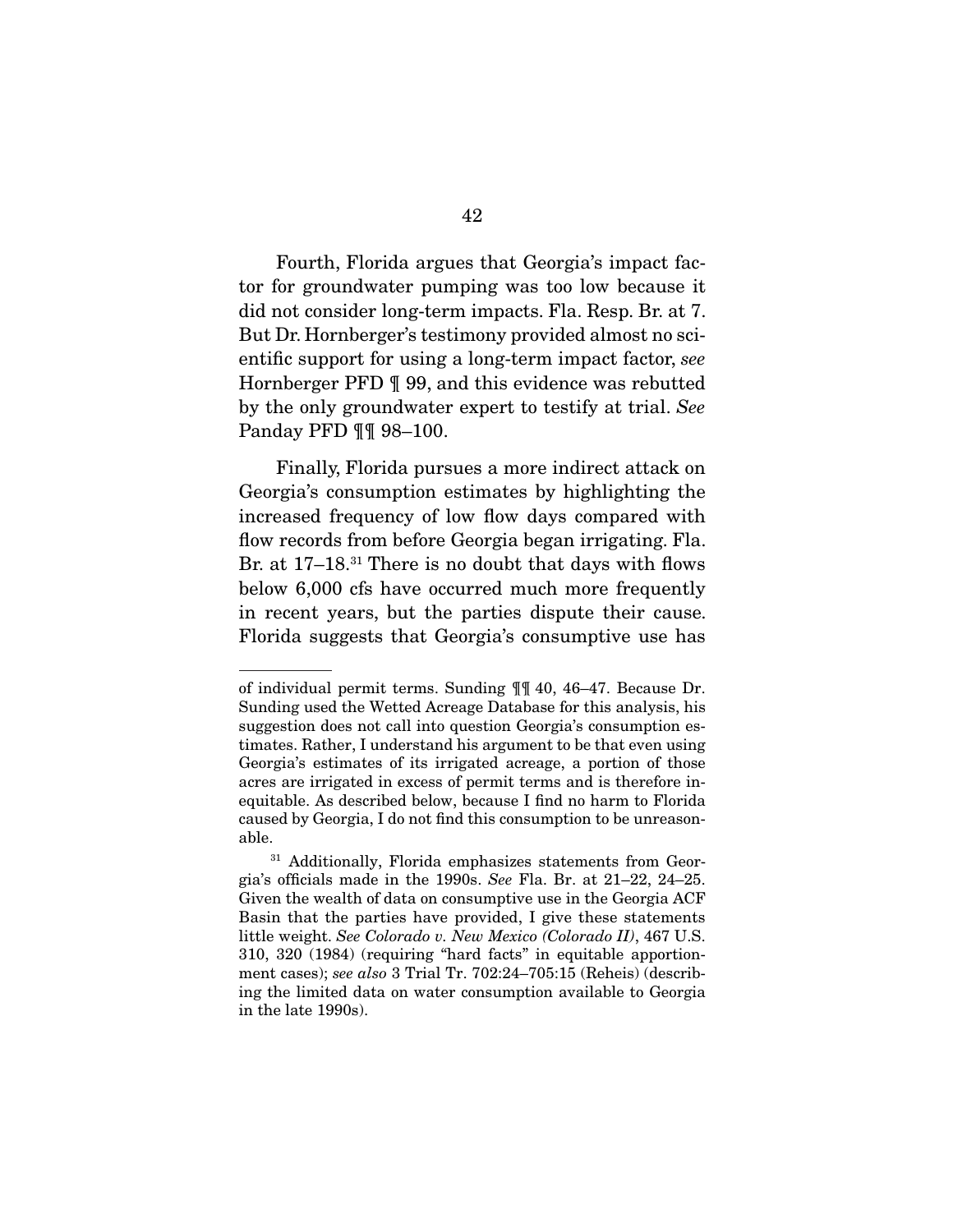caused them, but Georgia suggests with evidentiary support that repeated multi-year droughts and a shift in intra-annual rainfall patterns has caused them. Bedient PFD ¶¶ 4, 124–29; 13 Trial Tr. 3352:11–3353:24 (Zeng).

 Florida points to two droughts (1931 and 1954– 1955) from the Basin's hydrologic record to argue that previous droughts have not resulted in the same low flows that have occurred in more recent drought years. Fla. Br. at 11; *see* Hornberger PFD ¶¶ 50–53. These droughts, however, are distinguishable. None of the reservoirs operated by the Army Corps were in existence, and as described above, I discount such comparisons because the reservoirs lose water to evaporation, 8 Trial Tr. 1995:21–25 (Hornberger), and regulate releases along the Chattahoochee River. Further, Georgia convincingly distinguishes the 1931 and 1954–1955 droughts from more recent droughts like the 2011– 2012 drought. Unlike the 1931 drought, the 2011–2012 drought was a multi-year drought spanning two years, and unlike the 1954–1955 drought, 2011 was not preceded by a wet winter, which ameliorated the 1954 flow rates. Bedient PFD ¶¶ 205–08.

 Florida also relies on Dr. Lettenmaier's analysis to rebut Georgia's claim that changes in precipitation patterns have caused lower flows. *See* Fla. Br. at 18. Dr. Lettenmaier analyzed rainfall and other climate patterns32 from the historic record and concluded that

<sup>32</sup> Dr. Lettenmaier used gridded data for his analysis. Lettenmaier PFD ¶ 13. Gridded rainfall data does not rely exclusively on one rain gauge; rather, measurements from individual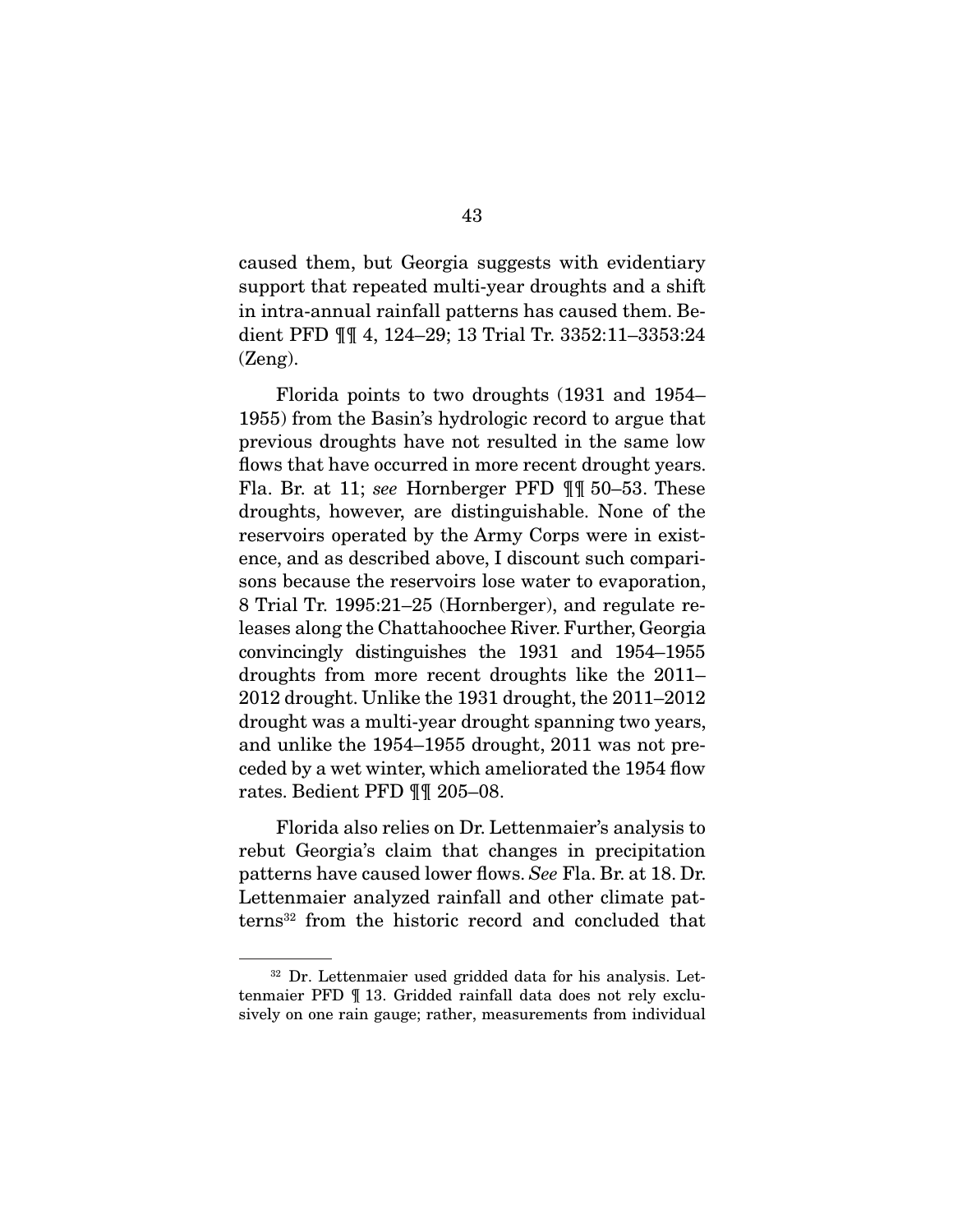there has not been a statistically significant trend in either monthly or annual precipitation amounts in the Basin. *See* Lettenmaier PFD ¶¶ 24–25, 30. I do not find Dr. Lettenmaier's approach persuasive. Dr. Lettenmaier argues that there is no long-term trend in precipitation in the Basin. *Id.* ¶¶ 24–25, 14 fig.6. But he reaches this conclusion looking at data from 1895 to 2015, *see id.* at 14 fig.6, although the post-1970 period is the one of most interest. When Georgia confronted him on cross-examination with plots showing decreasing average precipitation after 1970 in Dr. Lettenmaier's own data, he dismissed them as not statistically significant. 10 Trial Tr. 2408:21–2409:19 (Lettenmaier). He explained that he could not reject the trend "as having occurred due to chance." *Id.* at 2409:1–2 (Lettenmaier). My inquiry, however, is not whether the decrease was caused by chance or a trend, but whether there was indeed a decrease that may have lowered streamflow. From the slopes Dr. Lettenmaier calculated, *see* FX-793 at 33, I find that there was such a decrease in annual rainfall amounts.

 Dr. Lettenmaier also compared monthly precipitation patterns from before 1970 and after 1980. *See* Lettenmaier PFD ¶ 30. His comparison shows that the months of April through August (with June as a minor

rain gauges are used to interpolate a weighted-estimate of rainfall across a gridded geographic area. *Id.* ¶¶ 13–14. This method makes gridded rainfall data more robust against sampling errors that might occur when a localized thunderstorm moves over one rain gauge but not the whole Basin. *Id.* Thus, where Dr. Lettenmaier has provided it, I use his rainfall data to draw conclusions on any trends.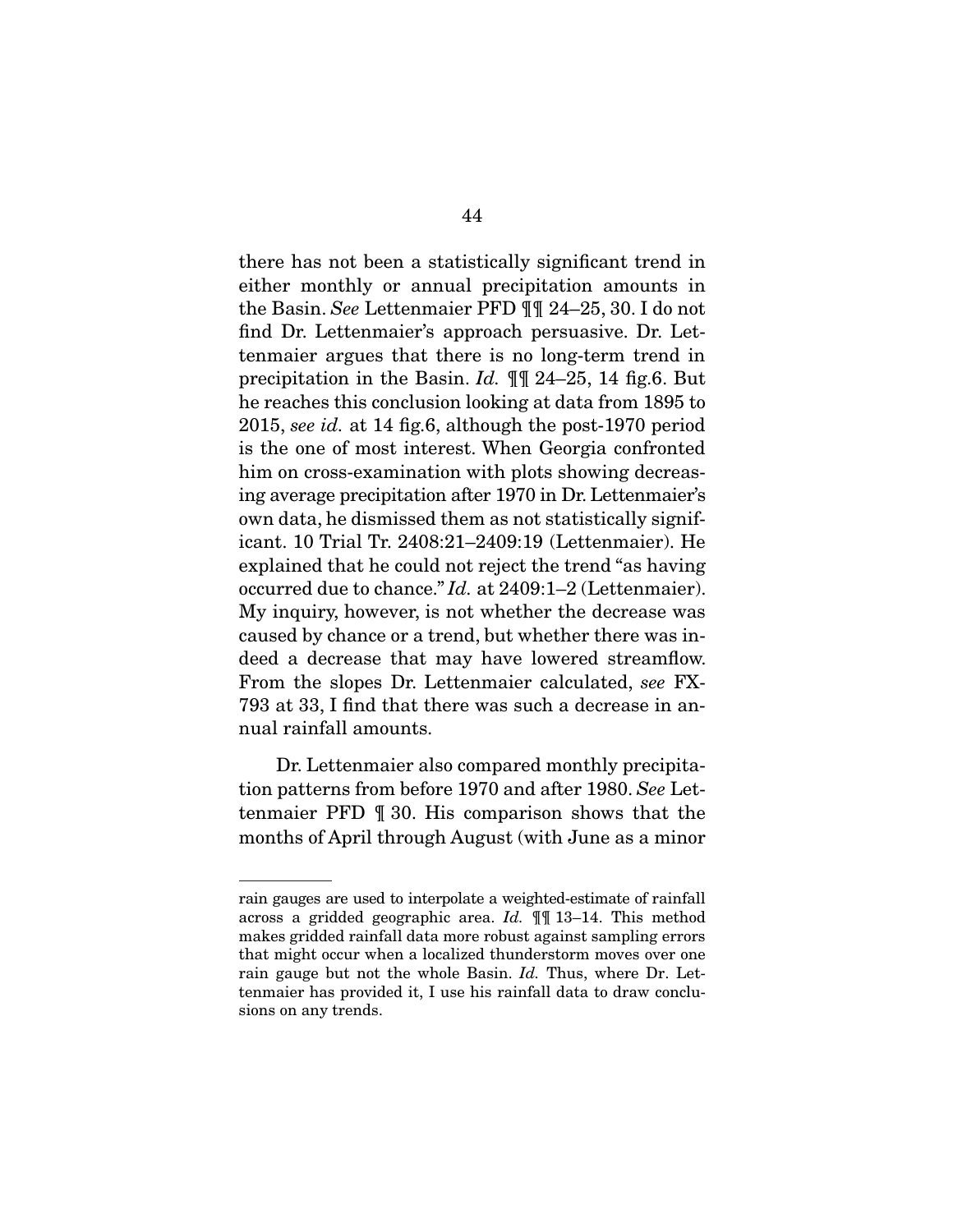exception) were drier in the post-1980 period. *Id.* at 17 fig.8. Nevertheless, he dismisses these differences as not statistically significant. *Id.* Again, however, I want to assess whether a decrease in rainfall might be causing lower streamflow in the recent years with particularly low streamflow, not whether any change in rainfall lies within the expected natural range of variability. As to my inquiry, a shift of precipitation from the hotter and drier times of year to wetter times can reduce streamflow during dry months. Zeng PFD ¶¶ 145–46.

 For these reasons, I find that Georgia's estimates of its consumptive use are more reliable than Florida's. I therefore use Georgia's estimates in analyzing whether Georgia's consumptive use is equitable and in my analysis of the other questions on remand.

### B. Equity of Georgia's Consumption

 Having established that Georgia's estimates of its own consumptive use are more reliable, I now determine whether that use is equitable, considering total state-line flows and relative shares of population and output in the Basin, Georgia's uses for the water, and Georgia's conservation practices.

# 1. Water Consumption, Economic Activity, and Environmental Resources in the Basin

 Georgia consumes a relatively small portion of state-line flows during most periods. The Georgia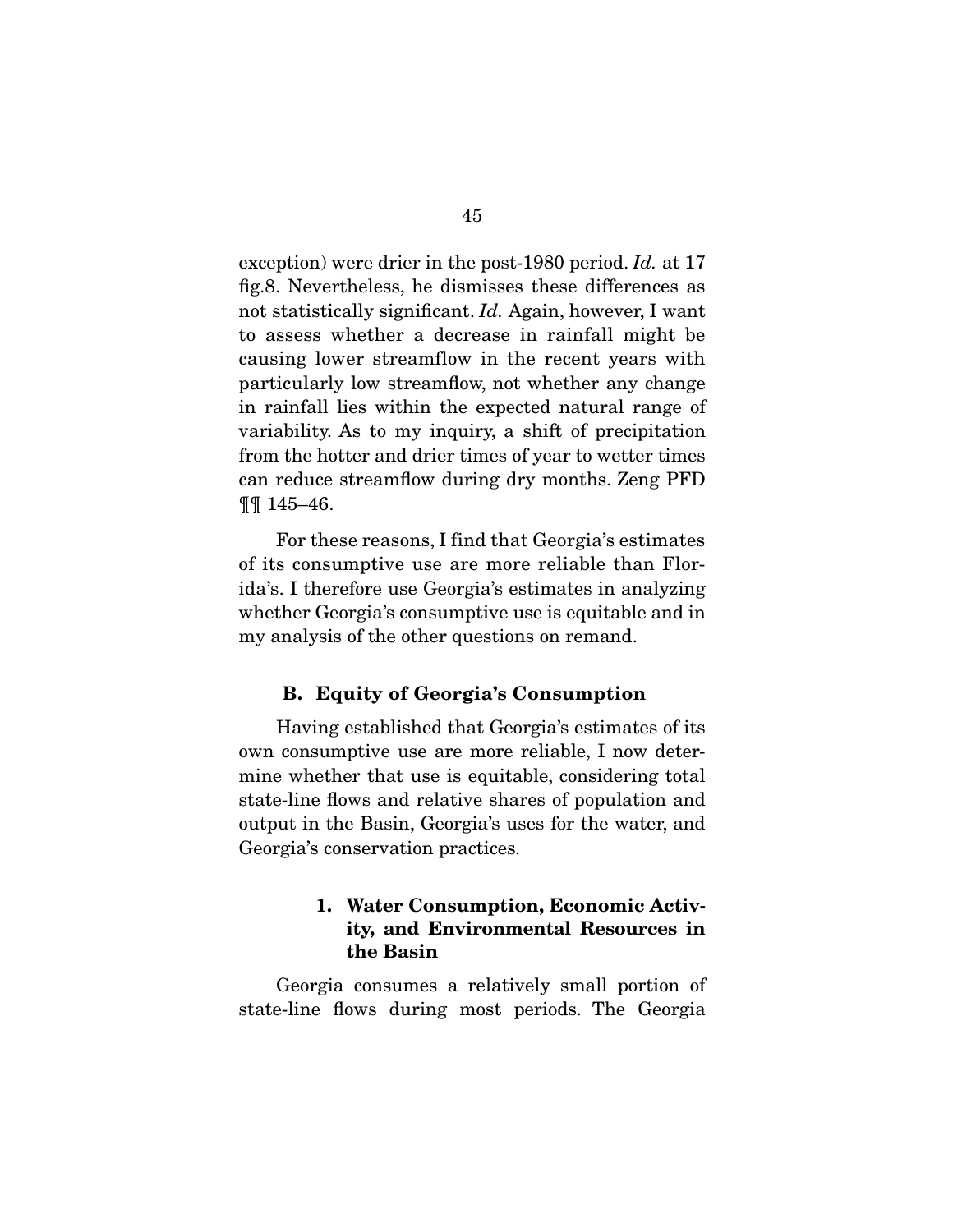portion of the ACF Basin contains 92% of the population, 96% of employment, and contributes more than 99% of the gross regional product of the whole ACF Basin. Mayer PFD ¶¶ 27–28; Stavins PFD ¶ 33. The Georgia ACF produces 129 times the gross regional product and contains more than five times the land area of Florida in the Basin. Stavins PFD at 16, 18 demos.7 & 8. Although the comparison between the populations, economic output, and consumption may be helpful, I recognize that "wasteful or inefficient uses will not be protected." *Colorado I*, 459 U.S. at 184. Moreover, if such comparisons were dispositive, then equitable apportionment analysis would be reduced to a rigid rule whereby the larger state always wins. This would clearly run counter to the flexibility and attention to all relevant factors that equitable apportionment demands. *See Florida*, 138 S. Ct. at 2515.

 In non-drought years, Georgia's annual average consumption represents only 2.4% of state-line flow (22,812 cfs). Ga. FoF ¶ 19. In dry years, Georgia's 757 cfs annual average consumption represents 6.1% of annual average state-line flow (12,424 cfs). *Id.* From May to September of dry years, Georgia's seasonal average consumption of 1,375 cfs is 17.4% of state-line flows (7,892 cfs). Ga. FoF ¶ 21; *see supra* tbl.1. Looking only at Georgia's Flint River consumption from May to September in dry years, it consumes 10.2% of state-line flow. Ga. FoF ¶ 21. During the worst droughts when flows are lower and when Georgia consumes its calculated one-month peak (more than 1,800 cfs from the Basin and 1,407 cfs from the Flint River), Georgia's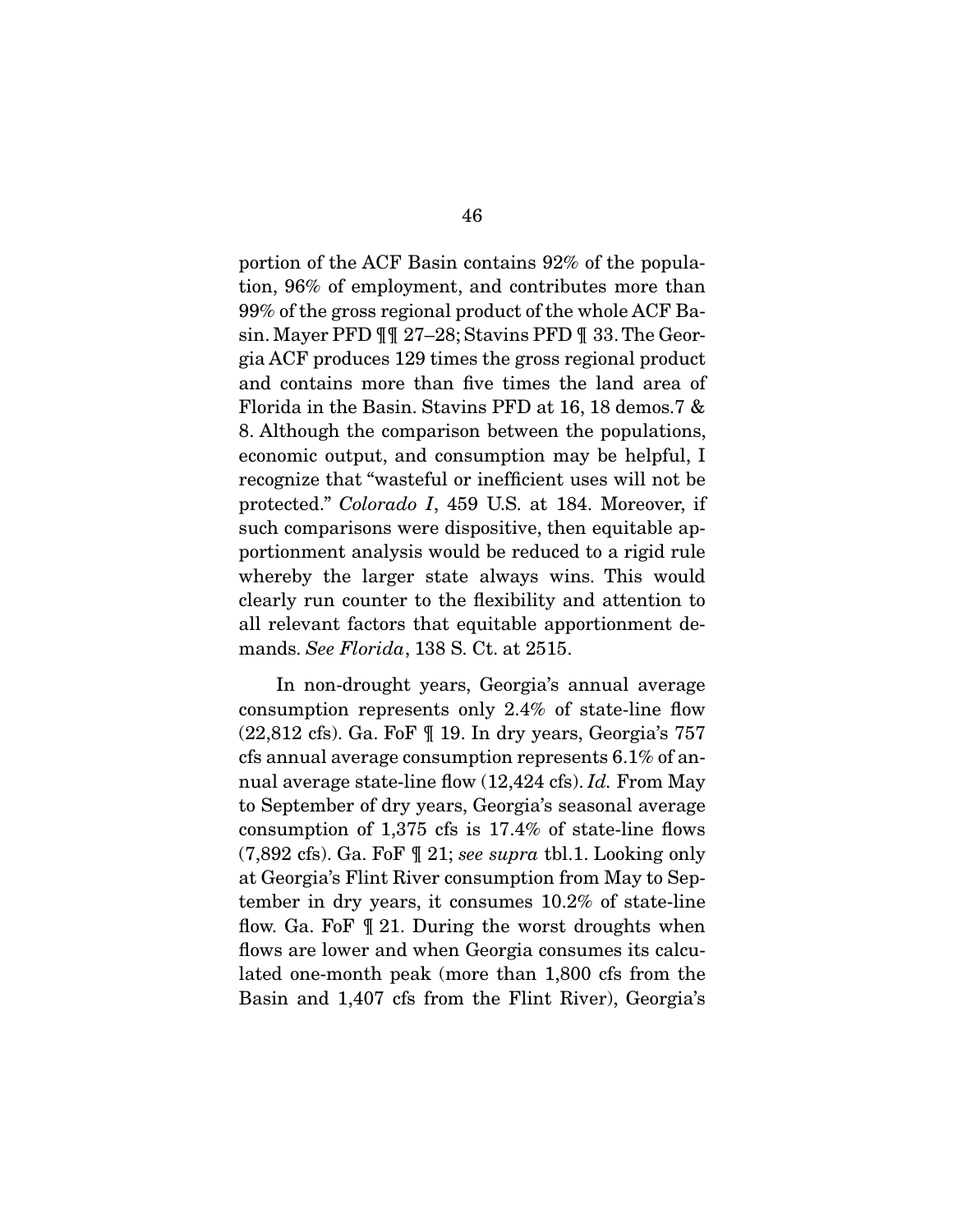total ACF consumption is 35% of state-line flows (5,000 cfs), and its Flint River consumption is 28%. 13 Trial Tr. 3370:18–3371:4 (Zeng); Ga. Br. at 14 (admitting alltime peak Flint River consumption of 1,407 cfs). Thus, relative to its population and economic output, Georgia consumes a relatively small share of the ACF waters.

 The abundance of environmental resources and any negative effects that a water use may have on them also represent an important factor in determining whether a water use is equitable. *See Nebraska v. Wyoming*, 515 U.S. 1, 11–12 (1995); *New Jersey*, 283 U.S. at 345. Florida's Apalachicola River and Bay both are home to a rich variety of ecosystems and species. *See* Lancaster Rep., 2017 WL 656655, at \*8–10. Nevertheless, because I have not found any harm to the species or habitats in these areas caused by Georgia's consumption, these environmental resources do not weigh heavily in my determination whether Georgia's consumption is equitable.

#### 2. Georgia's Conservation Practices

 Beginning with M&I consumption, Georgia has made significant progress in conserving water in ACF Georgia. To name a few measures, Metro Atlanta (1) requires the use of conservation pricing, (2) has a water loss auditing and leak-detection program, (3) mandates that all new multifamily buildings have "sub-meters" for each unit, (4) has replaced more than 110,000 inefficient toilets since 2008, and (5) runs campaigns to educate people on conservation and efficient water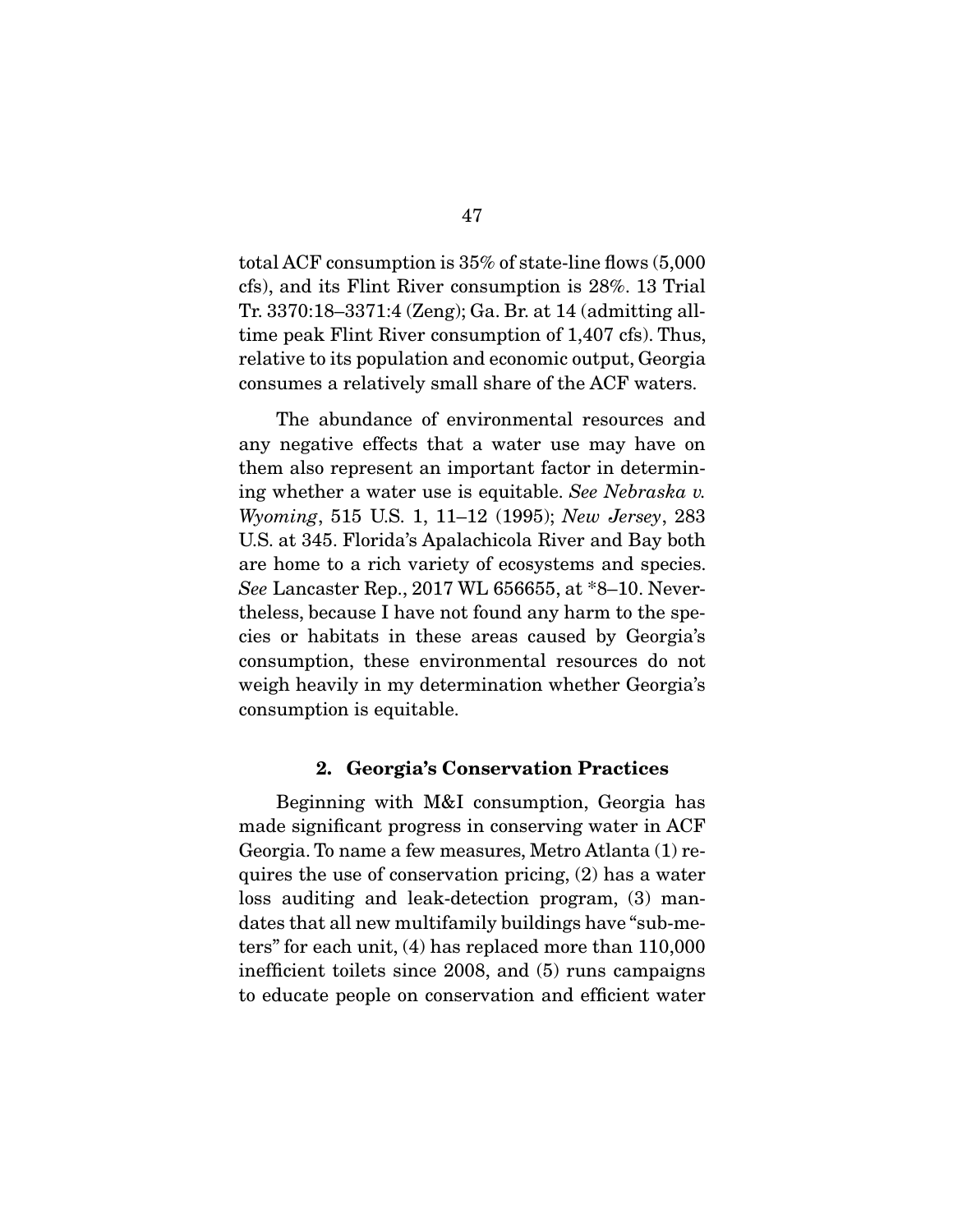use. Mayer PFD ¶¶ 55–56. Georgia has also implemented state-wide conservation measures. *Id.* ¶¶ 58– 67. These conservation measures appear to have been quite effective. Georgia's ACF M&I consumption has not increased from 1994 to 2013, despite population growth from 3.3 million to more than 4.9 million people. Mayer PFD ¶¶ 7, 30–32. Moreover, from 2000 to 2013, consumptive use in the Georgia ACF declined from 212.6 to 93.9 million gallons per day, and percapita consumption in the Metro Water District decreased from 155 to 98 gallons per day. *Id.* ¶¶ 36, 44. Last, it appears that the Metro Atlanta region has its own self-interested reasons for conservation. *See* Mayer PFD ¶¶ 23–24.

 Florida argues that Georgia should implement other M&I use conservation measures that it had contemplated but not pursued. Fla. Br. at 24 (arguing that Georgia should have built the Glades reservoir and should have implemented a lawn watering ban in 2011–2012); Fla. FoF ¶ 22. But the measures that Florida would have Georgia pursue are very costly. The Glades reservoir would cost \$803 million to construct, and Georgia concluded that its conservation measures rendered the project unnecessarily expensive. JX-40 at 82; Turner PFD ¶ 55. Banning all outdoor water would have also had significant costs, and Georgia's Water Stewardship Act already prohibits outdoor watering from 10 a.m. to 4 p.m. Mayer PFD ¶¶ 130–31; Turner PFD ¶ 74.

 Georgia has also taken steps to conserve water in the agricultural sector. In this matter, I respectfully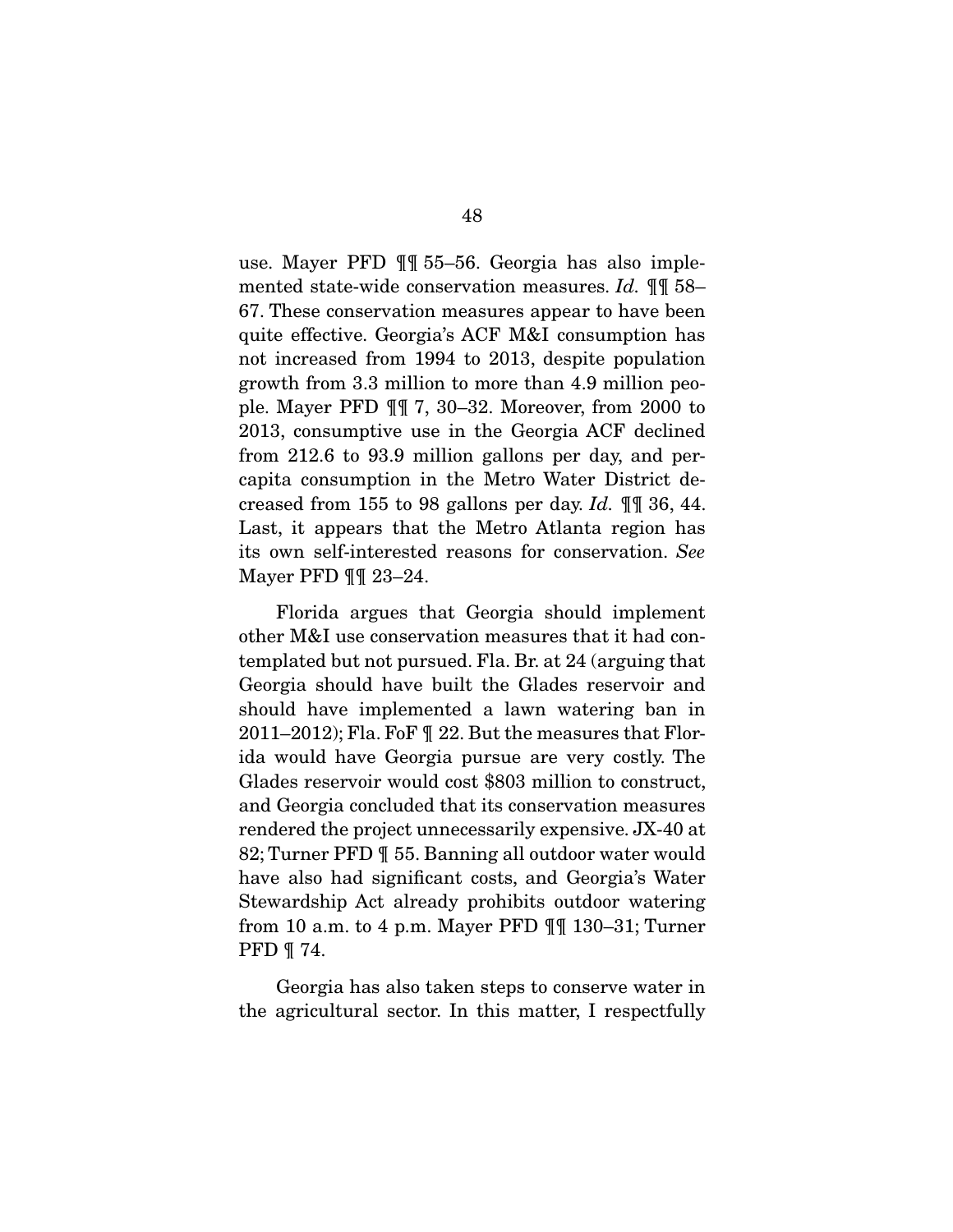disagree with Special Master Lancaster's characterization that Georgia believes its agricultural use should not be subjected to limits. *See* Lancaster Rep., 2017 WL 656655, at \*34. I agree, however, with Special Master Lancaster's assessment that the Flint River Drought Protection Act's auction mechanism has been ineffective because it has not been employed in recent droughts of 2006–2007 and 2011–2012. *Id.* at \*33–34; *see* Couch PFD ¶ 31. But I also have found the explanations given by former Georgia EPD directors Carol Couch and Judson Turner persuasive. *See id.* ¶¶ 31– 33; Turner PFD ¶¶ 85–95.

 Based on USGS studies on the impact of groundwater withdrawals on streamflow, Georgia categorized areas into three different zones as part of the 2006 Flint River Basin Regional Water Development and Conservation Plan. Couch PFD ¶ 22. Georgia then placed more rigorous permitting requirements on the zones that were more closely connected to groundwater aquifers. *Id.* These three zones were titled "Capacity Use Areas," "Restricted Use Areas," and "Conservation Use Areas." Cowie PFD ¶ 13, 5 demo.1. Georgia then placed permit conditions on new permits in Conservation and Restricted Use Areas that withdrew water from the Floridan aquifer or from any surface water. JX-21 at 34. After March 1, 2006, new permittees in these areas were required to

1) have end-gun shut off switches installed to prevent irrigation of non-cropped areas by center pivot systems, 2) be maintained to prevent and repair leaks, 3) have pump-safety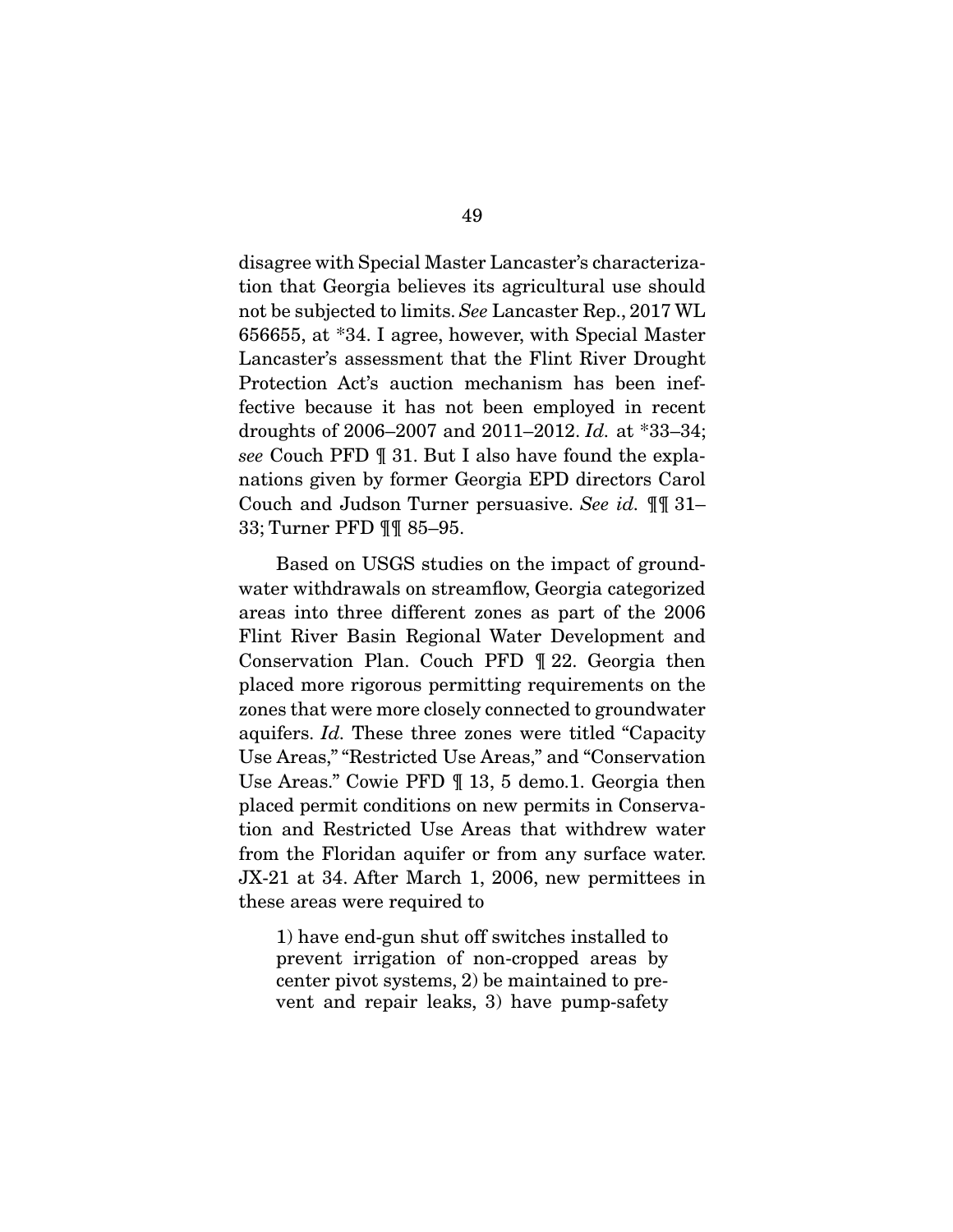shutdown systems installed on center-pivot systems that will stop water delivery in the event of an irrigation system malfunction; 4) have rain-gage shut-off switches for traveler, solid set, or drip irrigation systems.

*Id.*

 Then, in 2012, Georgia issued a permit moratorium on new agricultural withdrawal permit applications and applications to increase permit pump capacity or irrigated acreage from Floridan aquifer and surface water sources in parts of the Flint River Basin. Turner PFD ¶¶ 96–97; *see* JX-73. As of trial, the moratorium was still in effect. Turner PFD ¶ 97.

 In 2014, Georgia amended the Flint River Drought Protection Act (FRDPA) to require all center-pivot irrigation systems to achieve 80% efficiency by January 1, 2020 in a large portion of the Flint River Basin. *Id.* ¶ 110; JX-105 at 4–5. Under the amendments, other types of irrigation systems may only need to reach a 60% efficiency, but these systems compose a small percentage of irrigation systems in the Flint Basin (8.4%). Cowie PFD ¶ 58; *see* Masters PFD at 21 demo.6 (dividing the number of acres irrigated by traveler systems in 2015 by the total number of acres irrigated in 2015). Whether it came about as a result of the efficiency requirements or otherwise, field surveys revealed that in 2015 approximately 90% of center-pivot systems (covering 93% of center-pivot acreage) in the Lower Flint River Basin used the two most efficient types of sprinklers. Masters PFD ¶¶ 61–62, 67–68.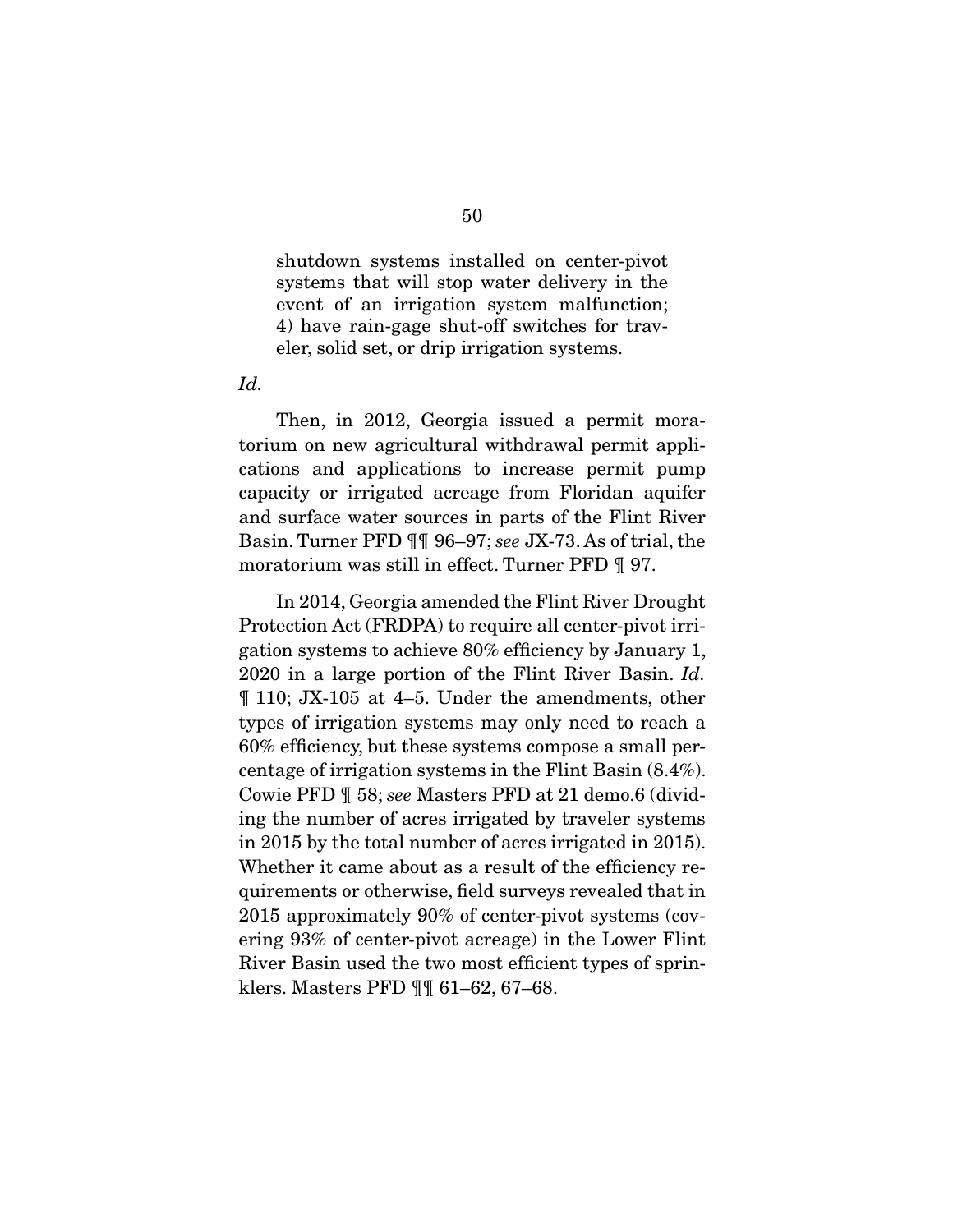Florida introduced evidence to suggest that these conservation measures have been ineffective. This evidence suggests that the moratorium was illusive because Georgia still granted permits on backlogged applications filed before the moratorium took effect. 12 Trial Tr. 3089:12–3090:14 (Turner). And only a handful of new permits are subject to the efficiency requirements imposed on new permits in the Conservation and Restricted Use Areas, while grandfathered permits even in sensitive areas have no withdrawal limits or requirements to use specific efficiency technologies. 12 Trial Tr. 3110:2–19 (Turner); 17 Trial Tr. 4447:2– 4448:7 (Stavins).

 Florida has not shown that Georgia's agricultural water use is inequitable based on this evidence. First, the efficiency standards under the 2014 amendments to the FRDPA may apply to all center-pivot irrigators, including the grandfathered permits. JX-105 at 4–5. Next, although Florida's evidence that grandfathered permits face no withdrawal limits certainly shows that irrigators do not face a direct limit on how much they pump, Georgia has shown that other factors limit how much irrigators withdraw. *See* Stavins PFD ¶ 63 (noting cost of irrigation equipment and pumping); 14 Trial. Tr. 3696:9–3697:7 (Masters) (describing cost of irrigation and noting that it can be harmful to irrigate too much). Indeed, as discussed below, it appears that the majority of farmers actually water less than the productive maximum. Sunding PFD at 25 figs.3 & 4 (graphs showing that many farms underwater).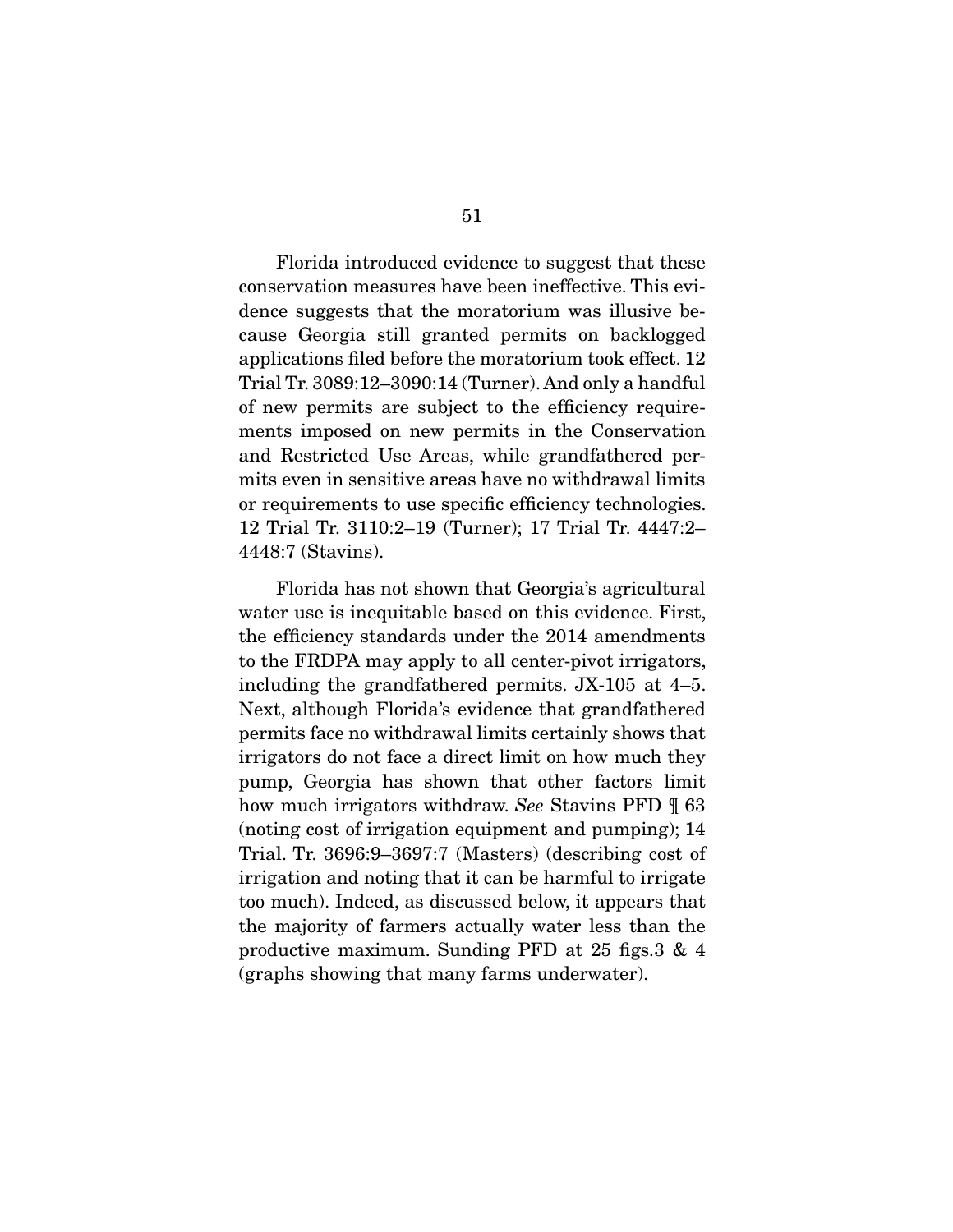## 3. Georgia Uses Water for Important Purposes

 I begin my analysis of the value derived from M&I consumption in the Georgia ACF by observing that "[d]rinking and other domestic purposes are the highest uses of water." *Connecticut*, 282 U.S. at 673. Additionally, Georgia introduced evidence showing the benefits that M&I consumption generates in ACF Georgia. Stavins PFD ¶¶ 12–17, 7 demo.1.

 As for agriculture, irrigation in the Georgia ACF Basin provides substantial benefits, and these benefits are greater in drought years. Agriculture in the Flint River Basin produces approximately \$4.7 billion in annual revenues. Stavins PFD ¶ 31. Irrigation helps farmers mitigate the effects of dry weather. *Id.* ¶ 22. For example, without irrigation, expected yields during dry years would be 51% lower for peanuts, 78% lower for cotton, and 93% lower for corn. *Id.* ¶ 23. Analysis from Florida's expert witness Dr. Sunding shows that a majority of farms' incremental irrigation applied to crops goes toward productive uses. *See* Sunding at 25 figs.3 & 4 (graphs showing that many farms underwater); 11 Trial Tr. 2822:23–2825:12 (Sunding).

### 4. Georgia's Consumption Is Reasonable

 Beginning with M&I consumption, I conclude that Georgia's consumption has been reasonable. Georgia has taken concrete steps to increase efficiency and conserve in this area, and the effectiveness of those steps has been borne out by reductions in per-capita use. On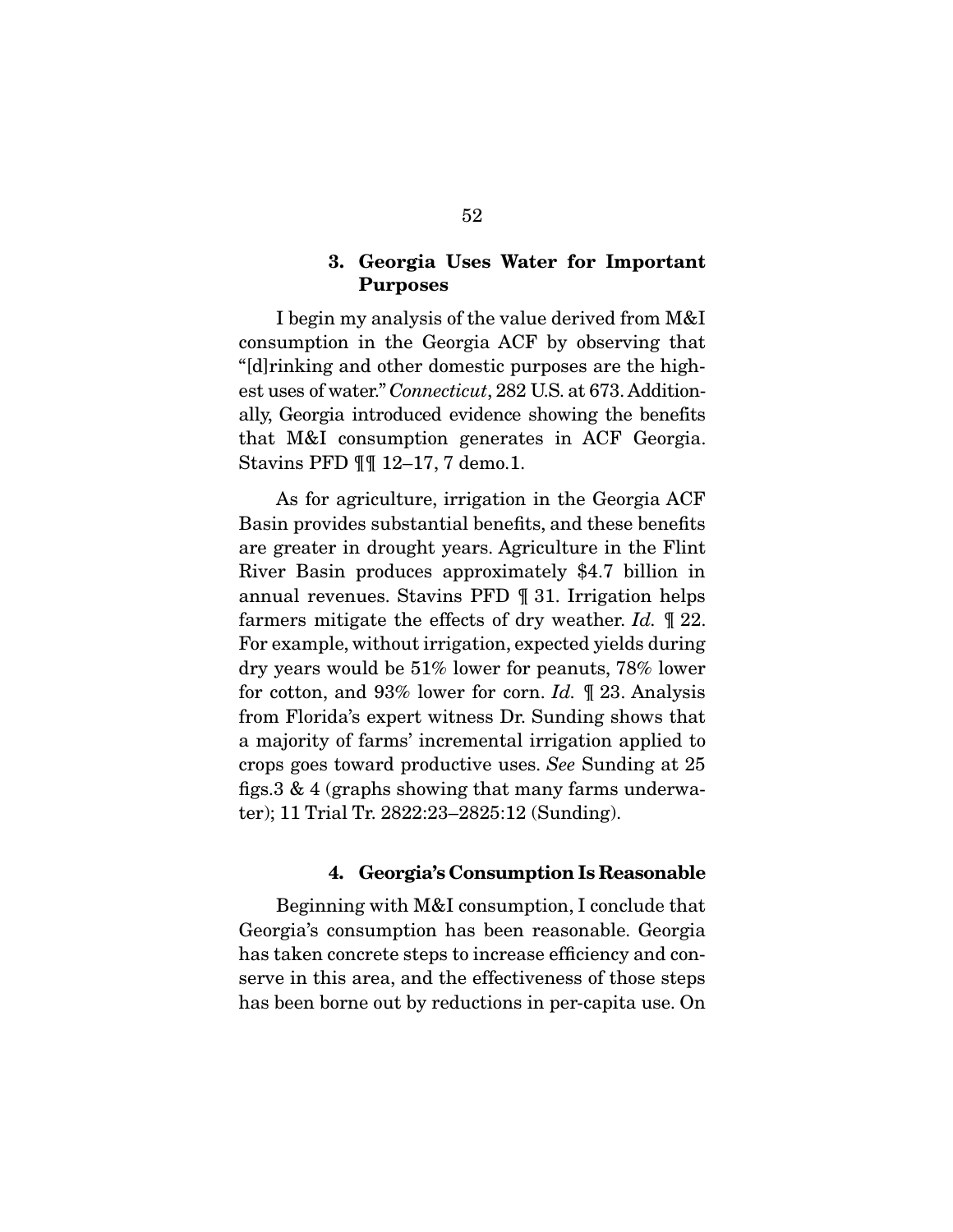top of that, M&I consumption generates benefits for 4.9 million people's "domestic purposes" in the Georgia ACF. *Connecticut*, 282 U.S. at 673. Finally, Florida has not pointed to any compelling evidence of waste or inefficiency in Georgia's M&I consumption.33 I therefore conclude that Georgia ACF consumptive water use in the M&I sector is reasonable.

 Whether Georgia's agricultural consumption during droughts is equitable is a closer question. On the one hand, I find that Georgia's use of irrigation in agriculture provides great value (especially during drought), and Georgia has implemented a number of agricultural efficiency measures. On the other hand, when severe droughts hit the region, Georgia's agricultural consumption only increases, and Georgia has not effectively curbed this use. Thus, in July 2012, when the Corps-operated Chattahoochee reservoirs were in drought operations and Georgia's agricultural consumption peaked, agricultural consumption reached 28% of state-line flows. *See* GX-960.

 The question, then, is to what extent the two States should share the burdens of drought. Enter the doctrine of reasonable use and the Supreme Court's

<sup>33</sup> For example, Florida's arguments about inter-basin transfers ignore the realities of the water system. Inter-basin transfers occur when a municipal water system withdraws water from one basin, but the water is then conveyed by gravity to a treatment plant lying in a different basin. Mayer PFD ¶ 103. Mr. Mayer explained that Metro Atlanta is situated on a ridgeline and straddles six separate river basins. *Id.* These ridgelines are not always obvious and can bisect individual counties and water service areas. *Id.*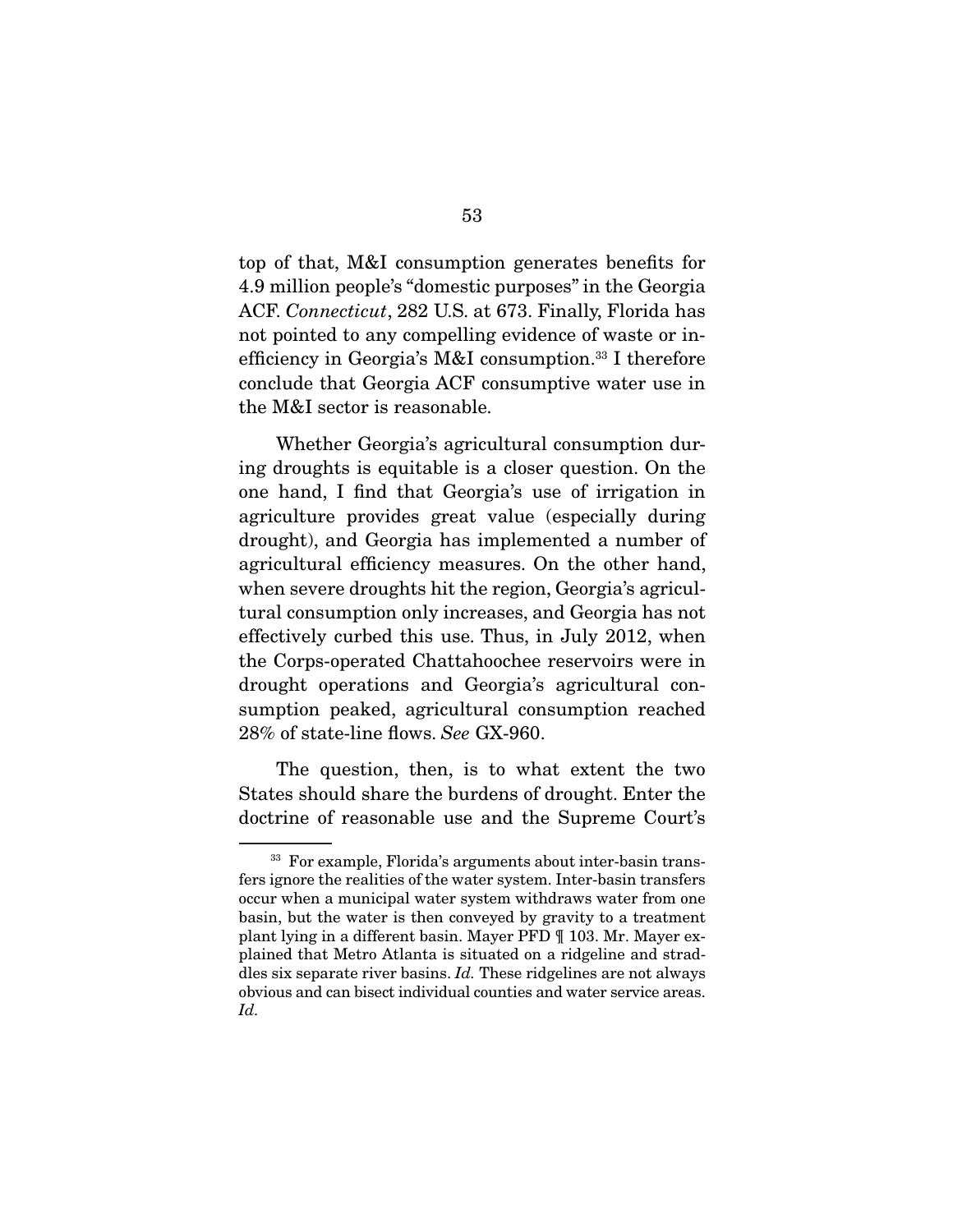equitable apportionment precedents. Both Florida and Georgia possess "an equal right to make a *reasonable use* of the waters of the stream," and "[w]asteful or inefficient uses will not be protected." *Florida*, 138 S. Ct. at 2513 (emphasis in original) (quoting Lancaster Rep., 2017 WL 656655, at \*26; *Colorado I*, 459 U.S. at 184). In *Tyler v. Wilkinson*, a case *Florida* cites as setting forth the principle of reasonable use, *see Florida*, 138 S. Ct. at 2513, Justice Story explained that "the true test" of reasonable use is whether it injures other users. 24 F. Cas. 472, 474 (C.C.D.R.I. 1827) (No. 14,312). Given that test, I conclude that Georgia's use is not unreasonable because Florida has not shown that the oyster collapse was caused by Georgia's consumptive  $use.<sup>34</sup>$ 

#### IV. Army Corps Operations

 The Court held that the previous Special Master applied too strict a standard when he required Florida to prove at the outset that its injuries would be redressable by a decree limiting Georgia's consumption. *Florida*, 138 S. Ct. at 2516. In reaching that holding, however, the Court did not make final factual findings on "how much extra water there will be, when, and how much Florida would benefit," *id.* at 2525, and it remanded with instructions to answer the question "[t]o what extent (under the Corps' revised Master Manual

<sup>34</sup> Georgia also presented evidence at trial that Florida's contribution to Apalachicola streamflow has fallen over time. Bedient PFD ¶¶ 130–41. I make no finding on this factual issue because I find Georgia's use to be reasonable.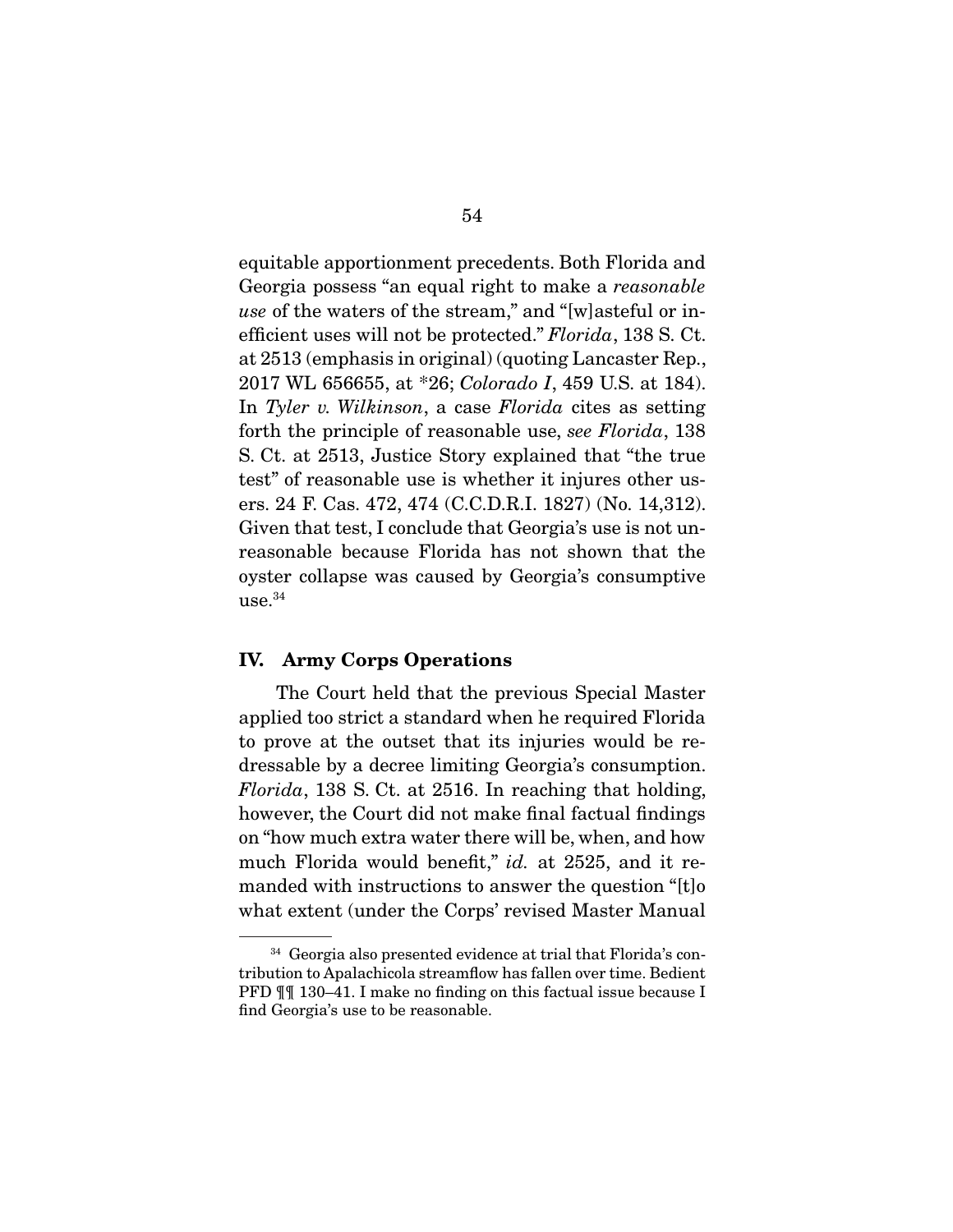or under reasonable modifications that could be made to that Manual) would additional water resulting from a cap on Georgia's water consumption result in additional streamflow in the Apalachicola River?" *Id.* at 2527.35 The Supreme Court also did not question Special Master Lancaster's explanation of how the Army Corps operates its system of five Chattahoochee reservoirs and dams to maintain storage and the rules it follows to do so. *See* Lancaster Rep., 2017 WL 656655, at \*36–46. I therefore incorporate by reference Special Master Lancaster's explanation.

 In answer to the Supreme Court's question, I conclude that very little streamflow generated by a potential decree would pass through to Florida at the times it claims to need additional streamflow under existing operational rules.36 In reaching this conclusion I have paid particular attention to the possibility that increased flows will allow the Corps to postpone the onset of drought operations or hasten the return to normal operations.

 The Army Corps' releases are dictated by its Master Manual,<sup>37</sup> and an evaluation of that manual's rules

<sup>&</sup>lt;sup>35</sup> Given the laws of mechanics, all the increased streamflow generated by a decree and not lost to evaporation would eventually have to flow through to Florida. But my inquiry is whether a decree would result in increased streamflow at the times when it would remedy Florida's alleged harms.

<sup>36</sup> Because Florida has not otherwise proved its case, I do not answer the question whether the Corps would update its rules.

<sup>&</sup>lt;sup>37</sup> Although the current manual subsumed the Revised Interim Operating Plan (RIOP), which was the subject of the 2016 trial, I did not admit more evidence on the effects of the new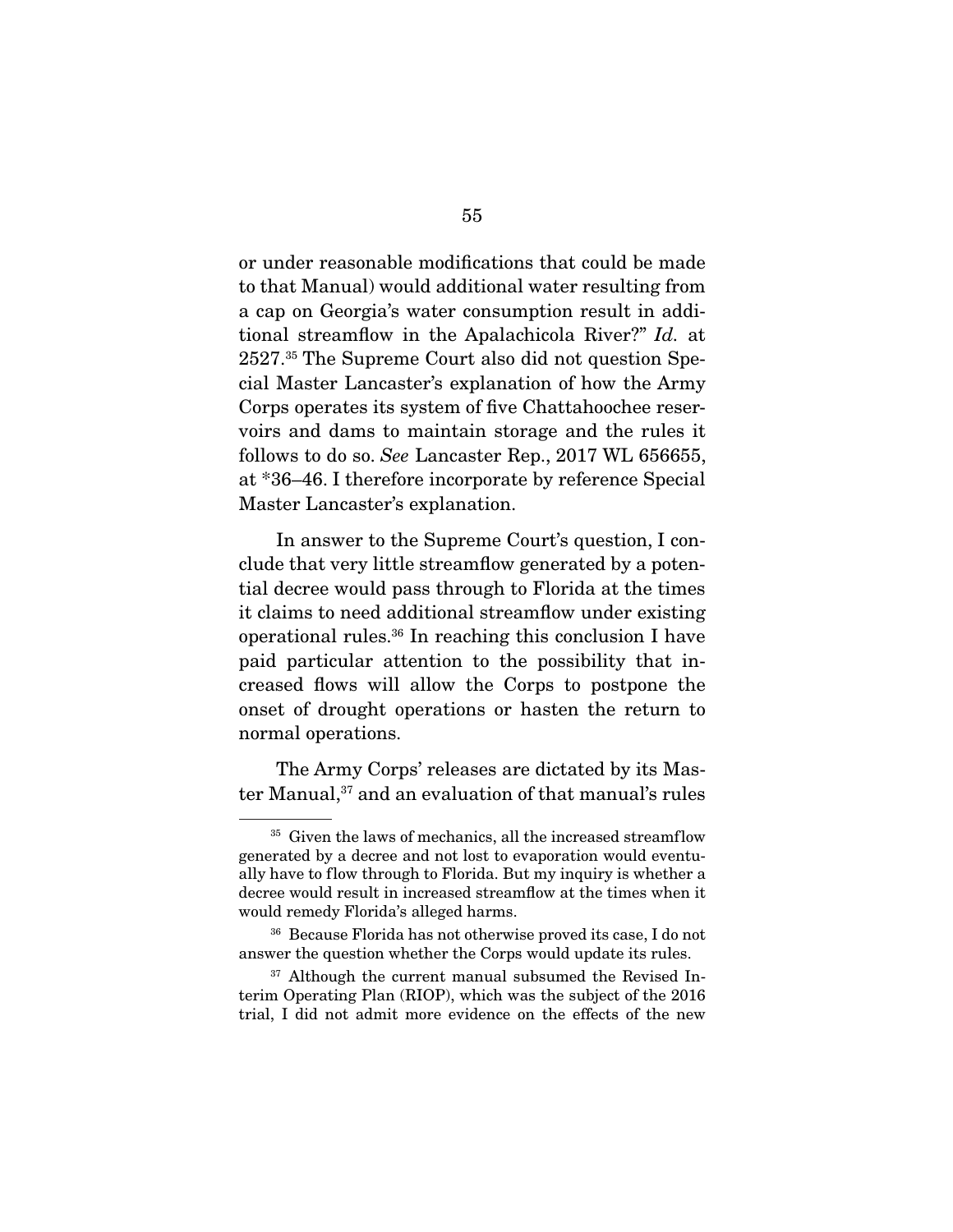and historical releases shows that increased flows in the Apalachicola River during low-flow periods would only be "rare and unpredictable." Bedient PFD ¶ 58. Under the Master Manual rules, additional flows generated on the Flint River would not be passed through to the Apalachicola River when basin inflow is below 5,000 cfs or when the Corps enters drought operations as a result of composite reservoir storage falling into Zone 3. *Id.* ¶¶ 36, 48; *see also* Br. for United States as Amicus Curiae at 11, *Florida*, 138 S. Ct. 2502 (2018) (No. 142, Original). At least one of these two conditions has occurred very frequently during summers of recent dry years. In 2012, drought operations were in effect and basin inflow frequently fell below 5,000 cfs. Bedient ¶ 28, 23 demo.10; Zeng PFD at 37 demo.17. During the summers of 2007 and 2011 (the first years of recent multi-year droughts) basin inflow was frequently less than 5,000 cfs. *Id.* ¶ 28, 14 demo.5, 27 demo.13; Zeng PFD at 35 demo.15.

 Consequently, if 2007 basin inflow were repeated and drought operations were not triggered, still only 19 days during the summer and fall months would

manual. The updated manual provides largely the same rules as the RIOP, except it enters drought operations sooner. Drought operations now begin when composite storage falls into Zone 3 rather than Zone 4. Brief for United States as Amicus Curiae at 11, *Florida*, 138 S. Ct. 2502 (2018) (No. 142, Original). This difference does not affect my analysis because I have concluded that flows would continue to Florida during drought only in very limited circumstances that have occurred infrequently over the hydrologic record. The new manual would only make the frequency of those circumstances even more limited.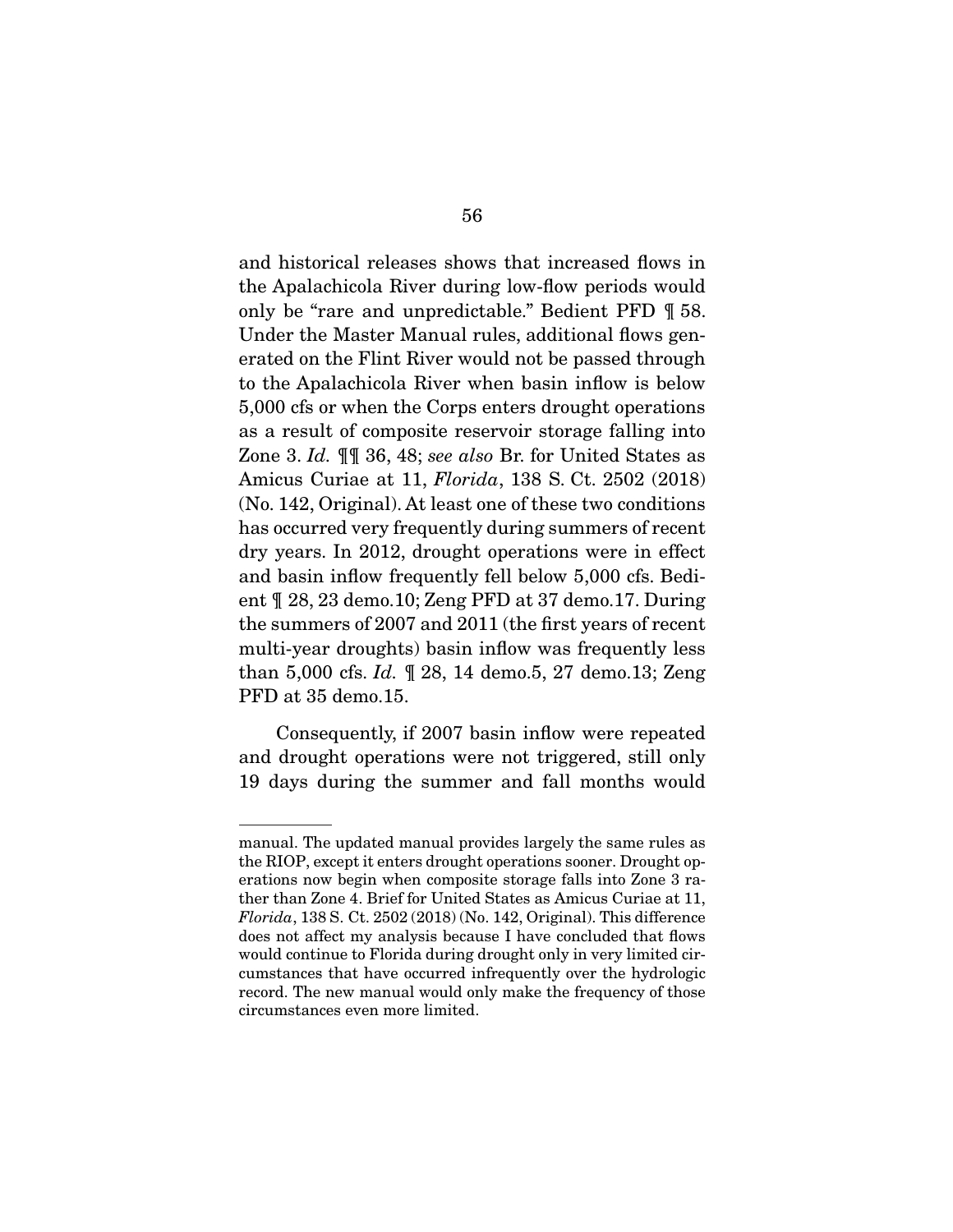experience pass-through flows. Bedient PFD ¶¶ 52–53. Dr. Bedient used ResSim<sup>38</sup> to model 2011 conditions and found that state-line flows would increase an average of 177 cfs for all of May to September even if Flint River flows increased by 1,000 cfs during that time. Ga. FoF ¶ 54; GX-911; *see also* Bedient PFD ¶ 86; *id.* at 41 demo.24. Significantly, Dr. Hornberger's own ResSim modeling produced similar results showing only small flow increases resulting from substantial reductions in Georgia's consumption. 8 Trial Tr. 1933:20– 1935:6 (Hornberger); *see also* Bedient PFD ¶¶ 177–80.

 Florida argues that it would benefit from a decree without changing the Corps' current operational rules because the beginning of drought operations can lag behind the onset of dry periods. Fla. Br. at 29. For example, the Army Corps did not enter drought operations in 2007 and in 2011—the first years of recent multi-year droughts. *Id.* Florida urges that any additional streamflow generated in Georgia would pass through immediately during those dry times when drought operations have not begun. *Id.* But Florida does not acknowledge that this would only be the case

<sup>38</sup> According to the Army Corps, ResSim is "the standard for [Corps] reservoir operations modeling," and is the "tool most capable of faithfully representing" reservoir operations. JX-124 at 4-3. The ResSim model was developed by the Army Corps and accounts for reservoir storage levels, the Corps' operating rules, and hydrologic conditions. Bedient PFD ¶¶ 62–63; *see also* Lancaster Rep., 2017 WL 656655, at \*66–68 (finding ResSim model to be "a valid tool for evaluating the impact of increased streamflow from the imposition of a consumption cap as compared to a historical record"). I therefore place significant weight modeling done using ResSim for comparison purposes.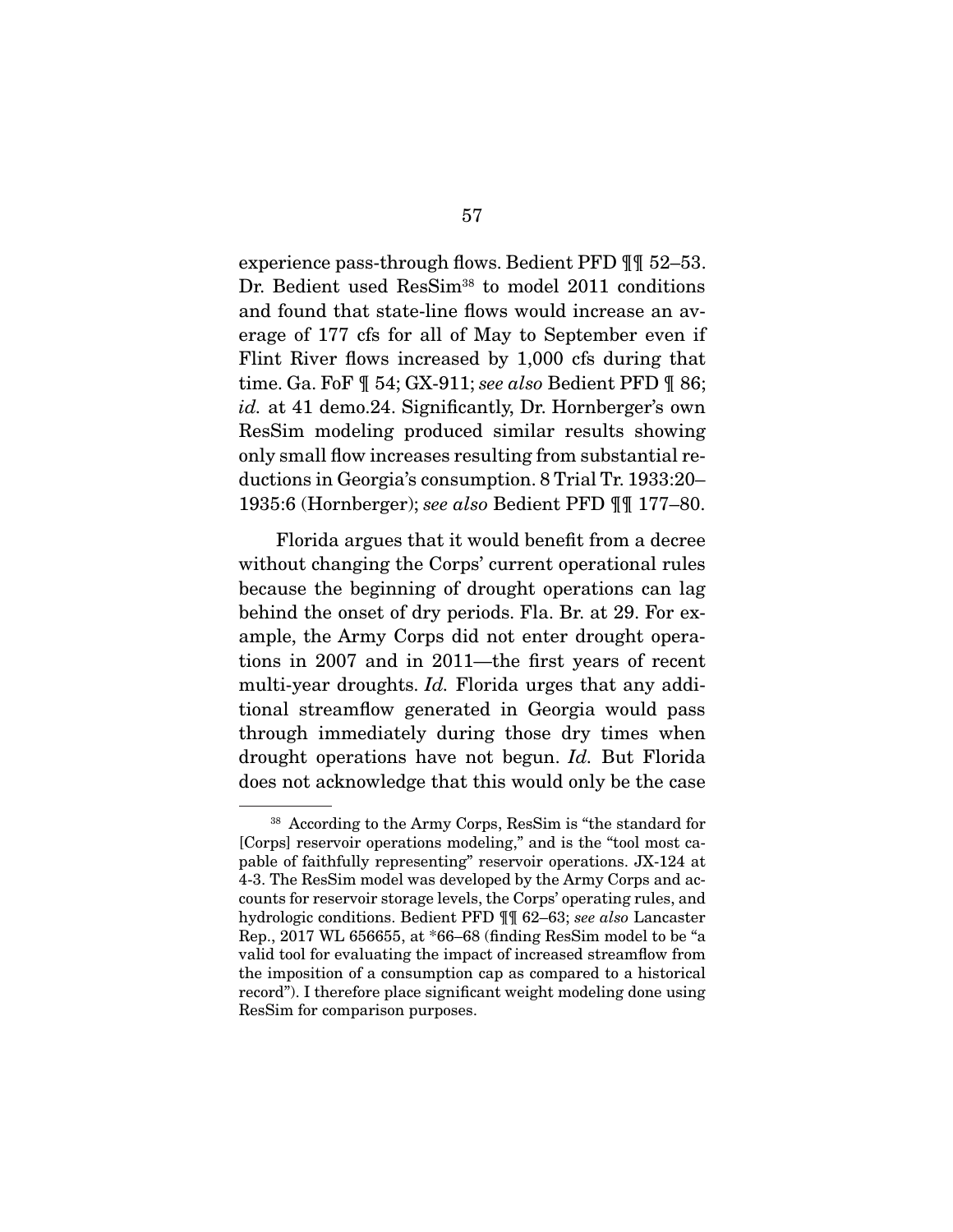if basin inflow during such dry periods exceeds 5,000 cfs. *See id.* As described in the preceding paragraphs, however, basin inflow exceeded 5,000 cfs only occasionally during summer and fall months of recent dry years.

 Florida notes that the Master Manual rules only require a minimum release and argues that the Corps has discretion to release more. Fla. Br. at 28. I agree that the Master Manual only provides a minimum flow requirement. *See* Shanahan PFD at 17 tbl.2 (showing the Corps must make releases greater than or equal to 5,000 cfs). But a review of past releases into the Apalachicola River during dry periods shows that the Corps rarely released more than the 5,000 cfs (plus a cushion to maintain a margin of error) provided for by the thencontrolling RIOP. *See* Bedient PFD at 14 demos.5 & 6. Florida highlights limited occasions in the recent record when flows were above 5,000 cfs either during drought operations or when basin inflow was below 5,000 cfs. *See* Shanahan PFD ¶ 57. But Georgia explained (and I find) that those increased releases were in response to localized precipitation events and were made as required by the Corps' own rules. Bedient PFD ¶ 28; Zeng PFD ¶ 102. Moreover, Dr. Shanahan used the wrong data to analyze what the Corps intended to release because the Corps uses provisional data to assess how much it releases in real time. Bedient PFD ¶ 161; Zeng PFD ¶ 94. I therefore find that the Corps has not exercised discretion to release significantly more water than the minimums required by its operational rules. Rather, the Corps targets 5,000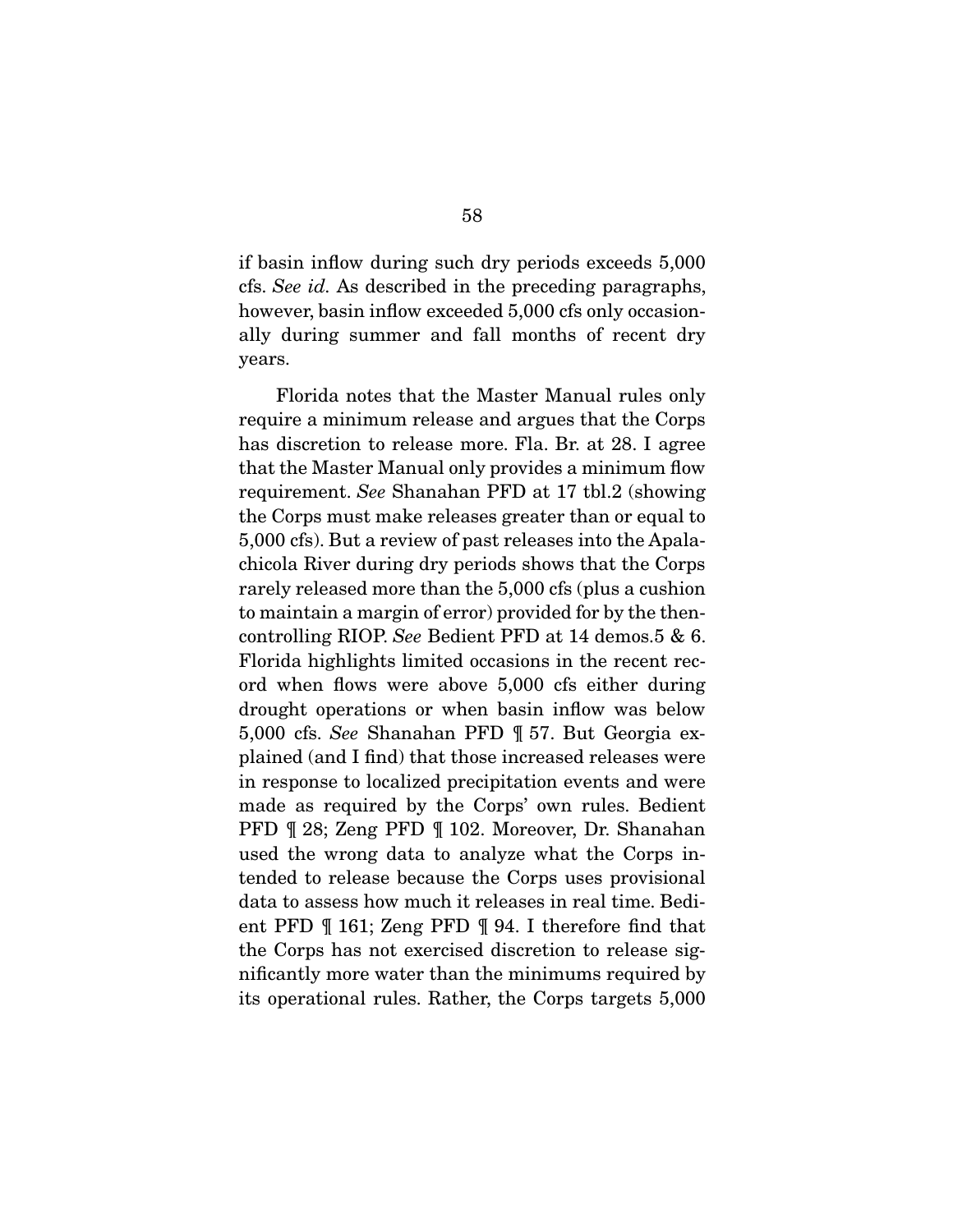cfs of releases during drought operations, Bedient ¶ 27, and it augments streamflow as required to achieve 5,000 cfs of streamflow when total basin inflow is below 5,000 cfs.

 Of course, as Florida emphasizes, augmenting basin inflow during dry summers in the first year of drought like those of 2007 and 2011 depletes reservoir storage. Fla. Br. at 29. Florida therefore argues that reducing the amount that the Army Corps must augment streamflow during periods when basin inflow is less than 5,000 cfs could delay the onset of drought operations and reduce their duration. *Id.* (arguing that a 2,000 cfs remedy would have provided more than enough extra storage in one month to avoid entering drought operations in May of 2012). The first problem with this theory is that Florida's example uses a 2,000 cfs remedy, but such a remedy is impossible considering that Georgia consumes less than 2,000 cfs even during peak months of dry years. *See supra* Table 1. Further, Florida's argument is not supported by any modeling of actual reservoir operations to confirm its argument. By contrast, Georgia's modeling, which accounted for reservoir storage levels and the Corps' operational rules, contradicts Florida's theory and shows that drought operations would not be delayed in all dry years that Georgia simulated. Ga. FoF ¶¶ 60–62. Last, because the Corps now enters drought operations when composite storage enters Zone 3 (instead of Zone 4), drought operations would not be avoided in the future under the same hydrologic conditions even if I accept every other aspect of Florida's example. *See*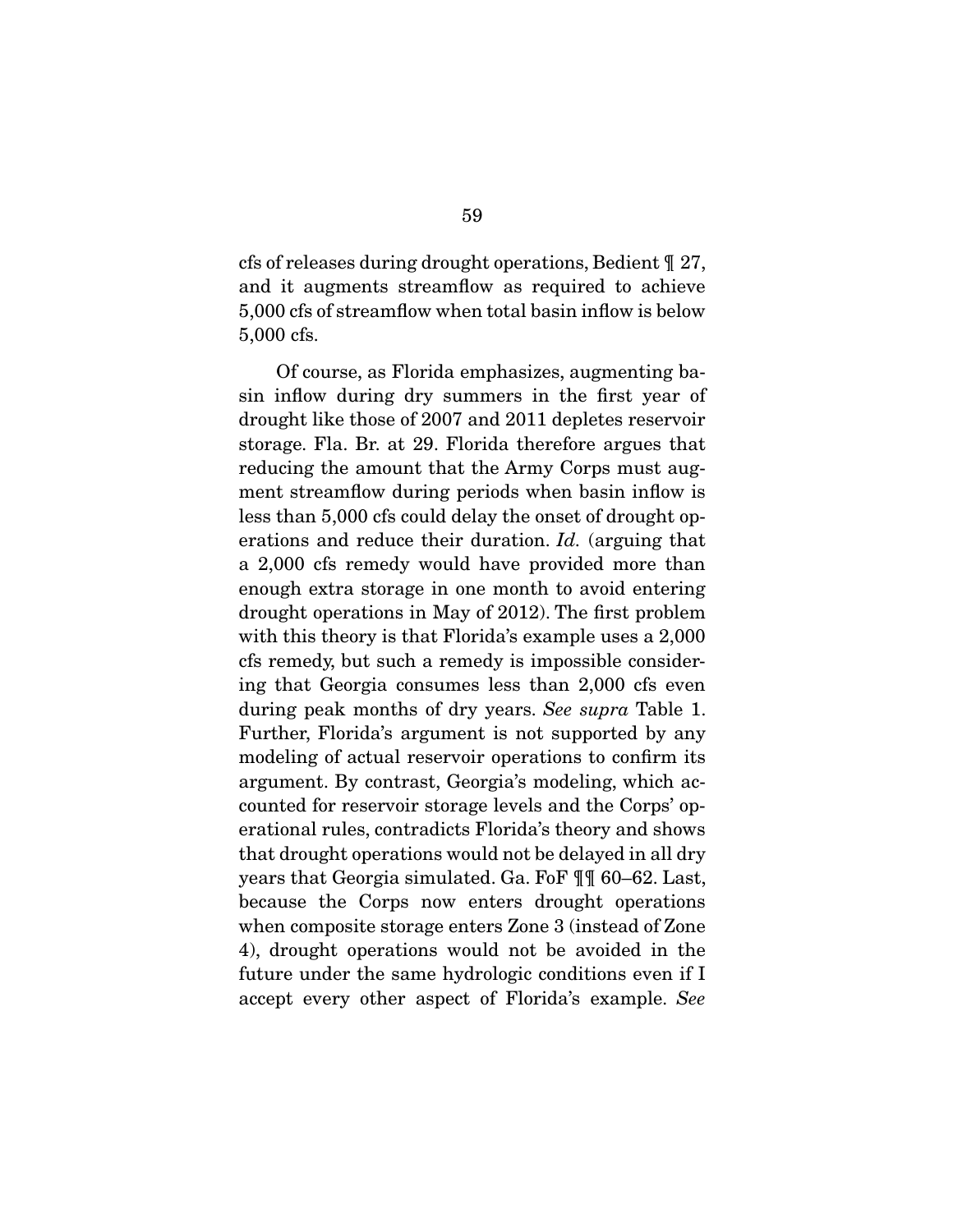GX-924 (showing that by May 1, 2012, composite storage had already dropped well into Zone 3).

 Even in the scenario where future hydrologic conditions are such that the Corps could delay entering Zone 3 (rather than Zone 4) by releasing less from storage, such occasions would be rare and may not delay drought operations at all. As Georgia notes, the Corps decides whether to enter drought operations on the first of each month. JX-124 Part 2 7-21, 7-12; *id.* at App. A, pp. 7-11 n.c, 7-23; Brief for United States as Amicus Curiae at 11. Consequently, Georgia notes that delaying entry into Zone 3 by one day in the middle of a month would not change when drought operations actually begin because the change occurs within a month. Ga. Br. at 27. And according to Georgia's reservoir modeling (which Florida does not directly challenge), $39$  a 30% reduction in consumption from the Flint River in a year matching 2011 conditions would only delay composite storage dropping into Zone 3 by one day in the middle of May. Ga. FoF ¶ 61. But that change would not have had any effect on when the

<sup>&</sup>lt;sup>39</sup> That is not to say that Florida did not attempt to rely on some modeling to evaluate the effect of reservoir operations at trial. Drs. Hornberger and Shanahan did some reservoir modeling, but it was not useful. Dr. Shanahan's statistical correlation analysis used data from both dry and wet years, including years from before the RIOP went into effect. Shanahan PFD ¶ 37–41; *id.* at 22 fig.3; *see also* Bedient PFD ¶¶ 148–49, 65 demo.42 (critiquing the model). Dr. Hornberger's model, the "Lake Seminole Model," was oversimplified and produced clearly erroneous outputs. *See* 8 Trial Tr. 1956:20–1957:4, 1959:10–19, 1961:5–24, 1962:11–1963:6 (Hornberger). Florida does not rely on either expert's modeling on remand.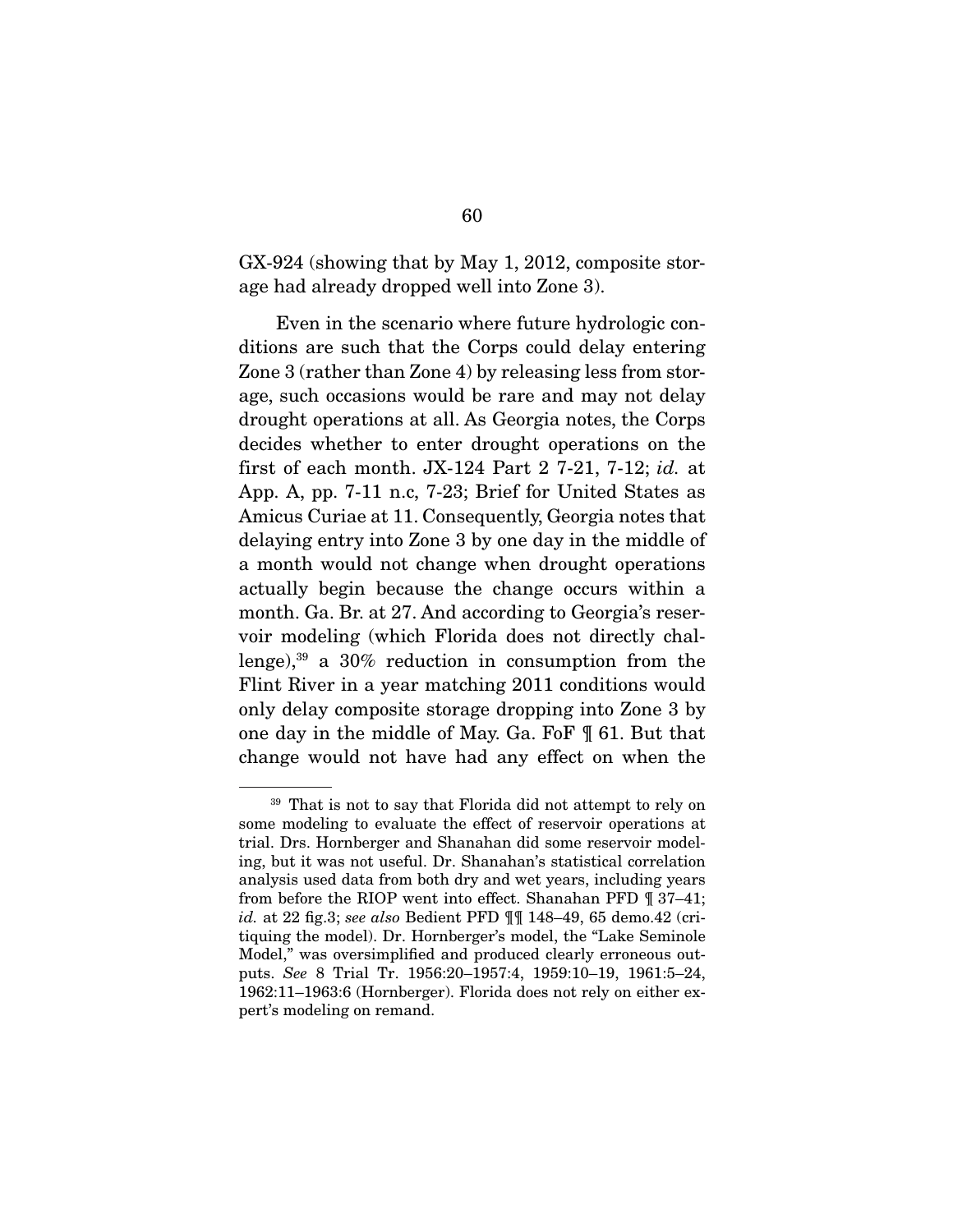Corps would begin drought operations because the Corps would still wait until the beginning of the next month to enter drought operations.40 *See id.*

 I do not reach the question whether the Corps could make reasonable modifications to its Master Manual so that flows would pass through to Florida during drought. The Supreme Court noted that the Corps would "work to accommodate any determinations or obligations the Court sets forth *if a final decree equitably apportioning the Basin's waters proves justified in this case*." *Florida*, 138 S. Ct. at 2526 (emphasis added). The United States maintained this position on remand. *See* United States' Statement of Continued Participation at 3–6 (Oct. 10, 2018) (Dkt. No. 643). I agree with this sensible approach. Because Florida has proved neither that Georgia's consumption is inequitable nor that the benefits of a decree would substantially outweigh the potential harms, *infra* Section V, I do not decide whether reasonable modifications could be made to the Corps' Manual.<sup>41</sup>

<sup>40</sup> The Court also noted that increasing storage could delay the onset of extreme drought operations. *Florida*, 138 S. Ct. at 2522. Florida has not pressed this argument on remand separately from its argument on delaying the onset of drought operations, and I therefore do not consider it.

<sup>&</sup>lt;sup>41</sup> This case does not turn on my decision not to reach this question because I assume without deciding that the Corps could modify its reservoir operations to pass any additional flows to Florida when I evaluate the benefits of a decree.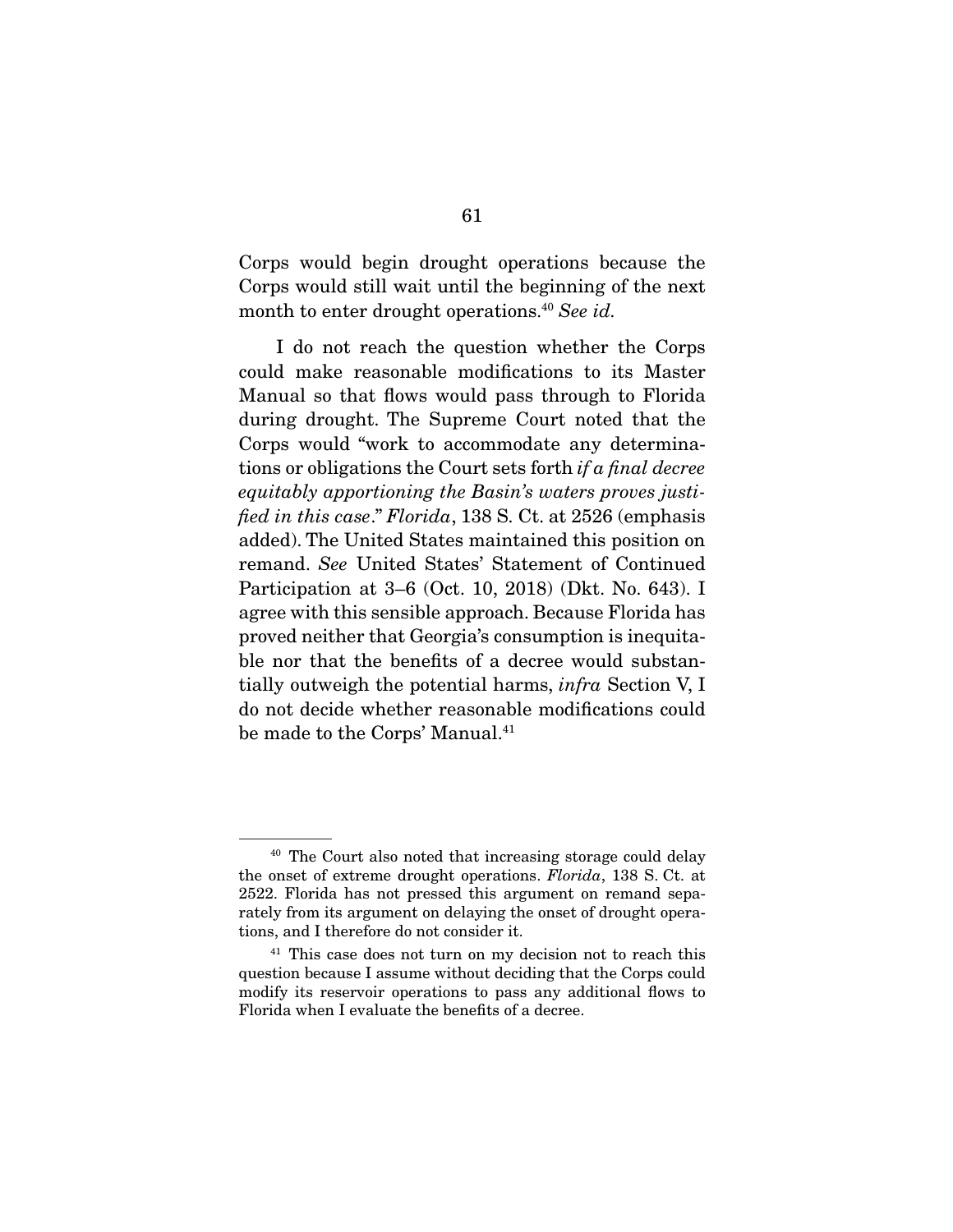# V. Whether the Benefits of a Decree Would Substantially Outweigh the Harm that Might Result

 Because very little of the additional streamflow generated by a decree would result in increased Apalachicola flows at the times when Florida needs them, I find that Florida would receive no appreciable benefit from a decree. For Florida to be entitled to an equitable apportionment, it must be "shown that 'the benefits of the [apportionment] substantially outweigh the harm that might result.' " *Florida*, 138 S. Ct. at 2527 (alteration in original) (quoting *Colorado I*, 459 U.S. at 187). Consequently, I conclude that Florida is not entitled to a decree equitably apportioning the waters of the Flint and Chattahoochee Rivers.

 Recognizing, however, that the Supreme Court "benefit[s] from detailed factual findings," *Florida*, 138 S. Ct. at 2515, I also evaluate the cost-benefit balancing question while assuming without deciding that all extra streamflow generated by a decree would immediately pass through to the Apalachicola River. Under that assumption, I again determine that Florida should not be entitled to a decree because the likely benefits do not "substantially outweigh the harm that might result." *Florida*, 138 S. Ct. at 2527 (quoting *Colorado I*, 459 U.S. at 187).

 The parties disagree about which evidentiary standard applies to this inquiry. Whereas Georgia would have Florida make the showing by clear and convincing evidence, Ga. Resp. Br. at 13 n.2, Florida would have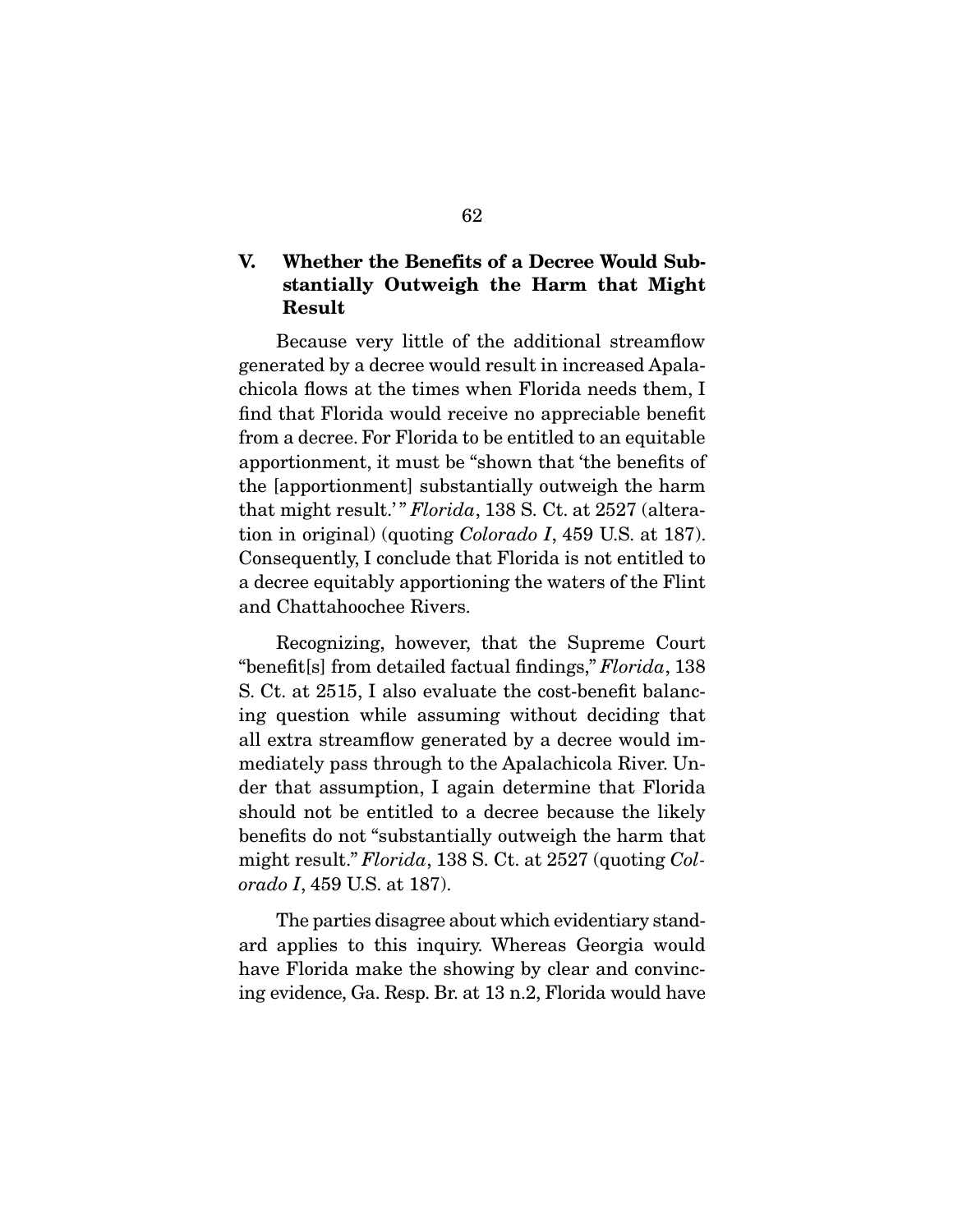me apply a less exacting standard. Fla. Br. at 4 n.1; Fla. Resp. Br. at 3–4 & n.1.42

 Although *Colorado I* and *Colorado II* applied the clear-and-convincing standard given the circumstances in that dispute, Florida now distinguishes those cases. Florida argues that it is seeking to prevent rather than make diversions, Fla. Br. at 4 n.1, and previously observed that both Colorado and New Mexico use the rule of prior appropriation to determine water rights. Fla. Post-Trial Br. at 15–16. Because the *Colorado* decisions may not control this case, I turn to the Supreme Court's recent statements in *Florida* for guidance. In my view, the Court did not address whether a heightened standard should apply in these circumstances. *See Florida*, 138 S. Ct. at 2527 ("We repeat, however, that Florida will be entitled to a decree only if it is shown that 'the benefits of the [apportionment] substantially outweigh the harm that might result.'" (quoting *Colorado I*, 459 U.S. at 187)). Given this silence and the Court's emphasis on the importance of "flexibility," "approximation," and "reasonable estimates," and on the understanding that "answers need not be 'mathematically precise or based on definite present and future conditions,' " *id.* at 2527 (quoting *Idaho II*, 462 U.S. at 1026), 2514–15, I am hesitant to apply a heightened burden to the equitable balancing question.

<sup>42</sup> Given its default use in civil cases, I assume that Florida would have me apply a preponderance of the evidence standard, *see Colorado II*, 467 U.S. at 316, meaning whether the fact is more probable than not. *See* 29 Am. Jur. 2d *Evidence* § 170 (2019).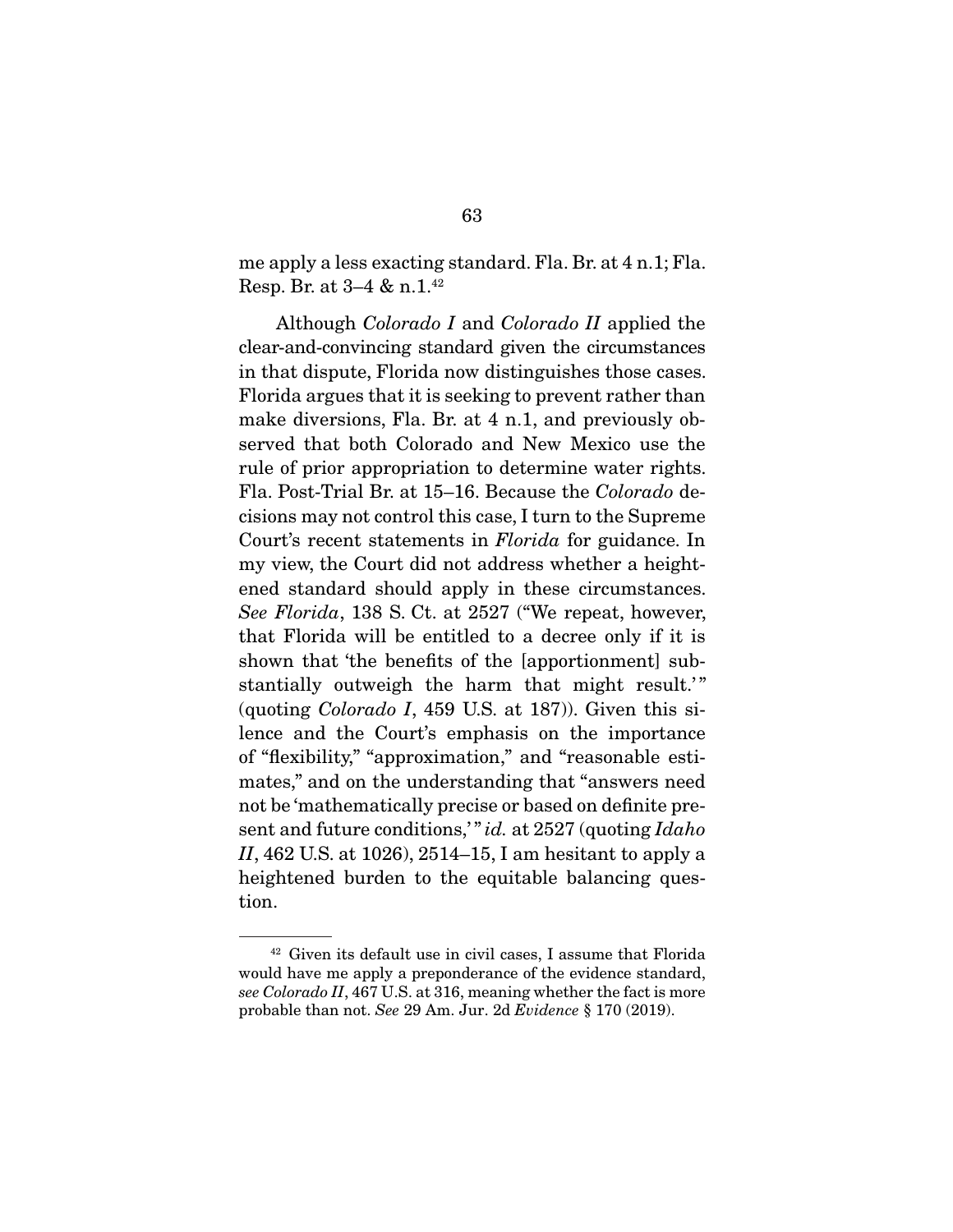In any event, I do not need to reach a conclusion on this question in making a recommendation because I do not find by a preponderance that the benefits of an apportionment would substantially outweigh the harm that might result. If anything, it appears that the potential harms to Georgia would substantially outweigh the benefits to Florida.

 Before analyzing the individual measures that Florida has proposed, I set the stage by describing my general approach to this inquiry. First, in balancing costs and benefits, I am only concerned with the marginal or incremental effects of proposed conservation and efficiency measures.<sup>43</sup> Identifying these incremental effects requires establishing a baseline against which to measure them. Florida would have me set a baseline where Georgia has already adopted reasonable conservation measures, and then I should only consider the costs of further measures that remain. Fla. Br. at 33–34. For support, Florida cites *Colorado I*, where the Court explained, "[I]t is entirely appropriate to consider the extent to which reasonable conservation measures . . . might offset the proposed . . . diversion." 459 U.S. at 186. Florida argues that doing otherwise would reward Georgia for not taking voluntary conservation measures because it could later count prevention of waste as a cost. Fla. Br. at 34.

 I am not persuaded, and I conclude that the proper baseline against which to measure the costs and

<sup>43</sup> Florida and Georgia's economic experts both recommend this approach. *See* Sunding PFD ¶ 105; Stavins PFD ¶¶ 36–37.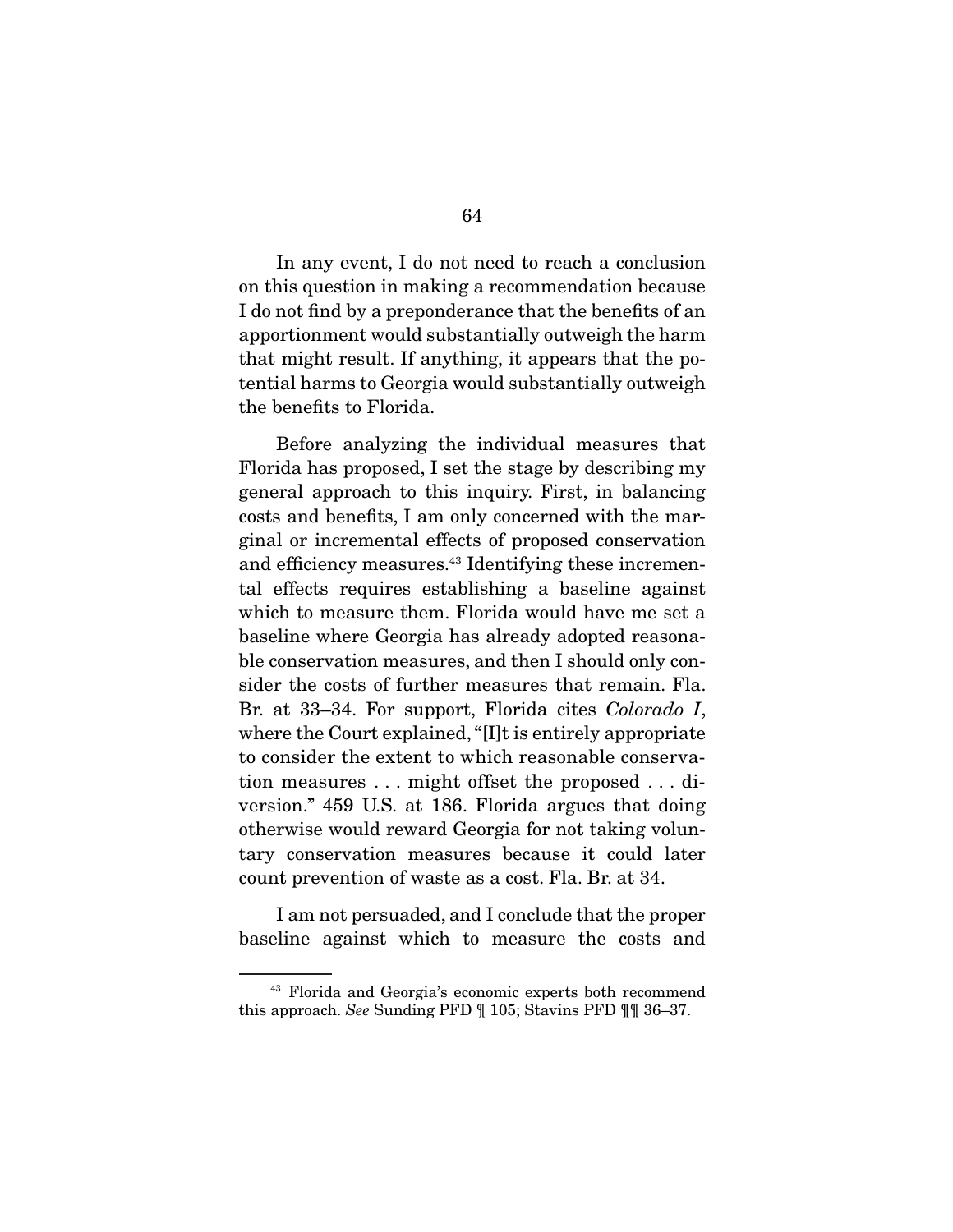benefits of proposed conservation measures is the status quo. After the portion of *Colorado I* that Florida cites, the Court then elaborated that "whether existing users could offset the diversion by reasonable conservation measures to prevent waste" is an important consideration in determining whether the benefits would substantially outweigh potential harms. 459 U.S. at 187–88. This shows that consideration of reasonable conservation measures is part of the cost-benefit inquiry, which makes perfect sense because cost is certainly a necessary factor in determining whether a proposed measure is reasonable. *Cf. Michigan v. EPA*, 135 S. Ct. 2699, 2705–06 (2015) (considering cost as a necessary step in determining whether a regulation is "appropriate"). Setting the baseline at the status quo allows me to account for all the incremental costs and benefits that Florida's proposed conservation measures would produce.

 I understand completely, however, that "[n]o State can use its lax administration to establish its claim to water," *Colorado II*, 467 U.S. at 321, and that "wasteful or inefficient uses will not be protected," *Colorado I*, 459 U.S. at 184. But starting at the status quo would not do so. Using the circumstances in *Colorado II* as an example, if Colorado had shown that New Mexico could have eliminated some inefficient water uses, then New Mexico would not be rewarded for having had those practices because the cost-benefit balancing would necessarily consider those low-cost improvements. *See id.* at 181–82; *Colorado II*, 467 U.S. at 321.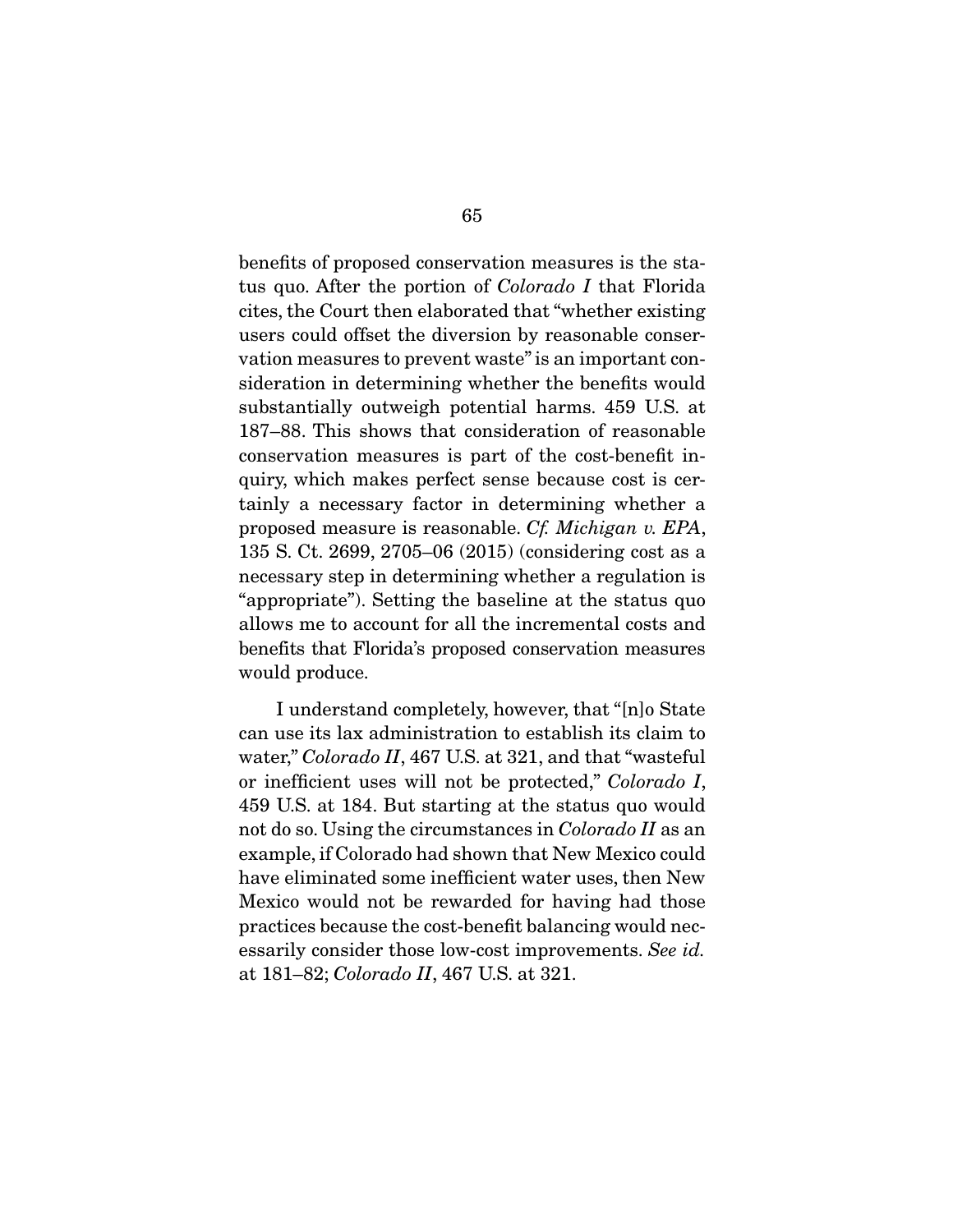Relatedly, many of Florida's estimates of costs to Georgia are set to zero because Florida argues that the conservation measures produce no fiscal cost to Georgia. *See* Fla. Br. at 33–34. I see no support in the case law for this approach. Indeed, Florida urges me to weigh all the possible benefits, not just the fiscal benefits. *See* Fla. Br. at 30–33. To make an apples-to-apples comparison with those benefits, I consider all costs. *See* Ga. Resp. Br. at 17.

 To evaluate the benefits, I need to decide how much streamflow a potential decree would produce. Given my finding that Georgia's consumptive use has never exceeded 2,000 cfs, it would be impossible to require a 2,000 cfs remedy as Dr. Sunding proposed. Instead, I evaluate the expected streamflow benefits and costs generated by each of Dr. Sunding's proposals, *see* Sunding PFD at 44–45 tbls.4, 5 & 6, individually while recognizing reasonable approximations may be necessary. I find that the maximum streamflow increase would be less than 1,000 cfs and would therefore be less than the scenarios modeled by Florida's experts when they evaluated the effects of a decree.<sup>44</sup>

<sup>44</sup> It is not entirely clear what exact streamflow increase Florida's experts used to estimate the effects of a remedy, but it appears to be around 1,000 cfs. *See, e.g.*, Greenblatt PFD ¶ 24; White PFD  $\P$  152. Dr. Allan's testimony suggests the streamflow estimates came from Dr. Hornberger's expert report. *See* Allan PFD  $\P$  $\P$  71–73 (citing Dr. Hornberger's expert rep. (FX-785 at 82– 83, 87) in which conservation scenarios increase streamflow in 2011 and 2012 by about 1,000 cfs during May through October).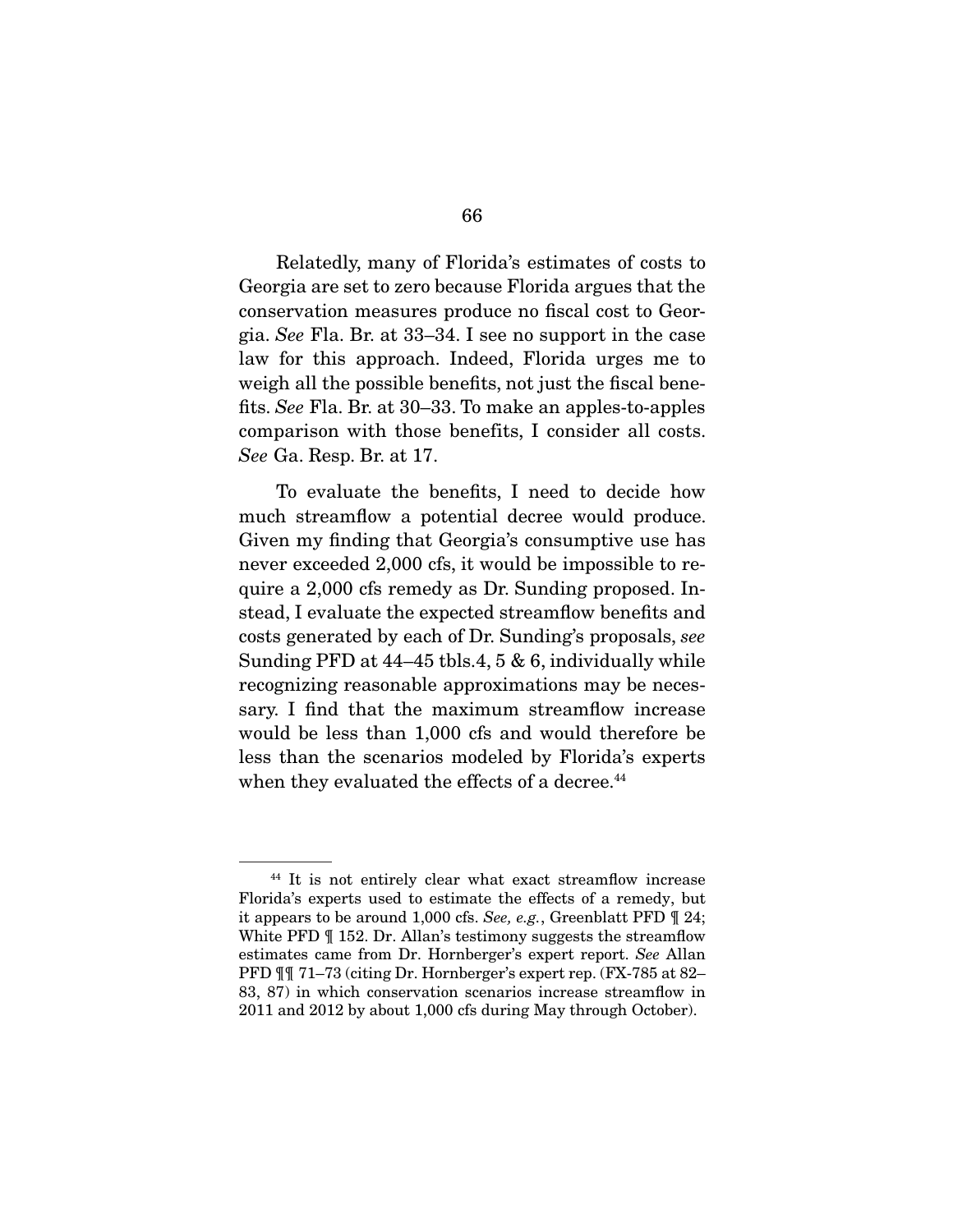#### A. Florida's Proposals and Their Costs

 In the following subsections I evaluate each of the measures that Dr. Sunding suggested Georgia could employ to reduce its consumptive use in the ACF Basin. I assess the reliability of the evidence that Dr. Sunding used to support the likely costs and benefits associated with each suggestion, and I also determine whether the suggestion would be feasible. If the suggested measure is both adequately supported and feasible, then I estimate the likely streamflow increases and costs associated with the measure. I then provide a summary of the likely costs and streamflow benefits associated with those suggestions in Table 2, *infra*.

#### 1. Municipal Leak Abatement

 Dr. Sunding, ignoring the fact that Georgia has implemented many, if not all of the conservation measures subsequent to Florida's use of 2007 numbers, *see* Mayer PFD ¶ 37, suggests that Georgia could generate 42 cfs of additional streamflow on an annual basis at no cost by undertaking a leak abatement program. Sunding PFD ¶¶ 42–44. I find that testimony not credible. The cost if adopted would be at least \$260 million to implement. Mayer PFD ¶ 100 (citing JX-040 at 61, 65). Because Georgia has already made great progress in this area, and because it would be so expensive to implement, I do not consider this proposed efficiency measure.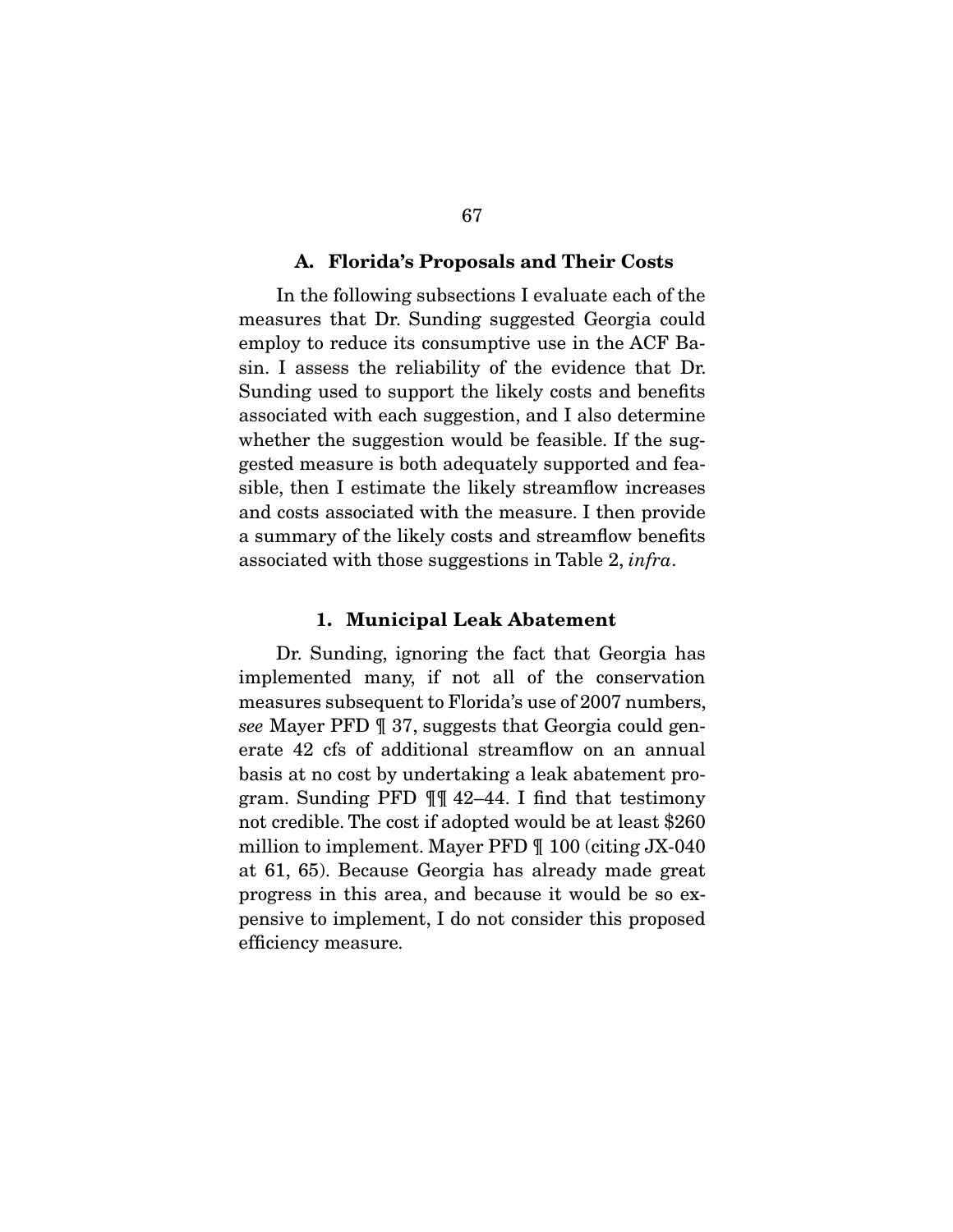#### 2. Eliminate Inter-Basin Transfers

 Dr. Sunding recommended that Georgia could eliminate inter-basin transfers to increase streamflow by 66 cfs. Sunding PFD ¶ 45. I find this recommendation not credible because inter-basin transfers result from the normal construction of water and wastewater systems. *See* Mayer PFD ¶¶ 103–04. To eliminate inter-basin transfers would require the construction of totally new wastewater infrastructure at a cost in "the hundreds of millions and more likely billions" of dollars to implement, which is "neither realistic nor reasonable." *Id.* ¶¶ 101–11; 14 Trial Tr. 3545:8–15 (Mayer).

# 3. Reduce Outdoor M&I Watering During Drought

 Dr. Sunding's suggestion that reducing outdoor water consumption by 50% in drought years could generate 207 cfs at a cost of \$0 per year, *see* Sunding PFD ¶¶ 72–79; *id.* at 44–45 tbls.4, 5 & 6, is simply not believable. Dr. Sunding analyzed withdrawals of all customer categories within a utility, not the individual level or residential level, and his analysis therefore fails to distinguish outdoor watering use from other seasonal uses. Mayer PFD ¶¶ 117–21. At any rate, Georgia has already adopted measures to reduce M&I water use during drought. During the 2007–2009 drought Georgia banned virtually all M&I outdoor water use in 61 counties. Mayer PFD ¶¶ 68–70. The evidence also reflects that withdrawals and consumption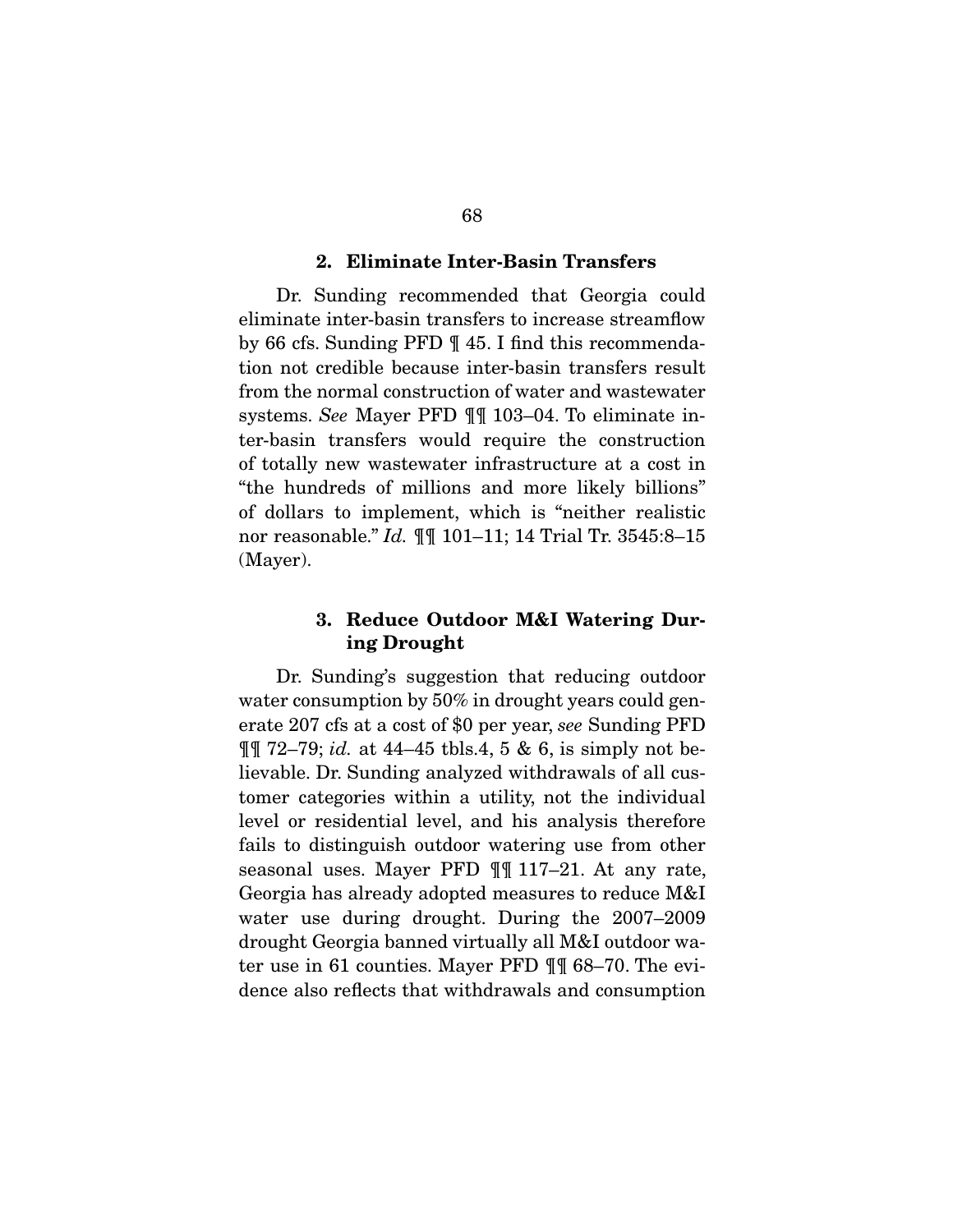did *not* increase between 1994 and 2013 despite a population increase of 50% during the same period. *Id.* ¶¶ 7, 32. Moreover, daily per capita water use in the Metro Water District has declined by 36.7% since 2000. Id.  $\mathbb{I}$  44, 17 fig.7. I therefore reject this proposed conservation measure.

#### 4. Stop Irrigating Unpermitted Acreage

 Dr. Sunding compared Georgia EPD's permitted acreage database with the Wetted Acreage Database, and he concluded that Georgia ACF farmers irrigate 90,000 acres more than their permits allow. Sunding PFD ¶¶ 46–47. Dr. Sunding calculated that eliminating irrigation on those acres in peak summer months during non-drought years would increase streamflow by 76 to 91 cfs and would increase streamflow by 125 to 151 cfs in a drought year. *Id.* ¶ 47. The range in Dr. Sunding's estimates contemplates that the ratio of groundwater pumping to streamflow depletions is between 0.43 and 0.6. *Id.* ¶ 48. Georgia argues that 0.6 is too large and depends on modeling results from an outdated model. Ga. Br. at 17; *see also* Panday ¶ 88. I agree, and I therefore evaluate all of Dr. Sunding's modeling using the  $0.43$  impact factor,<sup>45</sup> meaning I select the lower range of his estimates. Taking Georgia's databases at face value, I therefore find that eliminating irrigation on these purported unpermitted acres would increase streamflow in peak summer months by

<sup>&</sup>lt;sup>45</sup> Georgia argues that the impact factor should be 0.4, but I use Dr. Sunding's 0.43 as a conservative estimate.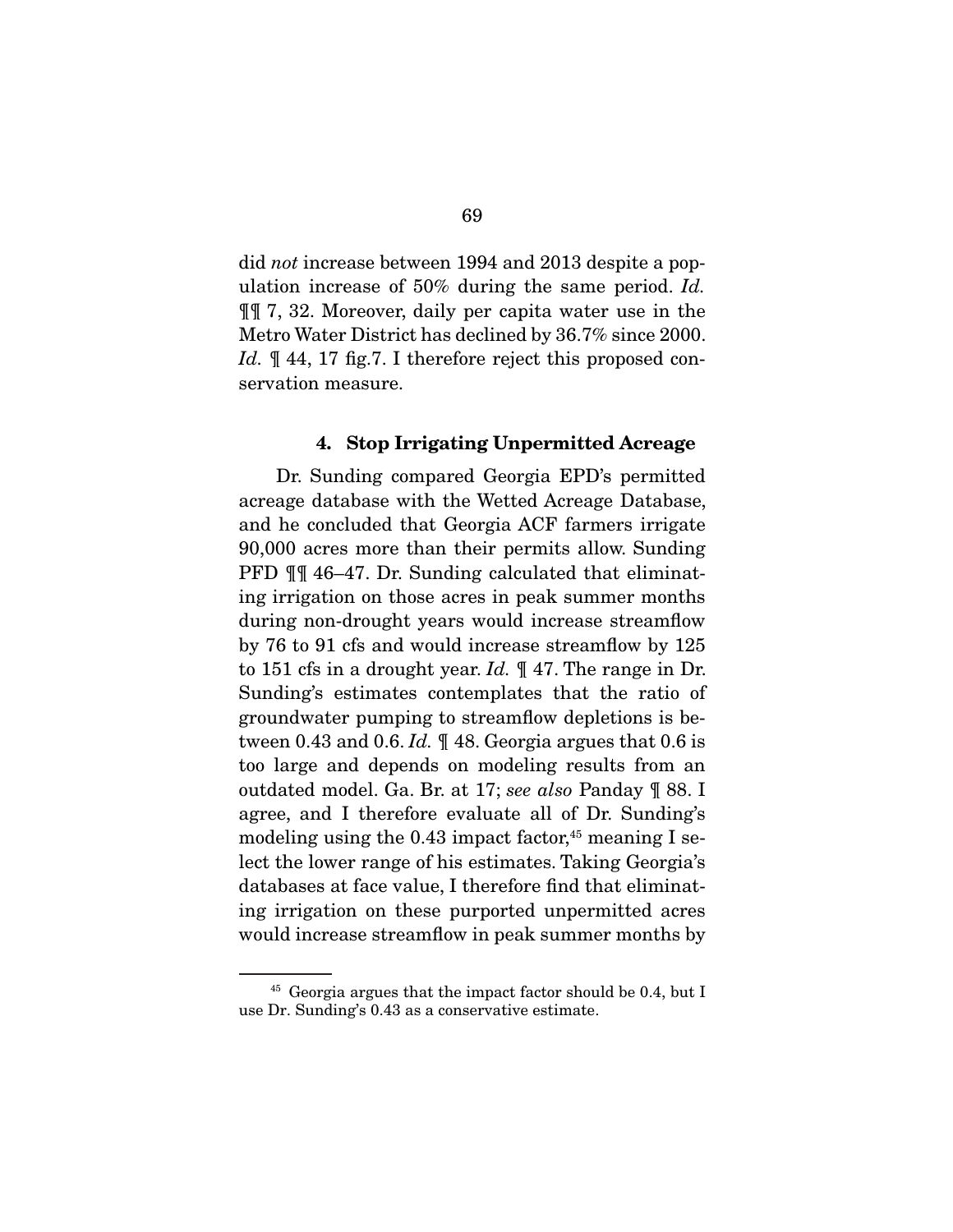about 125 cfs during dry years and 76 cfs during normal years.

 Dr. Sunding's remedy scenarios use a cost of \$0 for this measure, Sunding PFD at 44–45 tbls.4, 5 & 6, and I adopt that because Georgia law already requires irrigation to cease on acres irrigated in excess of permit terms.

# 5. Stop Irrigating When Marginal Yield Approaches Zero

 Dr. Sunding's proposal to measure and compare irrigation depths and his conclusion that the total amount of water applied would generate no additional yield, *see id.* ¶¶ 49–51; *id.* at 25 figs.3 & 4, is not supported by the evidence.

 For row crops, Dr. Sunding's estimate on differences between "modeled" irrigation requirements and irrigation depths is based upon misinformation and lack of investigation. *See* Masters PFD ¶¶ 46–49. Dr. Sunding also contradicts his "overwatering" analysis by presenting evidence that many farmers, rather than overwatering, actually underwater their crops. Sunding PFD at 25, figs.3 & 4; 11 Trial Tr. 2824:16–2825:1 (Sunding); 17 Trial Tr. 4526:16–4527:8 (Stavins).

 For his pecan recommendation, Dr. Sunding relied upon one study of a single orchard conducted outside the ACF basin, and he never spoke with the author and did not confirm the analysis. Stavins PFD ¶ 74–76; 11 Trial Tr. 2831:15–24 (Sunding). Georgia calculates the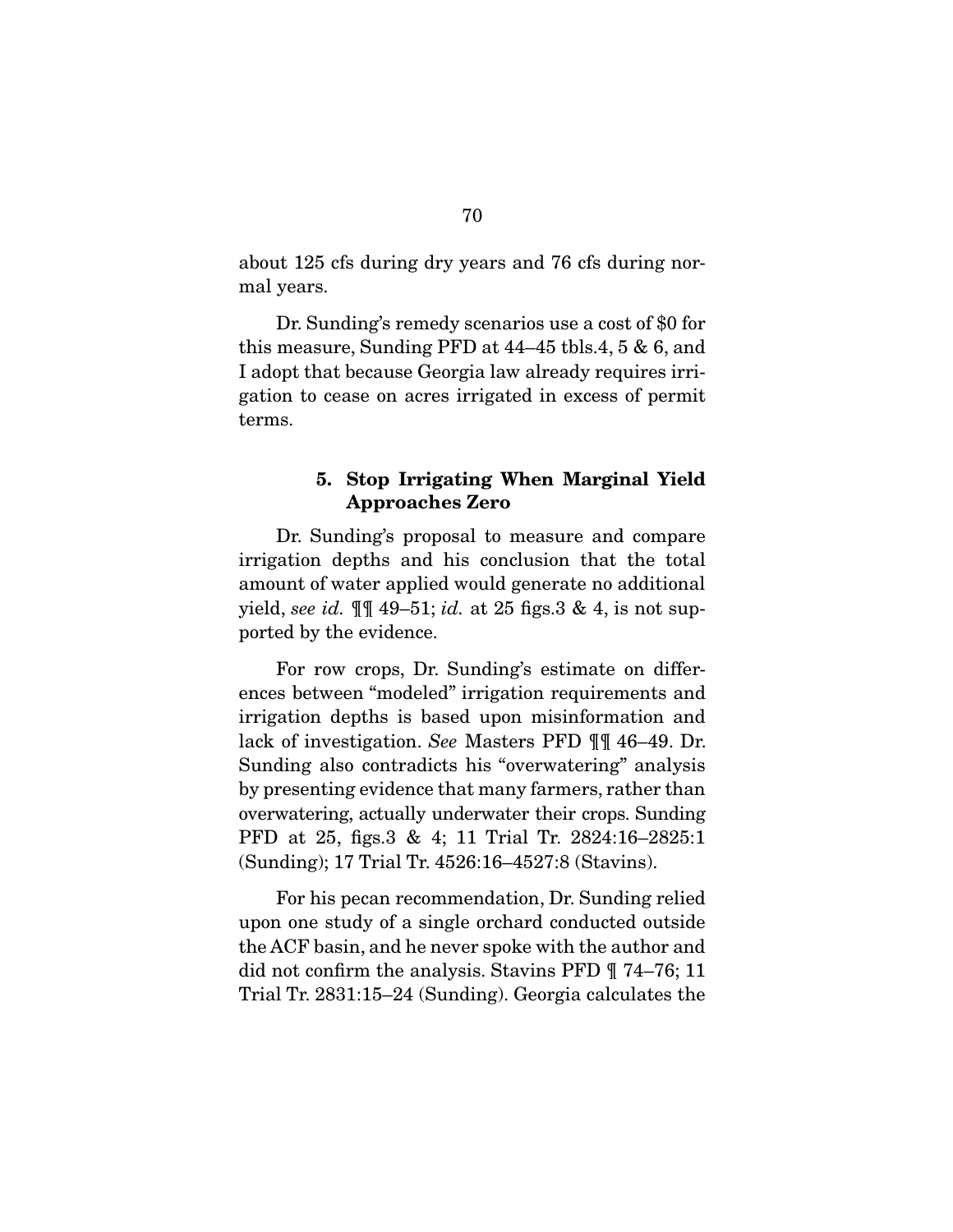cost, if adopted, for just pecans would cost \$39 million per dry year. Stavins PFD ¶ 76.

 Because I cannot conclude that the costs would be zero for row crops, this measure merges with Dr. Sunding's suggestion that farmers reduce irrigation depths during drought to a level below the productive maximum (what he calls deficit irrigation).

#### 6. Irrigation Efficiency Improvements

 Dr. Sunding's recommendations on irrigation efficiency, that half of center-pivot systems in the Flint River Basin could improve their irrigation efficiency to 80% and another half could be improved to 90%, Sunding PFD ¶ 56, ignores that a great number of center-pivot systems in the Flint River Basin are already achieving efficiencies in that range. Stavins PFD ¶¶ 69–70; *see* Masters PFD ¶¶ 66–68, 24 demo.11. Adjusting for this difference results in a streamflow increase of no more than 35 cfs, at a cost of nearly \$4 million per year. Stavins PFD ¶ 70; Sunding PFD ¶ 56.46

<sup>46</sup> Dr. Sunding also contends that farmers could install variable rate irrigation systems and employ intelligent irrigation scheduling to reduce their demand. Sunding PFD ¶ 57. But Dr. Sunding does not predict a streamflow increase or a cost for such proposals, and I therefore do not consider them.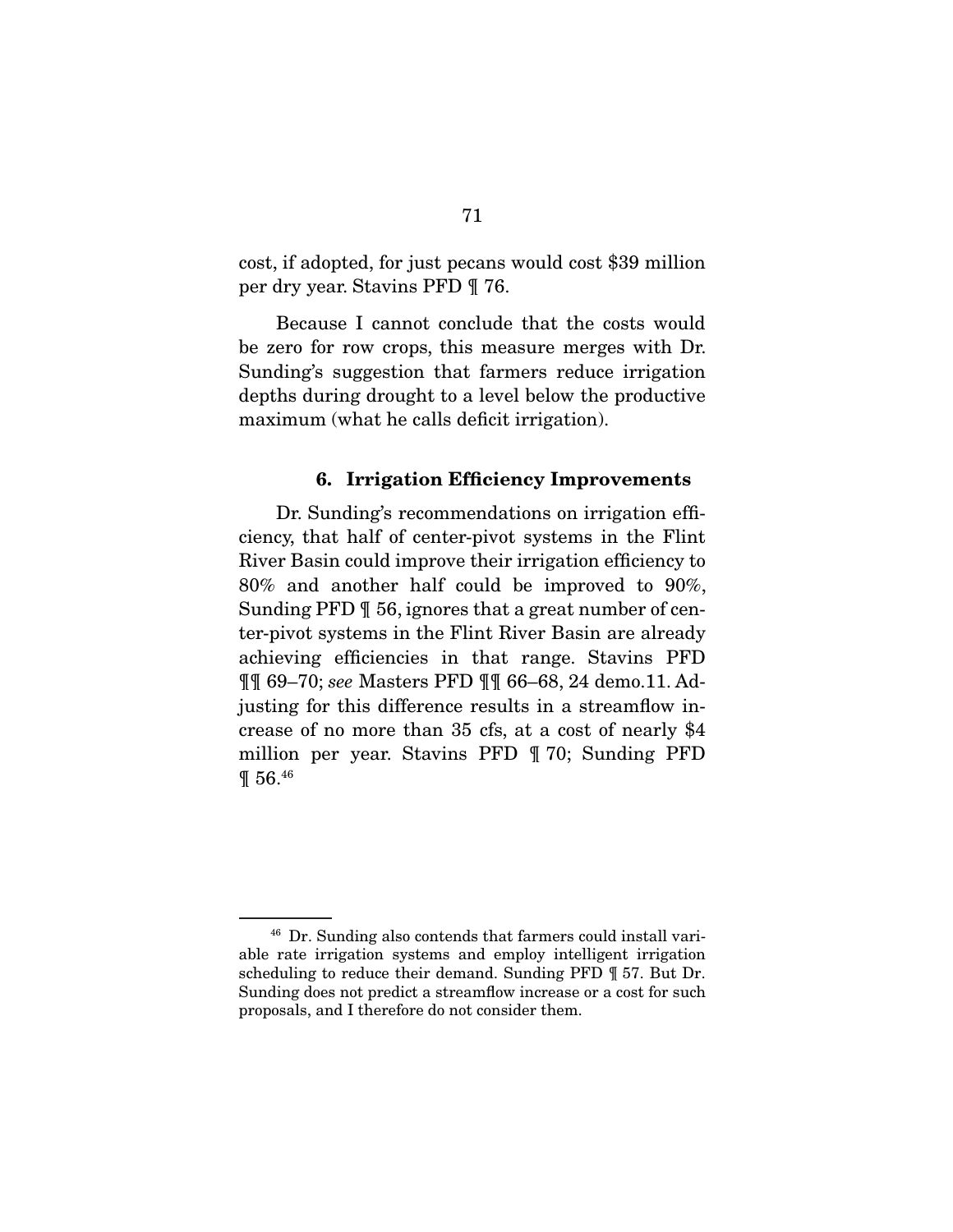# 7. Permanent Buyback of Irrigation Permits

 Despite Dr. Sunding's suggestion that Georgia could also buy back irrigation permits, I find that it would be impracticable and would eliminate irrigation, not just the option to irrigate. *See* Stavins PFD ¶ 103. Additionally, Dr. Sunding only relied on a sample of 27 land transactions, did not consider the investment in irrigation equipment and groundwater wells, and did not take into account the value of lost crop productivity. *Id.* at ¶¶ 104–10; *see* Ga. Supp. Resp. Br. at 16 n.3. Dr. Sunding conducted his analysis using a ratio of \$4 million (annual cost for the benefit of increased water flow) to \$86 million (one-time cost to buy back the permits). *See* Sunding PFD ¶ 66. The buyback is estimated to cost Georgia an additional \$809 million in lost crop yields, *id.* at  $\mathbb{I}$  110, 47 demo.17, and would increase peak summer streamflow by 128 to 157 cfs in a normal year and 211 to 259 cfs during a drought year, *Sunding* PFD ¶ 66. Using Dr. Sunding's ratio but considering the \$809 million in lost crop yield, the true annualized cost for the increased streamflow is \$37.6 million.

# 8. Reduce Irrigation Depths During Drought

 Dr. Sunding proposes that Flint River Basin farmers could reduce irrigation during drought years by employing "deficit irrigation." *Id.* ¶¶ 80–85. Under this proposal, Georgia could set a cap on irrigation depths based on the maximum amount of water a crop can use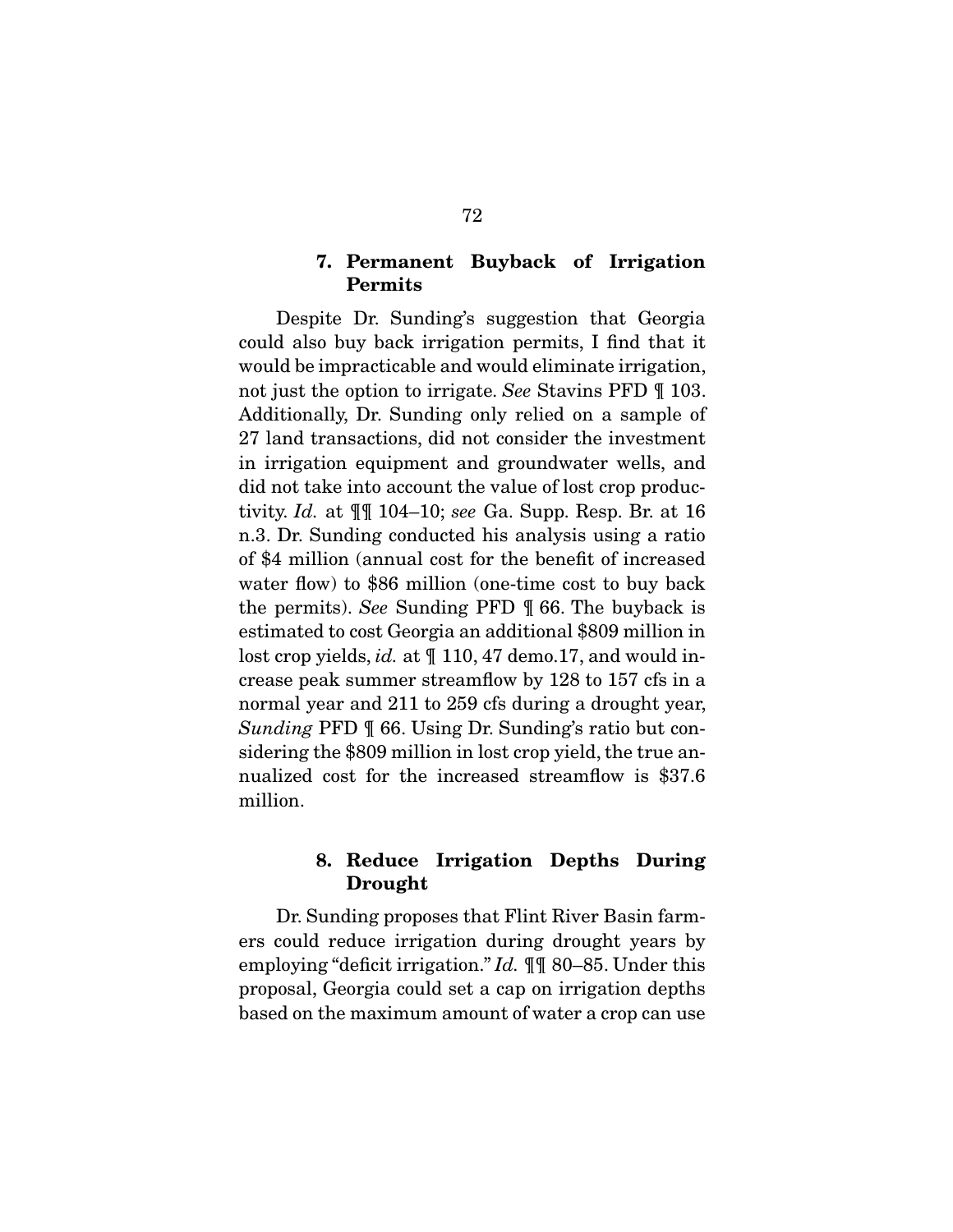productively, or Georgia could limit total pumping volumes and users could trade permits to achieve reductions at lowest cost. *Id.* ¶¶ 83–85.

 I find that the first approach is not feasible. *See* Stavins PFD ¶¶ 46–51, 60. A cap-and-trade proposal would not work because water users do not have a transferable right to water. *Id.* ¶ 48. It is further complicated because it would require a regulator to establish coefficients to inflate or discount one farmer's use compared to others. *Id.* ¶ 50.

 As for the proposal that Georgia limit irrigation depths without trading, the cost to Georgia would be significant, while the supposed increase in streamflow would be small. Dr. Sunding estimates that different levels of deficit irrigation could increase peak summer streamflow during dry years by 430, 181, and 103 cfs for \$20.7, \$5.5, and \$4.6 million, respectively. Sunding PFD at 44–45 tbls.4, 5 & 6. Converting those costs to costs per dry year only scales them up by a factor of three. *See* 11 Trial Tr. 2788:6–16 (Sunding) (acknowledging converting from an annualized cost to a perdrought-year cost requires multiplying by three); FX-801 at 15 n.29 (Sunding Expert Report). The costs are thus \$62.1, \$16.5, and \$13.8 million per dry year.

# 9. Attendant Reductions in Farm Pond Evaporation

 Dr. Sunding contends that reducing irrigation volumes would in turn reduce evaporation from farm ponds in proportion to the reductions in irrigation.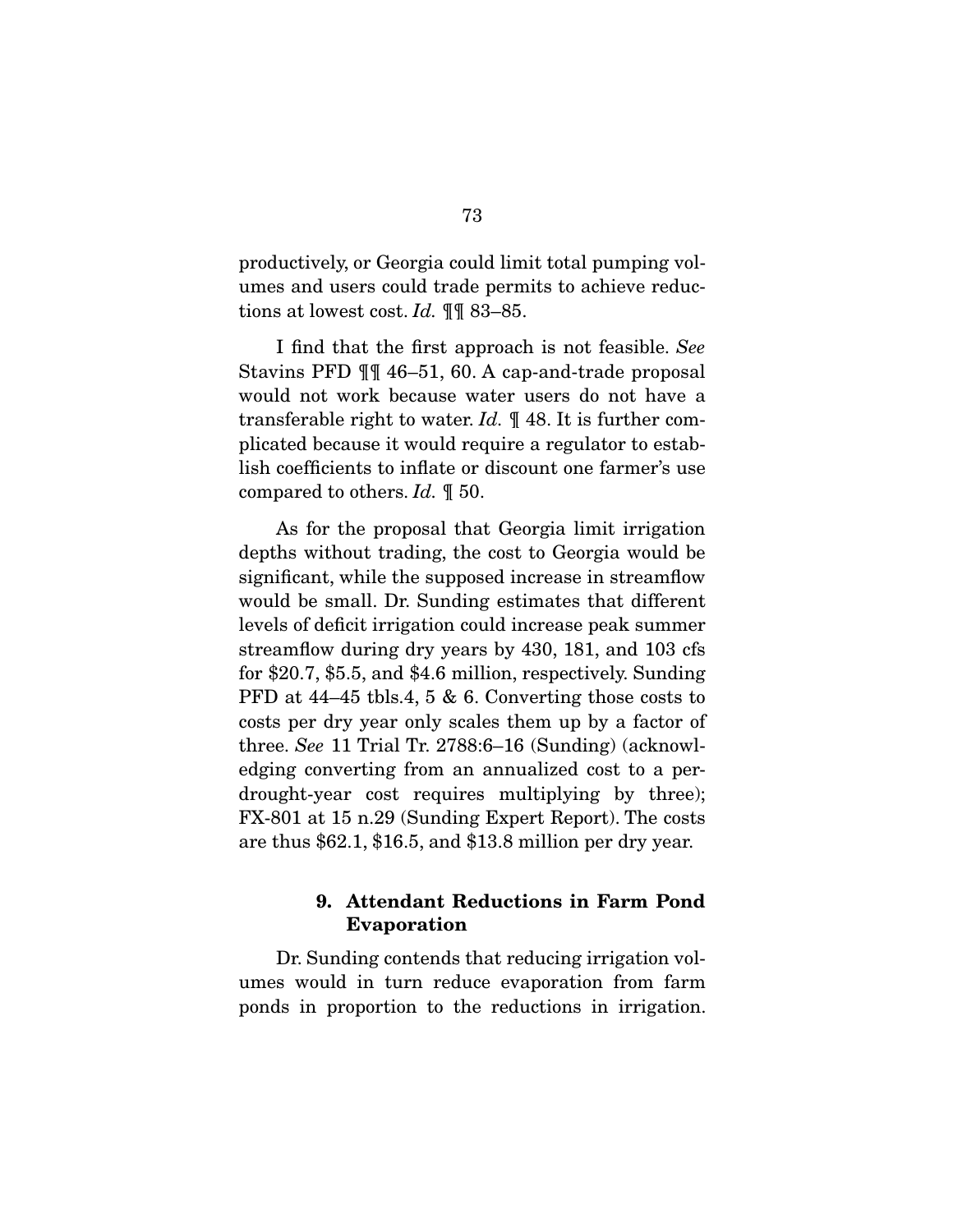Sunding PFD ¶¶ 68–70. He contends, without support, that this is a reasonable assumption. *Id.* ¶ 70. I am unwilling to rely upon this unsupported assumption, especially when farm ponds may augment rather than deplete summer flows, and I find no farm pond evaporation benefits.

# 10. Switching High-Value Crop Irrigation to Deeper Aquifers

 Due to a lack of meaningful evidence concerning feasibility and cost estimates, I find this proposal to be without merit. *See* Stavins PFD ¶ 73.

 In summary, Table 2 shows my findings on the costs required and streamflow impacts produced by Dr. Sunding's feasible and adequately supported proposals. If the measure was not feasible or not adequately supported, then it is not included in the table. The table shows that it would cost a total of \$55.3 to \$103.6 million per dry year to augment streamflow by 474 to 801 cfs during peak summer months of dry years. Because Florida requests a remedy of between 1,000 and 2,000 cfs, the high end of the estimate (\$103.6 million) best reflects the likely costs that a remedy would impose on Georgia.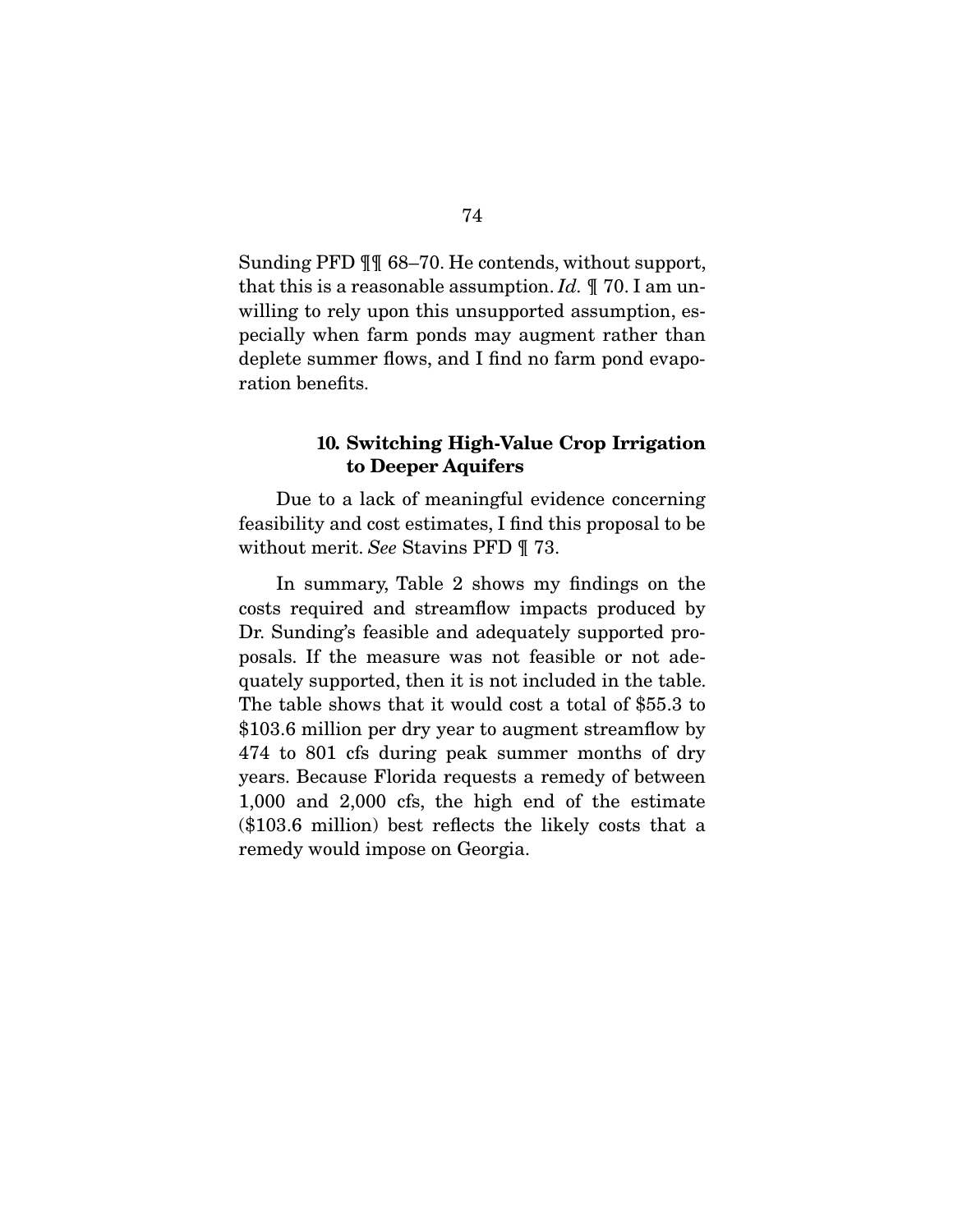| <b>Proposal</b>          | <b>Peak Summer</b><br><b>Streamflow</b><br><b>Incremental</b><br><b>Benefits (cfs)</b> |      | Incremental<br>Cost (in<br>millions of<br>dollars) |           |
|--------------------------|----------------------------------------------------------------------------------------|------|----------------------------------------------------|-----------|
|                          | Normal<br>Dry                                                                          |      | Normal                                             | Dry       |
|                          | year                                                                                   | year | year                                               | year      |
| Stop Irrigating          |                                                                                        |      |                                                    |           |
| <b>Unpermitted Acres</b> | 76                                                                                     | 125  | 0                                                  | 0         |
| Efficiency               |                                                                                        |      |                                                    |           |
| measures                 | 35                                                                                     | 35   | 4                                                  | 4         |
| Permanent                |                                                                                        |      |                                                    |           |
| Permit Buyback           |                                                                                        |      |                                                    |           |
| (minimum)                | 128                                                                                    | 211  | 37.6                                               | 37.6      |
| Deficit Irrigation       |                                                                                        |      |                                                    |           |
| Deficit Irrigation       |                                                                                        |      |                                                    |           |
| (aggressive)             |                                                                                        | 430  |                                                    | 62.1      |
| Deficit Irrigation       |                                                                                        |      |                                                    |           |
| (less aggressive)        |                                                                                        | 181  |                                                    | 16.5      |
| Deficit Irrigation       |                                                                                        |      |                                                    |           |
| (least aggressive)       |                                                                                        | 103  |                                                    | 13.8      |
|                          | 474 to                                                                                 |      |                                                    | $55.3$ to |
| Total                    | 239                                                                                    | 801  | 41.5                                               | 103.6     |

Table 2: Summary of Streamflow Incremental Benefits and Their Associated Costs.

# B. Benefits of a Decree

I find that an extra 1,000 cfs of Apalachicola flows during low flow periods would not significantly benefit Florida.47 Florida argues that a remedy would increase

 $^{47}$  I note that this is more than the 801 cfs that I have found could be generated by Dr. Sunding's feasible and adequately supported proposals.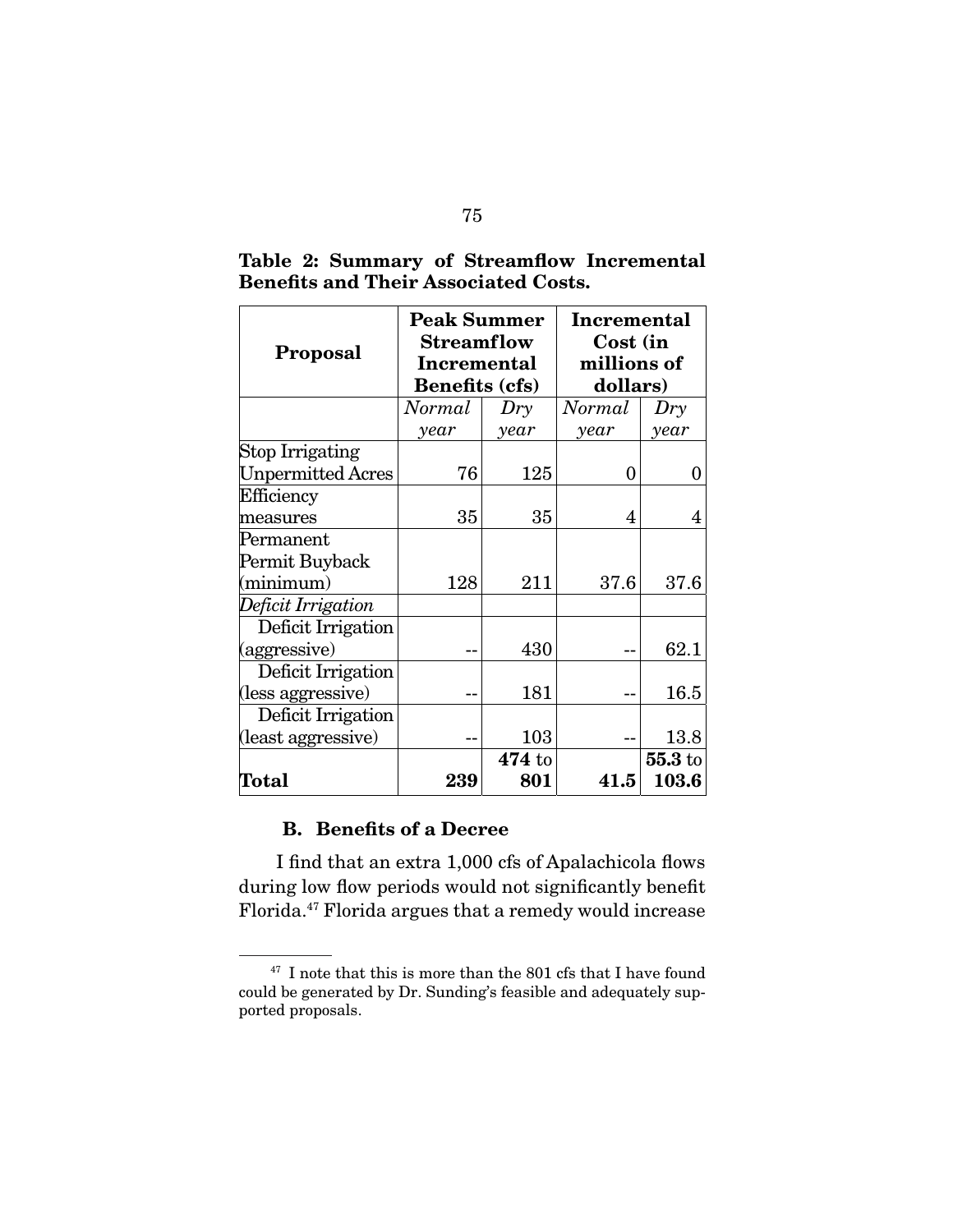freshwater inflow, which would reduce salinity and thereby reduce predation by predators that prefer more saline environments. Fla. Br. at 32. Florida's evidence does not support that conclusion. Dr. Greenblatt, Florida's own expert on salinity modeling, found that Dr. Hornberger's 2012 remedy scenario would have decreased salinity by less than one ppt in almost all portions of the Bay, except for a portion of East Bay. Greenblatt PFD at 37 fig. 3-16; 7 Trial Tr. 1775:7– 1776:7 (Greenblatt). Florida also contends that a one ppt change is comparatively large given that some portions of the Bay have salinities between zero and five ppt. Fla. Br. at 32.48 But Florida's own experts on oysters concluded that optimum salinity for oysters is about 15 ppt, White PFD ¶ 64; *see also* Kimbro PFD ¶¶ 27–28, and that oyster predators cannot survive in low salinity conditions. Kimbro PFD ¶¶ 27–28. Florida also cites a USFWS study for the proposition that "the 1 ppt salinity change would materially improve the survival rates of oysters and juvenile sturgeon." Fla. Br. at 32 (citing JX-122 at 34). The study, however, says nothing about materially improving survival rates; it simply discusses salinity thresholds for oysters. *See* JX-122 at 34.

 Next, one of Florida's oyster experts, Dr. White, modeled what would happen to oyster biomass if

<sup>48</sup> Florida also argues that a reduction in flows that would only cause a one ppt increase in salinities is not insignificant because it caused the collapse in the first place. *Id.* But I have already concluded that Florida could not prove that Georgia's consumption caused the collapse. *See supra* Section II.A.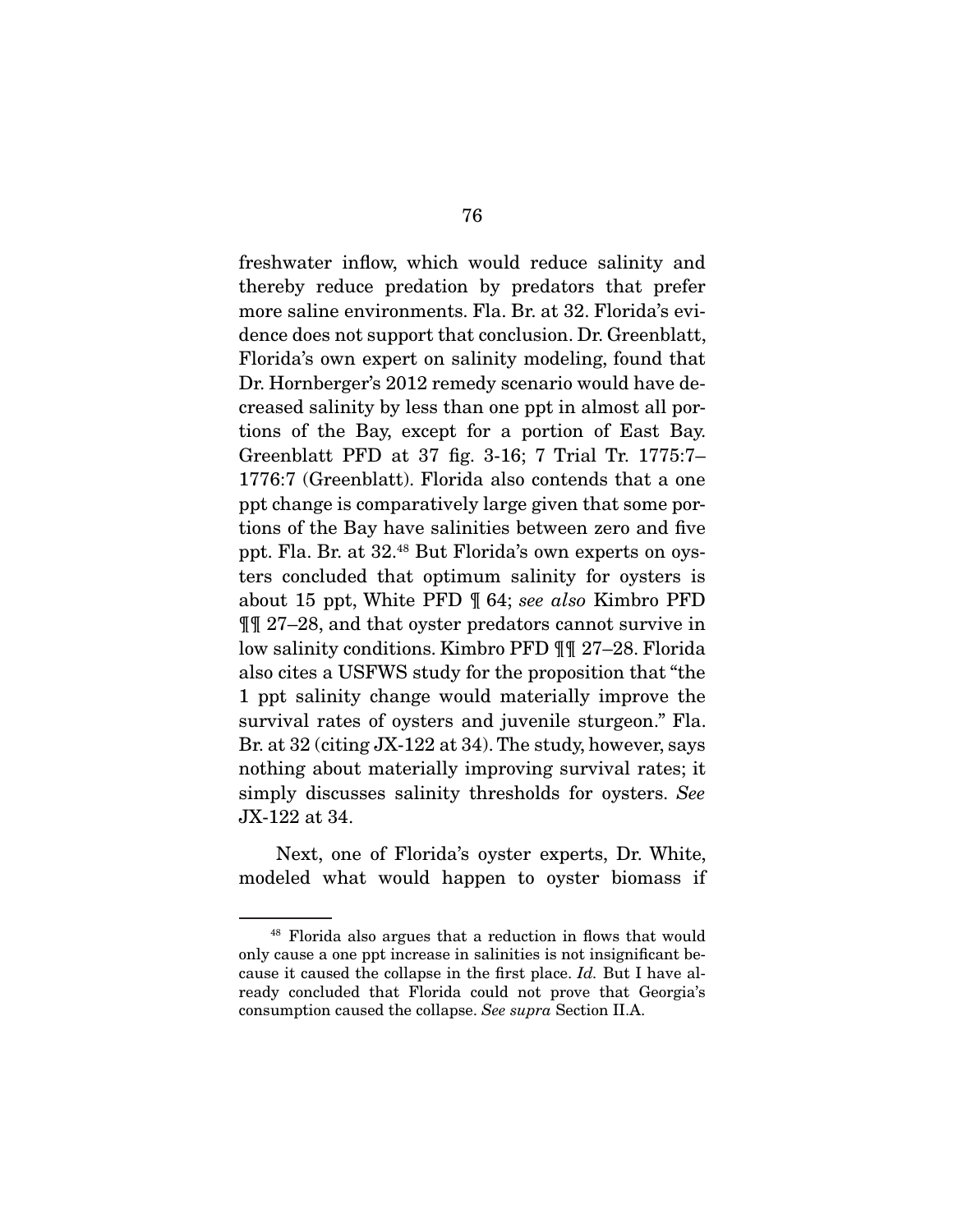Georgia were to completely eliminate its consumption or if a remedy were imposed on Georgia. White PFD ¶¶ 146, 151–53.49 Dr. White's results show only a modest increase in oyster biomass resulting from a complete cessation of consumption in Georgia and a very modest increase resulting from a remedy of 1,000 cfs. In 2012, oyster biomass at Cat Point and Dry Bar would have only been greater by about 10% and 7%, respectively, if Georgia had consumed no water at all. *Id.* at 47–48 figs.12 & 13. In the scenario where Georgia reduces consumption by 1,000 cfs, oyster biomass would have only increased by just over 1% at Cat Point and almost 1.4% at Dry Bar. *Id.* at 50–51 figs.14 & 15.

 Florida speculates that the benefits would be greater than Dr. White suggests because other parts of the Bay, closer to the mouth of the River, would help repopulate bars further from the mouth. Fla. Resp. Br. at 15. However, Florida has not established that bars closer to the River's mouth were significantly harmed by the collapse. Dr. Lipcius, a Georgia oyster expert, explained how oyster bars that are closer to the River were not significantly harmed. Lipcius PFD ¶¶ 41–44, 12–13 demos.3 & 4.50 Moreover, as noted above, Florida

<sup>49</sup> Dr. White does not explain in his direct testimony exactly what amount of increased streamflow he modeled, but he explains that he used Dr. Greenblatt's salinity modeling results. *Id.* ¶ 146. Dr. Greenblatt, in turn, used Dr. Hornberger's "very conservative 'remedy' " scenario. Greenblatt PFD ¶ 24. Dr. White's result thus appears to be based on approximately a 1,000 cfs remedy. *See* Dr. Hornberger's Feb. 29, 2016 Expert Rep. (FX-785 at 82–83, 87).

<sup>50</sup> Dr. Lipcius attributes the differences in the survival rates to harvesting pressure, not lower salinities. *Id.* ¶¶ 45–49.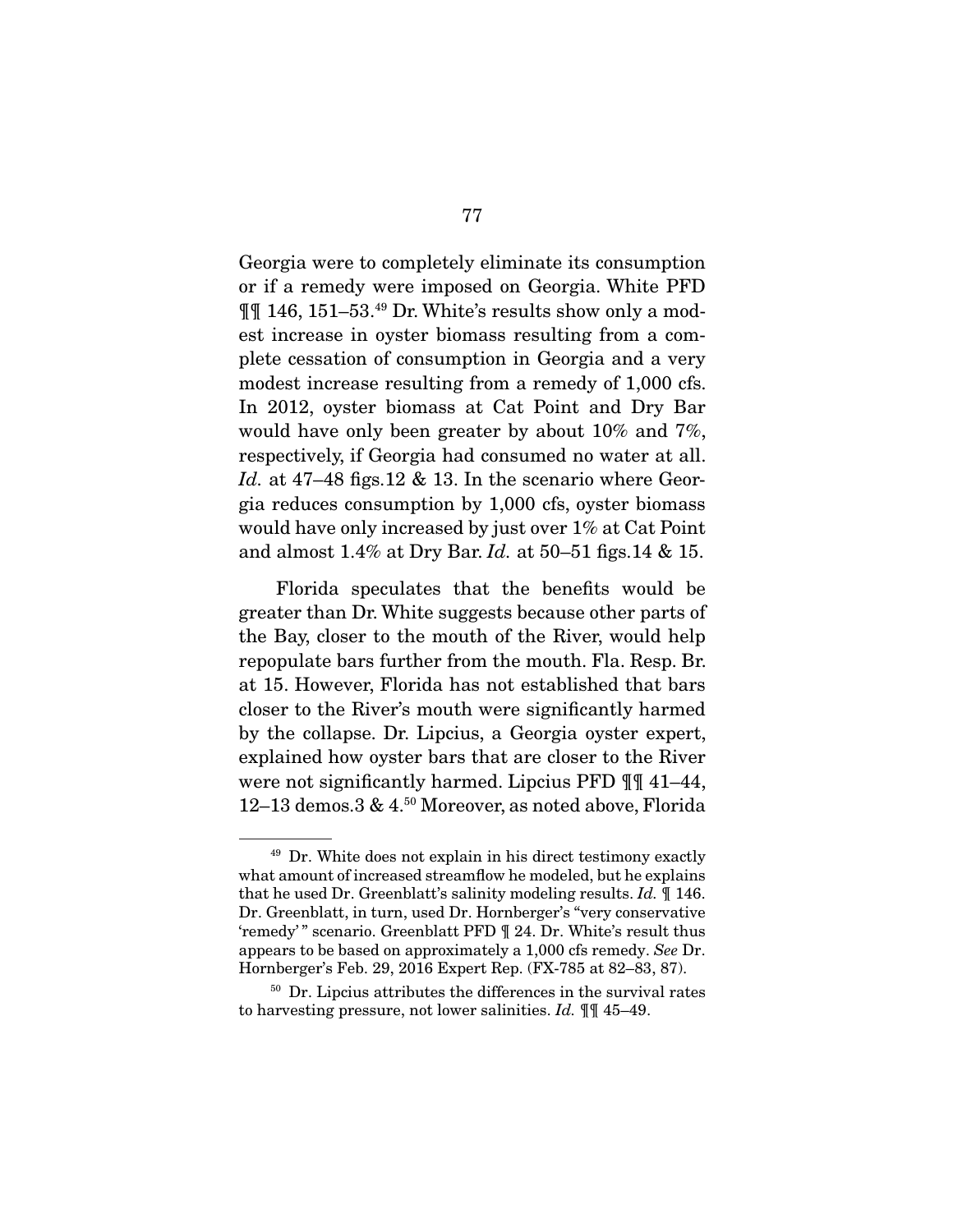did not model the likely biomass increase that the bars near the River's mouth would experience.

 Turning to the ecosystems in the River, because I have not found any harm to the River and floodplain ecosystems, there are no harms for increased flows to remedy and the benefit to these ecosystems is zero. And even if I were to accept that Dr. Allan's harm metrics show evidence of real harm, which I do not, his metrics show only small benefits to many of the ecosystems he analyzed. *See* 3 Trial Tr. 542:11–544:10 (Allan).

#### C. Balancing Costs and Benefits

 Weighing the benefits of a potential decree against its costs to determine whether "the benefits . . . substantially outweigh the harm that might result," *Florida*, 138 S. Ct. at 2527 (quoting *Colorado I*, 459 U.S. at 187), I conclude that the benefits of a decree would not substantially outweigh the harms or costs that might result. I reach this conclusion for two reasons. First, Florida's own evidence on benefits does not convince me that the benefits would be substantial. As noted above, Florida's modeling only showed small benefits to the amount of oyster biomass that would result from a decree, and Florida has not shown that the oysters would benefit substantially more than its modeling indicates. And the evidence on benefits to the River shows similarly small, if any, incremental increases.

 Second, I have concluded from Dr. Stavins' and Dr. Sunding's testimony that the cost of a decree to reach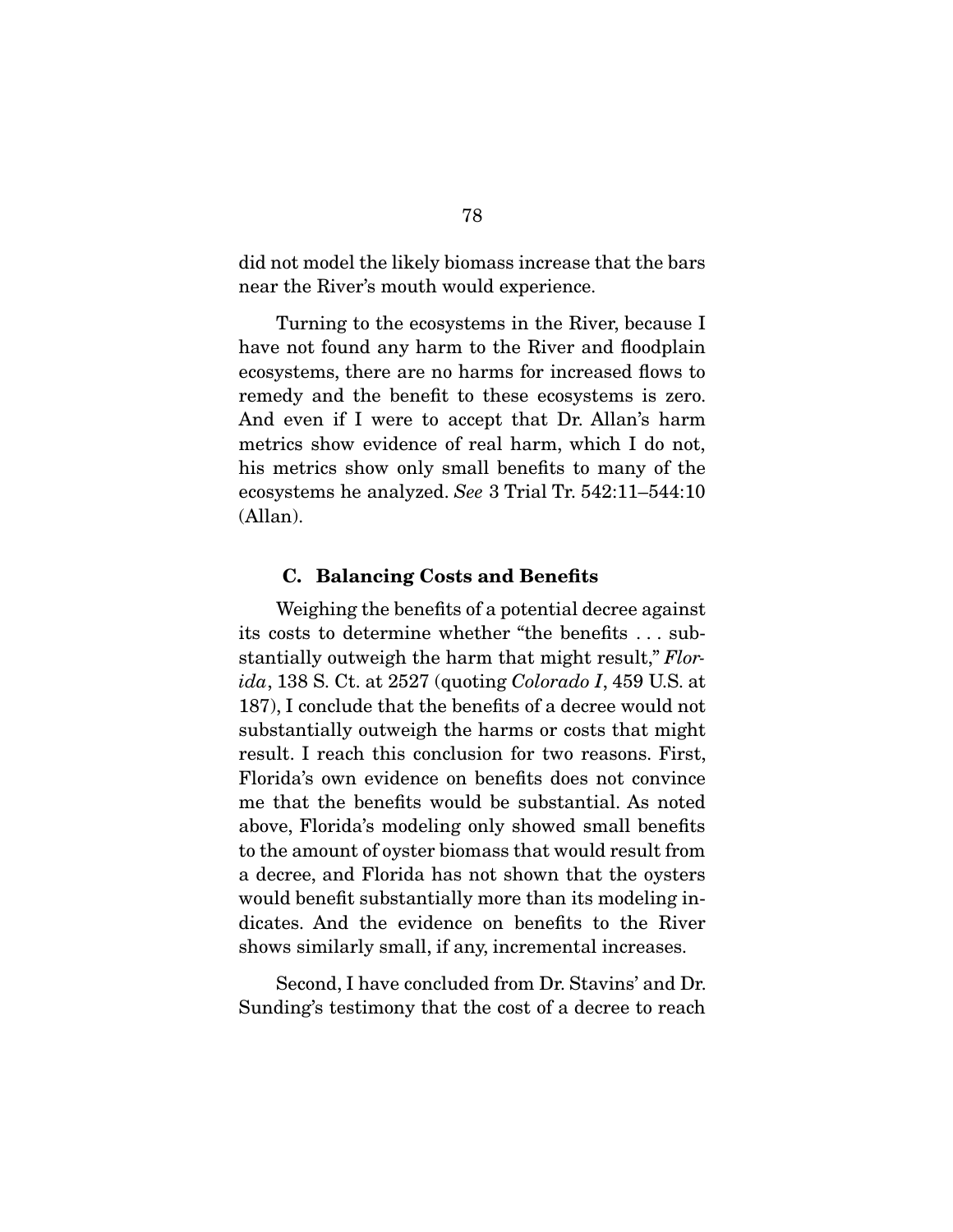nearly 801 cfs during summers of dry years would be over \$100 million per dry year.51 *See infra* tbl.2. I am able to compare the fishing industry's revenues with these costs. The Apalachicola fishing industry generates only \$11.7 million in revenue per year, Stavins PFD ¶ 31, and the oyster fishery only generated about \$6.6 million per year before the oyster collapse. Lee Gordon, *Where Have All The Oysters Gone?*, Tallahassee Magazine, Jan. 3, 2013, https://www. tallahasseemagazine.com/where-have-all-the-oystersgone/; *see* Ga. FoF ¶ 93. Notably, these are total revenues, and do not represent the incremental benefit from increased streamflow. Dr. Stavins calculated that the incremental revenues would be only \$760,000 for the fisheries in the Apalachicola Bay, generating only \$190,000 in profits (which Dr. Stavins maintains is the proper measure of economic benefit). Stavins PFD ¶¶ 126–27.

 Setting such economic considerations aside, Florida has also noted that the Apalachicola oyster fishery has a "distinctive culture" that may be lost if the fishery does not recover. Fla. Br. at 6. However sympathetic I may be to such concerns, Florida must still show that the benefits of a decree would substantially outweigh the harms, but Florida has not shown that there would be any benefit to that cultural resource

<sup>&</sup>lt;sup>51</sup> With respect to Dr. Sunding's suggestion that Georgia irrigators should not irrigate more acreage than their permits allow, I have found that the cost would be zero. Nevertheless, I do not recommend fashioning a decree to better enforce permit terms because I have found that Florida has not shown clear and convincing evidence of harm caused by Georgia.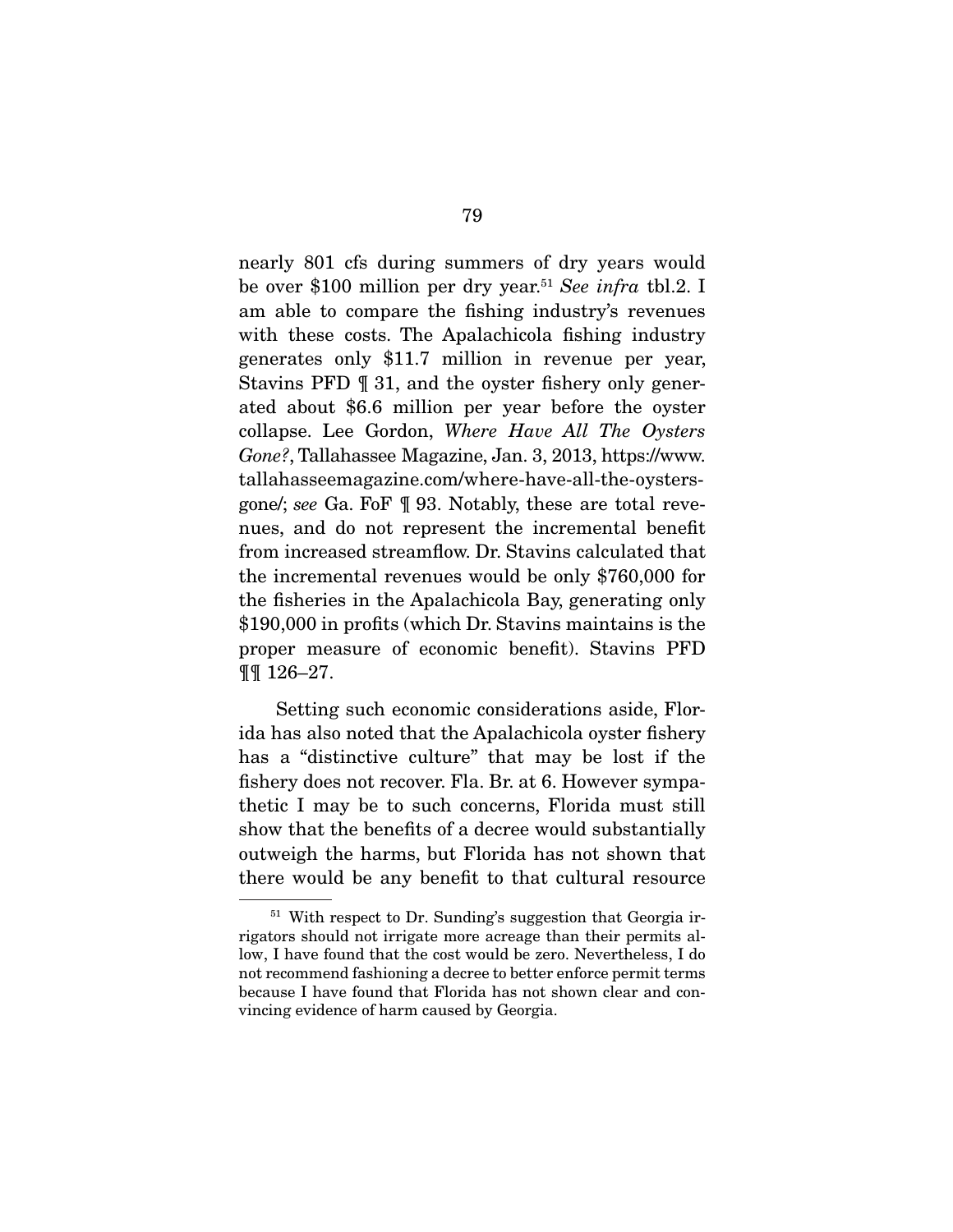given Dr. White's quite modest modeling results on oyster biomass. And because the benefits to oysters would be so modest, the value of preserving the oyster resource for its own sake would also be very minor in comparison to the significant costs imposed on Georgia.

 Even considering the claimed incremental benefits to ecosystems in the River resulting from a decree in addition to the benefits in the Bay, I cannot conclude that the total benefits would substantially outweigh the costs because Dr. Allan's harm metrics demonstrate small positive changes. *See* 3 Trial Tr. 542:11– 544:10. Florida notes that "[a]pproximation and reasonable estimates may" be required in making my findings and to protect the equitable rights of a state, Fla. Resp. Br. at 16 (quoting *Florida*, 138 S. Ct. at 2527), but even viewing its evidence through that lens, a reasonable estimate shows that Florida should not prevail on this question because the evidence does not show that the benefits of a decree would substantially outweigh the potential harms.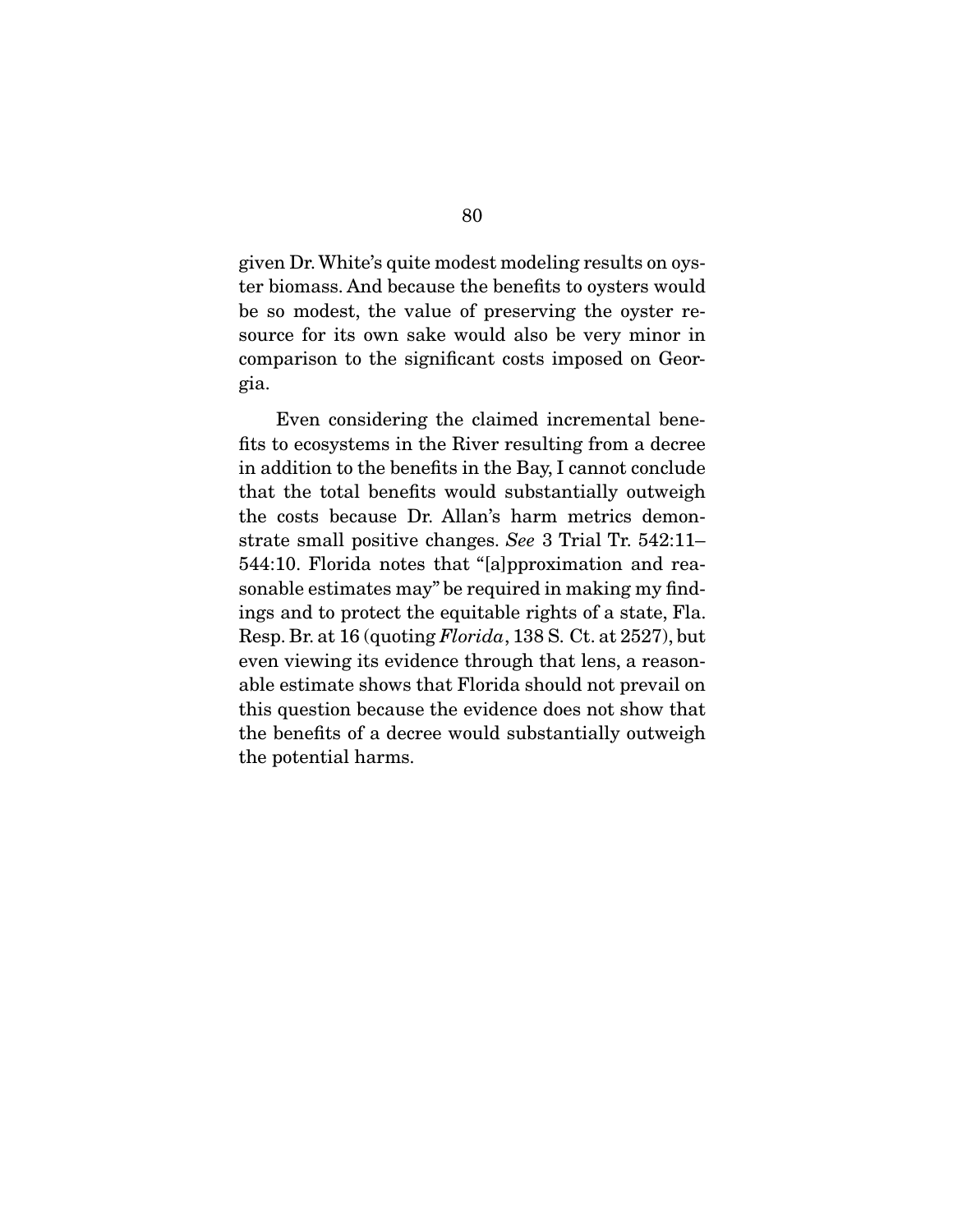## VI. Conclusion

 I do not recommend that the Supreme Court grant Florida's request for a decree equitably apportioning the waters of the ACF Basin because the evidence has not shown harm to Florida caused by Georgia; the evidence has shown that Georgia's water use is reasonable; and the evidence has not shown that the benefits of apportionment would substantially outweigh the potential harms.

Respectfully submitted,

PAUL J. KELLY, JR. Special Master United States Circuit Judge P.O. Box 10113 Santa Fe, NM 87504-6113 (505) 988-6541 Judge\_Paul\_Kelly@ ca10.uscourts.gov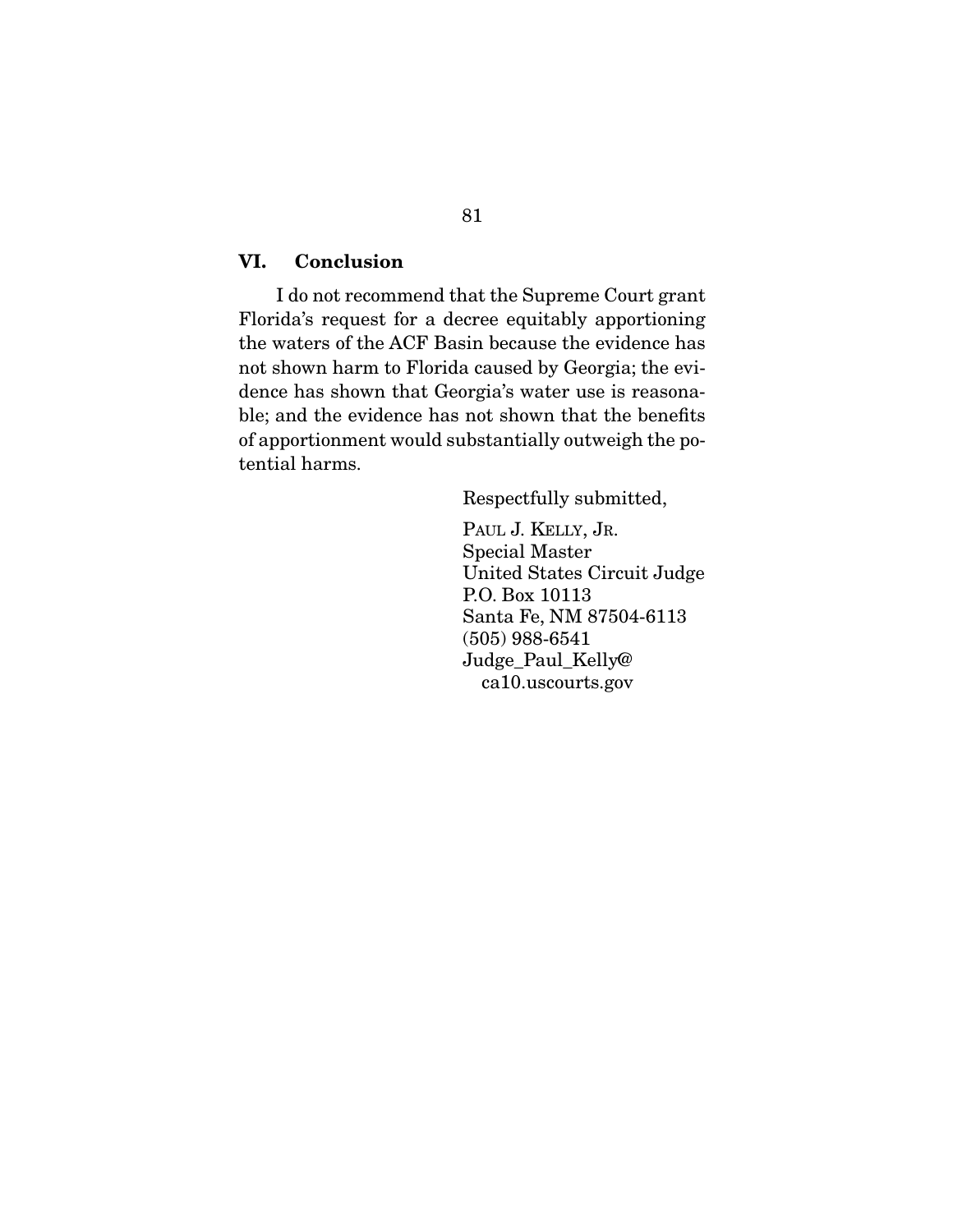## APPENDIX A

## Florida v. Georgia No. 142, Original

The official docket sheet for this case, as maintained by the Clerk of the Supreme Court of the United States, is available online. The official docket sheet does not contain entries for papers filed directly with the Special Master. The Special Master has prepared the following docket sheet which includes all post-remand filings made with or by the Special Master, in ".pdf" format. The United States Court of Appeals for the Tenth Circuit maintains a complete docket sheet. It is available at https://www.ca10.uscourts.gov/special-master-142.

PAUL J. KELLY, JR. Special Master United States Circuit Judge P.O. Box 10113 Santa Fe, NM 87504-6113

| Docket Date<br>No. | Filings                                                                                       |
|--------------------|-----------------------------------------------------------------------------------------------|
| 636                | 2017-02-14 Report of the Special Master                                                       |
| 637                | 2018-06-27 US Supreme Court's June 27,<br>2018 Opinion                                        |
| 638                | 2018-08-09 US Supreme Court Order<br>Appointing Judge Paul J.<br>Kelly, Jr. as Special Master |
| 639                | 2018-08-23   Case Management Order No. 23                                                     |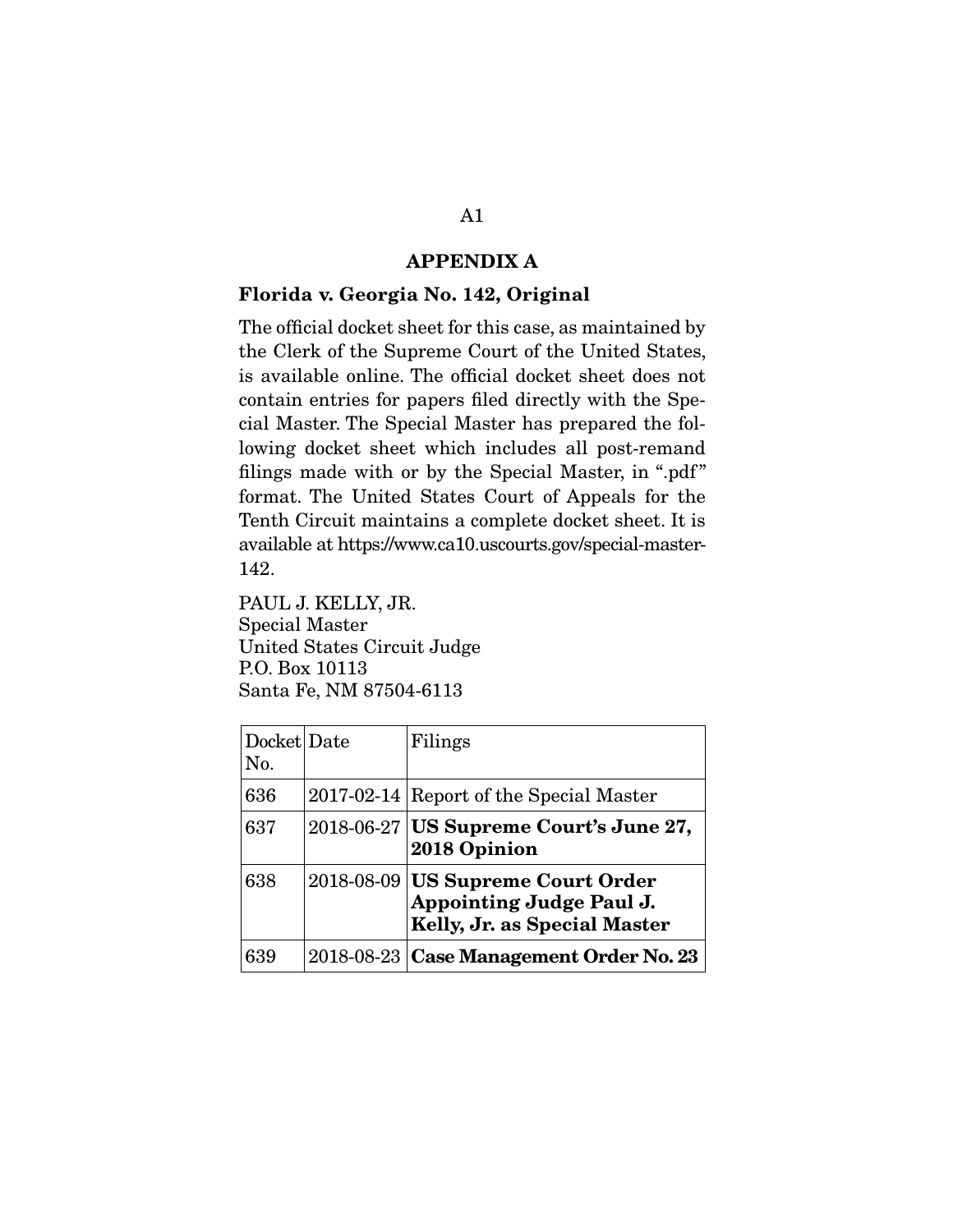| 640 | 2018-09-04 | Correspondence from Mr. Allen<br>with a Proposed Order Attached                                                                            |
|-----|------------|--------------------------------------------------------------------------------------------------------------------------------------------|
| 641 |            | 2018-09-04 Case Management Order No. 24                                                                                                    |
| 642 | 2018-09-25 | <b>Supreme Court Order</b><br><b>Amending Appointment Order</b>                                                                            |
| 643 | 2018-10-02 | United States' Statement of<br><b>Continued Participation</b><br>pursuant to CMO 23                                                        |
| 644 | 2018-10-02 | Parties' Joint Memorandum<br>pursuant to CMO 23                                                                                            |
| 645 | 2018-11-06 | <b>Case Management Order No. 25</b>                                                                                                        |
| 646 | 2018-11-16 | Florida's Motion for Clarification<br>of Case Management Order No. 25.                                                                     |
| 647 |            | 2018-11-20   Case Management Order No. 26                                                                                                  |
| 648 | 2018-11-30 | Georgia's Response To Florida's<br>Motion for Clarification Of Case<br>Management Order No. 25.                                            |
| 649 | 2018-12-06 | <b>Case Management Order No. 27</b>                                                                                                        |
| 650 | 2019-01-29 | <b>Case Management Order No. 28</b>                                                                                                        |
| 651 | 2019-01-31 | State of Florida's Opening Post-<br><b>Remand Supplemental Brief</b>                                                                       |
| 652 | 2019-01-31 | State of Florida's Proposed<br><b>Findings and Conclusions</b>                                                                             |
| 653 | 2019-01-31 | Certificate of Service for Florida's<br><b>Opening Post-Remand Supple-</b><br>mental Brief and Proposed<br><b>Findings and Conclusions</b> |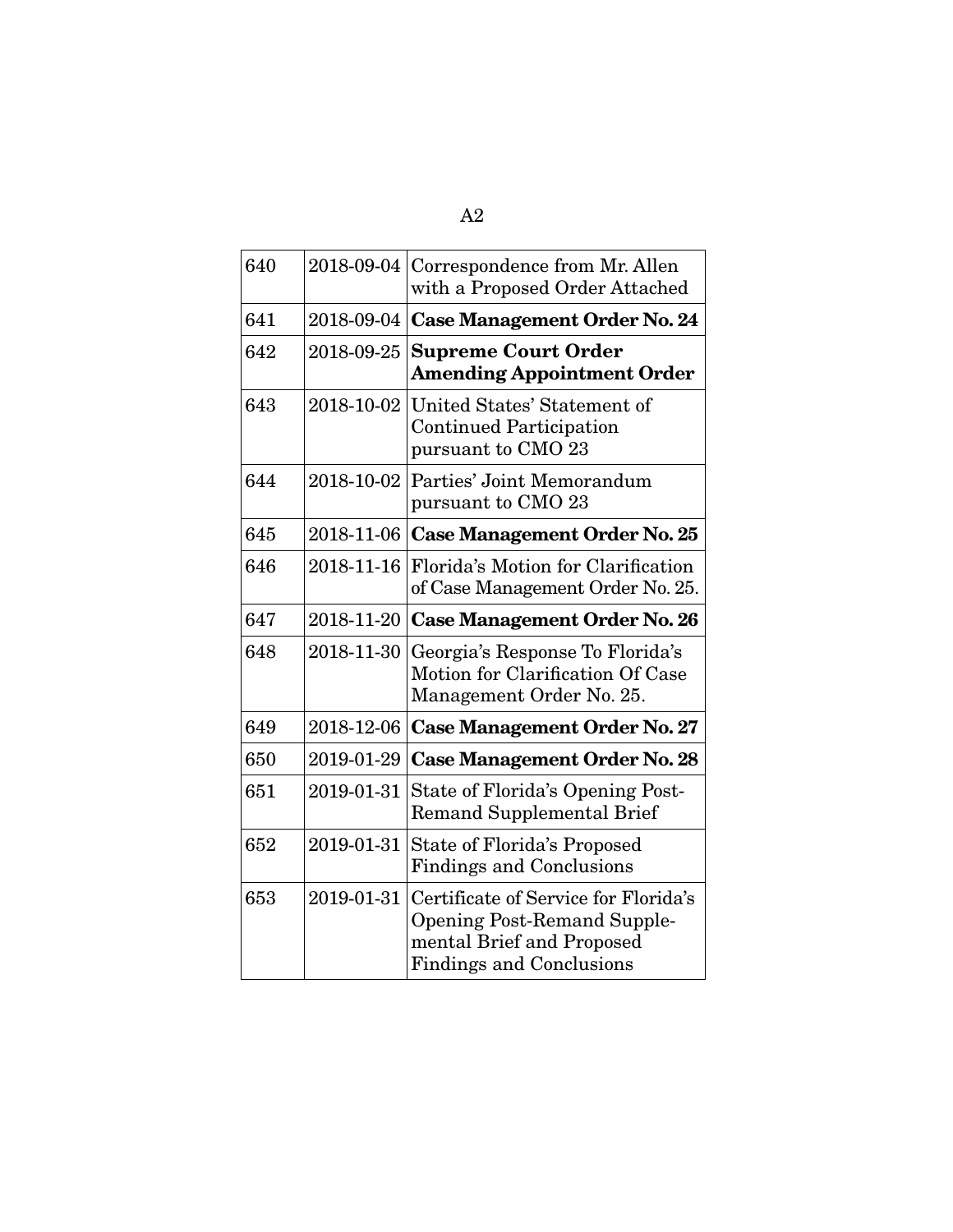| 654 | 2019-01-31 | State of Georgia's Supplemental<br><b>Brief</b>                                                  |
|-----|------------|--------------------------------------------------------------------------------------------------|
| 655 | 2019-01-31 | State of Georgia's Proposed<br>Findings of Fact and<br>Conclusions of Law                        |
| 656 | 2019-02-28 | State of Georgia's Supplemental<br><b>Response Brief</b>                                         |
| 657 | 2019-02-28 | Certificate of Service for Response<br><b>Brief</b>                                              |
| 658 |            | 2019-02-28 State of Florida's Response Brief                                                     |
| 659 | 2019-03-12 | State of Florida's Motion for Oral<br>Argument                                                   |
| 660 | 2019-03-12 | Certificate of Service – Florida's<br>Motion for Oral Argument                                   |
| 661 | 2019-03-22 | Case Management Order No. 29                                                                     |
| 662 | 2019-07-29 | <b>Order on State of Florida's</b><br><b>Motion for Oral Argument</b>                            |
| 663 | 2019-08-29 | <b>Order Resetting Date of Oral</b>                                                              |
|     |            | <b>Argument</b>                                                                                  |
| 664 |            | 2019-09-04 State of Florida's Unopposed<br>Motion to Reschedule Oral<br>Argument                 |
| 665 | 2019-09-06 | <b>Order Granting Florida's</b><br><b>Unopposed Motion to</b><br><b>Reschedule Oral Argument</b> |
| 666 |            | 2019-10-24 Order Concerning Presentation<br><b>Materials at Oral Argument</b>                    |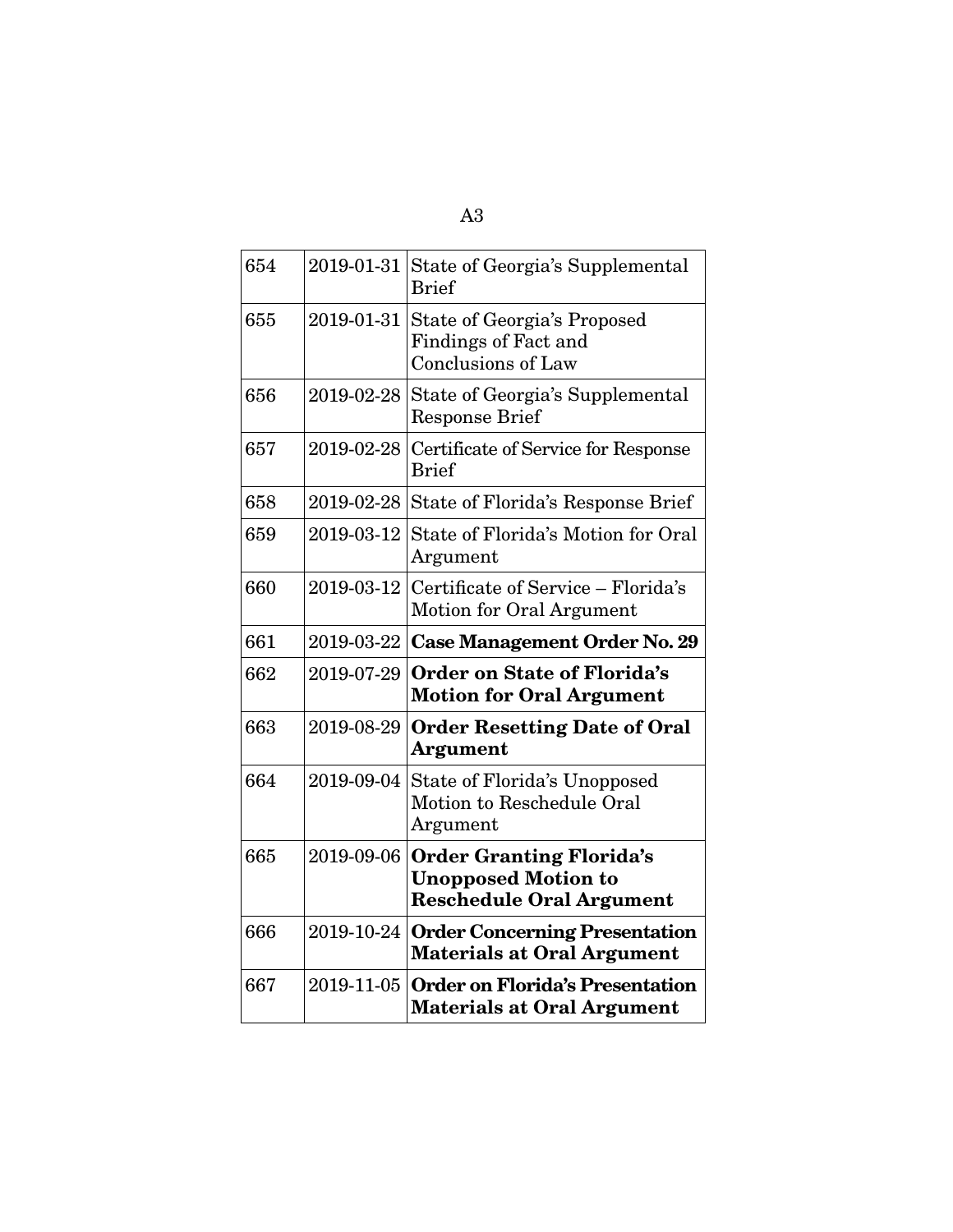| 668 | $ 2019-11-07 $ Clerk's Minutes Oral Argument<br>$11 - 7 - 2019$ |
|-----|-----------------------------------------------------------------|
| 669 | $ 2019-11-11 $ Transcript of Proceedings                        |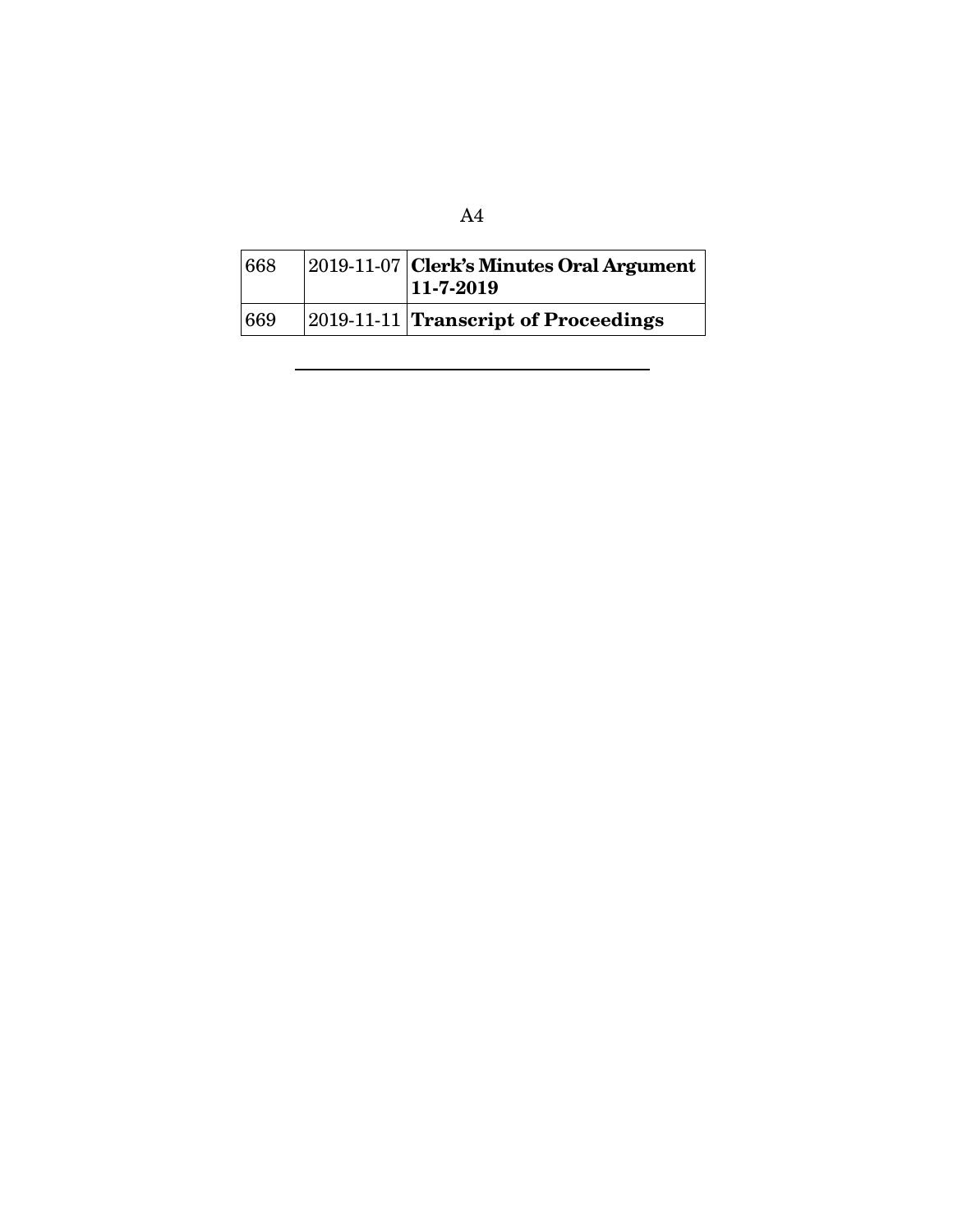### APPENDIX B

#### Participants on Remand

*Case Name*: Florida v. Georgia *Case No.*: No. 142, Original *Proceeding Type*: Remand *Special Master*: Paul J. Kelly, Jr. *Courtroom Deputy*: Robert J. Tepper *Court Reporter*: Julie Goehl

Florida's Attorneys: Gregory G. Garre, Esq. Philip J. Perry, Esq. Jamie L. Wine, Esq. Abid R. Qureshi, Esq. Benjamin W. Snyder, Esq. Paul N. Singarella, Esq. Ashley Moody, Esq. Amit Agarwal, Esq. Edward M. Wenger, Esq. Christopher J. Baum, Esq. Justin G. Wolfe, Esq.

Georgia's Attorneys: Craig S. Primis, P.C. K. Winn Allen, Esq. Devora W. Allon, Esq. Kathleen A. Brogan, Esq. Christopher M. Carr, Esq. Andrew Pinson, Esq. David Dove, Esq.

Amicus United States of America's Attorneys:

Noel J. Fransisco, Esq. Jeffrey H. Wood, Esq. Edwin S. Kneedler, Esq. Ann O'Connell, Esq. Stephen G. Bartell, Esq. Michael T. Gray, Esq. James J. Dubois, Esq.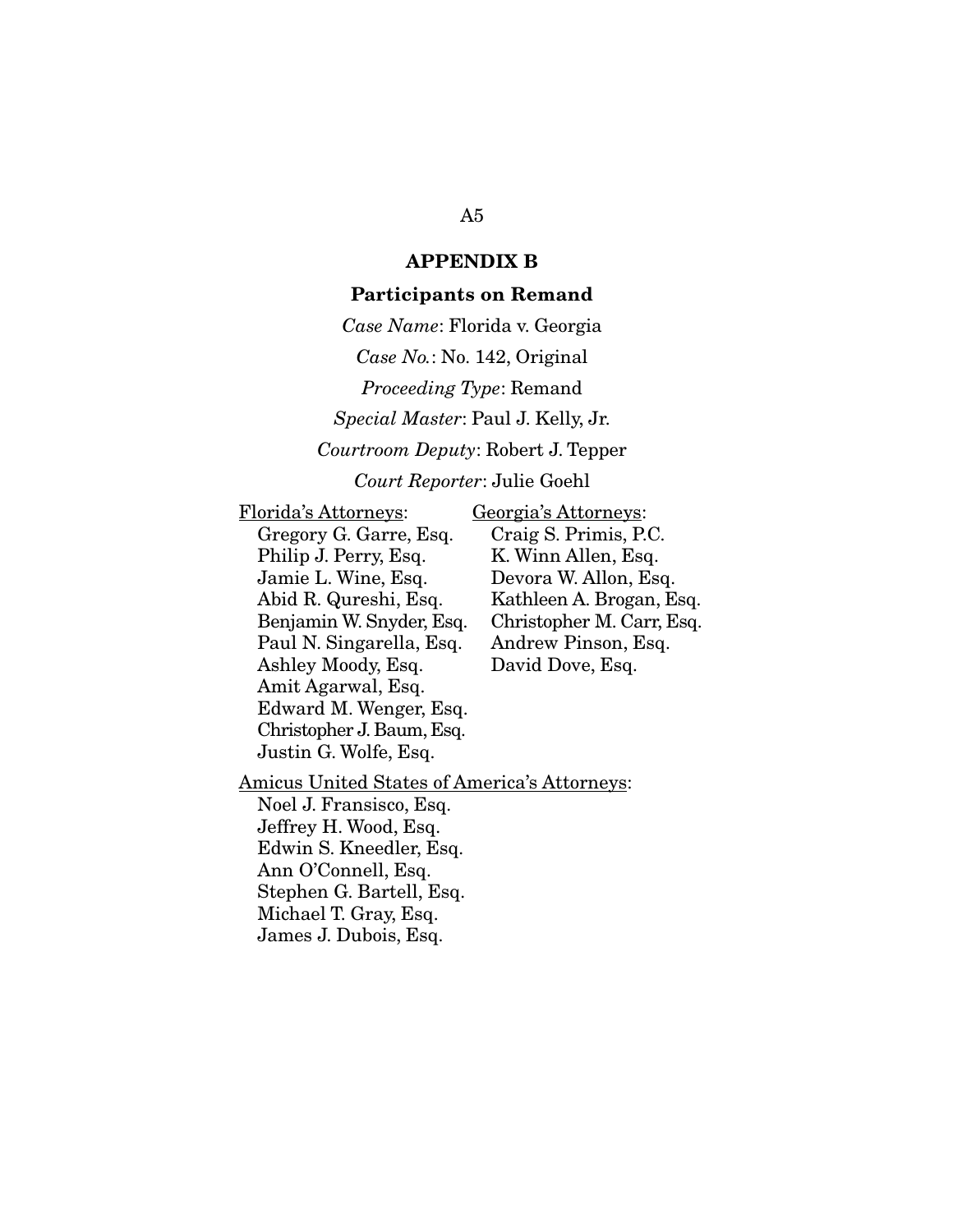## Participants at Trial

*Case Name*: Florida v. Georgia *Case No.*: No. 142, Original *Proceeding Type*: Trial *Special Master*: Ralph I. Lancaster, Jr. *Courtroom Deputy*: Devon F. Richards *Court Reporter*: Claudette Mason

Florida's Attorneys: Philip J. Perry, Esq. Jamie L. Wine, Esq. Abid R. Qureshi, Esq. Christopher Fawal, Esq. Matt Leopold, Esq. Paul N. Singarella, Esq.

Georgia's Attorneys: Craig S. Primis, P.C. Barack Echols, Esq. Winn Allen, Esq. Devora Allon, Esq. Karen DeSantis, Esq. Zachary Avallone, Esq. Emily Merki, Esq. Josh Mahoney, Esq.

| FL           | GA | Date                  | <b>WITNESS</b>                          |
|--------------|----|-----------------------|-----------------------------------------|
| X            |    | 10/31/16              | Jonathan Paul Steverson                 |
| X            |    | 10/31/16              | Video Deposition –<br>Napoleon Caldwell |
| $\mathbf{X}$ |    | 10/31/16 &<br>11/1/16 | Theodore S. Hoehn                       |
| X.           |    | 11/1/16               | David B. Struhs                         |

## A6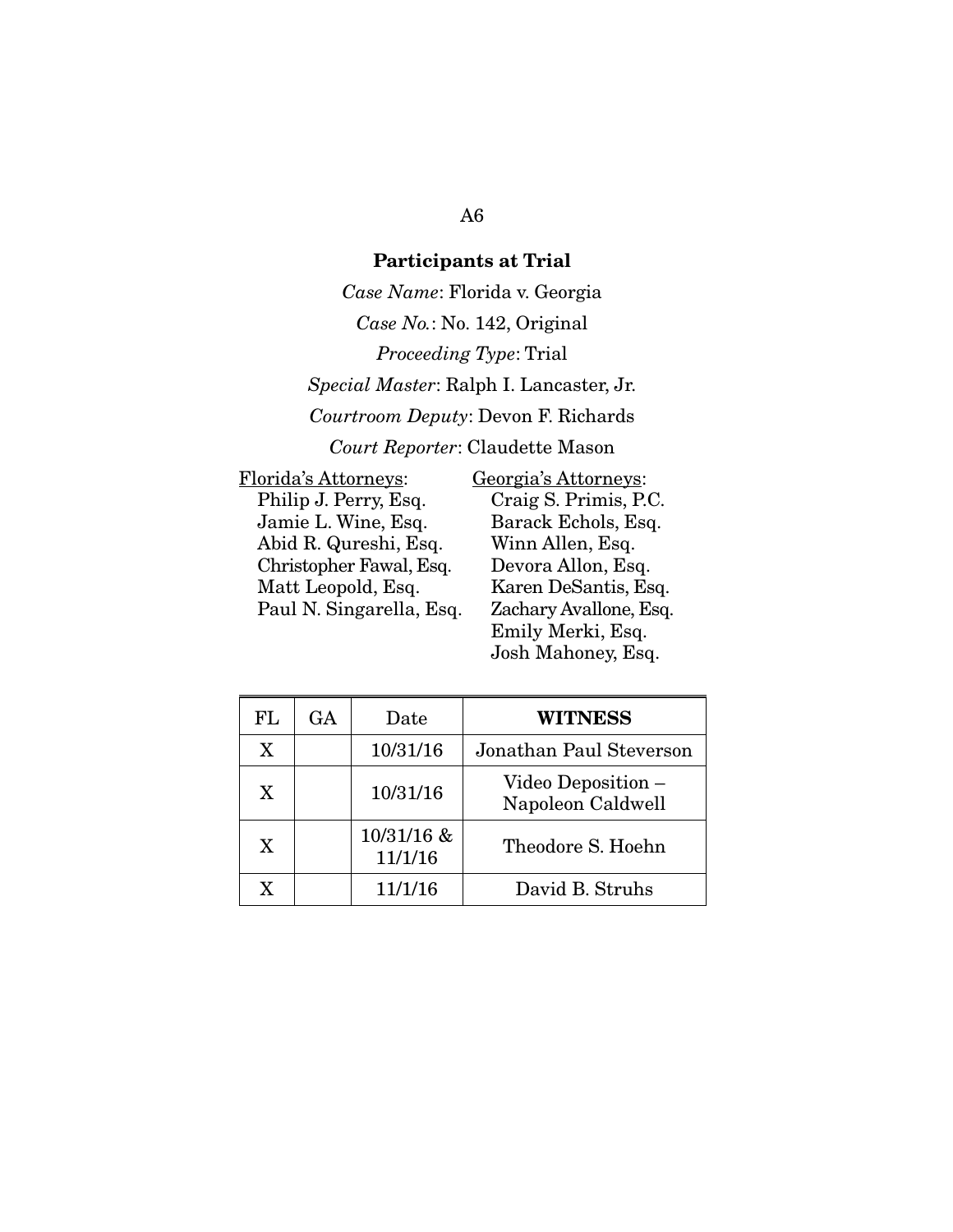| X                         |                           | 11/1/16                | Video Deposition -<br>Judson Turner    |
|---------------------------|---------------------------|------------------------|----------------------------------------|
| X                         |                           | $11/1/16$ &<br>11/3/16 | Dr. John David Allan                   |
| X                         |                           | 11/3/16                | Harold F. Reheis                       |
| $\boldsymbol{\mathrm{X}}$ |                           | 11/3/16 &<br>11/4/16   | Mark Berrigan                          |
| $\boldsymbol{\mathrm{X}}$ |                           | 11/7/16                | <b>Robert Beaton</b>                   |
| X                         |                           | 11/7/16 &<br>11/8/16   | Phillip Eric Sutton                    |
| X                         |                           | 11/8/16                | Dr. David L. Kimbro                    |
| X                         |                           | 11/9/16                | Dr. James Willson White, III           |
| X                         |                           | 11/9/16                | Dr. Marcia Greenblatt                  |
| X                         |                           | 11/9/16                | Thomas Ward                            |
| X                         |                           | 11/9/16                | Dr. Patricia M. Glibert                |
| X                         |                           | 11/10/16               | Dr. George Hornberger                  |
| X                         |                           | 11/10/16               | <b>Brett Cyphers</b>                   |
| X                         |                           | 11/14/16               | Video Deposition -<br>Jason Wisniewski |
| X                         |                           | 11/14/16               | Dr. Gail Cowie                         |
| X                         |                           | 11/16/16               | Dr. Dennis Lettenmaier                 |
| X                         |                           | 11/16/16               | Dr. Peter Shanahan                     |
| $\boldsymbol{\mathrm{X}}$ |                           | 11/16/16 &<br>11/17/16 | Dr. George M. Kondolf                  |
| X                         |                           | 11/17/16               | Dr. David Sunding                      |
|                           | $\boldsymbol{\mathrm{X}}$ | 11/18/16               | Judson Turner                          |